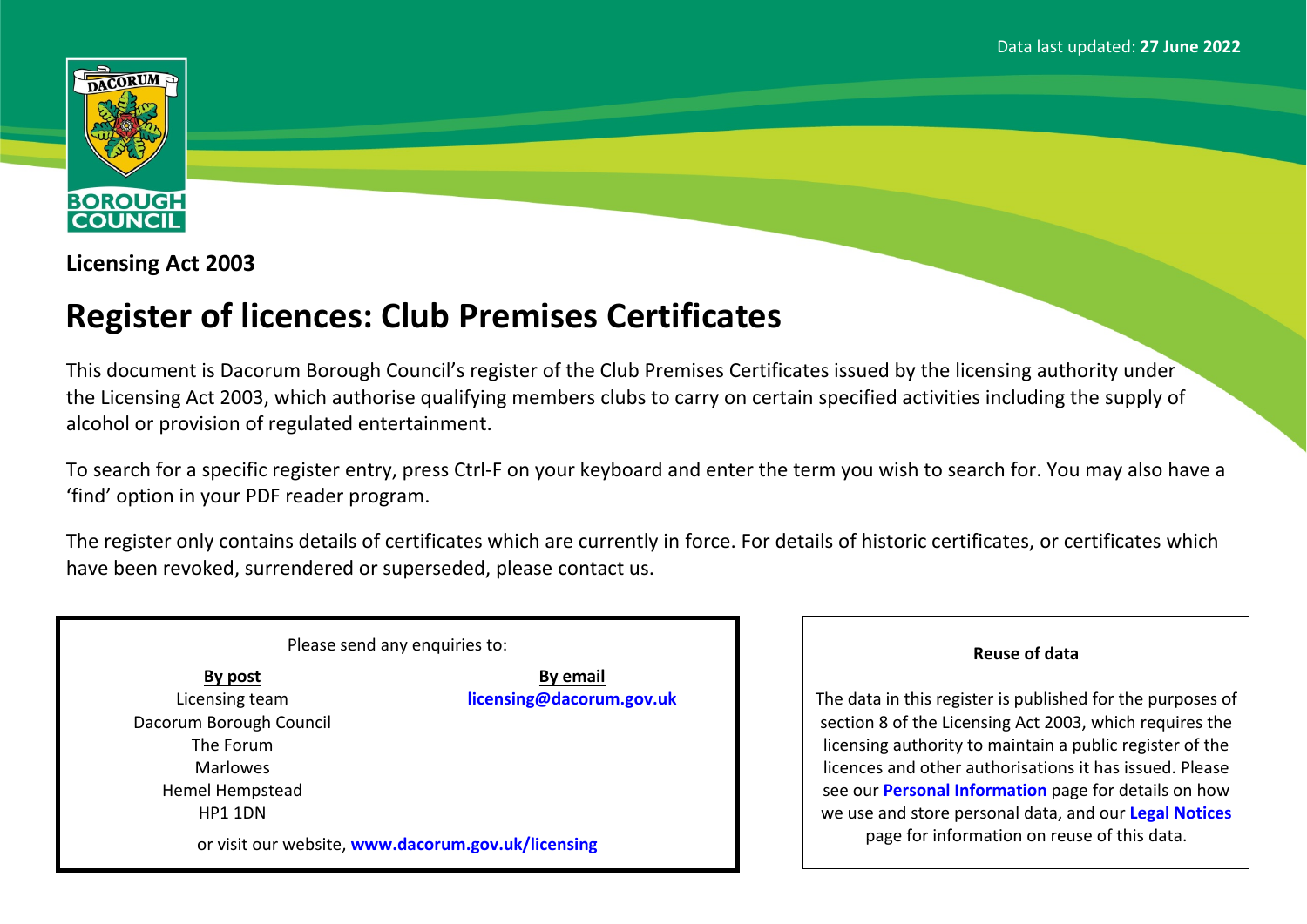| <b>Certificate number</b>              | <b>DAC 008338</b>                                                                                                    | Qualifying club activities authorised by this certificate<br>Visit our website for more information about what activities require licensing |
|----------------------------------------|----------------------------------------------------------------------------------------------------------------------|---------------------------------------------------------------------------------------------------------------------------------------------|
| Name of club<br>holding certificate    | <b>Apsley Village Club</b>                                                                                           | <b>Exhibition of films</b><br>Race Nights - Indoors only                                                                                    |
| <b>Address of club</b><br>premises     | 39 London Road<br><b>Apsley</b><br><b>Hemel Hempstead</b><br>HP3 9SP                                                 | Fridays 19:00 hours until 00:00 hours<br>Saturdays 19:00 hours until 00:00 hours<br>Indoor sporting events<br>Darts and snooker             |
| Ward                                   | <b>Apsley and Corner Hall</b>                                                                                        | Wednesdays 19:00 hours until 00:00 hours<br>Thursdays 19:00 hours until 00:00 hours                                                         |
| <b>Validity dates</b>                  | From: 24 November 2005<br>To (only if restricted):                                                                   | <b>Performance of live music</b>                                                                                                            |
| <b>Most recent application</b>         |                                                                                                                      | Indoors only                                                                                                                                |
| Reference no: M008338                  | Application date: 10 October 2005<br>Application type: LA2003 s.71: Club Premises Cert - New certificate application | <b>Bands</b>                                                                                                                                |
|                                        | Hours the club premises may open to members and guests (where restricted)<br>Mondays 11:00 hours until 00:00 hours   | Fridays 19:00 hours until 00:00 hours<br>Saturdays 19:00 hours until 00:00 hours                                                            |
| Tuesdays 11:00 hours until 00:00 hours | Wednesdays 11:00 hours until 00:00 hours                                                                             | Bank Holidays: Friday and Saturdays one additional hour.                                                                                    |
| Fridays 11:00 hours until 00:30 hours  | Thursdays 11:00 hours until 00:00 hours                                                                              | Christmas Eve: One additional hour.                                                                                                         |
| Sundays 11:00 hours until 00:00 hours  | Saturdays 11:00 hours until 00:30 hours                                                                              | New Years Eve: One additional hour.                                                                                                         |
|                                        | Bank Holidays: Friday and Saturdays one additional hour.                                                             | Playing of recorded music<br>Indoors only                                                                                                   |
| Christmas Eve: One additional hour.    |                                                                                                                      | <b>Discos</b>                                                                                                                               |
| New Years Eve: One additional hour.    |                                                                                                                      | Fridays 19:00 hours until 00:00 hours<br>Saturdays 19:00 hours until 00:00 hours                                                            |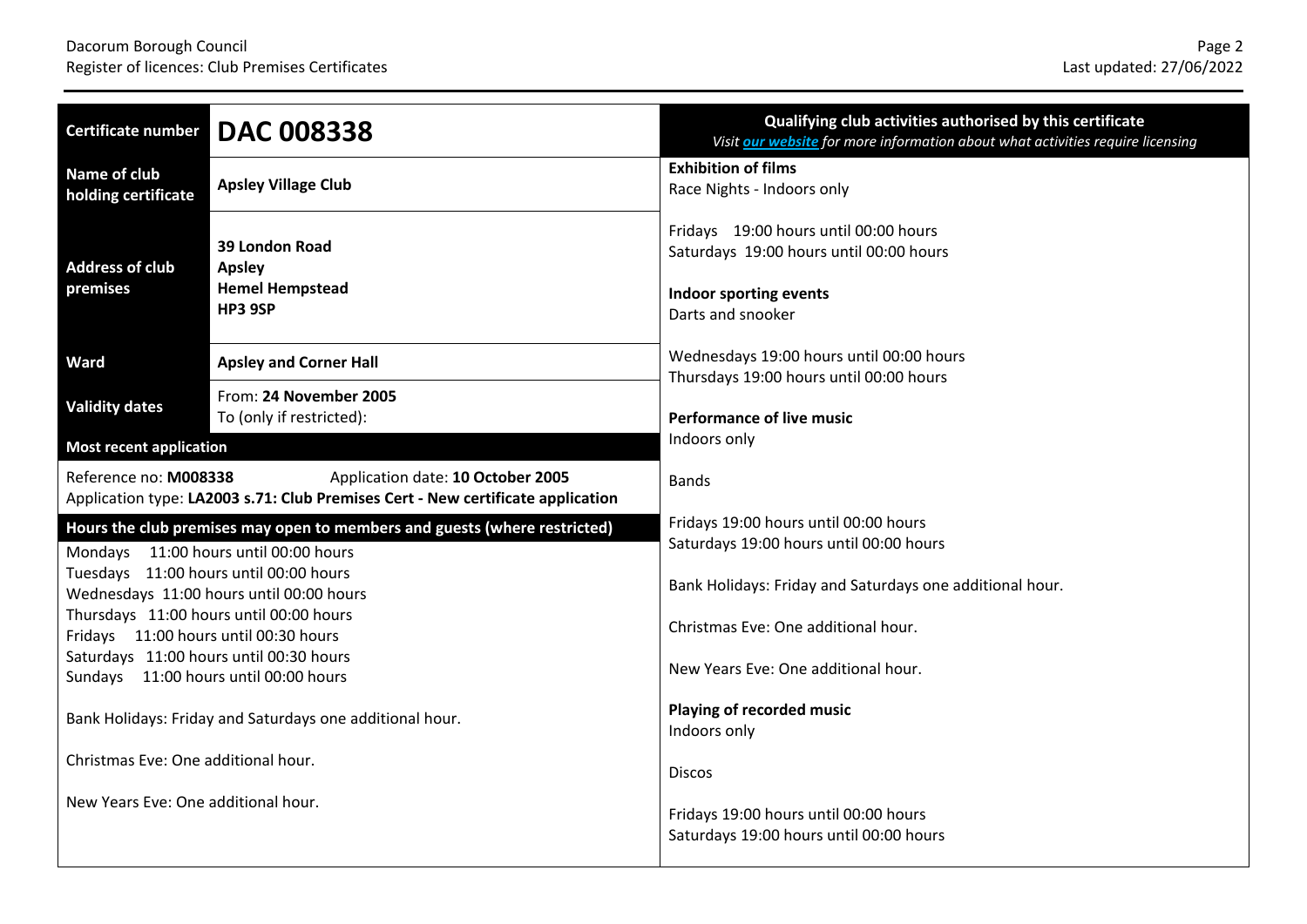| Certificate number | <b>DAC 008338</b> | Qualifying club activities authorised by this certificate<br>Visit our website for more information about what activities require licensing                   |
|--------------------|-------------------|---------------------------------------------------------------------------------------------------------------------------------------------------------------|
|                    |                   | Bank Holidays: Friday and Saturdays one additional hour.                                                                                                      |
|                    |                   | Christmas Eve: One additional hour.                                                                                                                           |
|                    |                   | New Years Eve: One additional hour.                                                                                                                           |
|                    |                   | Entertainment of a similar description to that falling within the<br>performance of live music, the playing of recorded music and the<br>performance of dance |
|                    |                   | Indoors only                                                                                                                                                  |
|                    |                   | Karaoke                                                                                                                                                       |
|                    |                   | Fridays 19:00 hours until 00:00 hours<br>Saturdays 19:00 hours until 00:00 hours                                                                              |
|                    |                   | Bank Holidays: Friday and Saturdays one additional hour.                                                                                                      |
|                    |                   | Christmas Eve: One additional hour.                                                                                                                           |
|                    |                   | New Years Eve: One additional hour.                                                                                                                           |
|                    |                   | The supply of alcohol by or on behalf of a club to, or to the order<br>of, a member of the club                                                               |
|                    |                   | For consumption both on and off the premises                                                                                                                  |
|                    |                   | Mondays 11:00 hours until 23:30 hours                                                                                                                         |
|                    |                   | Tuesdays 11:00 hours until 23:30 hours                                                                                                                        |
|                    |                   | Wednesdays 11:00 hours until 23:30 hours                                                                                                                      |
|                    |                   | Thursdays 11:00 hours until 23:30 hours                                                                                                                       |
|                    |                   | Fridays 11:00 hours until 00:00 hours                                                                                                                         |
|                    |                   | Saturdays 11:00 hours until 00:00 hours                                                                                                                       |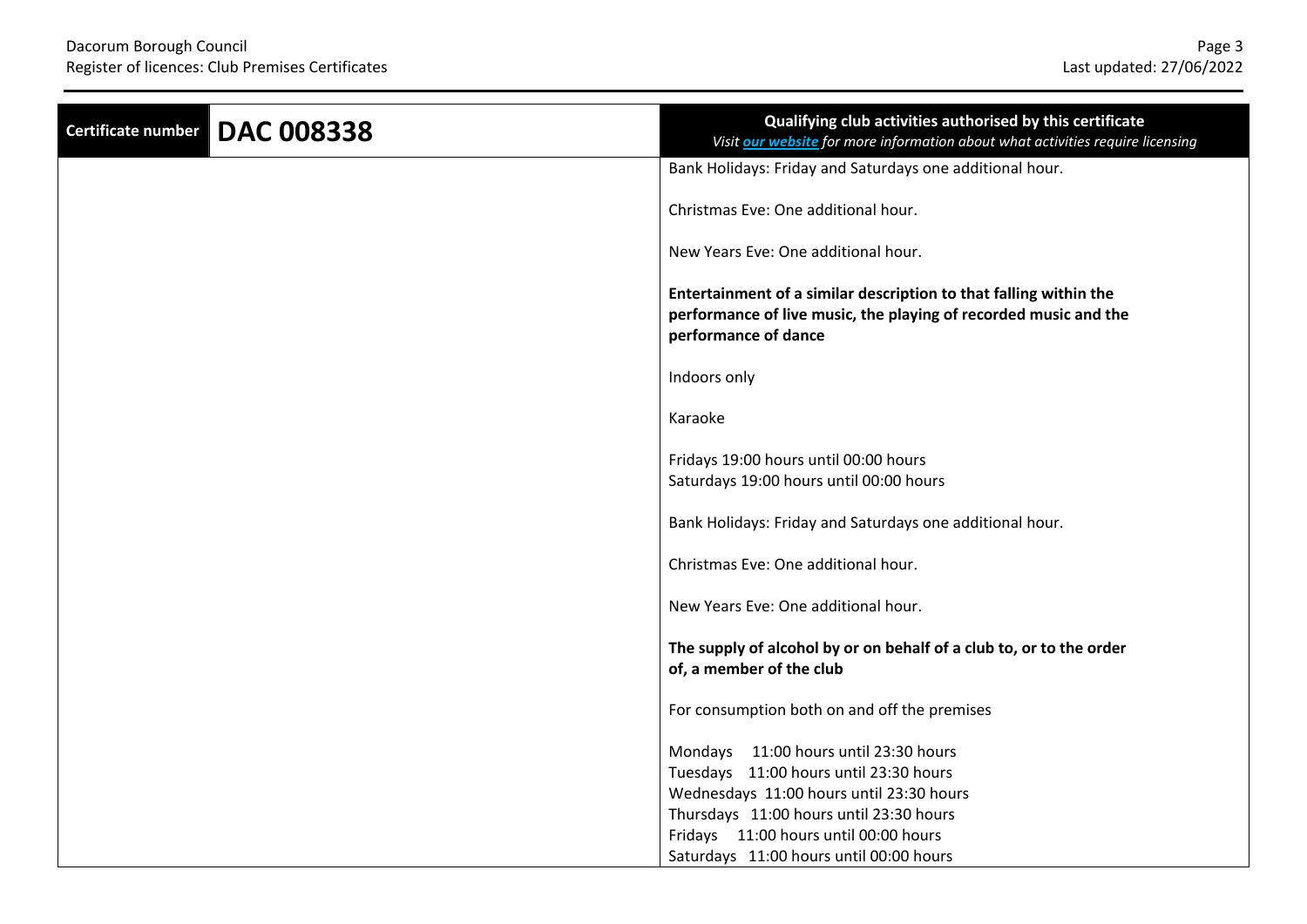| <b>DAC 008338</b><br>Certificate number | Qualifying club activities authorised by this certificate<br>Visit our website for more information about what activities require licensing |
|-----------------------------------------|---------------------------------------------------------------------------------------------------------------------------------------------|
|                                         | 11:00 hours until 23:30 hours<br>Sundays                                                                                                    |
|                                         | Bank Holidays: Friday and Saturdays one additional hour.                                                                                    |
|                                         | Christmas Eve: One additional hour.                                                                                                         |
|                                         | New Years Eve: One additional hour.                                                                                                         |
|                                         |                                                                                                                                             |
|                                         |                                                                                                                                             |
|                                         |                                                                                                                                             |
| - END OF REGISTER ENTRY -               |                                                                                                                                             |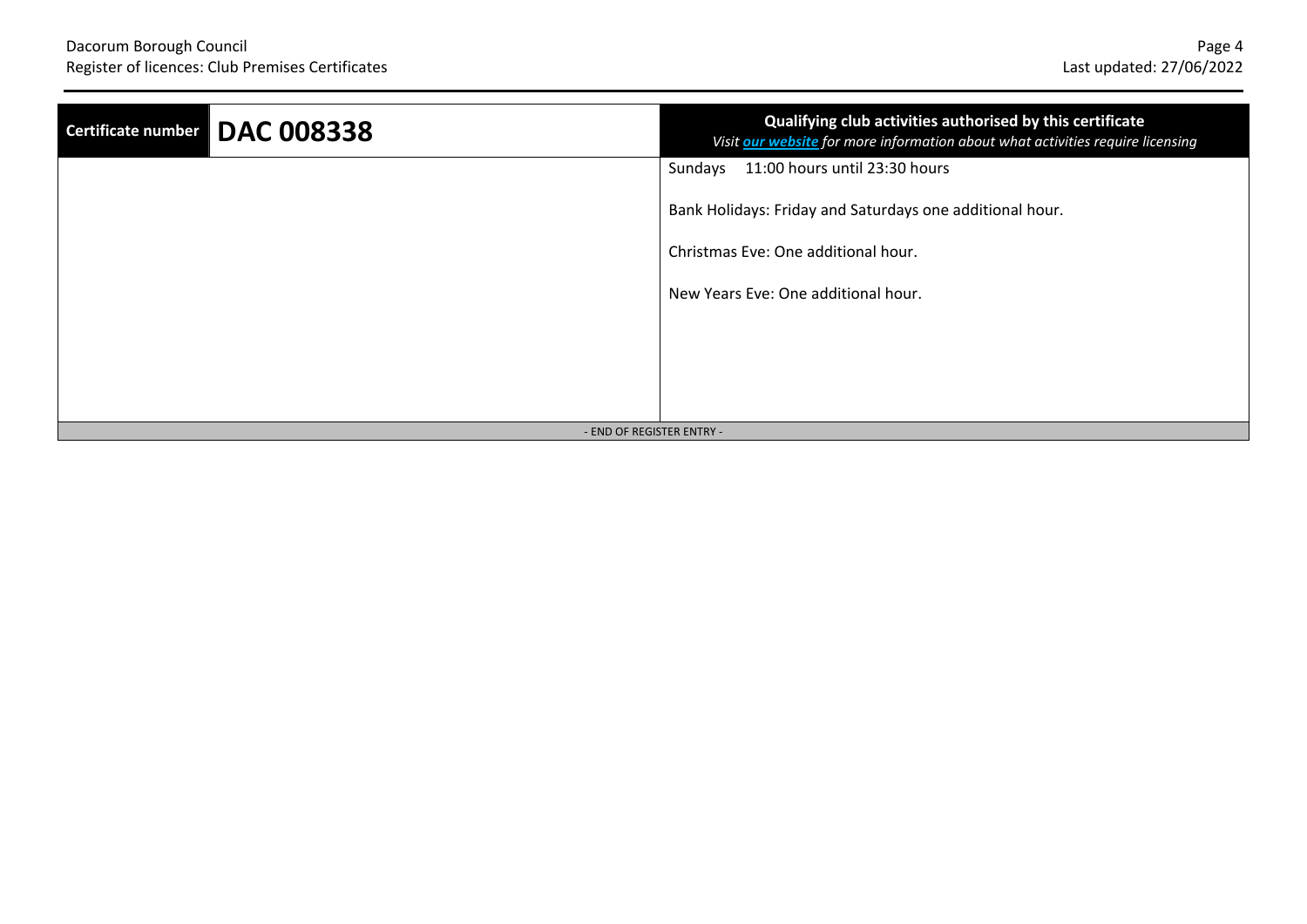| <b>Certificate number</b>                                                                                                                                                                                                                         | <b>DAC 007999</b>                                                                                                      | Qualifying club activities authorised by this certificate<br>Visit our website for more information about what activities require licensing                                                                                                                                                                                                                                                                               |
|---------------------------------------------------------------------------------------------------------------------------------------------------------------------------------------------------------------------------------------------------|------------------------------------------------------------------------------------------------------------------------|---------------------------------------------------------------------------------------------------------------------------------------------------------------------------------------------------------------------------------------------------------------------------------------------------------------------------------------------------------------------------------------------------------------------------|
| Name of club<br>holding certificate                                                                                                                                                                                                               | <b>Ashridge Golf Club Limited</b>                                                                                      | <b>Performance of live music</b><br>Monday 11.00 hours until 23.00 hours<br>Tuesday 11.00 hours until 23.00 hours                                                                                                                                                                                                                                                                                                         |
| <b>Address of club</b><br>premises                                                                                                                                                                                                                | <b>Golf Club Road</b><br><b>Little Gaddesden</b><br><b>Berkhamsted</b><br><b>Herts</b><br><b>HP4 1LY</b>               | Wednesday 11.00 hours until 23.00 hours<br>Thursday 11.00 hours until 23.00 hours<br>Friday 11.00 hours until 23.00 hours<br>Saturday 11.00 hours until 23.00 hours<br>Sunday 12.00 hours until 22.30 hours                                                                                                                                                                                                               |
| Ward                                                                                                                                                                                                                                              | Ashridge                                                                                                               | Playing of recorded music                                                                                                                                                                                                                                                                                                                                                                                                 |
| <b>Validity dates</b>                                                                                                                                                                                                                             | From: 24 November 2005<br>To (only if restricted):                                                                     | Monday 11.00 hours until 23.00 hours<br>Tuesday 11.00 hours until 23.00 hours<br>Wednesday 11.00 hours until 23.00 hours                                                                                                                                                                                                                                                                                                  |
| <b>Most recent application</b>                                                                                                                                                                                                                    |                                                                                                                        | Thursday 11.00 hours until 23.00 hours<br>Friday 11.00 hours until 23.00 hours                                                                                                                                                                                                                                                                                                                                            |
| Reference no: M039529                                                                                                                                                                                                                             | Application date: 14 December 2015<br>Application type: LA2003 s.86A: Club Premises Cert - Minor Variation application | Saturday 11.00 hours until 23.00 hours<br>Sunday 12.00 hours until 22.30 hours                                                                                                                                                                                                                                                                                                                                            |
| Monday 11.00 hours until 23.20 hours<br>Tuesday 11.00 hours until 23.20 hours<br>Thursday 11.00 hours until 23.20 hours<br>Friday 11.00 hours until 23.20 hours<br>Saturday 11.00 hours until 23.20 hours<br>Sunday 12.00 hours until 22.50 hours | Hours the club premises may open to members and guests (where restricted)<br>Wednesday 11.00 hours until 23.20 hours   | The supply of alcohol by or on behalf of a club to, or to the order<br>of, a member of the club<br>Club Supply of Alcohol<br>Monday 11.00 hours until 23.00 hours<br>Tuesday 11.00 hours until 23.00 hours<br>Wednesday 11.00 hours until 23.00 hours<br>Thursday 11.00 hours until 23.00 hours<br>Friday 11.00 hours until 23.00 hours<br>Saturday 11.00 hours until 23.00 hours<br>Sunday 12.00 hours until 22.30 hours |
| - END OF REGISTER ENTRY -                                                                                                                                                                                                                         |                                                                                                                        |                                                                                                                                                                                                                                                                                                                                                                                                                           |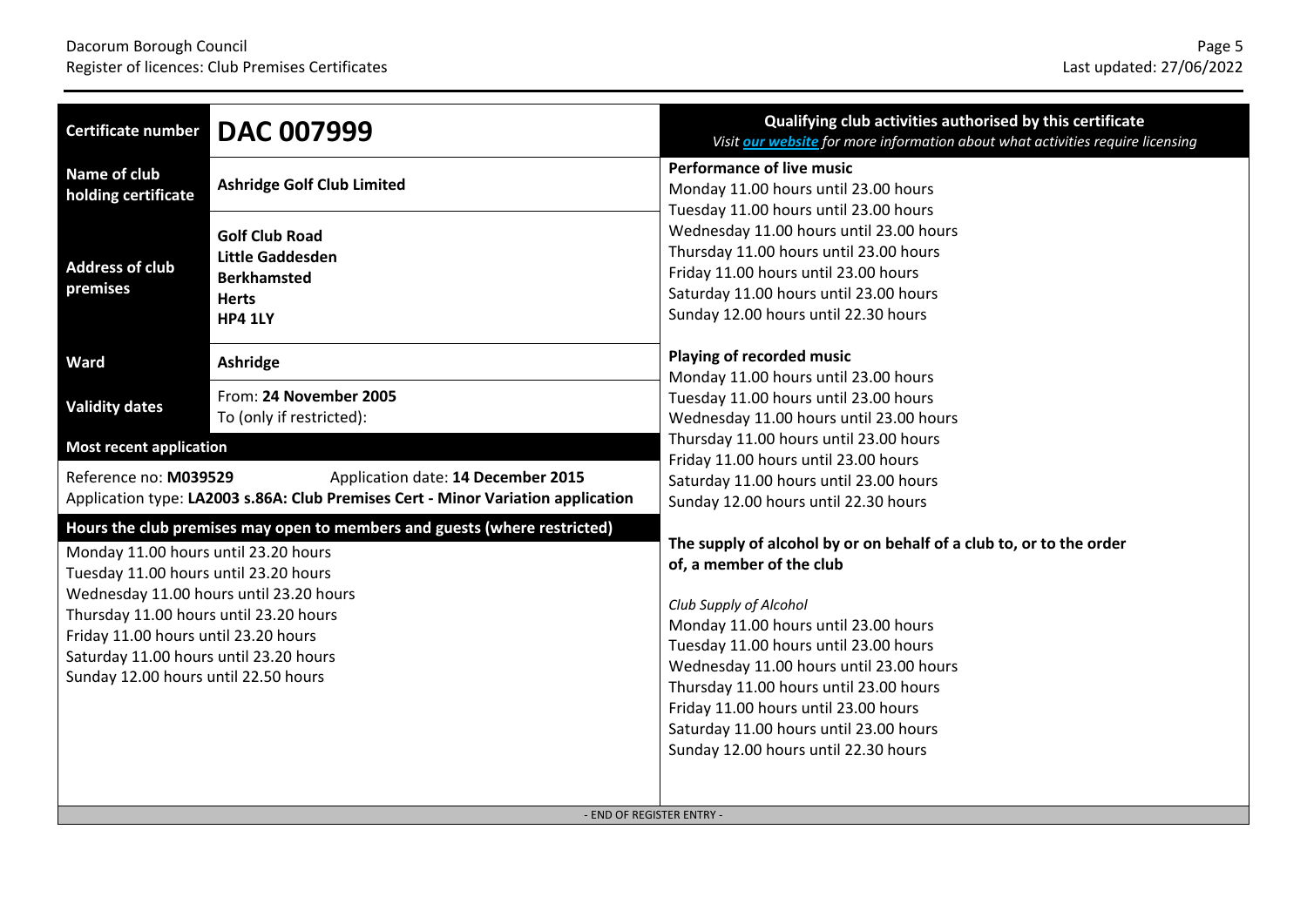| Certificate number                                                                                     | <b>DAC 007781</b>                                                                                                    | Qualifying club activities authorised by this certificate<br>Visit our website for more information about what activities require licensing                                                                                                                |
|--------------------------------------------------------------------------------------------------------|----------------------------------------------------------------------------------------------------------------------|------------------------------------------------------------------------------------------------------------------------------------------------------------------------------------------------------------------------------------------------------------|
| Name of club<br>holding certificate                                                                    | <b>Berk. and HH Sports and Hockey</b>                                                                                | The supply of alcohol by or on behalf of a club to, or to the order<br>of, a member of the club                                                                                                                                                            |
| <b>Address of club</b><br>premises                                                                     | <b>Lockhart</b> 's Field<br><b>Tring Road</b><br><b>Cow Roast, Nr Berkhamsted</b><br><b>HP23 5RF</b>                 | Mondays 11.00 hours until 23.00 hours<br>Tuesdays 11.00 hours until 23.00 hours<br>Wednesdays 11.00 hours until 23.00 hours<br>Thursdays 11.00 hours until 23.00 hours<br>Fridays 11.00 hours until 23.00 hours<br>Saturdays 11.00 hours until 23.00 hours |
| Ward                                                                                                   | <b>Northchurch</b>                                                                                                   | Sundays 11.00 hours until 22.30 hours                                                                                                                                                                                                                      |
| <b>Validity dates</b>                                                                                  | From: 24 November 2005<br>To (only if restricted):                                                                   |                                                                                                                                                                                                                                                            |
| <b>Most recent application</b>                                                                         |                                                                                                                      |                                                                                                                                                                                                                                                            |
| Reference no: M007781                                                                                  | Application date: 4 August 2005<br>Application type: (R) LA2003 sch 8: Club Premises Cert - Transitional application |                                                                                                                                                                                                                                                            |
| Hours the club premises may open to members and guests (where restricted)<br>- END OF REGISTER ENTRY - |                                                                                                                      |                                                                                                                                                                                                                                                            |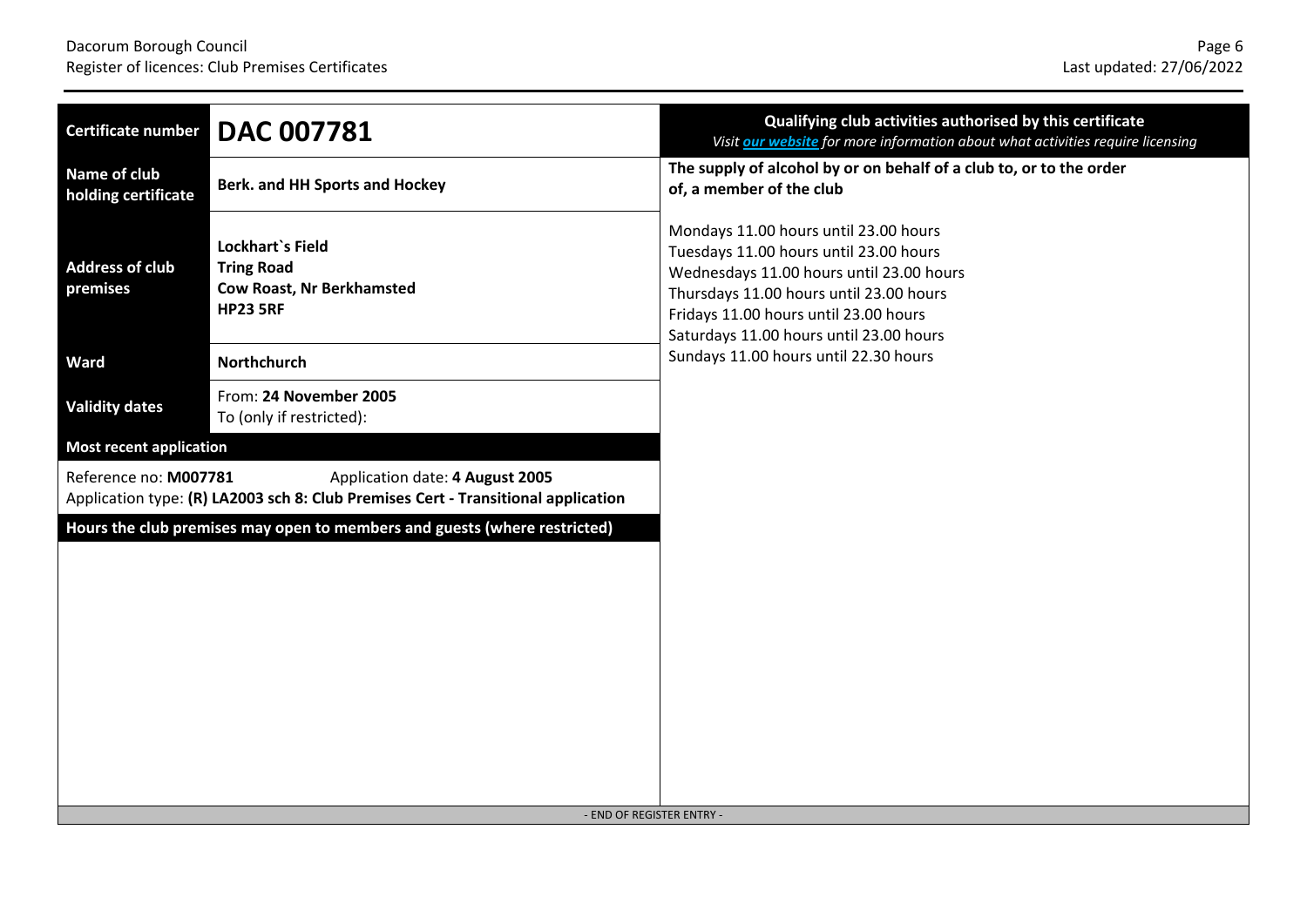| Certificate number                                                                                     | <b>DAC 007774</b>                                                                                                    | Qualifying club activities authorised by this certificate<br>Visit our website for more information about what activities require licensing                                                                                                                |
|--------------------------------------------------------------------------------------------------------|----------------------------------------------------------------------------------------------------------------------|------------------------------------------------------------------------------------------------------------------------------------------------------------------------------------------------------------------------------------------------------------|
| Name of club<br>holding certificate                                                                    | <b>Berkhamsted Bowls Club</b>                                                                                        | The supply of alcohol by or on behalf of a club to, or to the order<br>of, a member of the club                                                                                                                                                            |
| <b>Address of club</b><br>premises                                                                     | <b>Canal Fields</b><br><b>Broadwater</b><br><b>Berkhamsted</b><br><b>HP4 2AS</b>                                     | Mondays 11.00 hours until 23.00 hours<br>Tuesdays 11.00 hours until 23.00 hours<br>Wednesdays 11.00 hours until 23.00 hours<br>Thursdays 11.00 hours until 23.00 hours<br>Fridays 11.00 hours until 23.00 hours<br>Saturdays 11.00 hours until 23.00 hours |
| <b>Ward</b>                                                                                            | <b>Berkhamsted Castle</b>                                                                                            | Sundays 11.00 hours until 23.00 hours                                                                                                                                                                                                                      |
| <b>Validity dates</b>                                                                                  | From: 24 November 2005<br>To (only if restricted):                                                                   |                                                                                                                                                                                                                                                            |
| <b>Most recent application</b>                                                                         |                                                                                                                      |                                                                                                                                                                                                                                                            |
| Reference no: M007774                                                                                  | Application date: 4 August 2005<br>Application type: (R) LA2003 sch 8: Club Premises Cert - Transitional application |                                                                                                                                                                                                                                                            |
| Hours the club premises may open to members and guests (where restricted)<br>- END OF REGISTER ENTRY - |                                                                                                                      |                                                                                                                                                                                                                                                            |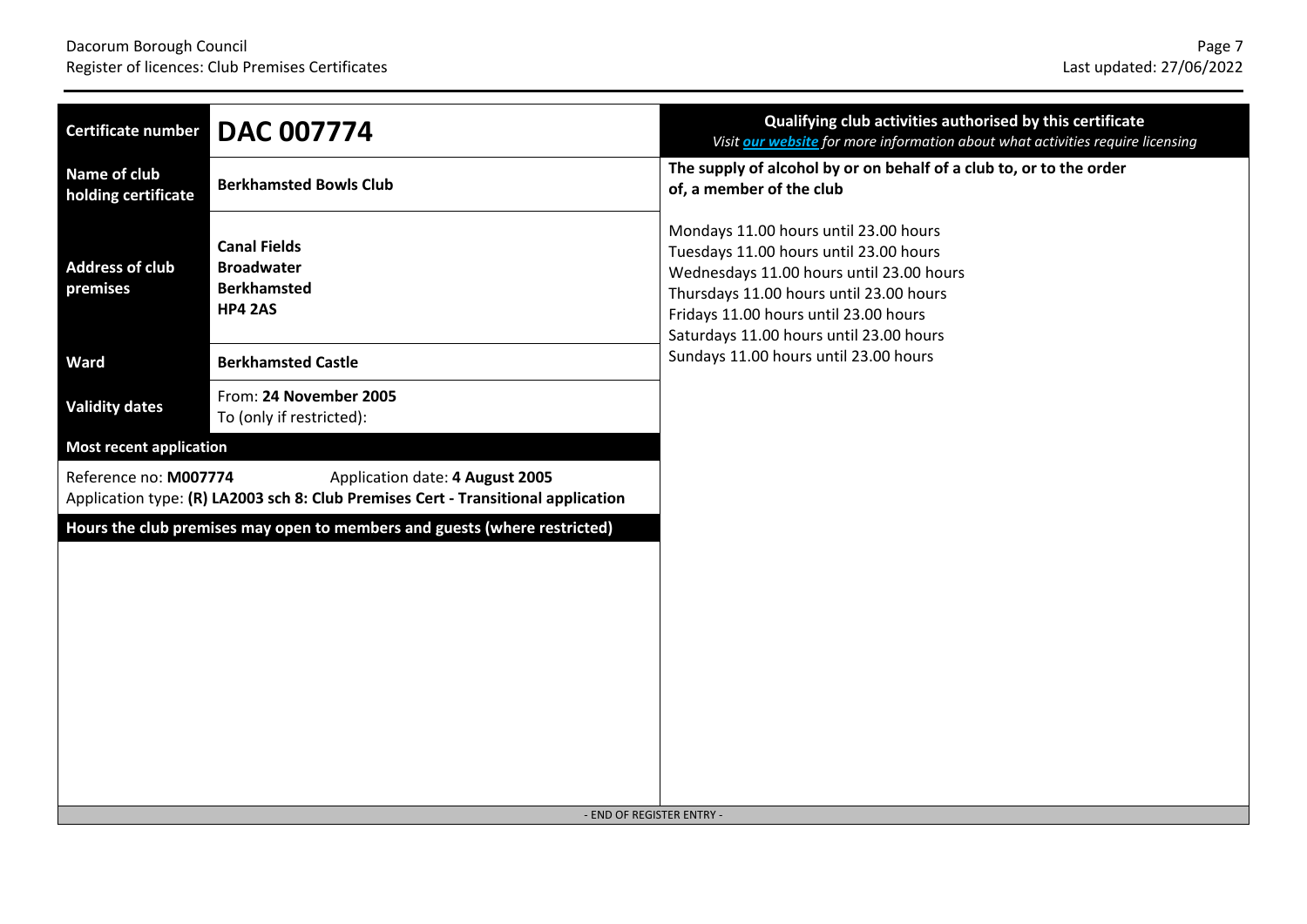| Certificate number                                                                                                                                                                                                                                                                                                                                                               | <b>DAC 008304</b>                                                                                            | Qualifying club activities authorised by this certificate<br>Visit our website for more information about what activities require licensing                                                                                                                                                                                                                                                                                                                                                                  |
|----------------------------------------------------------------------------------------------------------------------------------------------------------------------------------------------------------------------------------------------------------------------------------------------------------------------------------------------------------------------------------|--------------------------------------------------------------------------------------------------------------|--------------------------------------------------------------------------------------------------------------------------------------------------------------------------------------------------------------------------------------------------------------------------------------------------------------------------------------------------------------------------------------------------------------------------------------------------------------------------------------------------------------|
| Name of club<br>holding certificate                                                                                                                                                                                                                                                                                                                                              | <b>Berkhamsted Football Club Limited</b>                                                                     | <b>Performance of live music</b><br>Indoors                                                                                                                                                                                                                                                                                                                                                                                                                                                                  |
| <b>Address of club</b><br>premises                                                                                                                                                                                                                                                                                                                                               | <b>Berkhamsted Football Club</b><br><b>Lower Kings Road</b><br><b>Berkhamsted</b><br><b>Herts</b><br>HP4 2AL | Live Band<br>Mondays 12.00 hours until 22.30 hours<br>Tuesdays 12.00 hours until 22.30 hours<br>Wednesdays 12.00 hours until 22.30 hours<br>Thursdays 12.00 hours until 22.30 hours                                                                                                                                                                                                                                                                                                                          |
| <b>Ward</b>                                                                                                                                                                                                                                                                                                                                                                      | <b>Berkhamsted Castle</b>                                                                                    | Fridays 12.00 hours until 23.30 hours                                                                                                                                                                                                                                                                                                                                                                                                                                                                        |
| <b>Validity dates</b>                                                                                                                                                                                                                                                                                                                                                            | From: 24 November 2005<br>To (only if restricted):                                                           | Saturdays 12.00 hours until 23.30 hours<br>Sundays 12.00 hours until 22.30 hours                                                                                                                                                                                                                                                                                                                                                                                                                             |
| <b>Most recent application</b>                                                                                                                                                                                                                                                                                                                                                   |                                                                                                              | Christmas Eve 12:00 hours until 01:00 hours                                                                                                                                                                                                                                                                                                                                                                                                                                                                  |
| Reference no: M019492                                                                                                                                                                                                                                                                                                                                                            | Application date: 22 May 2009<br>Application type: LA2003 s.82/83: Club Premises Cert - Name/Address change  | New Year's Eve 12:00 hours until 02:00 hours<br>Playing of recorded music                                                                                                                                                                                                                                                                                                                                                                                                                                    |
| Hours the club premises may open to members and guests (where restricted)<br>Mondays 12.00 hours until 01.00 hours<br>Tuesdays 12.00 hours until 01.00 hours<br>Wednesdays 12.00 hours until 01.00 hours<br>Thursdays 12.00 hours until 01.00 hours<br>Fridays 12.00 hours until 01.00 hours<br>Saturdays 12.00 hours until 01.00 hours<br>Sundays 12.00 hours until 01.00 hours |                                                                                                              | <b>Indoors</b><br><b>Discos</b><br>Mondays 12.00 hours until 23.00 hours<br>Tuesdays 12.00 hours until 23.00 hours<br>Wednesdays 12.00 hours until 23.00 hours<br>Thursdays 12.00 hours until 23.00 hours<br>Fridays 12.00 hours until 00.00 hours<br>Saturdays 12.00 hours until 00.00 hours<br>Sundays 12.00 hours until 23.00 hours<br>Christmas Eve 12:00 hours until 01:00 hours<br>New Year's Eve 12:00 hours until 02:00 hours<br>The supply of alcohol by or on behalf of a club to, or to the order |
|                                                                                                                                                                                                                                                                                                                                                                                  |                                                                                                              | of, a member of the club                                                                                                                                                                                                                                                                                                                                                                                                                                                                                     |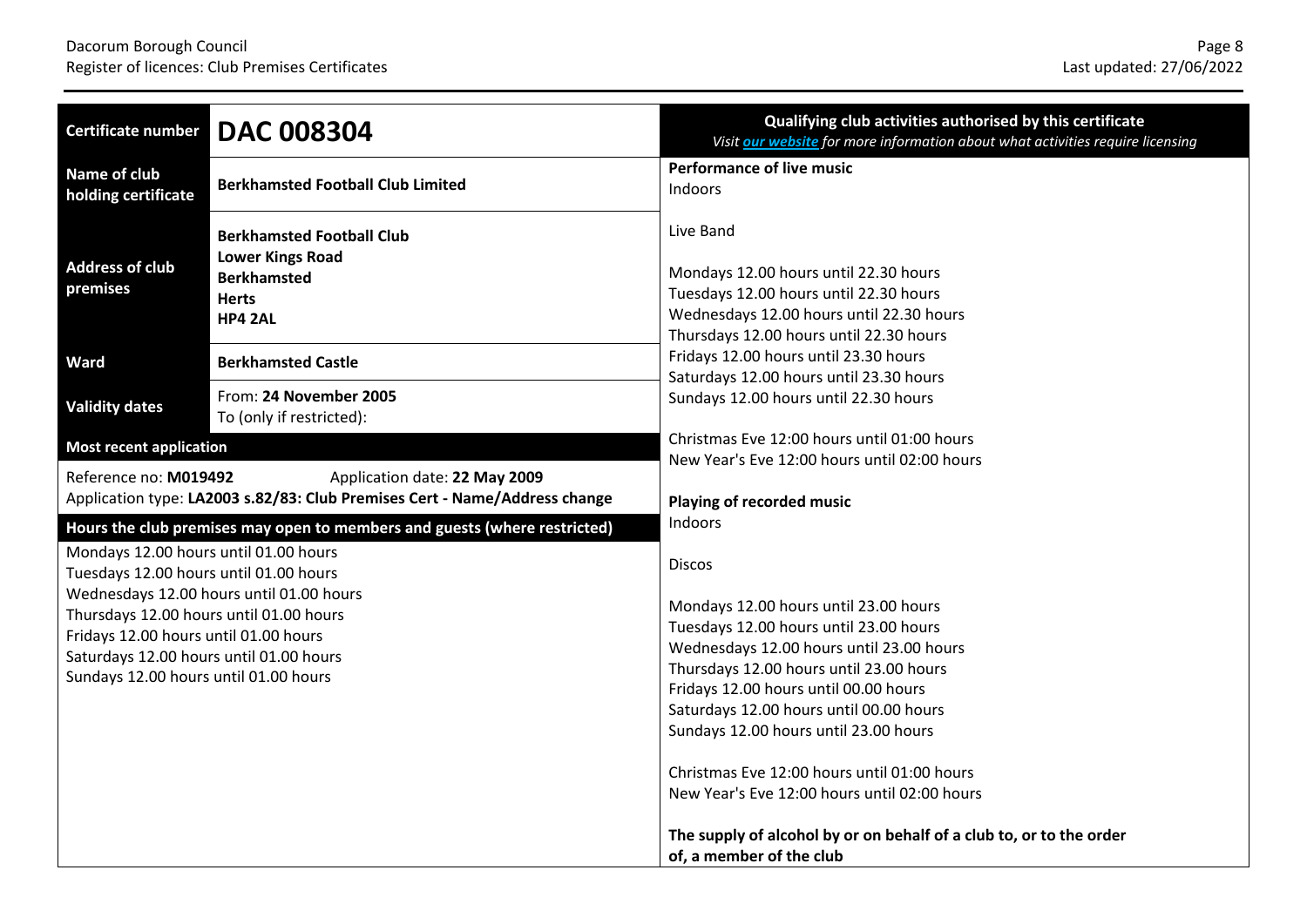| Certificate number DAC 008304 | Qualifying club activities authorised by this certificate<br>Visit our website for more information about what activities require licensing |
|-------------------------------|---------------------------------------------------------------------------------------------------------------------------------------------|
|                               | Both on and off the premises                                                                                                                |
|                               | Mondays 12.00 hours until 23:00 hours                                                                                                       |
|                               | Tuesdays 12.00 hours until 23:00 hours                                                                                                      |
|                               | Wednesdays 12.00 hours until 23:00 hours                                                                                                    |
|                               | Thursdays 12.00 hours until 23:00 hours                                                                                                     |
|                               | Fridays 12.00 hours until 00.00 hours                                                                                                       |
|                               | Saturdays 12.00 hours until 00.00 hours                                                                                                     |
|                               | Sundays 12.00 hours until 23:00 hours                                                                                                       |
|                               |                                                                                                                                             |
|                               |                                                                                                                                             |
| - END OF REGISTER ENTRY -     |                                                                                                                                             |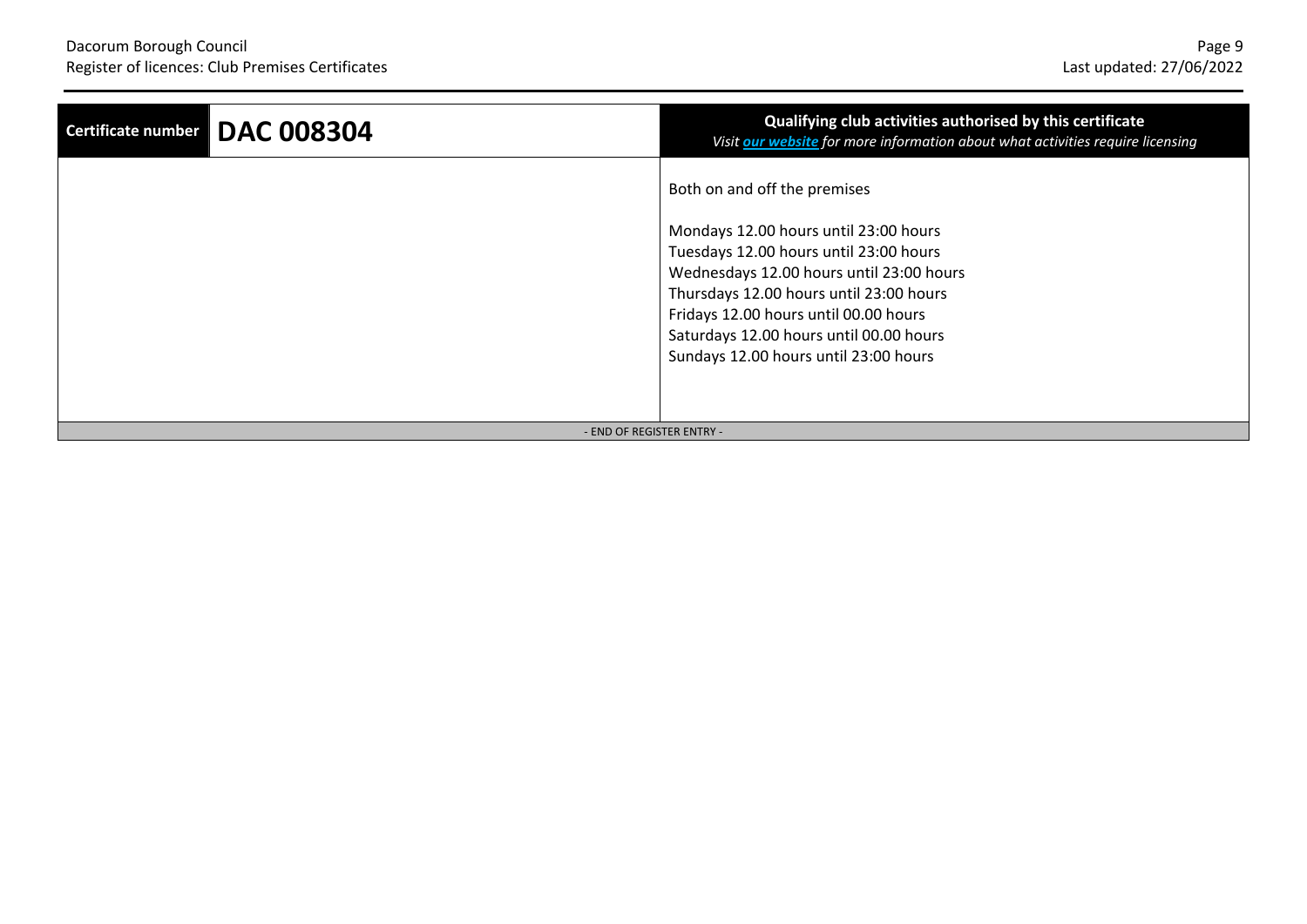| Certificate number                                                                                     | <b>DAC 007664</b>                                                                                                   | Qualifying club activities authorised by this certificate<br>Visit our website for more information about what activities require licensing                                                                                                                |
|--------------------------------------------------------------------------------------------------------|---------------------------------------------------------------------------------------------------------------------|------------------------------------------------------------------------------------------------------------------------------------------------------------------------------------------------------------------------------------------------------------|
| Name of club<br>holding certificate                                                                    | <b>Bovingdon Bowls Club</b>                                                                                         | The supply of alcohol by or on behalf of a club to, or to the order<br>of, a member of the club                                                                                                                                                            |
| <b>Address of club</b><br>premises                                                                     | <b>Bowling Club</b><br><b>High Street</b><br><b>Bovingdon</b><br><b>Hemel Hempstead</b><br>Hertfordshire<br>HP3 OHJ | Mondays 11.00 hours until 23.00 hours<br>Tuesdays 11.00 hours until 23.00 hours<br>Wednesdays 11.00 hours until 23.00 hours<br>Thursdays 11.00 hours until 23.00 hours<br>Fridays 11.00 hours until 23.00 hours<br>Saturdays 11.00 hours until 23.00 hours |
| <b>Ward</b>                                                                                            | Bovingdon, Flaunden & Chipperfield                                                                                  | Sundays 12.00 hours until 22.30 hours                                                                                                                                                                                                                      |
| <b>Validity dates</b>                                                                                  | From: 24 November 2005<br>To (only if restricted):                                                                  |                                                                                                                                                                                                                                                            |
| <b>Most recent application</b>                                                                         |                                                                                                                     |                                                                                                                                                                                                                                                            |
| Reference no: M007664                                                                                  | Application date: 25 July 2005<br>Application type: (R) LA2003 sch 8: Club Premises Cert - Transitional application |                                                                                                                                                                                                                                                            |
| Hours the club premises may open to members and guests (where restricted)<br>- END OF REGISTER ENTRY - |                                                                                                                     |                                                                                                                                                                                                                                                            |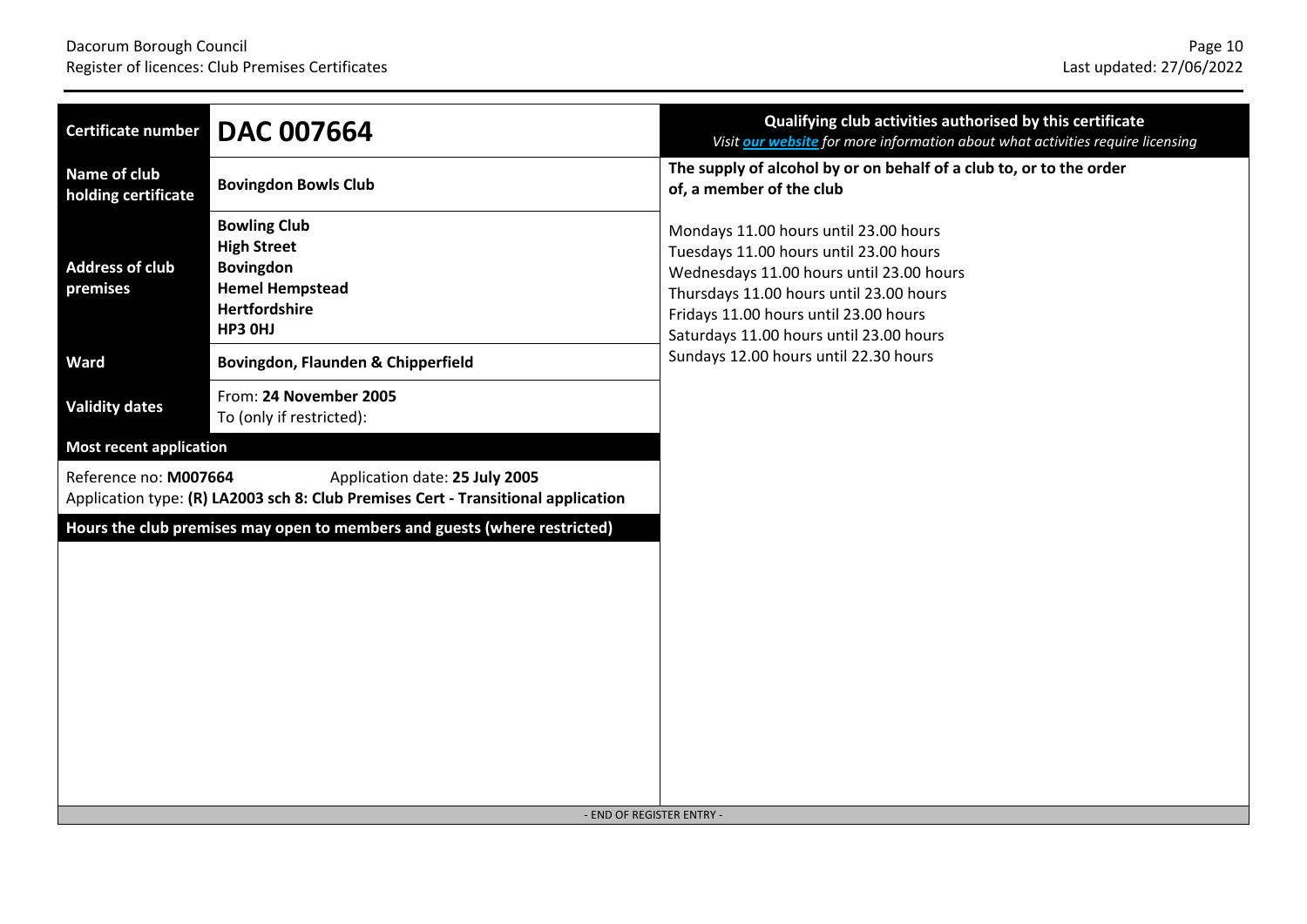| Certificate number                                                        | <b>DAC 007021</b>                                                                                                                | Qualifying club activities authorised by this certificate<br>Visit our website for more information about what activities require licensing                                                                 |
|---------------------------------------------------------------------------|----------------------------------------------------------------------------------------------------------------------------------|-------------------------------------------------------------------------------------------------------------------------------------------------------------------------------------------------------------|
| Name of club<br>holding certificate                                       | <b>Bovingdon Cricket Club</b>                                                                                                    | <b>Performance of live music</b><br>Monday 11:00 hours until 23:00 hours<br>Tuesday 11:00 hours until 23:00 hours                                                                                           |
| <b>Address of club</b><br>premises                                        | <b>Cricket Club Pavilion</b><br><b>Bovingdon Green</b><br><b>Bovingdon</b><br><b>Hemel Hempstead</b><br>Hertfordshire<br>HP3 OLB | Wednesday 11:00 hours until 23:00 hours<br>Thursday 11:00 hours until 23:00 hours<br>Friday 11:00 hours until 23:00 hours<br>Saturday 11:00 hours until 23:00 hours<br>Sunday 12:00 hours until 22:30 hours |
| Ward                                                                      | Bovingdon, Flaunden & Chipperfield                                                                                               | Closed Christmas Day and Good Friday                                                                                                                                                                        |
| <b>Validity dates</b>                                                     | From: 24 November 2005<br>To (only if restricted):                                                                               | Playing of recorded music<br>Monday 11:00 hours until 23:00 hours                                                                                                                                           |
| <b>Most recent application</b>                                            |                                                                                                                                  | Tuesday 11:00 hours until 23:00 hours                                                                                                                                                                       |
| Reference no: M007021                                                     | Application date: 1 June 2005<br>Application type: (R) LA2003 sch 8: Club Premises Cert - Transitional application               | Wednesday 11:00 hours until 23:00 hours<br>Thursday 11:00 hours until 23:00 hours<br>Friday 11:00 hours until 23:00 hours                                                                                   |
| Hours the club premises may open to members and guests (where restricted) |                                                                                                                                  | Saturday 11:00 hours until 23:00 hours<br>Sunday 12:00 hours until 22:30 hours                                                                                                                              |
|                                                                           |                                                                                                                                  | Closed Christmas Day and Good Friday                                                                                                                                                                        |
|                                                                           |                                                                                                                                  | The premises is a Sports Pavilion comprising of changing room<br>facilities, bar and kitchen areas, together with ground maintenance<br>equipment store. The Pavilion is located on Bovingdon Green         |
|                                                                           |                                                                                                                                  | The supply of alcohol by or on behalf of a club to, or to the order<br>of, a member of the club                                                                                                             |
|                                                                           |                                                                                                                                  | Monday 11:00 hours until 23:00 hours<br>Tuesday 11:00 hours until 23:00 hours<br>Wednesday 11:00 hours until 23:00 hours<br>Thursday 11:00 hours until 23:00 hours                                          |
|                                                                           |                                                                                                                                  | Friday 11:00 hours until 23:00 hours                                                                                                                                                                        |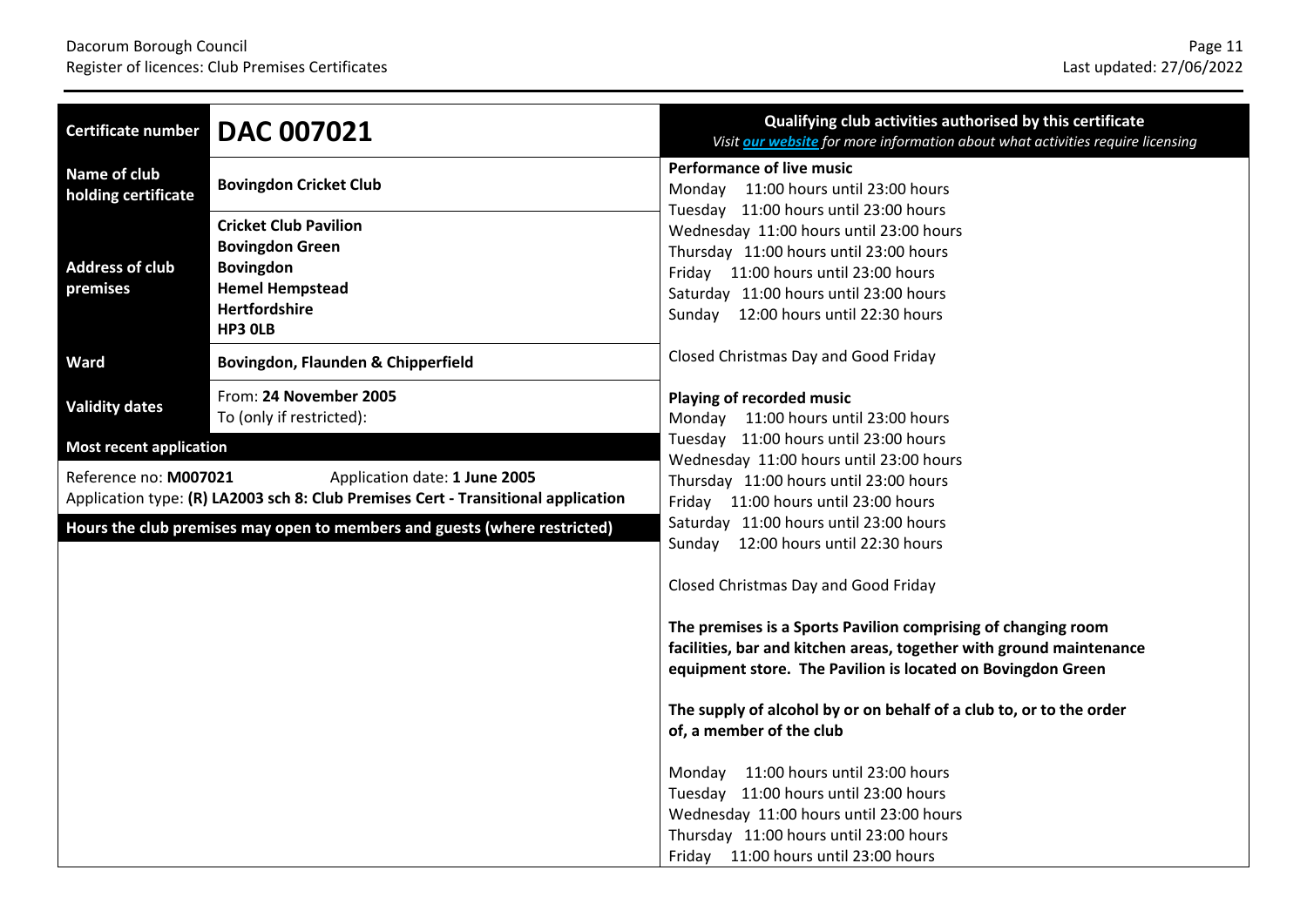| Certificate number DAC 007021 | Qualifying club activities authorised by this certificate<br>Visit our website for more information about what activities require licensing |
|-------------------------------|---------------------------------------------------------------------------------------------------------------------------------------------|
|                               | Saturday 11:00 hours until 23:00 hours                                                                                                      |
|                               | 12:00 hours until 22:30 hours<br>Sunday                                                                                                     |
|                               | Closed Christmas Day and Good Friday                                                                                                        |
|                               |                                                                                                                                             |
|                               |                                                                                                                                             |
|                               |                                                                                                                                             |
|                               |                                                                                                                                             |
|                               |                                                                                                                                             |
|                               |                                                                                                                                             |
| - END OF REGISTER ENTRY -     |                                                                                                                                             |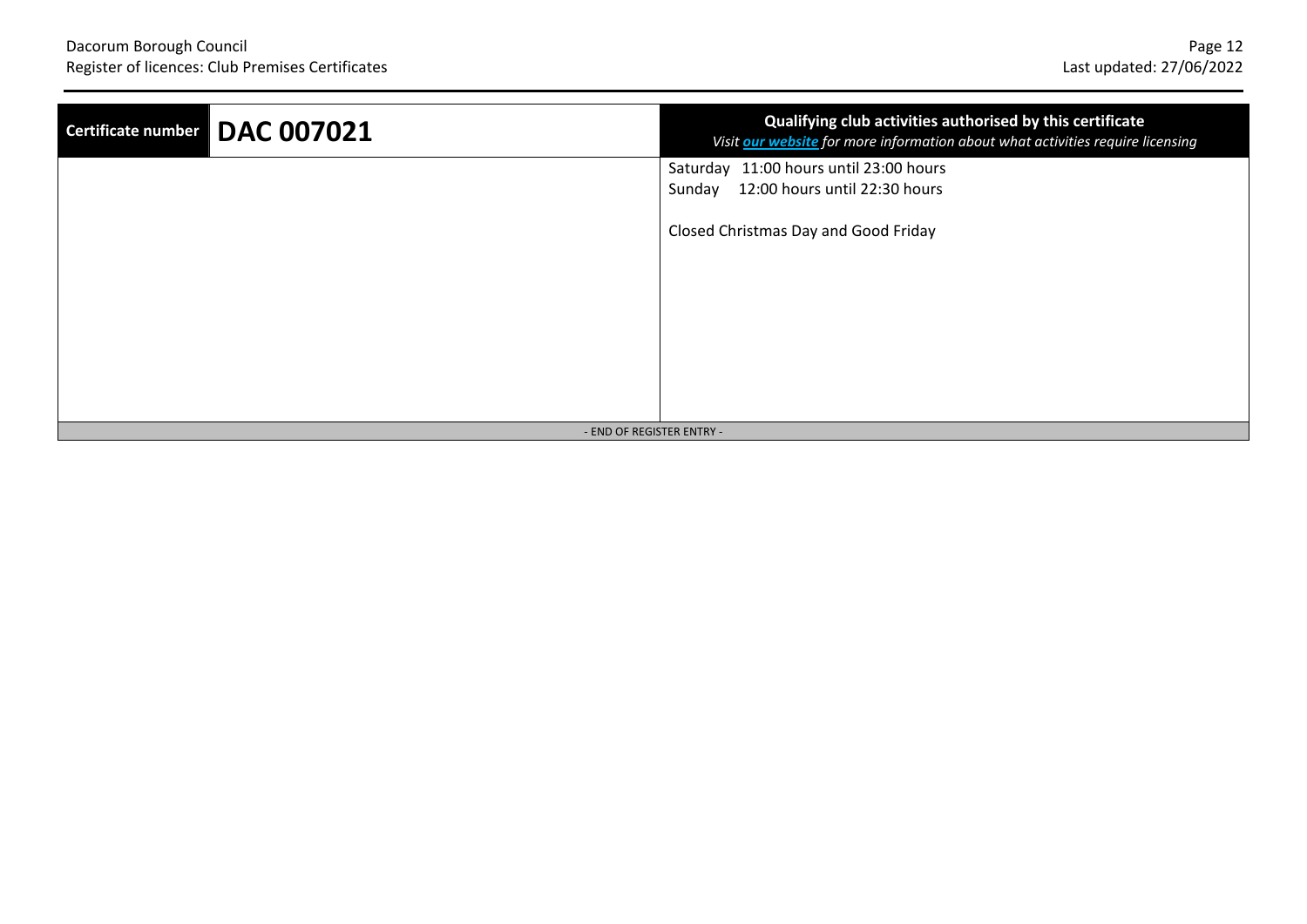| <b>Certificate number</b>                                                                                                                    | <b>DAC 007472</b>                                                                                                                    | Qualifying club activities authorised by this certificate<br>Visit our website for more information about what activities require licensing                                                                                                                                                                                     |
|----------------------------------------------------------------------------------------------------------------------------------------------|--------------------------------------------------------------------------------------------------------------------------------------|---------------------------------------------------------------------------------------------------------------------------------------------------------------------------------------------------------------------------------------------------------------------------------------------------------------------------------|
| Name of club<br>holding certificate                                                                                                          | <b>Bovingdon Football Club</b>                                                                                                       | Indoor sporting events<br>Monday 12:00 hours until 23:00 hours<br>Tuesday 12:00 hours until 23:00 hours                                                                                                                                                                                                                         |
| <b>Address of club</b><br>premises                                                                                                           | <b>Bovingdon Football Club</b><br><b>Green Lane</b><br><b>Bovingdon</b><br><b>Hemel Hempstead</b><br><b>Hertfordshire</b><br>HP3 OLE | Wednesday 12:00 hours until 23:00 hours<br>Thursday 12:00 hours until 23:00 hours<br>Friday 12:00 hours until 23:00 hours<br>Saturday 12:00 hours until 23:00 hours<br>Sunday 12:00 hours until 23:00 hours                                                                                                                     |
| Ward                                                                                                                                         | Bovingdon, Flaunden & Chipperfield                                                                                                   | Entertainment of a similar description to that falling within the<br>performance of live music, the playing of recorded music and the                                                                                                                                                                                           |
| <b>Validity dates</b>                                                                                                                        | From: 24 November 2005<br>To (only if restricted):                                                                                   | performance of dance                                                                                                                                                                                                                                                                                                            |
| <b>Most recent application</b>                                                                                                               |                                                                                                                                      | Monday 12:00 hours until 23:00 hours                                                                                                                                                                                                                                                                                            |
| Reference no: M007472<br>Application date: 20 July 2005<br>Application type: (R) LA2003 sch 8: Club Premises Cert - Transitional application |                                                                                                                                      | Tuesday 12:00 hours until 23:00 hours<br>Wednesday 12:00 hours until 23:00 hours<br>Thursday 12:00 hours until 23:00 hours                                                                                                                                                                                                      |
| Hours the club premises may open to members and guests (where restricted)                                                                    |                                                                                                                                      | Friday 12:00 hours until 23:00 hours<br>Saturday 12:00 hours until 23:00 hours<br>Sunday 12:00 hours until 23:00 hours                                                                                                                                                                                                          |
|                                                                                                                                              |                                                                                                                                      | The supply of alcohol by or on behalf of a club to, or to the order<br>of, a member of the club                                                                                                                                                                                                                                 |
|                                                                                                                                              |                                                                                                                                      | Monday 12:00 hours until 23:00 hours<br>Tuesday 12:00 hours until 23:00 hours<br>Wednesday 12:00 hours until 23:00 hours<br>Thursday 12:00 hours until 23:00 hours<br>Friday 12:00 hours until 23:00 hours<br>Saturday 12:00 hours until 23:00 hours<br>Sunday 12:00 hours until 23:00 hours<br>For consumption On the Premises |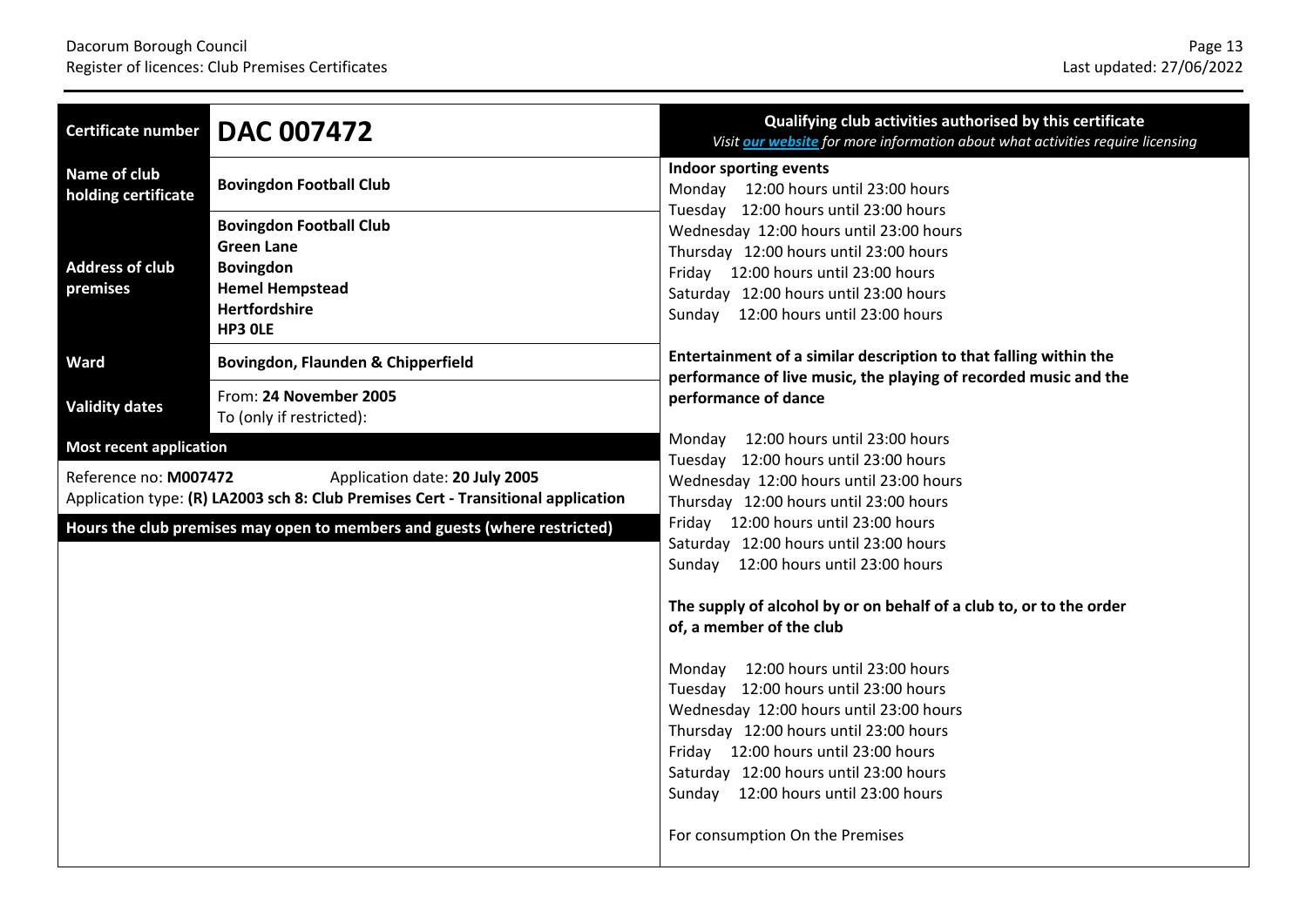## **Certificate number DAC 007472 Certificate Qualifying club** activities authorised by this certificate

*Visit [our](http://www.dacorum.gov.uk/home/environment-street-care/licensing/alcohol-entertainment-licensing/licensable-activities) [website](http://www.dacorum.gov.uk/home/environment-street-care/licensing/alcohol-entertainment-licensing/licensable-activities) for more information about what activities require licensing*

- END OF REGISTER ENTRY -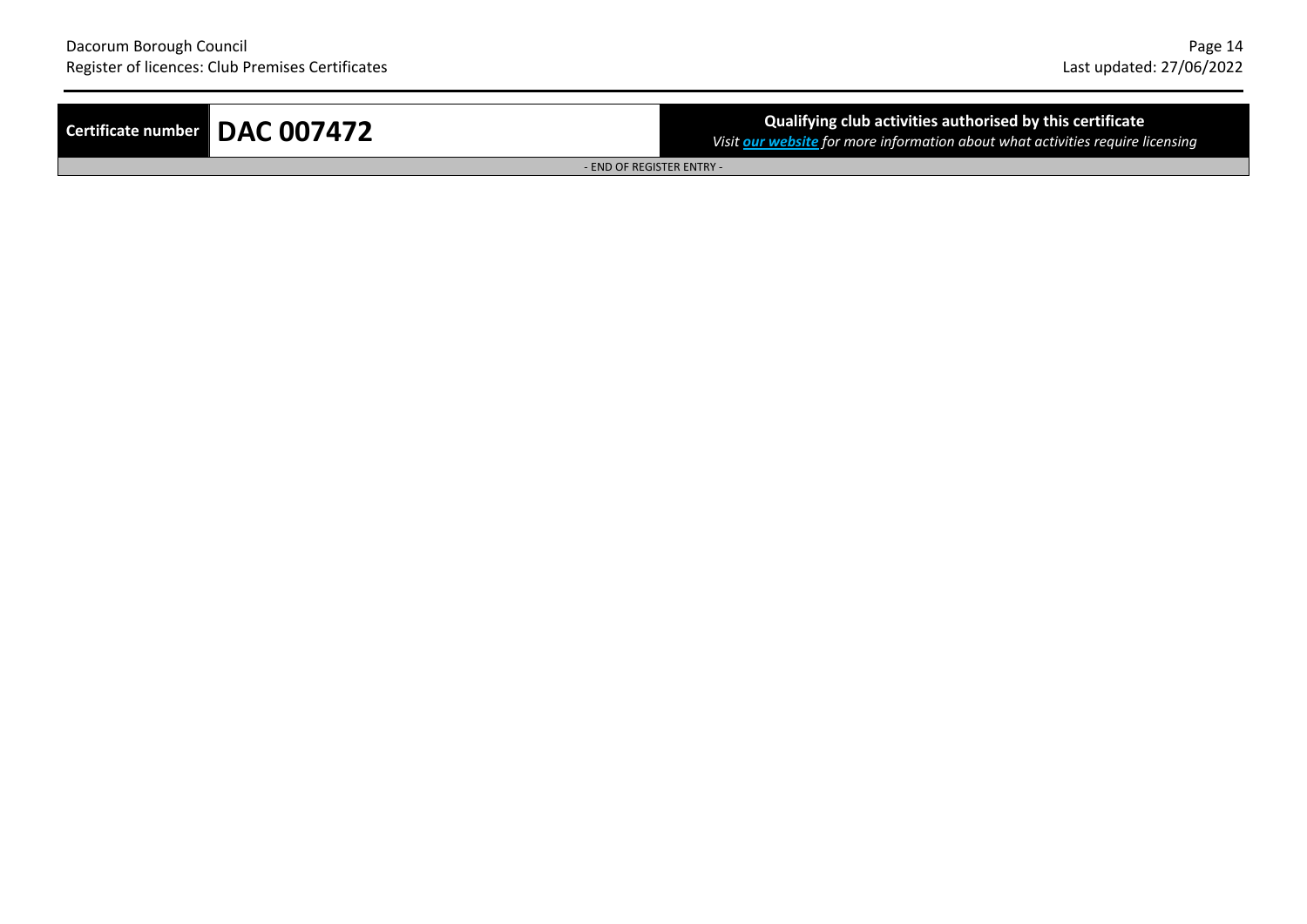| <b>Certificate number</b>                                                                                                                                                                                                                                             | <b>DAC 008250</b>                                                                  | Qualifying club activities authorised by this certificate<br>Visit our website for more information about what activities require licensing                                                                                                                |
|-----------------------------------------------------------------------------------------------------------------------------------------------------------------------------------------------------------------------------------------------------------------------|------------------------------------------------------------------------------------|------------------------------------------------------------------------------------------------------------------------------------------------------------------------------------------------------------------------------------------------------------|
| Name of club<br>holding certificate                                                                                                                                                                                                                                   | <b>Boxmoor Cricket Club</b>                                                        | <b>Exhibition of films</b><br>Mondays 09.00 hours until 00.00 hours                                                                                                                                                                                        |
| <b>Address of club</b><br>premises                                                                                                                                                                                                                                    | <b>St Johns Road</b><br><b>Boxmoor</b><br><b>Hemel Hempstead</b><br><b>HP1 1NP</b> | Tuesdays 09.00 hours until 00.00 hours<br>Wednesdays 09.00 hours until 00.00 hours<br>Thursdays 09.00 hours until 00.00 hours<br>Fridays 09.00 hours until 00.00 hours<br>Saturdays 09.00 hours until 00.00 hours<br>Sundays 09.00 hours until 23.00 hours |
| <b>Ward</b>                                                                                                                                                                                                                                                           | Boxmoor                                                                            | Indoors                                                                                                                                                                                                                                                    |
| <b>Validity dates</b>                                                                                                                                                                                                                                                 | From: 24 November 2005<br>To (only if restricted):                                 | Munchkids show videos to their children.<br>Boxmoor Cricket Club may show videos, e.g. for race nights in the                                                                                                                                              |
| <b>Most recent application</b>                                                                                                                                                                                                                                        |                                                                                    | future.                                                                                                                                                                                                                                                    |
| Reference no: M008250<br>Application date: 15 September 2005<br>Application type: LA2003 s.71: Club Premises Cert - New certificate application<br>Hours the club premises may open to members and guests (where restricted)<br>Mondays 09.00 hours until 00.30 hours |                                                                                    | <b>Performance of live music</b><br>Mondays 12.00 hours until 00.00 hours<br>Tuesdays 12.00 hours until 00.00 hours<br>Wednesdays 12.00 hours until 00.00 hours<br>Thursdays 12.00 hours until 00.00 hours                                                 |
| Tuesdays 09.00 hours until 00.30 hours<br>Wednesdays 09.00 hours until 00.30 hours<br>Thursdays 09.00 hours until 00.30 hours<br>Fridays 09.00 hours until 00.30 hours<br>Saturdays 09.00 hours until 00.30 hours                                                     |                                                                                    | Fridays 12.00 hours until 00.00 hours<br>Saturdays 12.00 hours until 00.00 hours<br>Sundays 12.00 hours until 23.00 hours<br>Indoors                                                                                                                       |
| Sundays 09.00 hours until 23.30 hours                                                                                                                                                                                                                                 |                                                                                    | Boxmoor Cricket Club and private hirers may want to have live music<br>at future functions.                                                                                                                                                                |
|                                                                                                                                                                                                                                                                       |                                                                                    | Playing of recorded music<br>Mondays 12.00 hours until 00.00 hours<br>Tuesdays 12.00 hours until 00.00 hours<br>Wednesdays 12.00 hours until 00.00 hours<br>Thursdays 12.00 hours until 00.00 hours                                                        |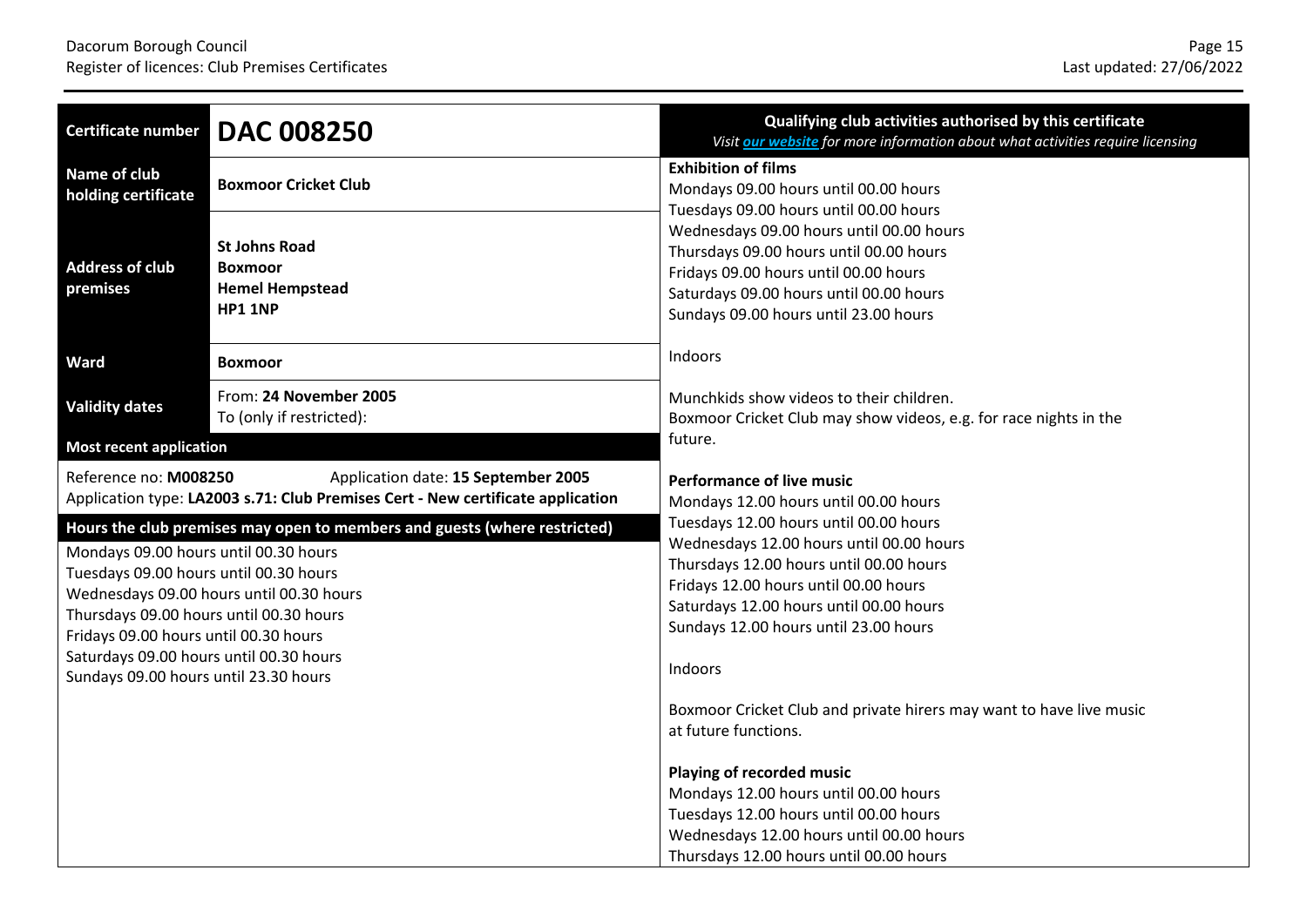| <b>DAC 008250</b><br>Certificate number | Qualifying club activities authorised by this certificate<br>Visit our website for more information about what activities require licensing |
|-----------------------------------------|---------------------------------------------------------------------------------------------------------------------------------------------|
|                                         | Fridays 12.00 hours until 00.00 hours                                                                                                       |
|                                         | Saturdays 12.00 hours until 00.00 hours                                                                                                     |
|                                         | Sundays 12.00 hours until 23.00 hours                                                                                                       |
|                                         | Indoors                                                                                                                                     |
|                                         | Portable CD player behind the bar is sometimes used in the lounge                                                                           |
|                                         | area. Occasional mobile disco at functions.                                                                                                 |
|                                         |                                                                                                                                             |
|                                         | The supply of alcohol by or on behalf of a club to, or to the order                                                                         |
|                                         | of, a member of the club                                                                                                                    |
|                                         |                                                                                                                                             |
|                                         | Mondays 12.00 hours until 00.00 hours                                                                                                       |
|                                         | Tuesdays 12.00 hours until 00.00 hours                                                                                                      |
|                                         | Wednesdays 12.00 hours until 00.00 hours                                                                                                    |
|                                         | Thursdays 12.00 hours until 00.00 hours                                                                                                     |
|                                         | Fridays 12.00 hours until 00.00 hours                                                                                                       |
|                                         | Saturdays 12.00 hours until 00.00 hours                                                                                                     |
|                                         | Sundays 12.00 hours until 23:00 hours                                                                                                       |
|                                         | On the Premises                                                                                                                             |
|                                         | Most alcohol is supplied from April until September, during the                                                                             |
|                                         | cricket season                                                                                                                              |
|                                         |                                                                                                                                             |
|                                         | August bank holiday we would like to serve alcohol 10.00 - 00.00 for                                                                        |
|                                         | a regular booking by Boxmoor Social Club on the Monday                                                                                      |
|                                         |                                                                                                                                             |
| - END OF REGISTER ENTRY -               |                                                                                                                                             |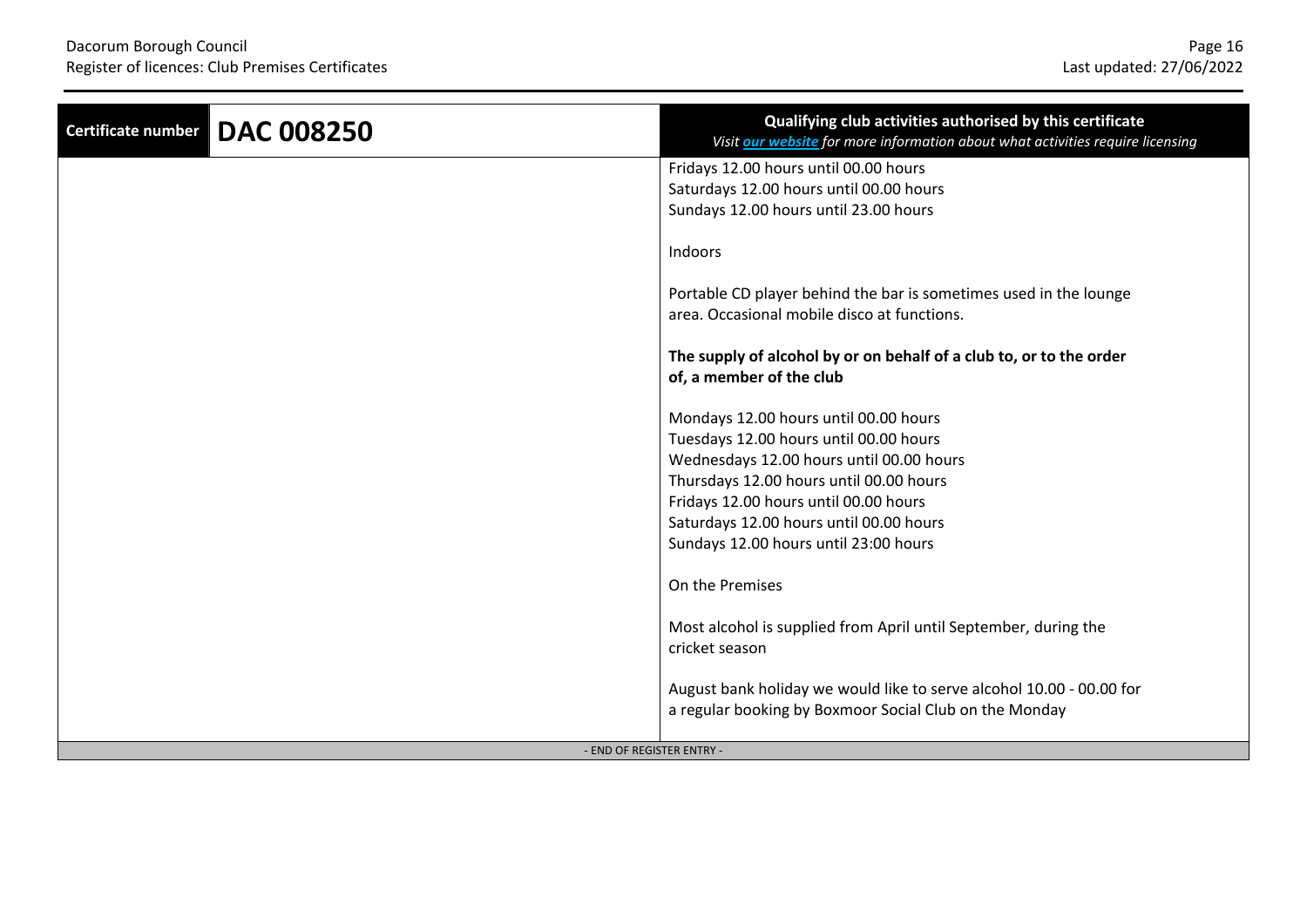| <b>Certificate number</b>                                                 | <b>DAC 007946</b>                                                                                                    | Qualifying club activities authorised by this certificate<br>Visit <b>our website</b> for more information about what activities require licensing                                                                                                                                                                                                                                                                                                                                                                                                                                                                                                                                                                                  |
|---------------------------------------------------------------------------|----------------------------------------------------------------------------------------------------------------------|-------------------------------------------------------------------------------------------------------------------------------------------------------------------------------------------------------------------------------------------------------------------------------------------------------------------------------------------------------------------------------------------------------------------------------------------------------------------------------------------------------------------------------------------------------------------------------------------------------------------------------------------------------------------------------------------------------------------------------------|
| <b>Name of club</b><br>holding certificate                                | <b>Boxmoor Social Club</b>                                                                                           | <b>Performance of live music</b><br>Saturdays 19.00 hours until 23.45 hours                                                                                                                                                                                                                                                                                                                                                                                                                                                                                                                                                                                                                                                         |
| <b>Address of club</b><br>premises                                        | 81 Horsecroft Road<br><b>Boxmoor</b><br><b>Hemel Hempstead</b><br><b>HP1 1PY</b>                                     | Indoors only<br>Musical and comedy nights with live or recorded music once a week<br>Playing of recorded music<br>Saturdays 19.00 hours until 23.45 hours                                                                                                                                                                                                                                                                                                                                                                                                                                                                                                                                                                           |
| <b>Ward</b>                                                               | <b>Boxmoor</b>                                                                                                       | Indoors only<br>Discos in function room                                                                                                                                                                                                                                                                                                                                                                                                                                                                                                                                                                                                                                                                                             |
| <b>Validity dates</b>                                                     | From: 24 November 2005<br>To (only if restricted):                                                                   | The supply of alcohol by or on behalf of a club to, or to the order                                                                                                                                                                                                                                                                                                                                                                                                                                                                                                                                                                                                                                                                 |
| <b>Most recent application</b>                                            |                                                                                                                      | of, a member of the club                                                                                                                                                                                                                                                                                                                                                                                                                                                                                                                                                                                                                                                                                                            |
| Reference no: M007946                                                     | Application date: 1 August 2005<br>Application type: (R) LA2003 sch 8: Club Premises Cert - Transitional application | Mondays 12.00 hours until 14.00 hours and 19.00 hours until 23.00<br>hours                                                                                                                                                                                                                                                                                                                                                                                                                                                                                                                                                                                                                                                          |
| Hours the club premises may open to members and guests (where restricted) |                                                                                                                      | Tuesdays 12.00 hours until 14.00 hours and 19.00 hours until 23.00<br>hours<br>Wednesdays 12.00 hours until 14.00 hours and 19.00 hours until 23.00<br>hours<br>Thursdays 12.00 hours until 14.00 hours and 19.00 hours until 23.00<br>hours<br>Fridays 12.00 hours until 14.30 hours and 19.00 hours until 23.00<br>hours<br>Saturdays 11.00 hours until 23.45 hours<br>Sundays 12.00 hours until 23.00 hours<br>Charity fund raising race night (3 Fridays a year) 19.00 to 23.45 -<br>Before each race night the Herforshire Police in Coombe Street will<br>be noltified in writing no less than 21 days before the event.<br>The Charity Race Nights will only go ahead after permission is<br>given by the Police in writing. |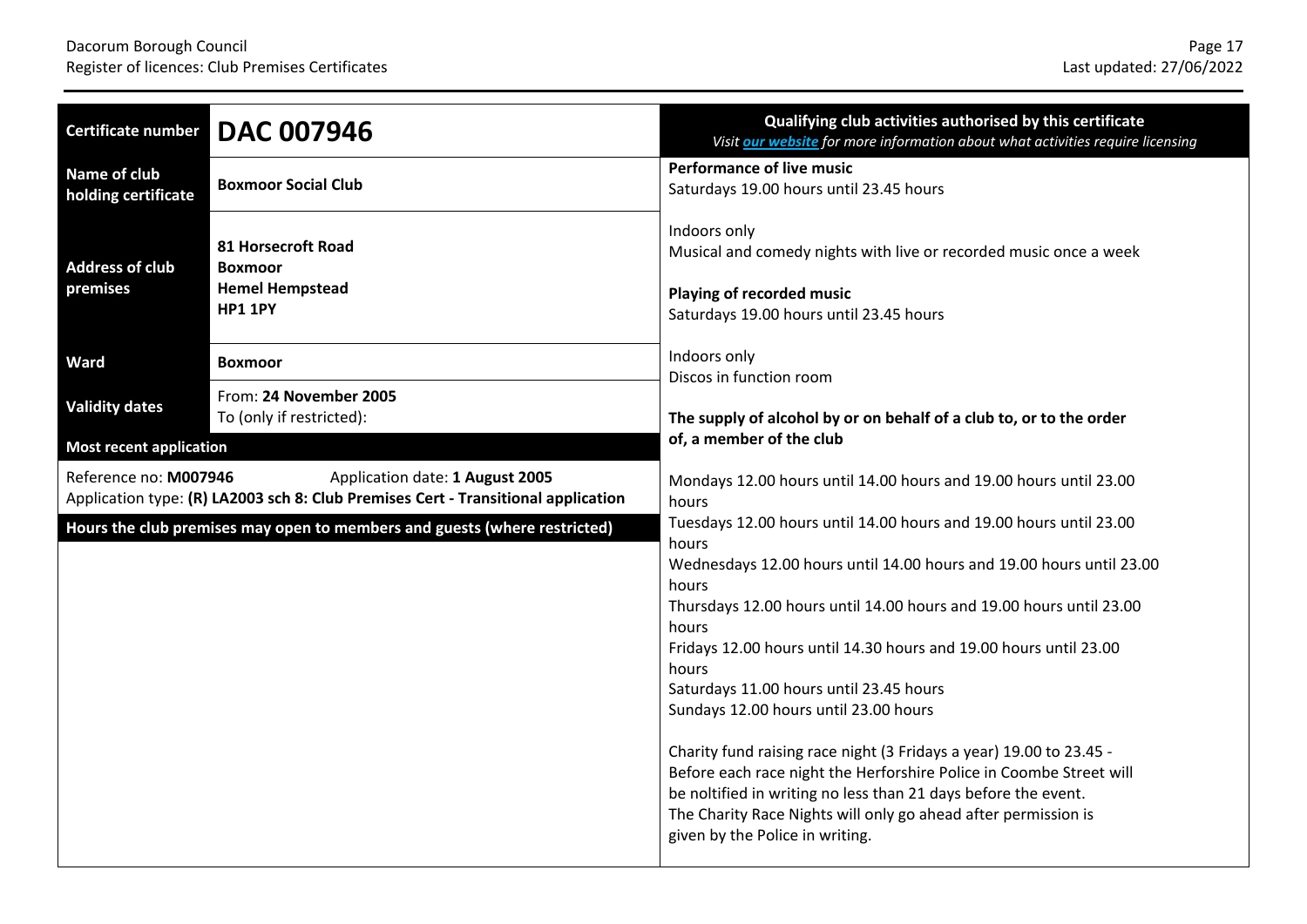| Certificate number DAC 007946 | Qualifying club activities authorised by this certificate<br>Visit our website for more information about what activities require licensing |  |
|-------------------------------|---------------------------------------------------------------------------------------------------------------------------------------------|--|
|                               | St Patricks Day 19.00 to 23.45<br>New Years Eve 19.00 to 12.45                                                                              |  |
|                               | The premises will close 30 minutes after last orders are supplied<br>within the authorised hours                                            |  |
|                               |                                                                                                                                             |  |
|                               |                                                                                                                                             |  |
| - END OF REGISTER ENTRY -     |                                                                                                                                             |  |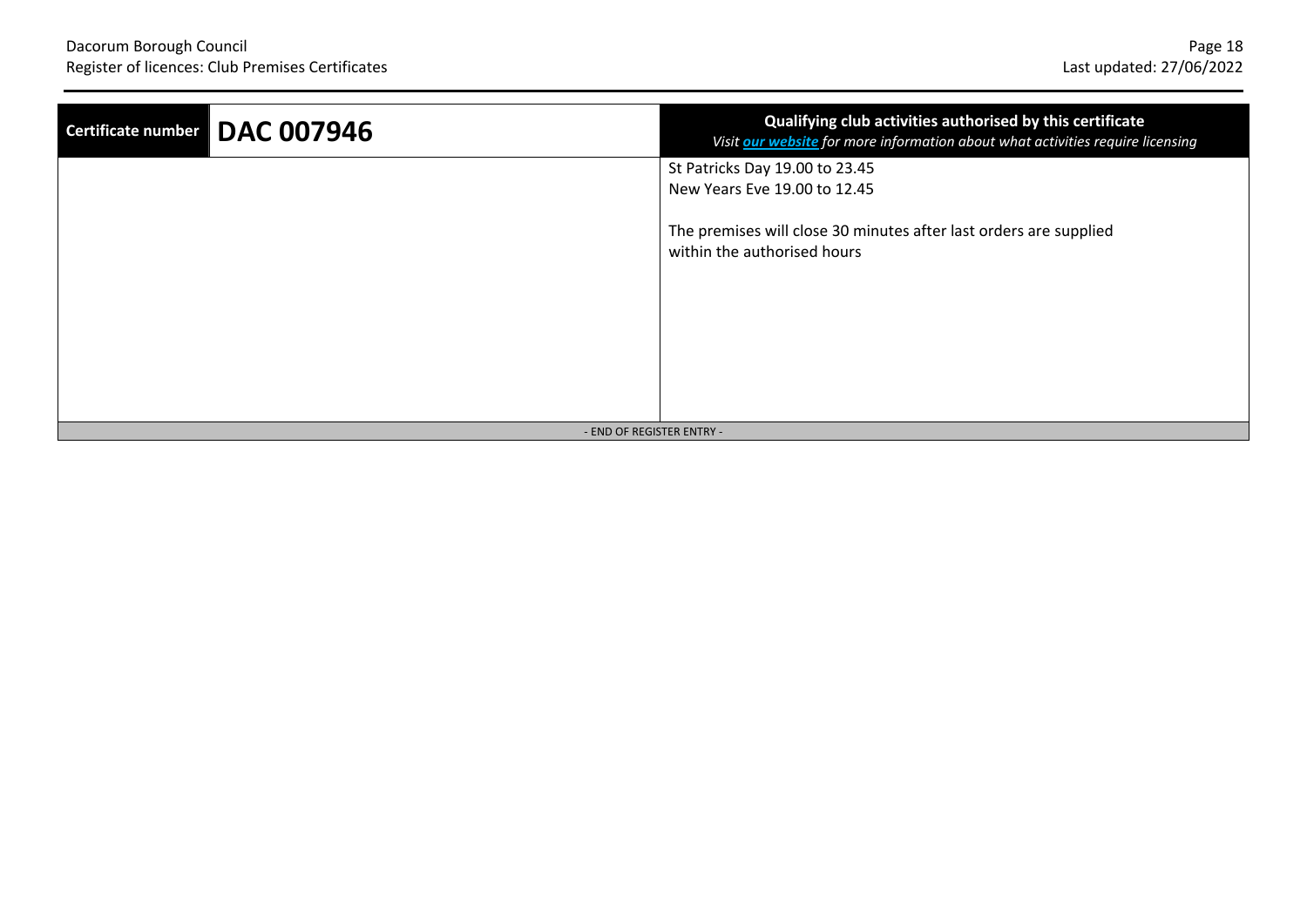| <b>Certificate number</b>                                                                                                                     | <b>DAC 007651</b>                                                                                                                     | Qualifying club activities authorised by this certificate<br>Visit our website for more information about what activities require licensing                                                                                                                                                                                                                                                                                                                                                                                                                                                                                     |
|-----------------------------------------------------------------------------------------------------------------------------------------------|---------------------------------------------------------------------------------------------------------------------------------------|---------------------------------------------------------------------------------------------------------------------------------------------------------------------------------------------------------------------------------------------------------------------------------------------------------------------------------------------------------------------------------------------------------------------------------------------------------------------------------------------------------------------------------------------------------------------------------------------------------------------------------|
| Name of club<br>holding certificate                                                                                                           | <b>Camelot R U F Club</b>                                                                                                             | <b>Performance of plays</b><br>Mondays 11:00 hours until 23:00 hours<br>Tuesdays 11:00 hours until 23:00 hours                                                                                                                                                                                                                                                                                                                                                                                                                                                                                                                  |
| <b>Address of club</b><br>premises                                                                                                            | <b>Hemel Hempstead Camelot Rugby Club</b><br><b>Chaulden Lane</b><br><b>Hemel Hempstead</b><br><b>Hertfordshire</b><br><b>HP1 2BS</b> | Wednesdays 11:00 hours until 23:00 hours<br>Thursdays 11:00 hours until 23:00 hours<br>Fridays 11:00 hours until 23:00 hours<br>Saturdays 11:00 hours until 23:00 hours<br>Sundays 09:00 hours until 22:30 hours                                                                                                                                                                                                                                                                                                                                                                                                                |
| Ward                                                                                                                                          | <b>Boxmoor</b>                                                                                                                        | <b>Exhibition of films</b>                                                                                                                                                                                                                                                                                                                                                                                                                                                                                                                                                                                                      |
| <b>Validity dates</b>                                                                                                                         | From: 24 November 2005<br>To (only if restricted):                                                                                    | Mondays 11:00 hours until 23:00 hours<br>Tuesdays 11:00 hours until 23:00 hours<br>Wednesdays 11:00 hours until 23:00 hours                                                                                                                                                                                                                                                                                                                                                                                                                                                                                                     |
| <b>Most recent application</b>                                                                                                                |                                                                                                                                       | Thursdays 11:00 hours until 23:00 hours<br>Fridays 11:00 hours until 23:00 hours                                                                                                                                                                                                                                                                                                                                                                                                                                                                                                                                                |
| Reference no: M007651<br>Application date: 2 August 2005<br>Application type: (R) LA2003 sch 8: Club Premises Cert - Transitional application |                                                                                                                                       | Saturdays 11:00 hours until 23:00 hours<br>Sundays 09:00 hours until 22:30 hours                                                                                                                                                                                                                                                                                                                                                                                                                                                                                                                                                |
| Hours the club premises may open to members and guests (where restricted)                                                                     |                                                                                                                                       | Indoor sporting events<br>Mondays 11:00 hours until 23:00 hours<br>Tuesdays 11:00 hours until 23:00 hours<br>Wednesdays 11:00 hours until 23:00 hours<br>Thursdays 11:00 hours until 23:00 hours<br>Fridays 11:00 hours until 23:00 hours<br>Saturdays 11:00 hours until 23:00 hours<br>Sundays 09:00 hours until 22:30 hours<br><b>Performance of live music</b><br>Mondays 11:00 hours until 23:00 hours<br>Tuesdays 11:00 hours until 23:00 hours<br>Wednesdays 11:00 hours until 23:00 hours<br>Thursdays 11:00 hours until 23:00 hours<br>Fridays 11:00 hours until 23:00 hours<br>Saturdays 11:00 hours until 23:00 hours |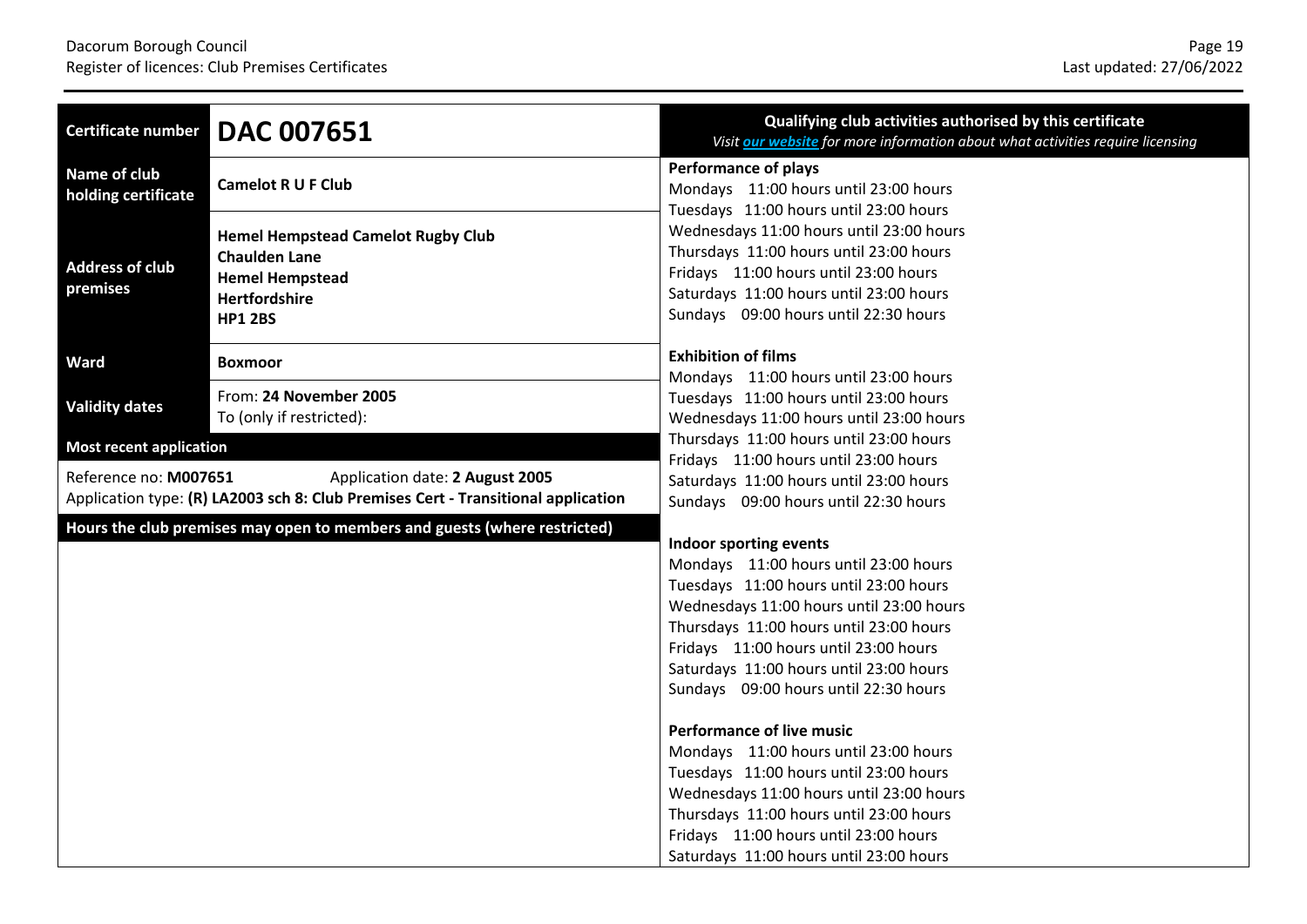| <b>DAC 007651</b><br>Certificate number | Qualifying club activities authorised by this certificate<br>Visit our website for more information about what activities require licensing                                                                                                                                                                                                                                                                                                                                                                                                  |
|-----------------------------------------|----------------------------------------------------------------------------------------------------------------------------------------------------------------------------------------------------------------------------------------------------------------------------------------------------------------------------------------------------------------------------------------------------------------------------------------------------------------------------------------------------------------------------------------------|
|                                         | Sundays 09:00 hours until 22:30 hours                                                                                                                                                                                                                                                                                                                                                                                                                                                                                                        |
|                                         | Playing of recorded music<br>Mondays 11:00 hours until 23:00 hours<br>Tuesdays 11:00 hours until 23:00 hours<br>Wednesdays 11:00 hours until 23:00 hours<br>Thursdays 11:00 hours until 23:00 hours<br>Fridays 11:00 hours until 23:00 hours<br>Saturdays 11:00 hours until 23:00 hours                                                                                                                                                                                                                                                      |
|                                         | Sundays 09:00 hours until 22:30 hours<br><b>Performance of dance</b><br>Mondays 11:00 hours until 23:00 hours<br>Tuesdays 11:00 hours until 23:00 hours<br>Wednesdays 11:00 hours until 23:00 hours<br>Thursdays 11:00 hours until 23:00 hours<br>Fridays 11:00 hours until 23:00 hours<br>Saturdays 11:00 hours until 23:00 hours<br>Sundays 09:00 hours until 22:30 hours<br>Entertainment of a similar description to that falling within the<br>performance of live music, the playing of recorded music and the<br>performance of dance |
|                                         | Mondays 11:00 hours until 23:00 hours<br>Tuesdays 11:00 hours until 23:00 hours<br>Wednesdays 11:00 hours until 23:00 hours<br>Thursdays 11:00 hours until 23:00 hours<br>Fridays 11:00 hours until 23:00 hours<br>Saturdays 11:00 hours until 23:00 hours<br>Sundays 09:00 hours until 22:30 hours<br>The supply of alcohol by or on behalf of a club to, or to the order<br>of, a member of the club                                                                                                                                       |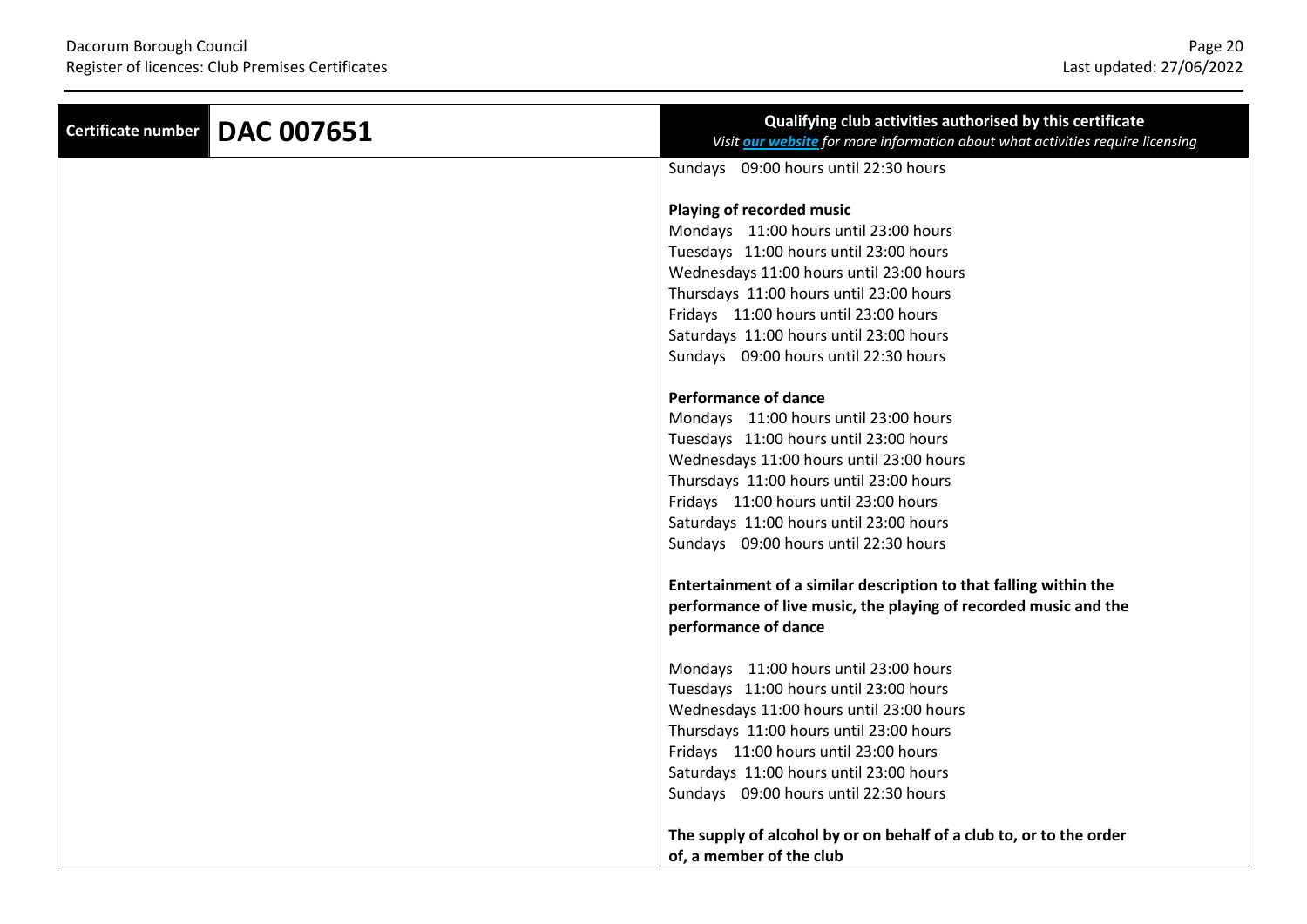| <b>DAC 007651</b><br><b>Certificate number</b> | Qualifying club activities authorised by this certificate<br>Visit our website for more information about what activities require licensing                                                                                                                                                                                                                          |
|------------------------------------------------|----------------------------------------------------------------------------------------------------------------------------------------------------------------------------------------------------------------------------------------------------------------------------------------------------------------------------------------------------------------------|
|                                                | For consumption both on and off the premises                                                                                                                                                                                                                                                                                                                         |
|                                                | Mondays 11:00 hours until 23:00 hours                                                                                                                                                                                                                                                                                                                                |
|                                                | Tuesdays 11:00 hours until 23:00 hours                                                                                                                                                                                                                                                                                                                               |
|                                                | Wednesdays 11:00 hours until 23:00 hours                                                                                                                                                                                                                                                                                                                             |
|                                                | Thursdays 11:00 hours until 23:00 hours                                                                                                                                                                                                                                                                                                                              |
|                                                | Fridays 11:00 hours until 24:00 hours                                                                                                                                                                                                                                                                                                                                |
|                                                | Saturdays 11:00 hours until 24:00 hours                                                                                                                                                                                                                                                                                                                              |
|                                                | Sundays 12:00 hours until 22:30 hours                                                                                                                                                                                                                                                                                                                                |
|                                                | To maintain existing hours and be fully flexible to serve members and<br>guests without restriction in connection with rugby.                                                                                                                                                                                                                                        |
|                                                | Christmas Eve 11:00 hours until 24:00 hours                                                                                                                                                                                                                                                                                                                          |
|                                                | New Year's Eve 11:00 hours until 01:00 hours                                                                                                                                                                                                                                                                                                                         |
|                                                | Club Christmas Dinner: (a Saturday in December) until 01:00 hours<br>Players Awards Dinner (a Saturday in late April or early May<br>depending on team fixtures) until 01:00 hours. The police will be<br>provided with written notice of the event no less than 21 days before<br>the event, whereby the police will agree to the DPS no less than 7<br>days prior. |
| - END OF REGISTER ENTRY -                      |                                                                                                                                                                                                                                                                                                                                                                      |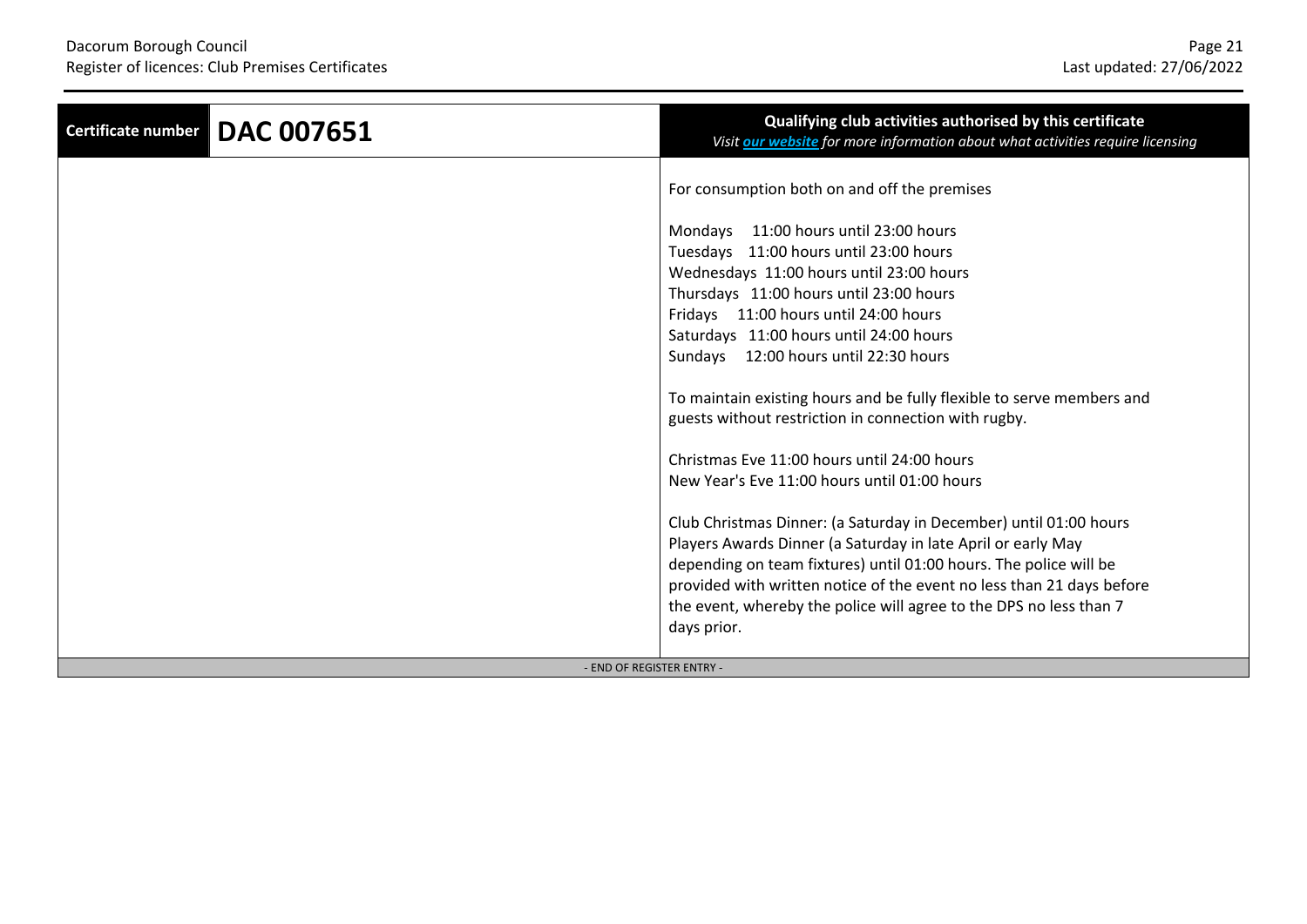| <b>Certificate number</b>                                                                                                                    | <b>DAC 007237</b>                                                                   | Qualifying club activities authorised by this certificate<br>Visit our website for more information about what activities require licensing                                                                                          |
|----------------------------------------------------------------------------------------------------------------------------------------------|-------------------------------------------------------------------------------------|--------------------------------------------------------------------------------------------------------------------------------------------------------------------------------------------------------------------------------------|
| Name of club<br>holding certificate                                                                                                          | <b>Castle Village Country Club</b>                                                  | The supply of alcohol by or on behalf of a club to, or to the order<br>of, a member of the club                                                                                                                                      |
| <b>Address of club</b><br>premises                                                                                                           | <b>The Mansion</b><br><b>Britwell Drive</b><br><b>Berkhamsted</b><br><b>HP4 2GS</b> | For consumption On the Premises<br>Monday 11:00 hours until 23:00 hours<br>Tuesday 11:00 hours until 23:00 hours<br>Wednesday 11:00 hours until 23:00 hours<br>Thursday 11:00 hours until 23:00 hours                                |
| <b>Ward</b>                                                                                                                                  | <b>Berkhamsted Castle</b>                                                           | Friday 11:00 hours until 23:00 hours                                                                                                                                                                                                 |
| <b>Validity dates</b>                                                                                                                        | From: 24 November 2005<br>To (only if restricted):                                  | Saturday 11:00 hours until 23:00 hours<br>Sunday 10:00 hours until 22:30 hours                                                                                                                                                       |
| <b>Most recent application</b>                                                                                                               |                                                                                     | Intoxicating liquor shall not be sold or supplied on the licensed                                                                                                                                                                    |
| Reference no: M007237<br>Application date: 30 June 2005<br>Application type: (R) LA2003 sch 8: Club Premises Cert - Transitional application |                                                                                     | premises otherwise than:<br>a) To a member of the Castle Village Country Club, who has been a<br>member for at least two days. or whose nomination or application for<br>membership was made at least two days before his admission; |
| Hours the club premises may open to members and guests (where restricted)                                                                    |                                                                                     |                                                                                                                                                                                                                                      |
|                                                                                                                                              |                                                                                     | b) To a guest of such a member bona fide entertained by him at his<br>own expense;                                                                                                                                                   |
|                                                                                                                                              |                                                                                     | c) To members of the staff of the Castle Village Country Club<br>employed on the premises;                                                                                                                                           |
|                                                                                                                                              |                                                                                     | d) To other persons attending by ticket or invitation a function<br>held on the licensed premises.                                                                                                                                   |
|                                                                                                                                              |                                                                                     | Intoxicating liquor shall not be sold or supplied for consumption off<br>the premises except to the member of the club in person.                                                                                                    |
|                                                                                                                                              |                                                                                     | No application shall be made under the authority of this licence for<br>the grant of an occasional licence.                                                                                                                          |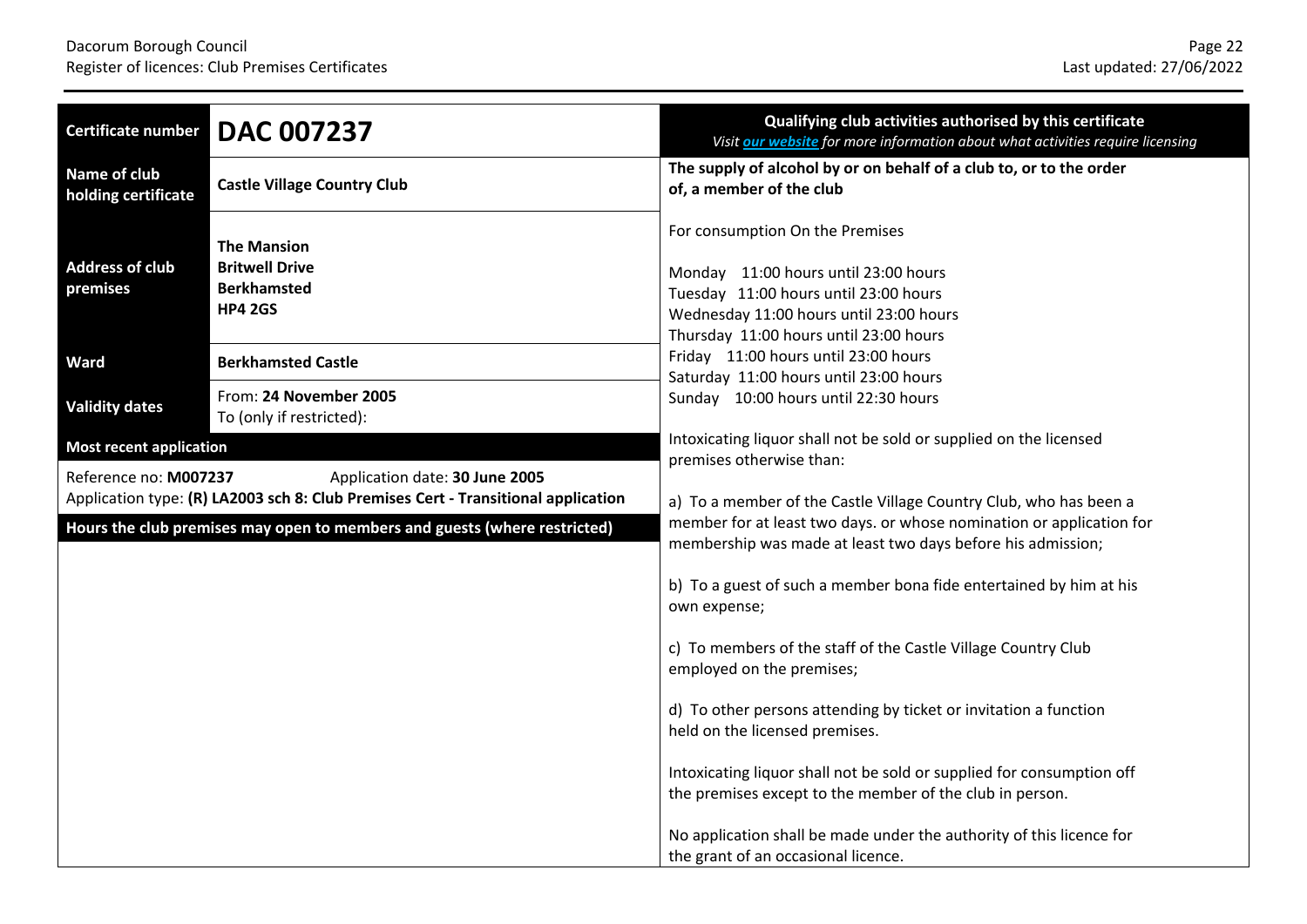| <b>DAC 007237</b><br>Certificate number | Qualifying club activities authorised by this certificate<br>Visit our website for more information about what activities require licensing                                                                                                                                                                                                                                                                                                                                                                                                                                                |  |
|-----------------------------------------|--------------------------------------------------------------------------------------------------------------------------------------------------------------------------------------------------------------------------------------------------------------------------------------------------------------------------------------------------------------------------------------------------------------------------------------------------------------------------------------------------------------------------------------------------------------------------------------------|--|
|                                         | A copy of the Rules of the Castle Village Country Club shall be<br>deposited with the Clerk to the Licensing Justices, and any<br>alteration to such rules shall be depositied with such clerk within<br>28 days after any such alteration.<br>A list of the names and addresses of the members of the Club shall be<br>kept on the licensed premises and shall be produced on demand for<br>inspection by a constable in uniform.<br>The holders for the time being of this licence shall be relieved of<br>the requirements as to notices imposed by s.183 of the Licensing Act<br>1964. |  |
| - END OF REGISTER ENTRY -               |                                                                                                                                                                                                                                                                                                                                                                                                                                                                                                                                                                                            |  |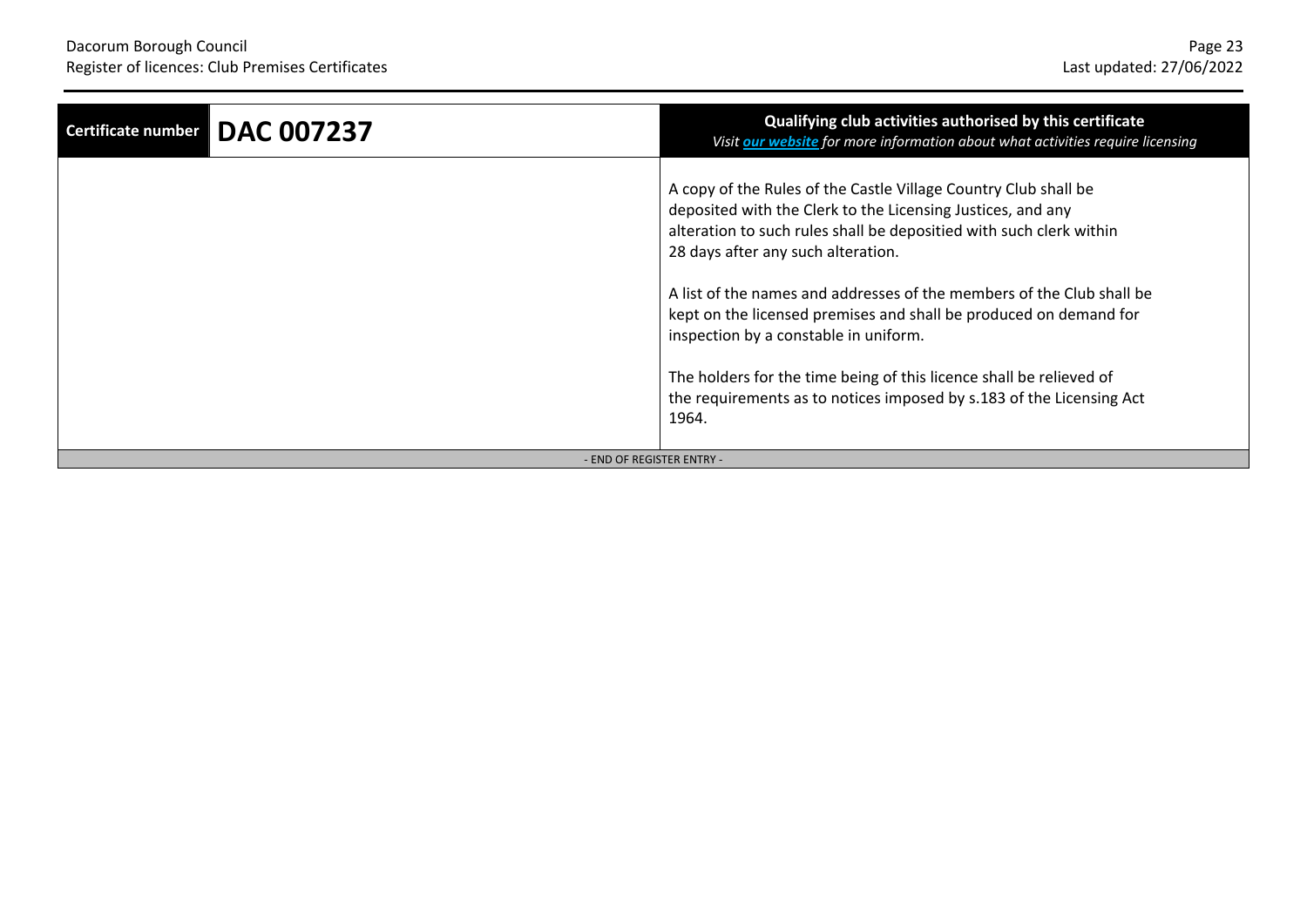| <b>DAC 007971</b><br>Certificate number                                                                                                       | Qualifying club activities authorised by this certificate<br>Visit our website for more information about what activities require licensing                                                                                                                |
|-----------------------------------------------------------------------------------------------------------------------------------------------|------------------------------------------------------------------------------------------------------------------------------------------------------------------------------------------------------------------------------------------------------------|
| Name of club<br><b>Chipperfield Cricket Club</b><br>holding certificate                                                                       | The supply of alcohol by or on behalf of a club to, or to the order<br>of, a member of the club                                                                                                                                                            |
| <b>The Pavilion</b><br><b>Address of club</b><br><b>The Common</b><br>Chipperfield<br>premises<br><b>WD4 9BS</b>                              | Mondays 11.00 hours until 23.00 hours<br>Tuesdays 11.00 hours until 23.00 hours<br>Wednesdays 11.00 hours until 23.00 hours<br>Thursdays 11.00 hours until 23.00 hours<br>Fridays 11.00 hours until 00.00 hours<br>Saturdays 11.00 hours until 00.00 hours |
| Ward<br>Bovingdon, Flaunden & Chipperfield                                                                                                    | Sundays 12.00 hours until 22.30 hours                                                                                                                                                                                                                      |
| From: 24 November 2005<br><b>Validity dates</b><br>To (only if restricted):                                                                   | New Years Eve until 00.00                                                                                                                                                                                                                                  |
| <b>Most recent application</b>                                                                                                                |                                                                                                                                                                                                                                                            |
| Reference no: M007971<br>Application date: 3 August 2005<br>Application type: (R) LA2003 sch 8: Club Premises Cert - Transitional application |                                                                                                                                                                                                                                                            |
| Hours the club premises may open to members and guests (where restricted)                                                                     | - END OF REGISTER ENTRY -                                                                                                                                                                                                                                  |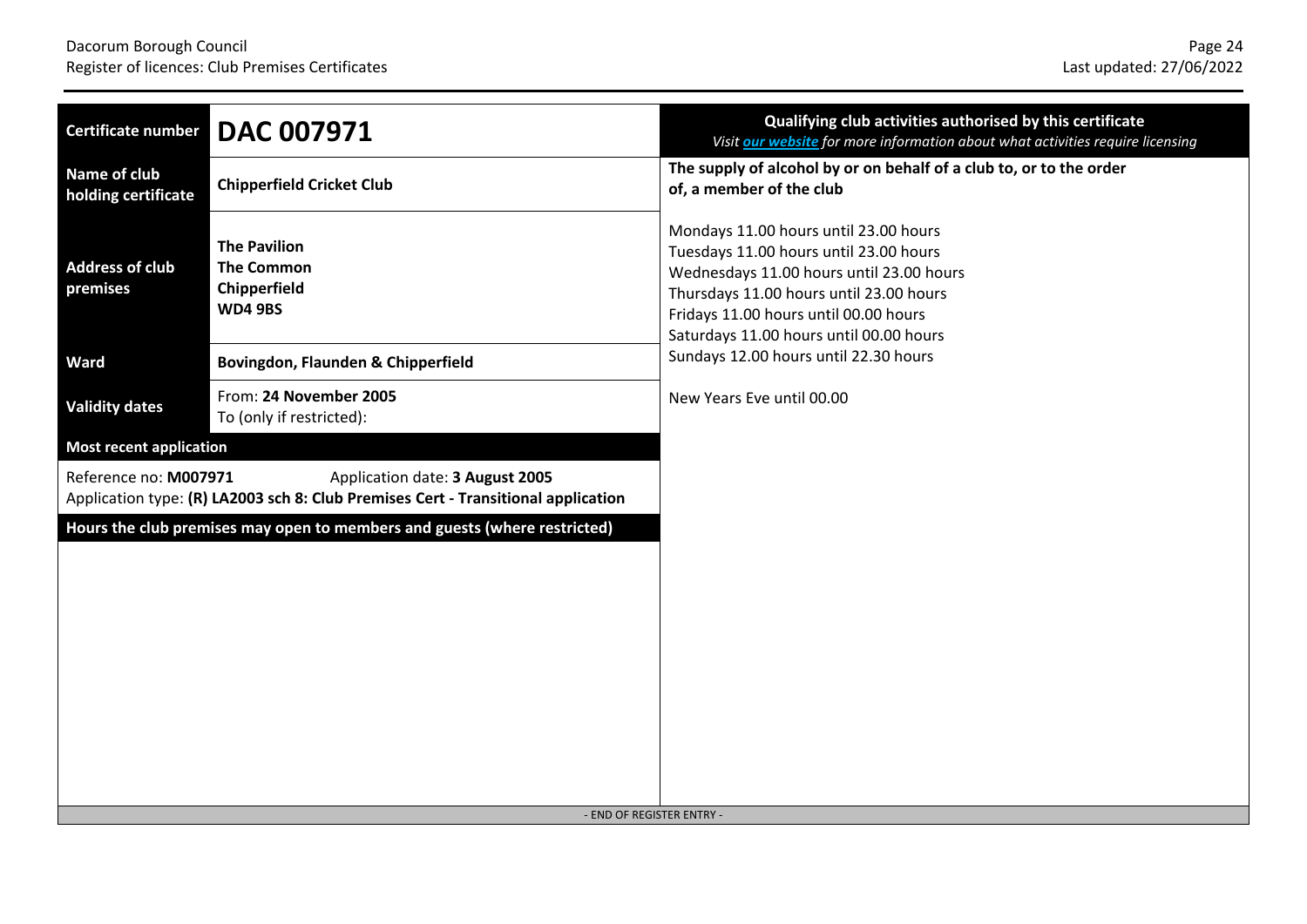| <b>Certificate number</b>                                                                                                                   | <b>DAC 006961</b>                                                 | Qualifying club activities authorised by this certificate<br>Visit our website for more information about what activities require licensing                                                                                                                                 |
|---------------------------------------------------------------------------------------------------------------------------------------------|-------------------------------------------------------------------|-----------------------------------------------------------------------------------------------------------------------------------------------------------------------------------------------------------------------------------------------------------------------------|
| Name of club<br>holding certificate                                                                                                         | <b>Cotterells Club</b>                                            | <b>Performance of plays</b><br>Christmas Pantomime for Children                                                                                                                                                                                                             |
| <b>Address of club</b><br>premises                                                                                                          | <b>182 Cotterells</b><br><b>Hemel Hempstead</b><br><b>HP1 1JS</b> | Saturday 11:00 hours until 16:30 hours<br><b>Exhibition of films</b><br>Exhibition to members and guests of DVD or VCR recorded material<br>during club hours no predetermined day.                                                                                         |
| Ward                                                                                                                                        | <b>Boxmoor</b>                                                    | Indoor sporting events                                                                                                                                                                                                                                                      |
| <b>Validity dates</b>                                                                                                                       | From: 24 November 2005<br>To (only if restricted):                | Occasional darts/snooker finals with spectators<br>Tuesday 17:00 hours until 23:30 hours                                                                                                                                                                                    |
| <b>Most recent application</b>                                                                                                              |                                                                   | Wednesday 17:00 hours until 23:30 hours<br>Thursday 17:00 hours until 23:30 hours                                                                                                                                                                                           |
| Reference no: M006961<br>Application date: 25 May 2005<br>Application type: (R) LA2003 sch 8: Club Premises Cert - Transitional application |                                                                   | Friday 17:00 hours until 23:30 hours<br>Saturday 14:00 hours until 17:00 hours                                                                                                                                                                                              |
| Hours the club premises may open to members and guests (where restricted)                                                                   |                                                                   | <b>Performance of live music</b><br>Musical & comedy acts with live or recorded music once or twice a<br>week.<br>Occasional private parties in Function Room (subject to club<br>committee's approval) with live or recorded music<br>Friday 20:00 hours until 23:00 hours |
|                                                                                                                                             |                                                                   | Saturday 20:00 hours until 23:00 hours<br>Sunday 20:00 hours until 23:00 hours<br>Playing of recorded music<br>Senior discos in Function room on maximum of 30 occasions a year<br>Wednesday 20:00 hours until 23:00 hours                                                  |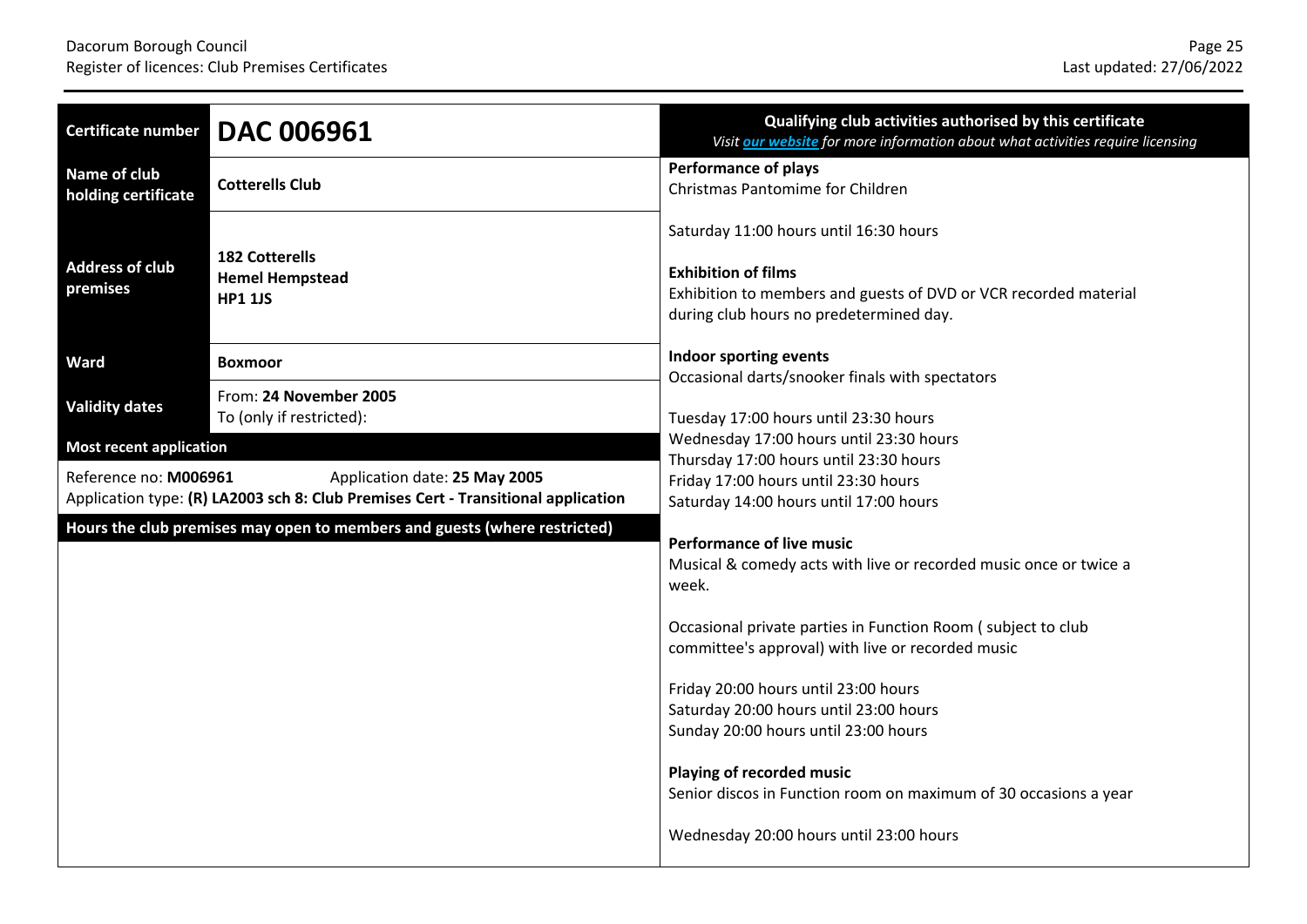| <b>DAC 006961</b><br><b>Certificate number</b> | Qualifying club activities authorised by this certificate<br>Visit our website for more information about what activities require licensing                                                                                                                                                                                                                                                                                                                                                                                       |
|------------------------------------------------|-----------------------------------------------------------------------------------------------------------------------------------------------------------------------------------------------------------------------------------------------------------------------------------------------------------------------------------------------------------------------------------------------------------------------------------------------------------------------------------------------------------------------------------|
|                                                | Entertainment of a similar description to that falling within the<br>performance of live music, the playing of recorded music and the<br>performance of dance                                                                                                                                                                                                                                                                                                                                                                     |
|                                                | Occasional dancing in Function room for members and guests to live or<br>recorded music                                                                                                                                                                                                                                                                                                                                                                                                                                           |
|                                                | Tuesday 20:00 hours until 23:00 hours                                                                                                                                                                                                                                                                                                                                                                                                                                                                                             |
|                                                | The supply of alcohol by or on behalf of a club to, or to the order<br>of, a member of the club                                                                                                                                                                                                                                                                                                                                                                                                                                   |
|                                                | Monday 11:00 hours until 16:00 hours<br>19:00 hours until 23:30 hours<br>Tuesday 11:00 hours until 16:00 hours<br>19:00 hours until 23:30 hours<br>Wednesday 11:00 hours until 16:00 hours<br>19:00 hours until 23:30 hours<br>Thursday 11:00 hours until 16:00 hours<br>19:00 hours until 23:30 hours<br>Friday 11:00 hours until 15:30 hours<br>19:00 hours until 00:00 hours<br>Saturday 11:00 hours until 00:00 hours<br>Sunday 11:00 hours until 23:30 hours<br>(This event to be notified to the police at least 21 days in |
|                                                | advance.)                                                                                                                                                                                                                                                                                                                                                                                                                                                                                                                         |
|                                                | Club Christmas Draw Night 19:00 hours until 00:00 hours                                                                                                                                                                                                                                                                                                                                                                                                                                                                           |
|                                                | Christmas Eve & Boxing Day 11:00 hours until 00:00 hours<br>Christmas Day 11:00 hours until 13:00 hours and                                                                                                                                                                                                                                                                                                                                                                                                                       |
|                                                | 19:00 hours until 23:00 hours                                                                                                                                                                                                                                                                                                                                                                                                                                                                                                     |
|                                                | New Years Eve 11:00 hours until 02:30 hours                                                                                                                                                                                                                                                                                                                                                                                                                                                                                       |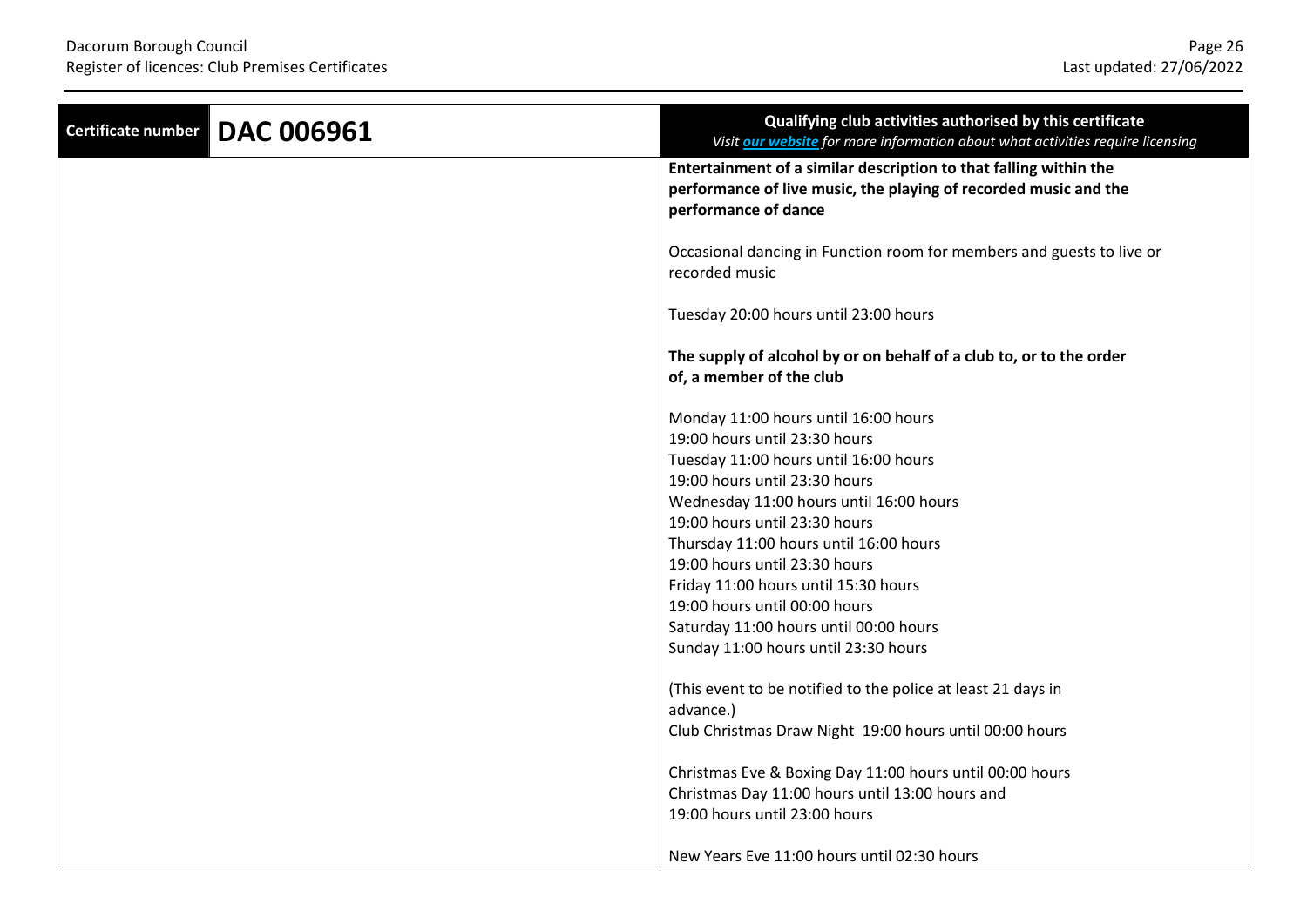| <b>DAC 006961</b><br>Certificate number | Qualifying club activities authorised by this certificate<br>Visit our website for more information about what activities require licensing |
|-----------------------------------------|---------------------------------------------------------------------------------------------------------------------------------------------|
|                                         | New Years Day 11:00 hours until 00:00 hours<br>Bank Holiday Weekends Sat/Sun/Mon 11:00 hours until 00:00 hours                              |
|                                         |                                                                                                                                             |
|                                         |                                                                                                                                             |
|                                         |                                                                                                                                             |
| - END OF REGISTER ENTRY -               |                                                                                                                                             |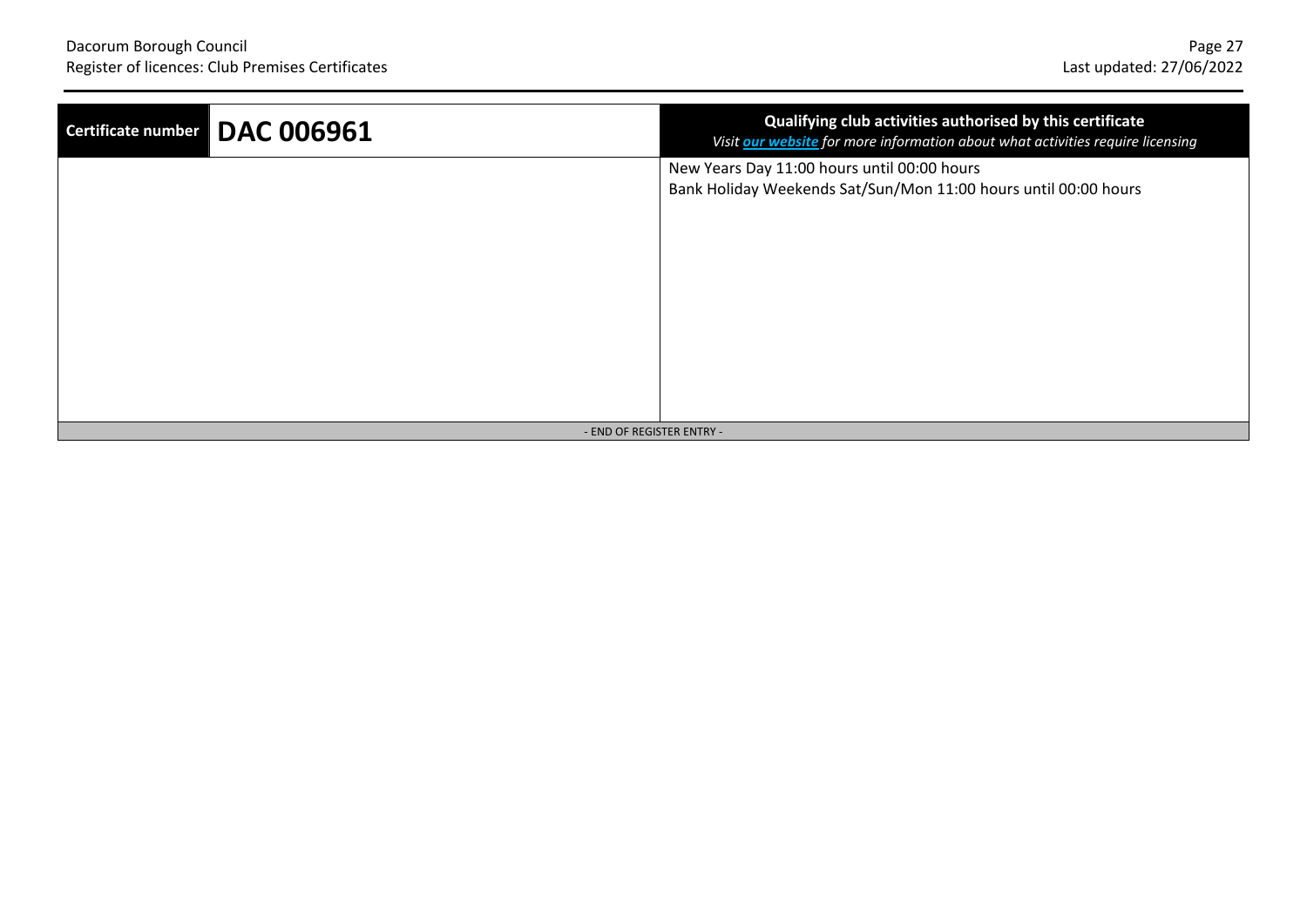| Certificate number                                                                                                                           | <b>DAC 006492</b>                                                                              | Qualifying club activities authorised by this certificate<br>Visit our website for more information about what activities require licensing                                                                                                              |
|----------------------------------------------------------------------------------------------------------------------------------------------|------------------------------------------------------------------------------------------------|----------------------------------------------------------------------------------------------------------------------------------------------------------------------------------------------------------------------------------------------------------|
| Name of club<br>holding certificate                                                                                                          | <b>Hemel Hempstead Bowls Club</b>                                                              | <b>Performance of live music</b><br>Playing of recorded music<br><b>Performance of dance</b>                                                                                                                                                             |
| <b>Address of club</b><br>premises                                                                                                           | <b>Pavilion</b><br><b>Gadebridge Park</b><br><b>Hemel Hempstead</b><br><b>Herts</b><br>HP1 1HT | Entertainment of a similar description to that falling within the<br>performance of live music, the playing of recorded music and the<br>performance of dance<br>Monday - Saturday 11:00 hours until 23:00 hours<br>Sunday 12:00 hours until 22:30 hours |
| Ward                                                                                                                                         | <b>Hemel Hempstead Town</b>                                                                    | The supply of alcohol by or on behalf of a club to, or to the order                                                                                                                                                                                      |
| <b>Validity dates</b>                                                                                                                        | From: 24 November 2005<br>To (only if restricted):                                             | of, a member of the club                                                                                                                                                                                                                                 |
| <b>Most recent application</b>                                                                                                               |                                                                                                | The supply of alcohol by or on behalf of a club to, or to the order                                                                                                                                                                                      |
| Reference no: M006492<br>Application date: 1 March 2005<br>Application type: (R) LA2003 sch 8: Club Premises Cert - Transitional application |                                                                                                | of, a member of the club during the specified hours.<br>The licence permits the supply of alcohol within the standard hours                                                                                                                              |
|                                                                                                                                              | Hours the club premises may open to members and guests (where restricted)                      | as follows:-                                                                                                                                                                                                                                             |
|                                                                                                                                              |                                                                                                | Monday - Saturday 11:00 hours until 23:00 hours<br>Sunday 12:00 hours until 22:30 hours                                                                                                                                                                  |
|                                                                                                                                              |                                                                                                | Alcohol to be consumed on the premises and around the bowling green.                                                                                                                                                                                     |
|                                                                                                                                              |                                                                                                |                                                                                                                                                                                                                                                          |
|                                                                                                                                              |                                                                                                |                                                                                                                                                                                                                                                          |
|                                                                                                                                              | - END OF REGISTER ENTRY -                                                                      |                                                                                                                                                                                                                                                          |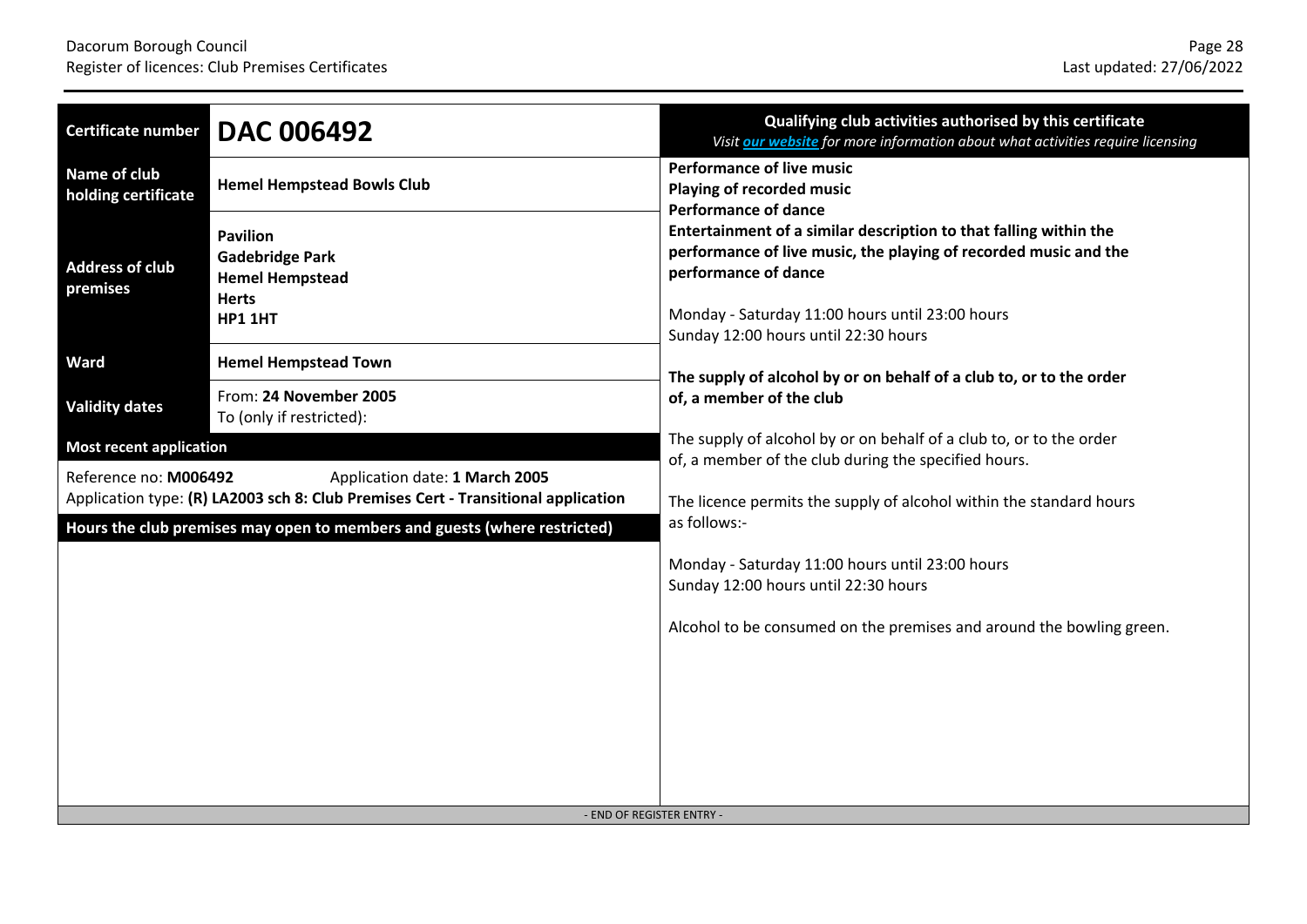| <b>DAC 007226</b><br>Certificate number                                                                                                      | Qualifying club activities authorised by this certificate<br>Visit our website for more information about what activities require licensing          |
|----------------------------------------------------------------------------------------------------------------------------------------------|------------------------------------------------------------------------------------------------------------------------------------------------------|
| Name of club<br><b>Hemel Hempstead Club</b><br>holding certificate                                                                           | The supply of alcohol by or on behalf of a club to, or to the order<br>of, a member of the club                                                      |
| 6 Queensway<br><b>Address of club</b><br><b>Hemel Hempstead</b><br>premises<br><b>HP1 1LR</b>                                                | FOR SALE ON PREMISES ONLY.<br>Club rules state that the bar may be open during hours the following<br>hours.<br>Monday 11:00 hours until 23:00 hours |
| Ward<br><b>Hemel Hempstead Town</b>                                                                                                          | Tuesday 11:00 hours until 23:00 hours<br>Wednesday 11:00 hours until 23:00 hours                                                                     |
| From: 24 November 2005<br><b>Validity dates</b><br>To (only if restricted):                                                                  | Thursday 11:00 hours until 23:00 hours<br>Friday 11:00 hours until 23:00 hours                                                                       |
| <b>Most recent application</b>                                                                                                               | Saturday 11:00 hours until 23:00 hours<br>Sunday 12:00 hours until 22:30 hours                                                                       |
| Reference no: M007226<br>Application date: 29 June 2005<br>Application type: (R) LA2003 sch 8: Club Premises Cert - Transitional application |                                                                                                                                                      |
| Hours the club premises may open to members and guests (where restricted)                                                                    | - END OF REGISTER ENTRY -                                                                                                                            |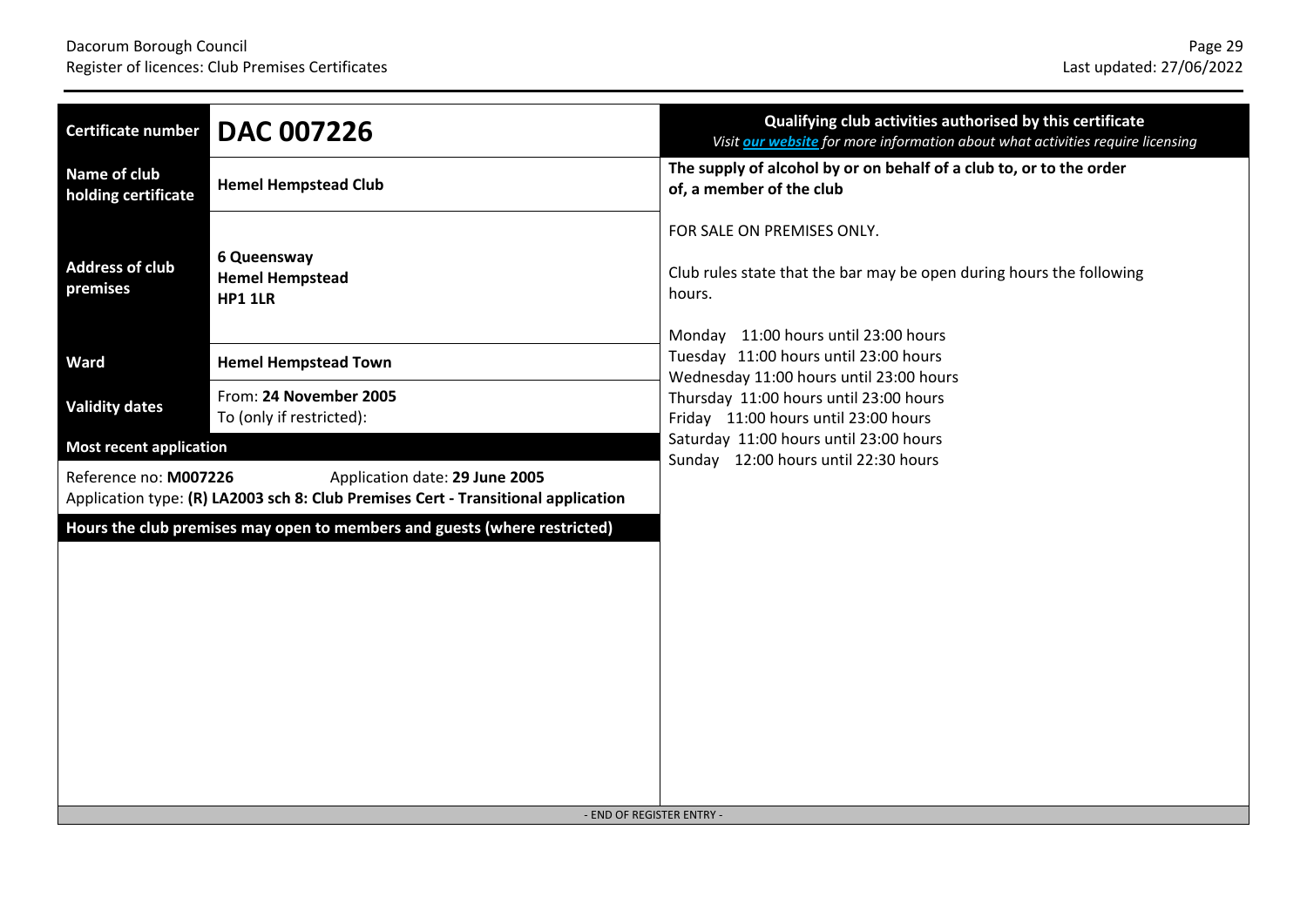| <b>DAC 006900</b><br>Certificate number                                                                                                     | Qualifying club activities authorised by this certificate<br>Visit our website for more information about what activities require licensing                                                    |
|---------------------------------------------------------------------------------------------------------------------------------------------|------------------------------------------------------------------------------------------------------------------------------------------------------------------------------------------------|
| Name of club<br><b>Hemel Hempstead Rovers FC</b><br>holding certificate                                                                     | The supply of alcohol by or on behalf of a club to, or to the order<br>of, a member of the club                                                                                                |
| <b>Reith Fields</b><br><b>Address of club</b><br>Longlands<br>premises<br><b>Hemel Hempstead</b><br><b>HP2 4DE</b>                          | On the premises only<br>Mondays 11:00 hours until 23.00 hours<br>Tuesdays 11:00 hours until 23.00 hours<br>Wednesdays 11:00 hours until 23.00 hours<br>Thursdays 11:00 hours until 23.00 hours |
| Ward<br><b>Adeyfield East</b>                                                                                                               | Fridays 11:00 hours until 23.00 hours<br>Saturdays 11:00 hours until 23.00 hours                                                                                                               |
| From: 24 November 2005<br><b>Validity dates</b><br>To (only if restricted):                                                                 | Sundays 11:00 hours until 22.30 hours                                                                                                                                                          |
| <b>Most recent application</b>                                                                                                              |                                                                                                                                                                                                |
| Reference no: M006900<br>Application date: 13 May 2005<br>Application type: (R) LA2003 sch 8: Club Premises Cert - Transitional application |                                                                                                                                                                                                |
| Hours the club premises may open to members and guests (where restricted)                                                                   | - END OF REGISTER ENTRY -                                                                                                                                                                      |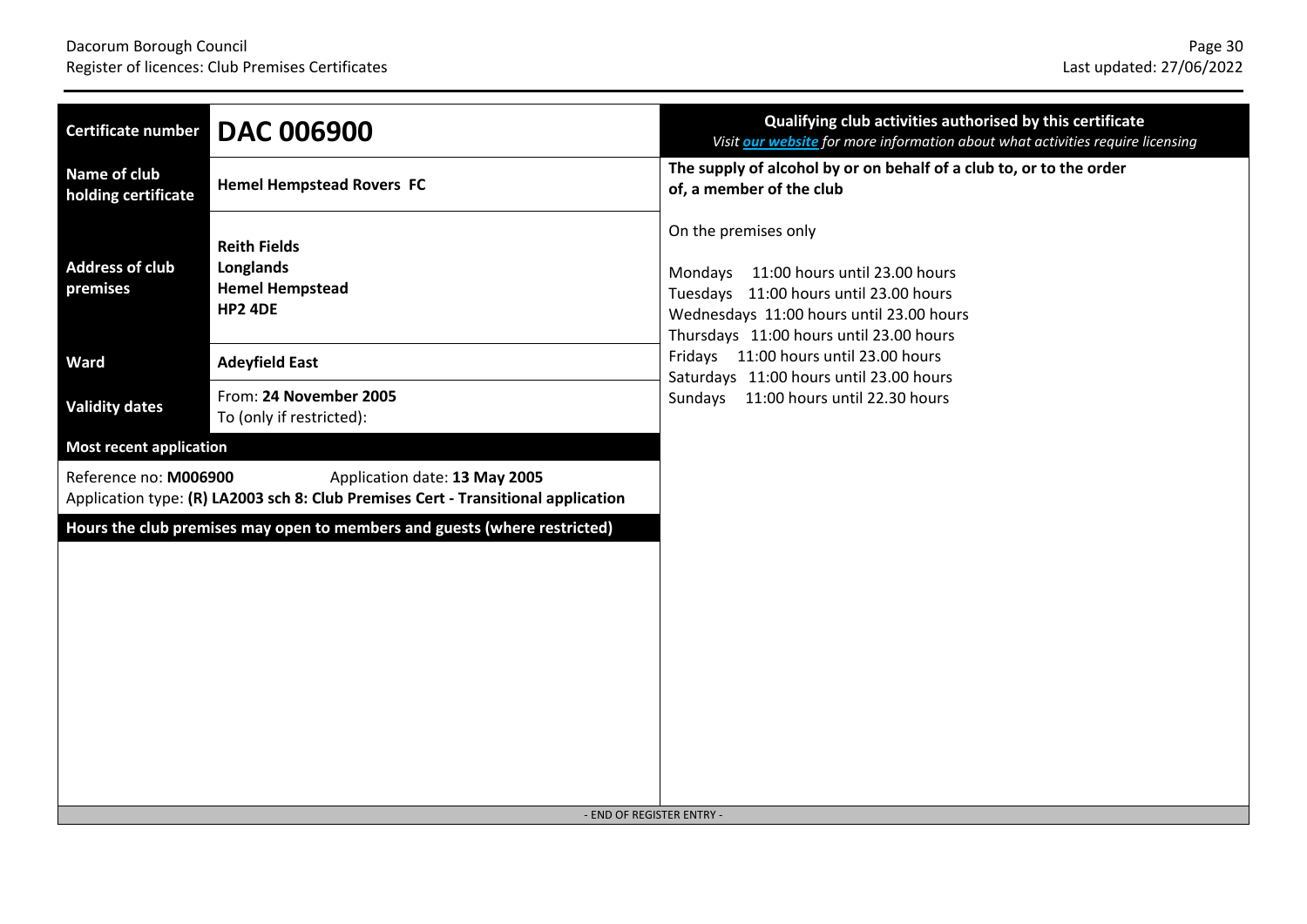| <b>Certificate number</b>                                                                                                                                           | <b>DAC 018567</b>                                                                                                                                                                                                                                                                                                | Qualifying club activities authorised by this certificate<br>Visit our website for more information about what activities require licensing                                                                                                                                                                                                                                                                                                                                                                                      |
|---------------------------------------------------------------------------------------------------------------------------------------------------------------------|------------------------------------------------------------------------------------------------------------------------------------------------------------------------------------------------------------------------------------------------------------------------------------------------------------------|----------------------------------------------------------------------------------------------------------------------------------------------------------------------------------------------------------------------------------------------------------------------------------------------------------------------------------------------------------------------------------------------------------------------------------------------------------------------------------------------------------------------------------|
| Name of club<br>holding certificate                                                                                                                                 | <b>Hemel Hempstead Town Cricket Club</b>                                                                                                                                                                                                                                                                         | <b>Indoor sporting events</b><br>Pool and Darts                                                                                                                                                                                                                                                                                                                                                                                                                                                                                  |
| <b>Address of club</b><br>premises                                                                                                                                  | <b>Hemel Hempstead Town Cricket C</b><br><b>Heath Park</b><br><b>Station Road</b><br><b>Hemel Hempstead</b><br><b>HP1 1JZ</b>                                                                                                                                                                                    | Mondays<br>20:00 hours until 01:00 hours<br>Tuesdays 20:00 hours until 01:00 hours<br>Wednesdays 20:00 hours until 01:00 hours<br>Thursdays 20:00 hours until 01:00 hours<br>Fridays 20:00 hours until 01:00 hours<br>Saturdays 12:00 hours until 01:00 hours                                                                                                                                                                                                                                                                    |
| Ward                                                                                                                                                                | <b>Apsley and Corner Hall</b>                                                                                                                                                                                                                                                                                    | 12:00 hours until 01:00 hours<br>Sundays                                                                                                                                                                                                                                                                                                                                                                                                                                                                                         |
| <b>Validity dates</b>                                                                                                                                               | From: 19 February 2009<br>To (only if restricted):                                                                                                                                                                                                                                                               | Boxing Day 12:00 hours - 01:00 hours<br>May and August Bank Holiday Monday - 12:00 hours - 01:00 hours                                                                                                                                                                                                                                                                                                                                                                                                                           |
| <b>Most recent application</b>                                                                                                                                      |                                                                                                                                                                                                                                                                                                                  | Xmas Eve 20:00 hours - 01:00 hours<br>Xmas Day 12:00 hours - 16:00 hours                                                                                                                                                                                                                                                                                                                                                                                                                                                         |
| Reference no: M018567                                                                                                                                               | Application date: 16 January 2009<br>Application type: LA2003 s.71: Club Premises Cert - New certificate application                                                                                                                                                                                             | <b>Performance of live music</b>                                                                                                                                                                                                                                                                                                                                                                                                                                                                                                 |
| Tuesdays 11:00 hours until 01:00 hours<br>Fridays 11:00 hours until 01:00 hours<br>Saturdays 09:00 hours until 01:00 hours<br>Sundays 09:00 hours until 01:00 hours | Hours the club premises may open to members and guests (where restricted)<br>Mondays 11:00 hours until 01:00 hours<br>Wednesdays 11:00 hours until 01:00 hours<br>Thursdays 11:00 hours until 01:00 hours<br>May Bank Holiday 09:00 hours until 01:00 hours<br>August Bank Holiday 09:00 hours until 01:00 hours | Occasional visiting bands<br>Indoors only<br>20:00 hours until 01:00 hours<br>Mondays<br>Tuesdays<br>20:00 hours until 01:00 hours<br>Wednesdays 20:00 hours until 01:00 hours<br>20:00 hours until 01:00 hours<br>Thursdays<br>Fridays<br>20:00 hours until 01:00 hours<br>20:00 hours until 01:00 hours<br>Saturdays<br>Sundays<br>20:00 hours until 01:00 hours<br><b>Playing of recorded music</b><br>Coin operated Juke Box only on weekdays and Sundays<br>Occasional amplified discos Friday and Saturday<br>Indoors only |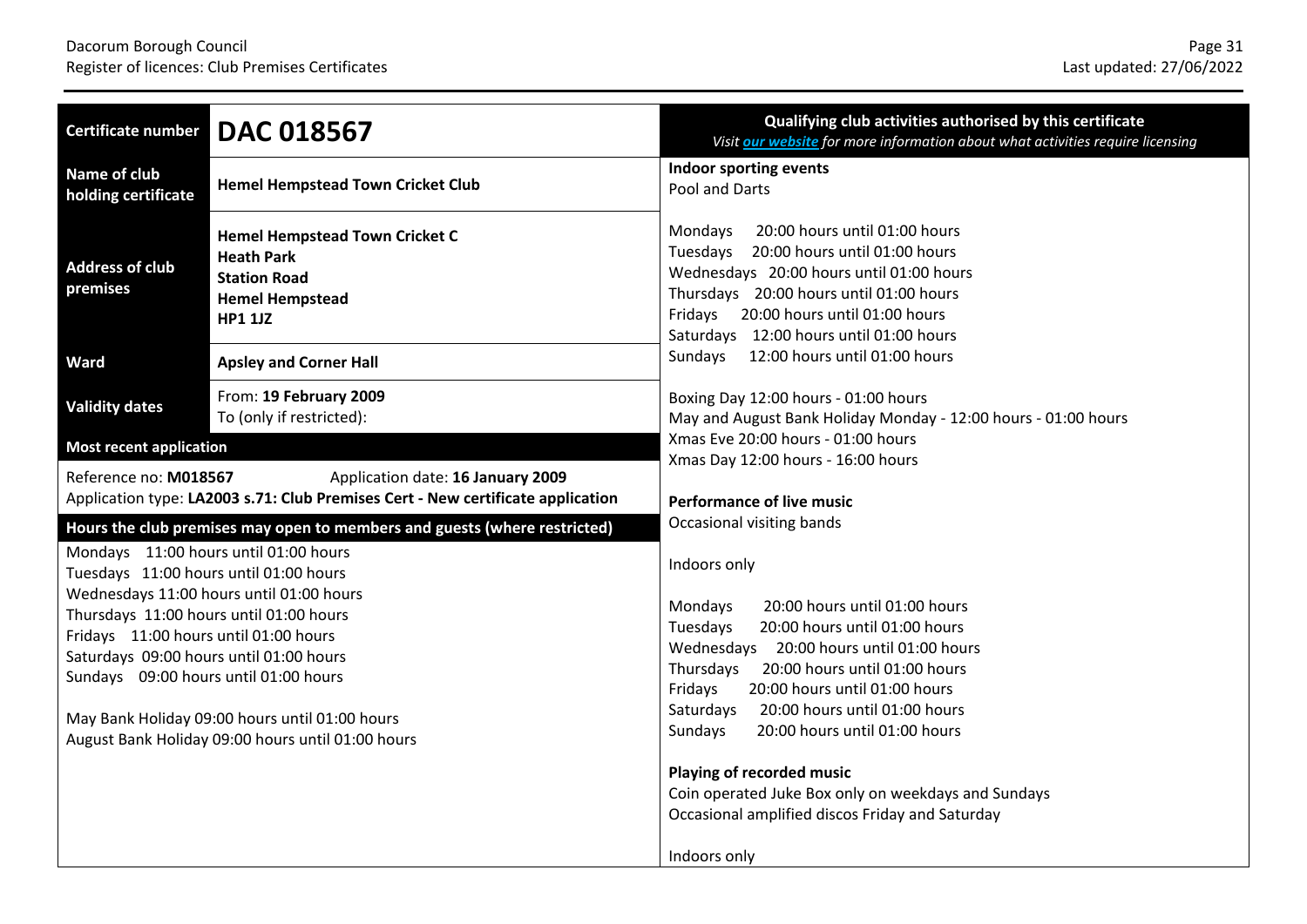| <b>DAC 018567</b><br><b>Certificate number</b> | Qualifying club activities authorised by this certificate<br>Visit <b>our website</b> for more information about what activities require licensing                                                                                                                                                          |
|------------------------------------------------|-------------------------------------------------------------------------------------------------------------------------------------------------------------------------------------------------------------------------------------------------------------------------------------------------------------|
|                                                | 20:00 hours until 01:00 hours<br>Mondays<br>Tuesdays 20:00 hours until 01:00 hours<br>Wednesdays 20:00 hours until 01:00 hours<br>Thursdays 20:00 hours until 01:00 hours<br>Fridays 20:00 hours until 01:00 hours<br>Saturdays 12:00 hours until 01:00 hours<br>Sundays 12:00 hours until 01:00 hours      |
|                                                | Christmas Day 12:00 hours until 16:00 hours<br>May Bank Holiday Monday 20:00 hours until 01:00 hours<br>August Bank Holiday Monday 20:00 hours until 01:00 hours<br>Christmas Eve 20:00 hours until 01:00 hours<br>Boxing Day 12:00 hours until 01:00 hours<br>New Year's Eve 12:00 hours until 01:00 hours |
|                                                | <b>Performance of dance</b><br>Indoors only                                                                                                                                                                                                                                                                 |
|                                                | Club functions where dancing is held occur almost exclusively on<br>Fridays and Saturdays and Bank Holidays.                                                                                                                                                                                                |
|                                                | Mondays 20:00 hours until 01:00 hours<br>Tuesdays 20:00 hours until 01:00 hours<br>Wednesdays 20:00 hours until 01:00 hours<br>Thursdays 20:00 hours until 01:00 hours<br>Fridays 20:00 hours until 01:00 hours<br>Saturdays 20:00 hours until 01:00 hours<br>Sundays 20:00 hours until 01:00 hours         |
|                                                | The supply of alcohol by or on behalf of a club to, or to the order<br>of, a member of the club<br>For consumption on the premises                                                                                                                                                                          |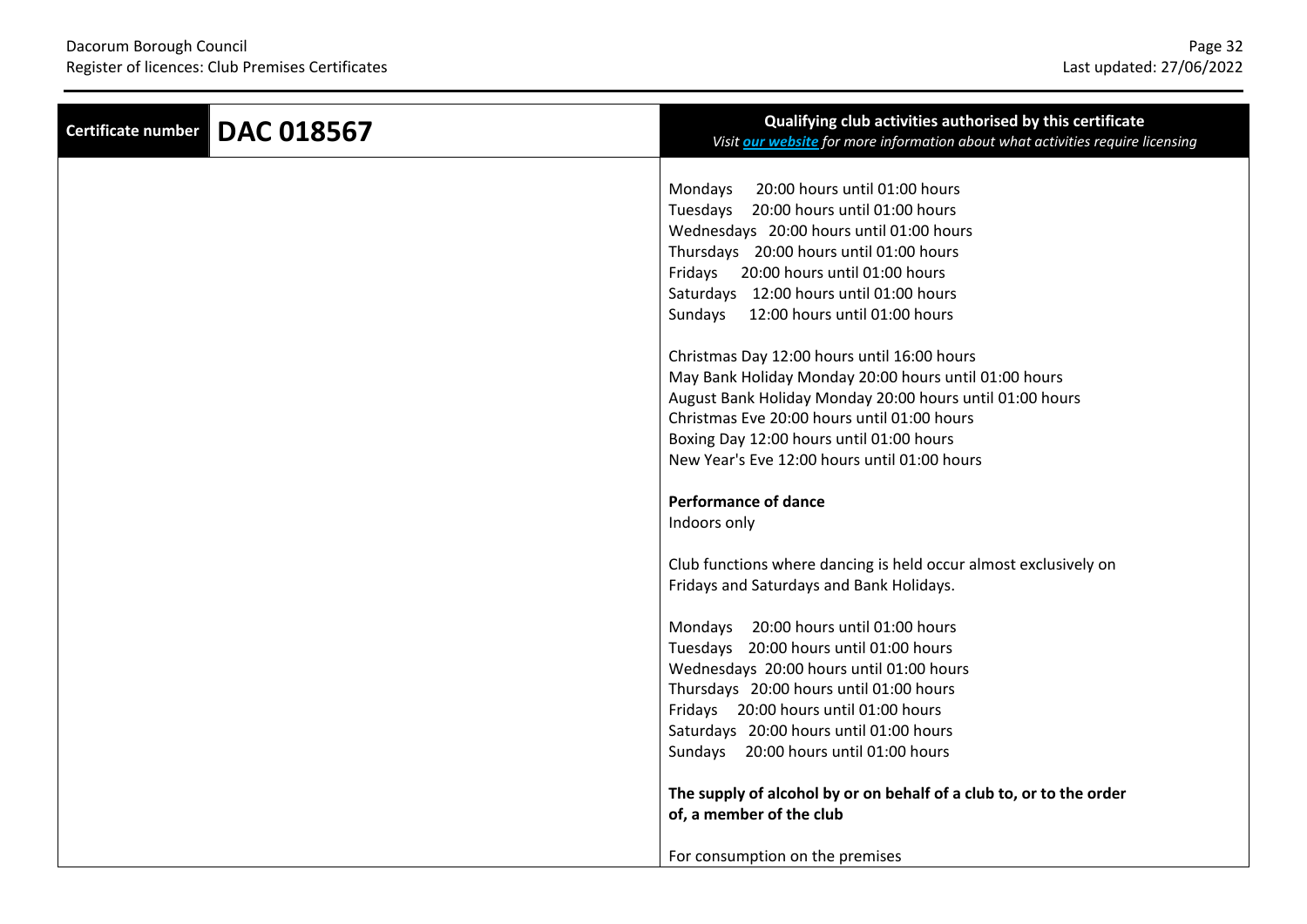| <b>DAC 018567</b><br>Certificate number | Qualifying club activities authorised by this certificate<br>Visit our website for more information about what activities require licensing                                                                                                                                                                                                                                                                                                                                                          |
|-----------------------------------------|------------------------------------------------------------------------------------------------------------------------------------------------------------------------------------------------------------------------------------------------------------------------------------------------------------------------------------------------------------------------------------------------------------------------------------------------------------------------------------------------------|
|                                         | 12:00 hours until 23:00 hours<br>Mondays<br>Tuesdays<br>12:00 hours until 23:00 hours<br>Wednesdays 12:00 hours until 23:00 hours<br>12:00 hours until 23:00 hours<br>Thursdays<br>Fridays<br>12:00 hours until 01:00 hours<br>Saturdays 12:00 hours until 01:00 hours<br>Sundays<br>12:00 hours until 01:00 hours<br>Christmas Eve, New Year's Eve, and all Bank Holidays falling on<br>Mondays to Thursdays inclusive 12:00 hours until 01:00 hours<br>Christmas Day 12:00 hours until 16:00 hours |
| - END OF REGISTER ENTRY -               |                                                                                                                                                                                                                                                                                                                                                                                                                                                                                                      |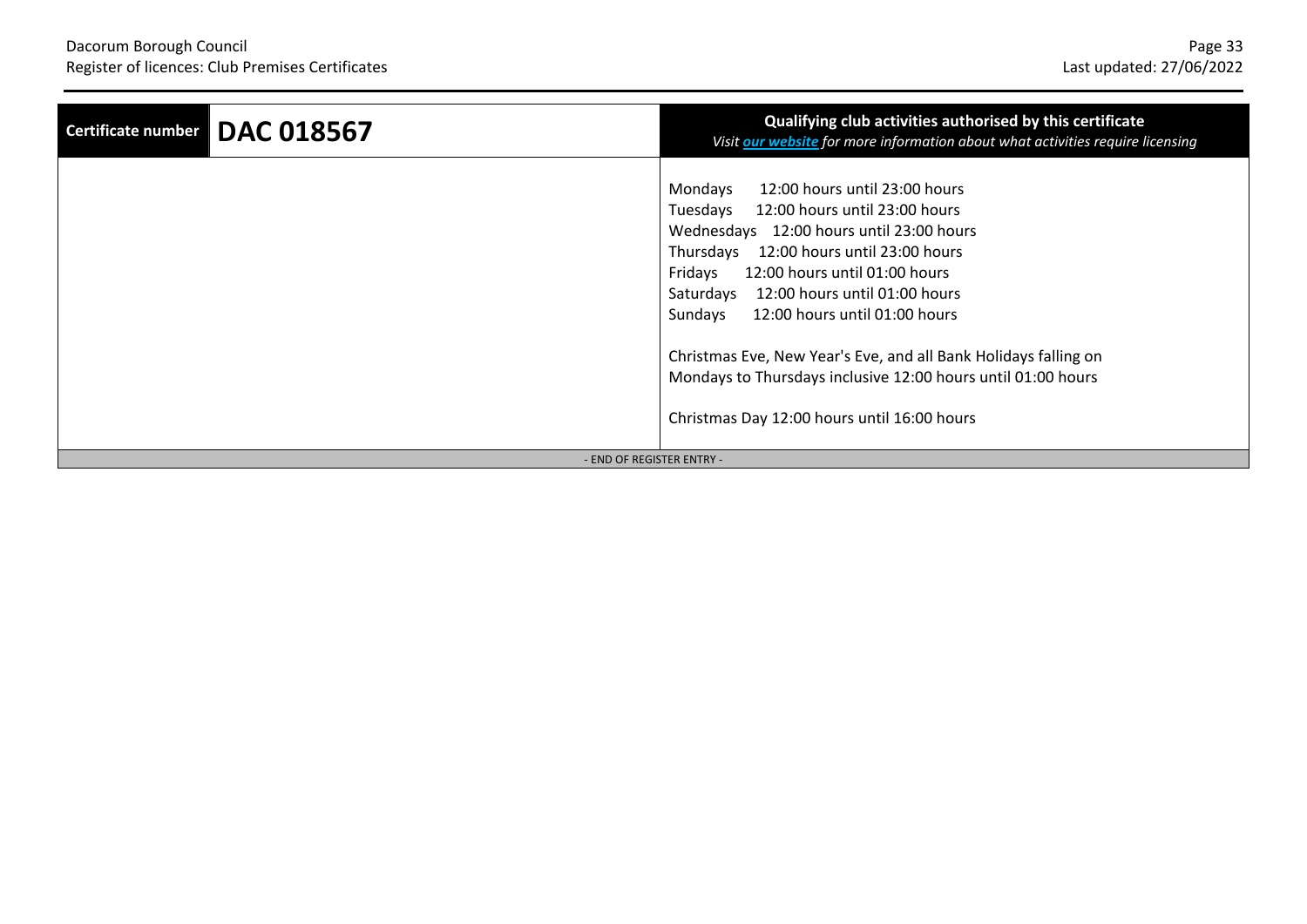| Certificate number                  | <b>DAC 007977</b>                                                                                                    | Qualifying club activities authorised by this certificate<br>Visit our website for more information about what activities require licensing                                                                                                                |
|-------------------------------------|----------------------------------------------------------------------------------------------------------------------|------------------------------------------------------------------------------------------------------------------------------------------------------------------------------------------------------------------------------------------------------------|
| Name of club<br>holding certificate | <b>Kings Langley AFC</b>                                                                                             | The supply of alcohol by or on behalf of a club to, or to the order<br>of, a member of the club                                                                                                                                                            |
| <b>Address of club</b><br>premises  | A F C Kings Langley, Rectory Farm<br><b>Hempstead Road</b><br><b>Kings Langley</b><br>Hertfordshire<br>WD48AL        | Mondays 11.00 hours until 23.00 hours<br>Tuesdays 11.00 hours until 23.00 hours<br>Wednesdays 11.00 hours until 23.00 hours<br>Thursdays 11.00 hours until 23.00 hours<br>Fridays 11.00 hours until 23.00 hours<br>Saturdays 11.00 hours until 23.00 hours |
| <b>Ward</b>                         | <b>Kings Langley</b>                                                                                                 | Sundays 11.00 hours until 22.30 hours                                                                                                                                                                                                                      |
| <b>Validity dates</b>               | From: 24 November 2005<br>To (only if restricted):                                                                   |                                                                                                                                                                                                                                                            |
| <b>Most recent application</b>      |                                                                                                                      |                                                                                                                                                                                                                                                            |
| Reference no: M007977               | Application date: 1 August 2005<br>Application type: (R) LA2003 sch 8: Club Premises Cert - Transitional application |                                                                                                                                                                                                                                                            |
|                                     | Hours the club premises may open to members and guests (where restricted)<br>- END OF REGISTER ENTRY -               |                                                                                                                                                                                                                                                            |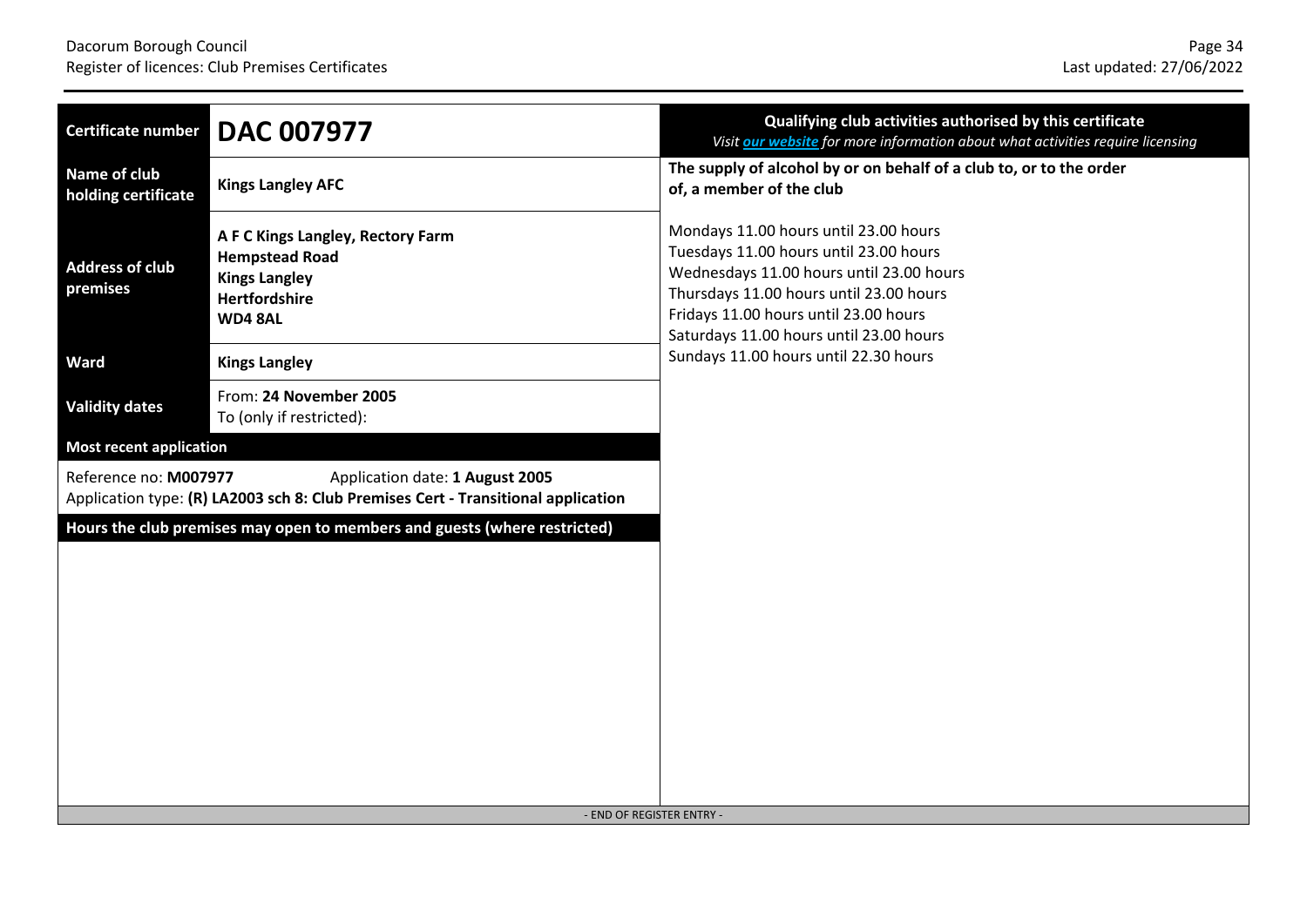| <b>Certificate number</b>           | <b>DAC 007052</b>                                                                                                  | Qualifying club activities authorised by this certificate<br>Visit our website for more information about what activities require licensing                                                                                                                |
|-------------------------------------|--------------------------------------------------------------------------------------------------------------------|------------------------------------------------------------------------------------------------------------------------------------------------------------------------------------------------------------------------------------------------------------|
| Name of club<br>holding certificate | <b>Kings Langley Bowling Club</b>                                                                                  | Indoor sporting events<br>Winter only                                                                                                                                                                                                                      |
| <b>Address of club</b><br>premises  | <b>High Street</b><br><b>Rear of Saracens Head</b><br><b>Kings Langley</b><br><b>WD4 8AB</b>                       | Mondays 10:30 hours until 23:30 hours<br>Tuesdays 10:30 hours until 23:30 hours<br>Wednesdays 10:30 hours until 23:30 hours<br>Thursdays 10:30 hours until 23:30 hours<br>Fridays 10:30 hours until 23:30 hours<br>Saturdays 10:30 hours until 23:30 hours |
| <b>Ward</b>                         | <b>Kings Langley</b>                                                                                               | Sundays 12:00 hours until 22:00 hours                                                                                                                                                                                                                      |
| <b>Validity dates</b>               | From: 24 November 2005<br>To (only if restricted):                                                                 | The supply of alcohol by or on behalf of a club to, or to the order<br>of, a member of the club                                                                                                                                                            |
| <b>Most recent application</b>      |                                                                                                                    | Mondays 10:30 hours until 23:30 hours                                                                                                                                                                                                                      |
| Reference no: M007052               | Application date: 7 June 2005<br>Application type: (R) LA2003 sch 8: Club Premises Cert - Transitional application | Tuesdays 10:30 hours until 23:30 hours<br>Wednesdays 10:30 hours until 23:30 hours                                                                                                                                                                         |
|                                     | Hours the club premises may open to members and guests (where restricted)                                          | Thursdays 10:30 hours until 23:30 hours<br>Fridays 10:30 hours until 23:30 hours<br>Saturdays 10:30 hours until 23:30 hours<br>Sundays 12:00 hours until 22:00 hours                                                                                       |
|                                     | - END OF REGISTER ENTRY -                                                                                          |                                                                                                                                                                                                                                                            |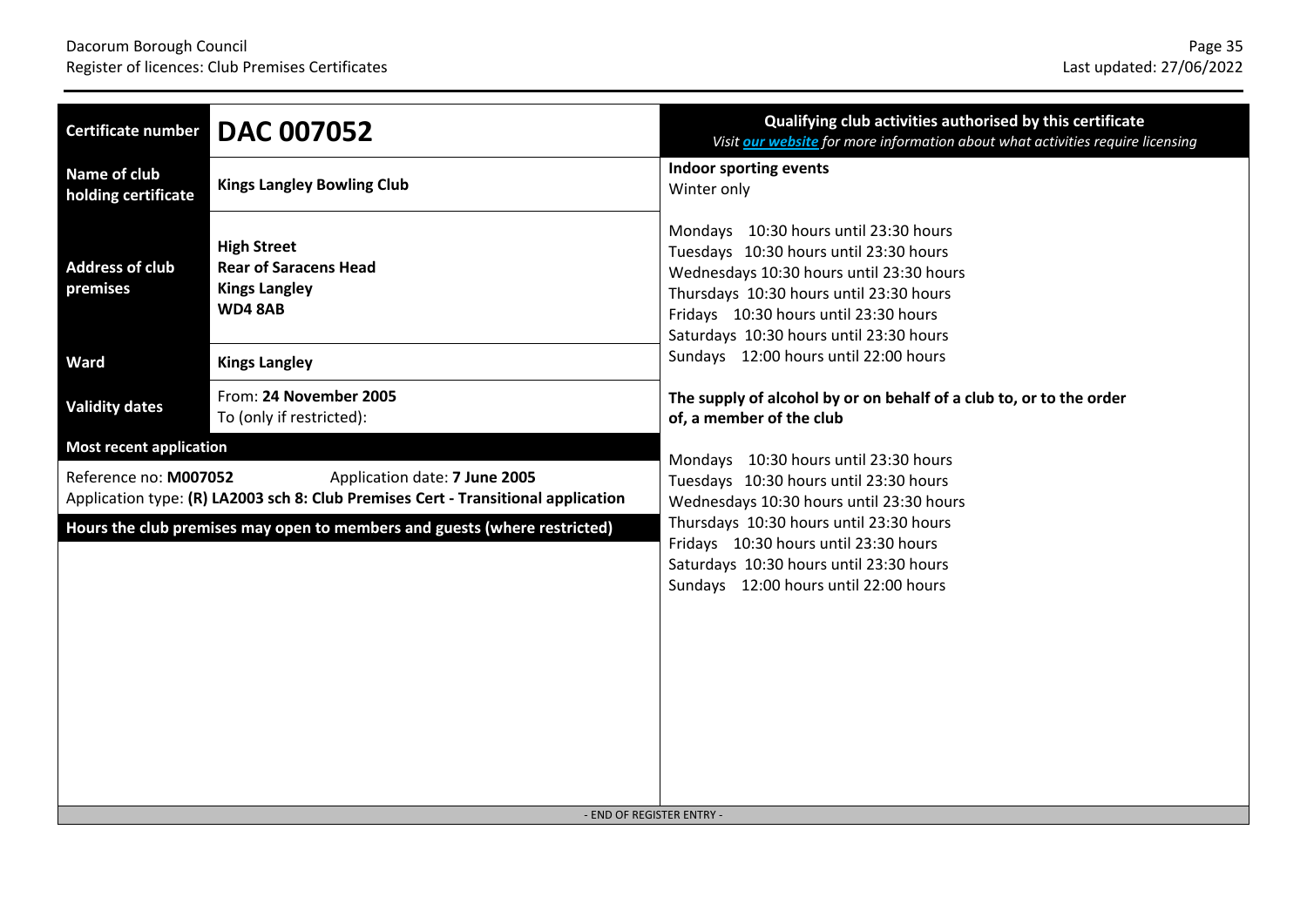| Qualifying club activities authorised by this certificate<br>Visit our website for more information about what activities require licensing                                                                                                                                                                                                                                                                                                                                                                                                                                                                                                                  |
|--------------------------------------------------------------------------------------------------------------------------------------------------------------------------------------------------------------------------------------------------------------------------------------------------------------------------------------------------------------------------------------------------------------------------------------------------------------------------------------------------------------------------------------------------------------------------------------------------------------------------------------------------------------|
| <b>Performance of live music</b><br>Live amplified bands and solo artists.                                                                                                                                                                                                                                                                                                                                                                                                                                                                                                                                                                                   |
| Indoors only<br>Fridays 19:30 hours until 23:50 hours<br>Saturdays 19:30 hours until 23:50 hours<br>Sundays 12:00 hours to 14:30 hours, 19:30 until 22:45                                                                                                                                                                                                                                                                                                                                                                                                                                                                                                    |
| Christmas Eve and New Year's Eve 19:30 hours until 01:00 hours                                                                                                                                                                                                                                                                                                                                                                                                                                                                                                                                                                                               |
| <b>Playing of recorded music</b><br>Childrens Parties and Discos - Amplified music                                                                                                                                                                                                                                                                                                                                                                                                                                                                                                                                                                           |
| September to April - occasional childrens parties                                                                                                                                                                                                                                                                                                                                                                                                                                                                                                                                                                                                            |
| Indoors only                                                                                                                                                                                                                                                                                                                                                                                                                                                                                                                                                                                                                                                 |
| Mondays 15:00 hours until 18:00 hours<br>Tuesdays 15:00 hours until 18:00 hours<br>Wednesdays 15:00 hours until 18:00 hours<br>Thursdays 15:00 hours until 18:00 hours<br>Fridays 19:00 hours until 23:50 hours<br>Saturdays 19:00 hours until 23:50 hours<br>Sundays 12:00 hours until 17:00 hours<br>Christmas Eve and New Year's Eve 19:30 hours until 01:00 hours<br>The supply of alcohol by or on behalf of a club to, or to the order<br>of, a member of the club<br>For consumption on the premises<br>Mondays 12:00 hours until 14:30 hours, 17:00 hours until 22:30 hours<br>Tuesdays 12:00 hours until 14:30 hours, 17:00 hours until 22:30 hours |
|                                                                                                                                                                                                                                                                                                                                                                                                                                                                                                                                                                                                                                                              |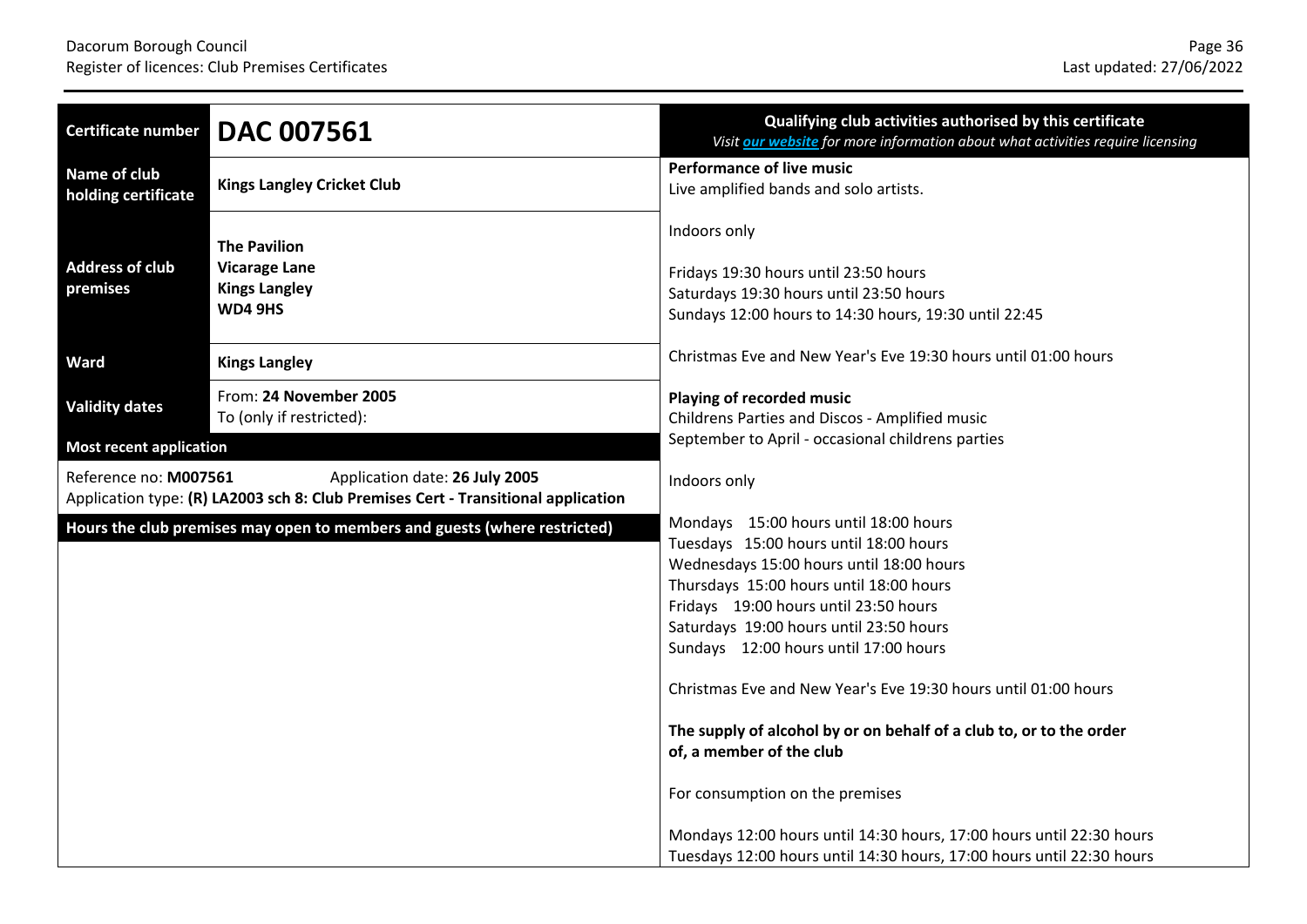| <b>DAC 007561</b><br>Certificate number | Qualifying club activities authorised by this certificate<br>Visit our website for more information about what activities require licensing                                                                                                                                                                                                                                                                                                                            |
|-----------------------------------------|------------------------------------------------------------------------------------------------------------------------------------------------------------------------------------------------------------------------------------------------------------------------------------------------------------------------------------------------------------------------------------------------------------------------------------------------------------------------|
|                                         | Wednesdays 12:00 hours until 14:30 hours, 17:00 hours until 22:30<br>hours<br>Thursdays 12:00 hours until 14:30 hours, 17:00 hours until 22:30<br>hours<br>Fridays 12:00 hours until 14:30 hours, 17:00 hours until 23:30 hours<br>Saturdays 12:00 hours until 14:30 hours, 17:00 hours until 23:30<br>hours<br>Sundays 12:00 hours until 14:30 hours, 17:00 hours until 23:30 hours<br>April-September - Sundays only extension of sale of alcohol to 15:30<br>hours. |
| - END OF REGISTER ENTRY -               |                                                                                                                                                                                                                                                                                                                                                                                                                                                                        |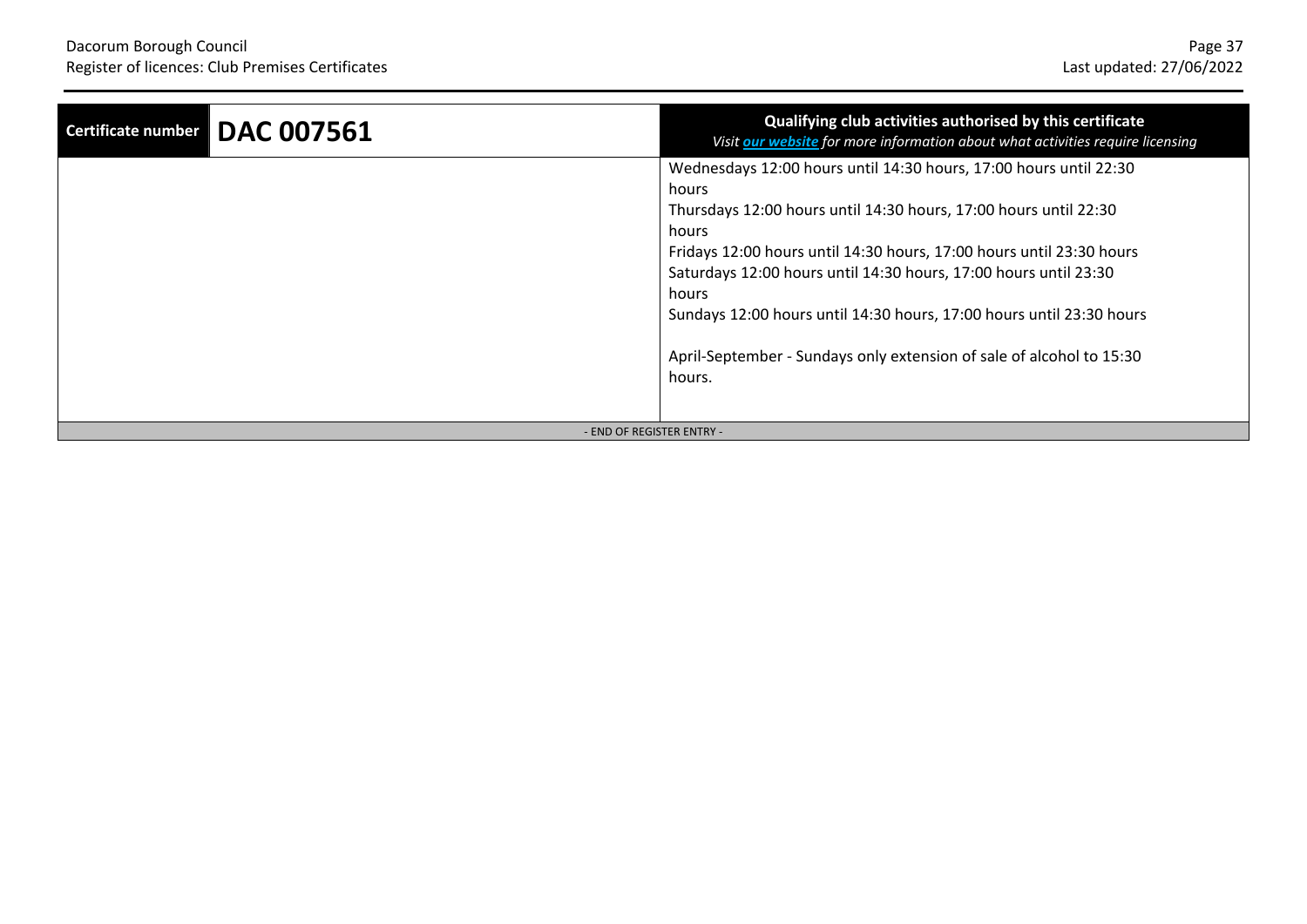| <b>Certificate number</b>                                                                                                                    | <b>DAC 007473</b>                                             | Qualifying club activities authorised by this certificate<br>Visit our website for more information about what activities require licensing                                                                                                                     |
|----------------------------------------------------------------------------------------------------------------------------------------------|---------------------------------------------------------------|-----------------------------------------------------------------------------------------------------------------------------------------------------------------------------------------------------------------------------------------------------------------|
| Name of club<br>holding certificate                                                                                                          | <b>Kings Langley Services Club</b>                            | Indoor sporting events<br>Monday 10:00 hours until 00:00 hours                                                                                                                                                                                                  |
| <b>Address of club</b><br>premises                                                                                                           | 3 & 5 Hempstead Road<br><b>Kings Langley</b><br><b>WD48BJ</b> | Tuesday 10:00 hours until 00:00 hours<br>Wednesday 10:00 hours until 00:00 hours<br>Thursday 10:00 hours until 00:00 hours<br>Friday 10:00 hours until 00:00 hours<br>Saturday 10:00 hours until 00:00 hours<br>Sunday 10:00 hours until 00:00 hours            |
| Ward                                                                                                                                         | <b>Kings Langley</b>                                          | Kings Langley Services Club is a members club with approx 800<br>members. We consider ourselves to be a family club supplying a wide                                                                                                                            |
| <b>Validity dates</b>                                                                                                                        | From: 24 November 2005<br>To (only if restricted):            | range of entertainment and recreational facilities to our members.<br>As part of this we frequently host special evenings to celebrate                                                                                                                          |
| <b>Most recent application</b>                                                                                                               |                                                               | members Wedding Anniversaries, Special Birthdays, Wedding Receptions,<br>retirement parties etc etc.                                                                                                                                                            |
| Reference no: M007473<br>Application date: 20 July 2005<br>Application type: (R) LA2003 sch 8: Club Premises Cert - Transitional application |                                                               | We also host Inter County Snooker tournaments, Quiz matches, Darts<br>competitions, trophy presentations, charity fund raising nights, we<br>also have our own sports teams, Snooker, Pool, Darts, Football and<br>Cricket.                                     |
| Hours the club premises may open to members and guests (where restricted)                                                                    |                                                               |                                                                                                                                                                                                                                                                 |
|                                                                                                                                              |                                                               | On these special occasions (approx 2-3 per month) we would normally<br>apply to the magistrates court for a slightly later closing time an<br>extra hour to 00.00. These special occasions could be on any day of<br>the week but mostly Fridays and Saturdays. |
|                                                                                                                                              |                                                               | So we would like to change are opening times to 10.00 to 00.00 to<br>allow for these special occasions. However, if not a special<br>occasion we would like to continue to close our bars at the usual<br>time of 23.00                                         |
|                                                                                                                                              |                                                               | Opening hours, we are currently allowed to open at 08.00 but we have<br>never had any need to do this, so we would like to change this to<br>10.00.<br>It is unlikely that we would alter our current lunchtime opening and<br>closing hours.                   |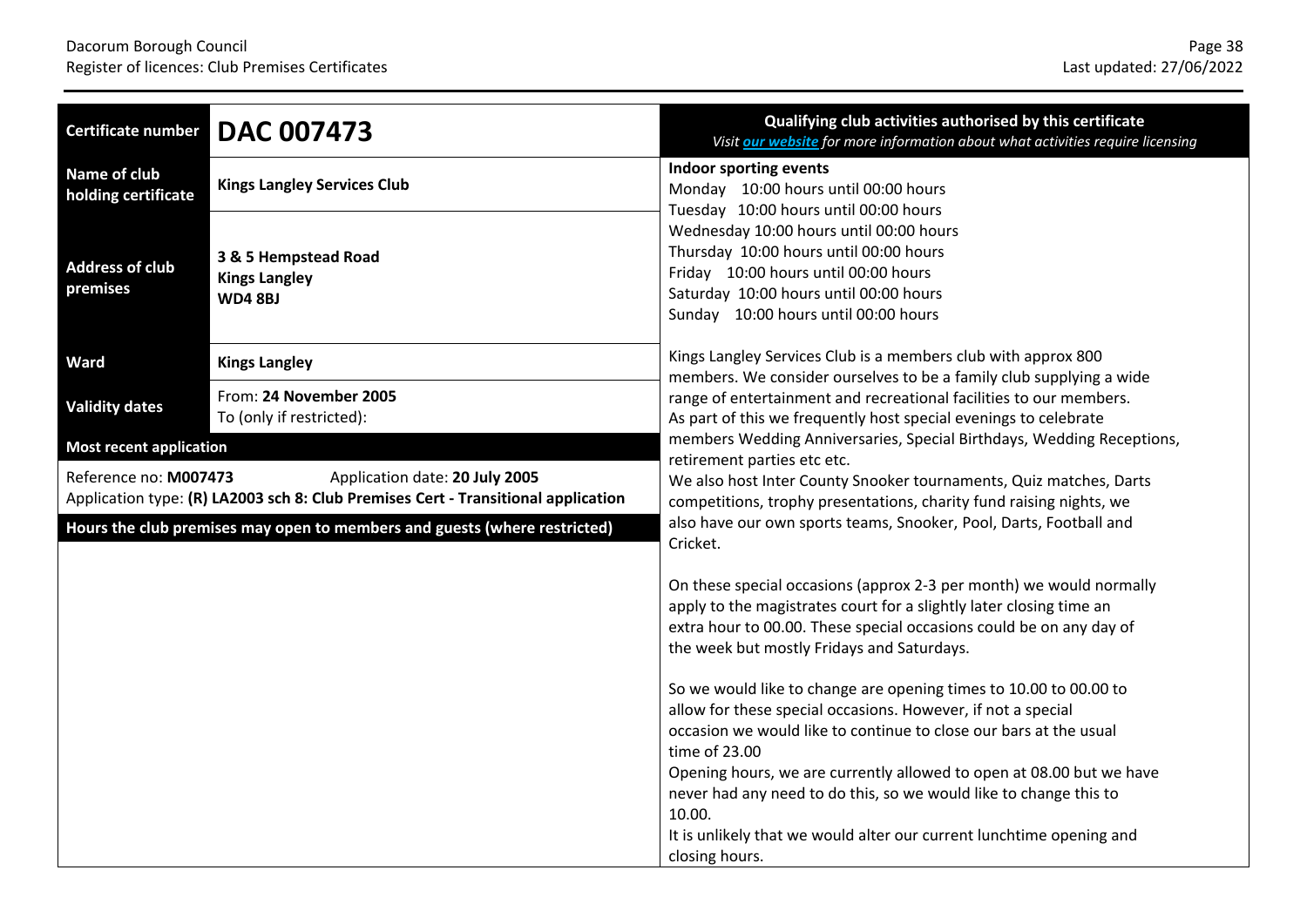| <b>DAC 007473</b><br><b>Certificate number</b> | Qualifying club activities authorised by this certificate<br>Visit <b>our website</b> for more information about what activities require licensing                                                                                                                                                                                                                                                                                                                                                                                                                                                                    |
|------------------------------------------------|-----------------------------------------------------------------------------------------------------------------------------------------------------------------------------------------------------------------------------------------------------------------------------------------------------------------------------------------------------------------------------------------------------------------------------------------------------------------------------------------------------------------------------------------------------------------------------------------------------------------------|
|                                                | <b>Performance of live music</b><br>Monday 10:00 hours until 00:00 hours<br>Tuesday 10:00 hours until 00:00 hours<br>Wednesday 10:00 hours until 00:00 hours<br>Thursday 10:00 hours until 00:00 hours<br>Friday 10:00 hours until 00:00 hours<br>Saturday 10:00 hours until 00:00 hours<br>Sunday 10:00 hours until 00:00 hours<br>Indoors                                                                                                                                                                                                                                                                           |
|                                                | Kings Langley Services Club is a members club with approx 800<br>members. We consider ourselves to be a family club supplying a wide<br>range of entertainment and recreational facilities to our members.<br>As part of this we frequently host special evenings to celebrate<br>members Wedding Anniversaries, Special Birthdays, Wedding Receptions,<br>retirement parties etc etc.<br>We also host Inter County Snooker tournaments, Quiz matches, Darts<br>competitions, trophy presentations, charity fund raising nights, we<br>also have our own sports teams, Snooker, Pool, Darts, Football and<br>Cricket. |
|                                                | On these special occasions (approx 2-3 per month) we would normally<br>apply to the magistrates court for a slightly later closing time an<br>extra hour to 00.00. These special occasions could be on any day of<br>the week but mostly Fridays and Saturdays.                                                                                                                                                                                                                                                                                                                                                       |
|                                                | So we would like to change are opening times to 10.00 to 00.00 to<br>allow for these special occasions. However, if not a special<br>occasion we would like to continue to close our bars at the usual<br>time of 23.00<br>Opening hours, we are currently allowed to open at 08.00 but we have<br>never had any need to do this, so we would like to change this to                                                                                                                                                                                                                                                  |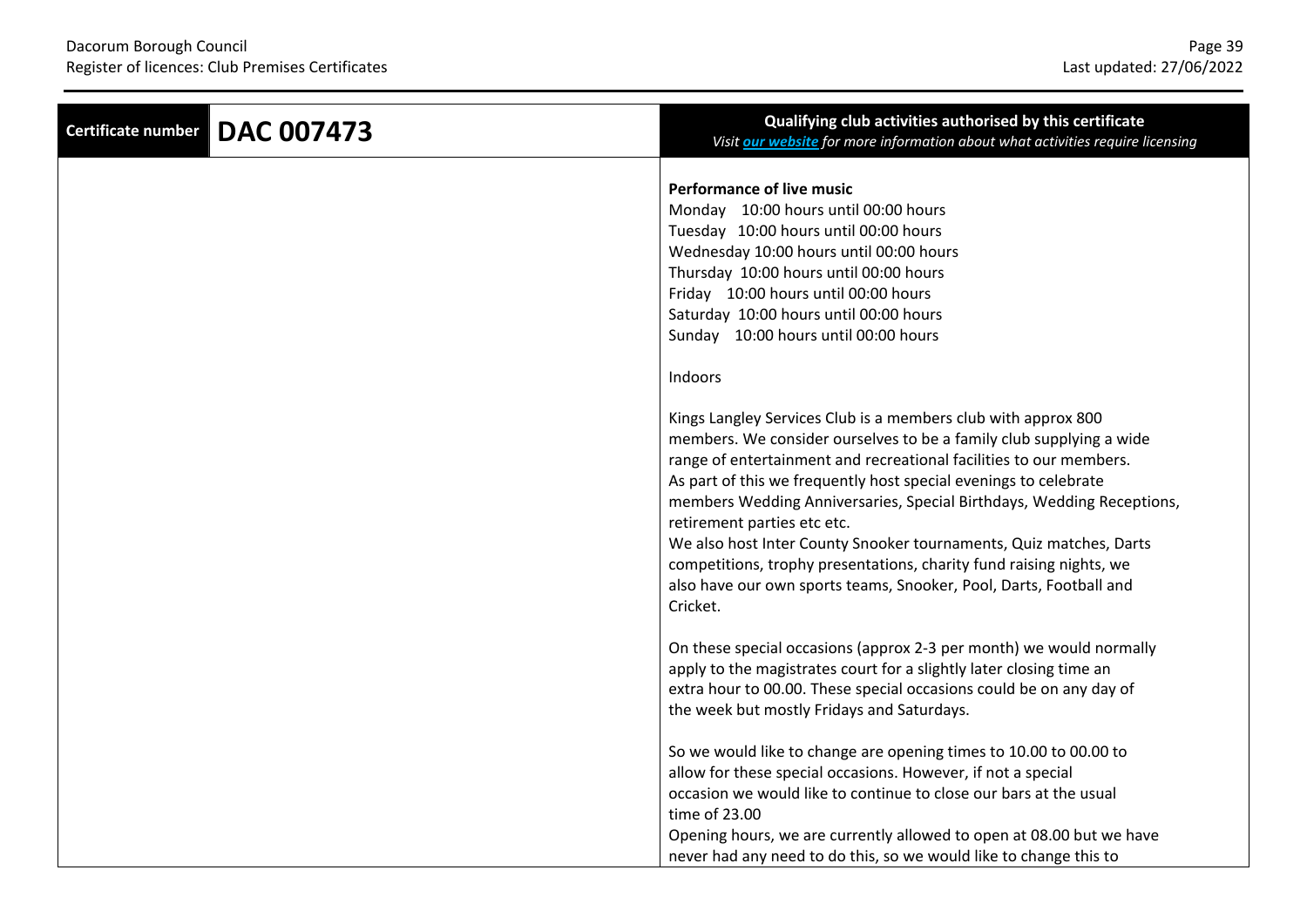| <b>DAC 007473</b><br>Certificate number | Qualifying club activities authorised by this certificate<br>Visit <b>our website</b> for more information about what activities require licensing                                                                                                                                                                                                                                                                                                                                                                                                                                                                               |
|-----------------------------------------|----------------------------------------------------------------------------------------------------------------------------------------------------------------------------------------------------------------------------------------------------------------------------------------------------------------------------------------------------------------------------------------------------------------------------------------------------------------------------------------------------------------------------------------------------------------------------------------------------------------------------------|
|                                         | 10.00.<br>It is unlikely that we would alter our current lunchtime opening and<br>closing hours.                                                                                                                                                                                                                                                                                                                                                                                                                                                                                                                                 |
|                                         | Playing of recorded music<br>Monday 10:00 hours until 00:00 hours<br>Tuesday 10:00 hours until 00:00 hours<br>Wednesday 10:00 hours until 00:00 hours<br>Thursday 10:00 hours until 00:00 hours<br>Friday 10:00 hours until 00:00 hours<br>Saturday 10:00 hours until 00:00 hours<br>Sunday 10:00 hours until 00:00 hours                                                                                                                                                                                                                                                                                                        |
|                                         | Indoors<br>Kings Langley Services Club is a members club with approx 800<br>members. We consider ourselves to be a family club supplying a wide<br>range of entertainment and recreational facilities to our members.<br>As part of this we frequently host special evenings to celebrate<br>members Wedding Anniversaries, Special Birthdays, Wedding Receptions,<br>retirement parties etc etc.<br>We also host Inter County Snooker tournaments, Quiz matches, Darts<br>competitions, trophy presentations, charity fund raising nights, we<br>also have our own sports teams, Snooker, Pool, Darts, Football and<br>Cricket. |
|                                         | On these special occasions (approx 2-3 per month) we would normally<br>apply to the magistrates court for a slightly later closing time an<br>extra hour to 00.00. These special occasions could be on any day of<br>the week but mostly Fridays and Saturdays.<br>So we would like to change are opening times to 10.00 to 00.00 to<br>allow for these special occasions. However, if not a special                                                                                                                                                                                                                             |
|                                         | occasion we would like to continue to close our bars at the usual                                                                                                                                                                                                                                                                                                                                                                                                                                                                                                                                                                |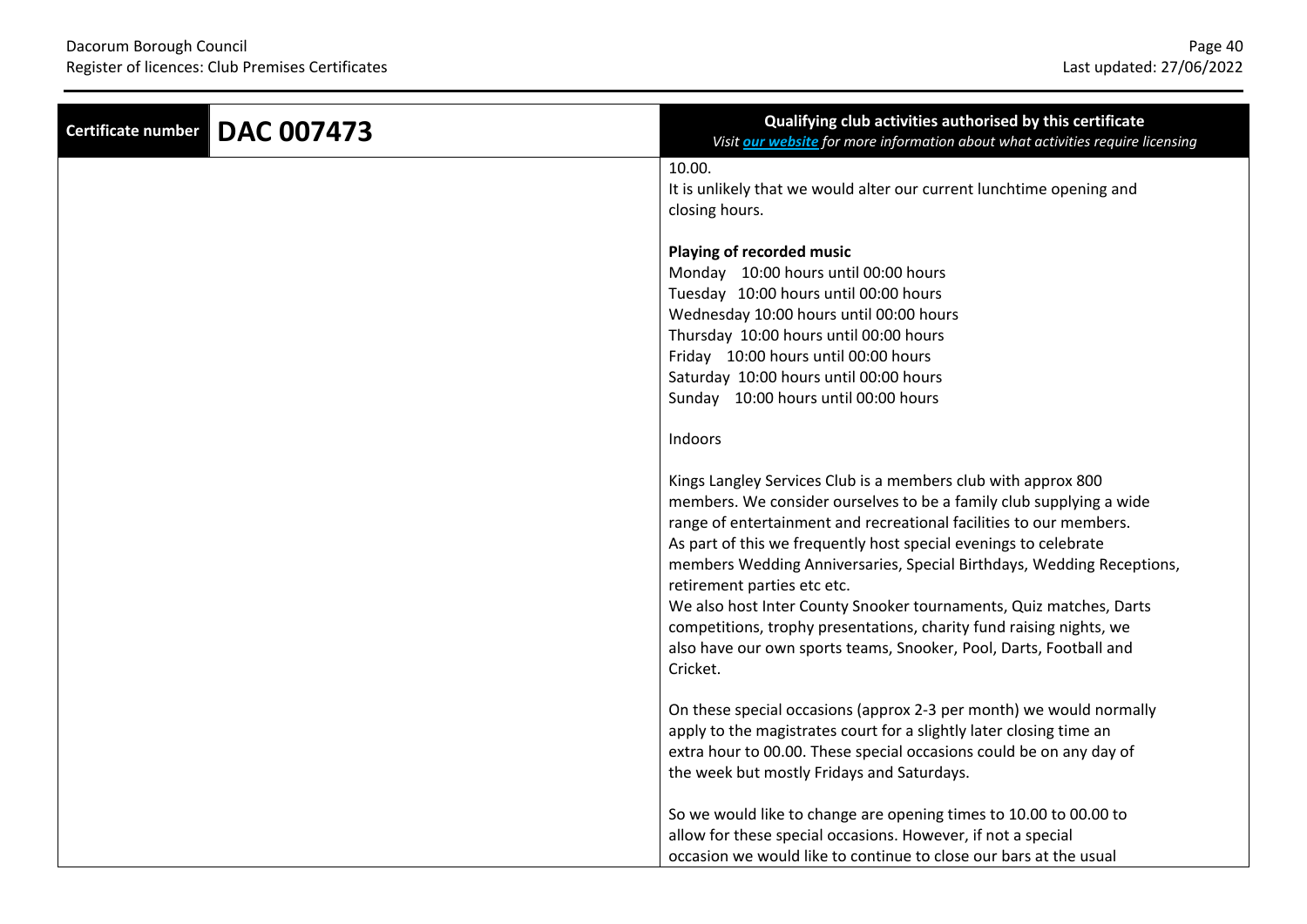| <b>DAC 007473</b><br>Certificate number | Qualifying club activities authorised by this certificate<br>Visit our website for more information about what activities require licensing                                                                                                                                                                                                                                                                                                                                                                                         |
|-----------------------------------------|-------------------------------------------------------------------------------------------------------------------------------------------------------------------------------------------------------------------------------------------------------------------------------------------------------------------------------------------------------------------------------------------------------------------------------------------------------------------------------------------------------------------------------------|
|                                         | time of 23.00<br>Opening hours, we are currently allowed to open at 08.00 but we have<br>never had any need to do this, so we would like to change this to<br>10.00.<br>It is unlikely that we would alter our current lunchtime opening and<br>closing hours.                                                                                                                                                                                                                                                                      |
|                                         | Entertainment of a similar description to that falling within the<br>performance of live music, the playing of recorded music and the<br>performance of dance                                                                                                                                                                                                                                                                                                                                                                       |
|                                         | Monday 10:00 hours until 00:00 hours<br>Tuesday 10:00 hours until 00:00 hours<br>Wednesday 10:00 hours until 00:00 hours<br>Thursday 10:00 hours until 00:00 hours<br>Friday 10:00 hours until 00:00 hours<br>Saturday 10:00 hours until 00:00 hours<br>Sunday 10:00 hours until 00:00 hours                                                                                                                                                                                                                                        |
|                                         | Pantomine, Karoke, Talent competitions, cabaret, magician, childrens<br>entertainment, disco etc                                                                                                                                                                                                                                                                                                                                                                                                                                    |
|                                         | Indoors                                                                                                                                                                                                                                                                                                                                                                                                                                                                                                                             |
|                                         | Kings Langley Services Club is a members club with approx 800<br>members. We consider ourselves to be a family club supplying a wide<br>range of entertainment and recreational facilities to our members.<br>As part of this we frequently host special evenings to celebrate<br>members Wedding Anniversaries, Special Birthdays, Wedding Receptions,<br>retirement parties etc etc.<br>We also host Inter County Snooker tournaments, Quiz matches, Darts<br>competitions, trophy presentations, charity fund raising nights, we |
|                                         | also have our own sports teams, Snooker, Pool, Darts, Football and<br>Cricket.                                                                                                                                                                                                                                                                                                                                                                                                                                                      |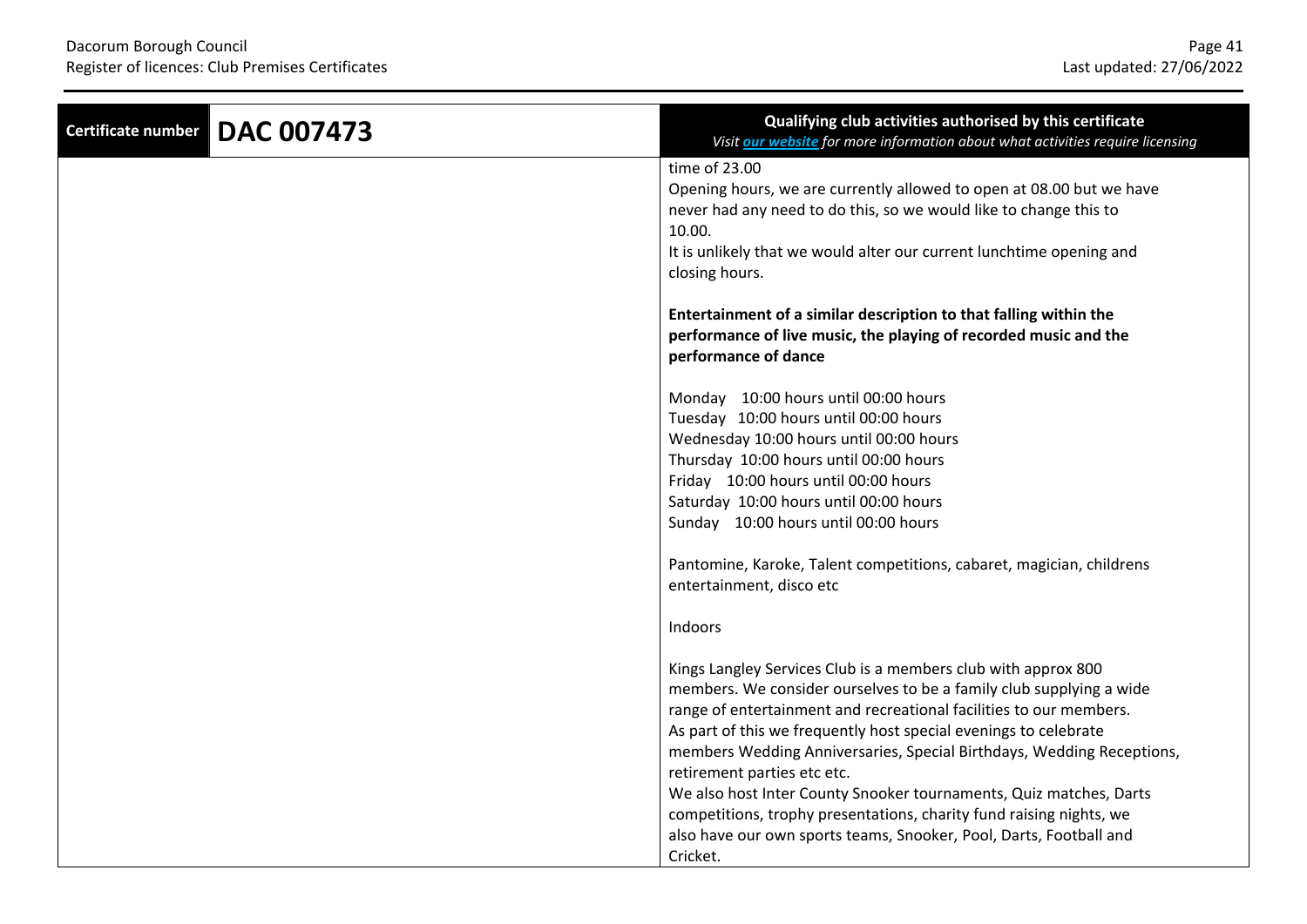| <b>DAC 007473</b><br><b>Certificate number</b> | Qualifying club activities authorised by this certificate<br>Visit our website for more information about what activities require licensing                                                                                                                                                     |
|------------------------------------------------|-------------------------------------------------------------------------------------------------------------------------------------------------------------------------------------------------------------------------------------------------------------------------------------------------|
|                                                | On these special occasions (approx 2-3 per month) we would normally<br>apply to the magistrates court for a slightly later closing time an<br>extra hour to 00.00. These special occasions could be on any day of<br>the week but mostly Fridays and Saturdays.                                 |
|                                                | So we would like to change are opening times to 10.00 to 00.00 to<br>allow for these special occasions. However, if not a special<br>occasion we would like to continue to close our bars at the usual<br>time of 23.00<br>Opening hours, we are currently allowed to open at 08.00 but we have |
|                                                | never had any need to do this, so we would like to change this to<br>10.00.<br>It is unlikely that we would alter our current lunchtime opening and<br>closing hours.                                                                                                                           |
|                                                | The supply of alcohol by or on behalf of a club to, or to the order<br>of, a member of the club                                                                                                                                                                                                 |
|                                                | Monday 10:00 hours until 00:00 hours<br>Tuesday 10:00 hours until 00:00 hours<br>Wednesday 10:00 hours until 00:00 hours<br>Thursday 10:00 hours until 00:00 hours<br>Friday 10:00 hours until 00:00 hours<br>Saturday 10:00 hours until 00:00 hours<br>Sunday 10:00 hours until 00:00 hours    |
|                                                | Christmas Eve 10.00 hours until 00.30 hours<br>New Years Eve 10.00 hours until 01.00 hours                                                                                                                                                                                                      |
|                                                | For consumption On the Premises<br>Indoors                                                                                                                                                                                                                                                      |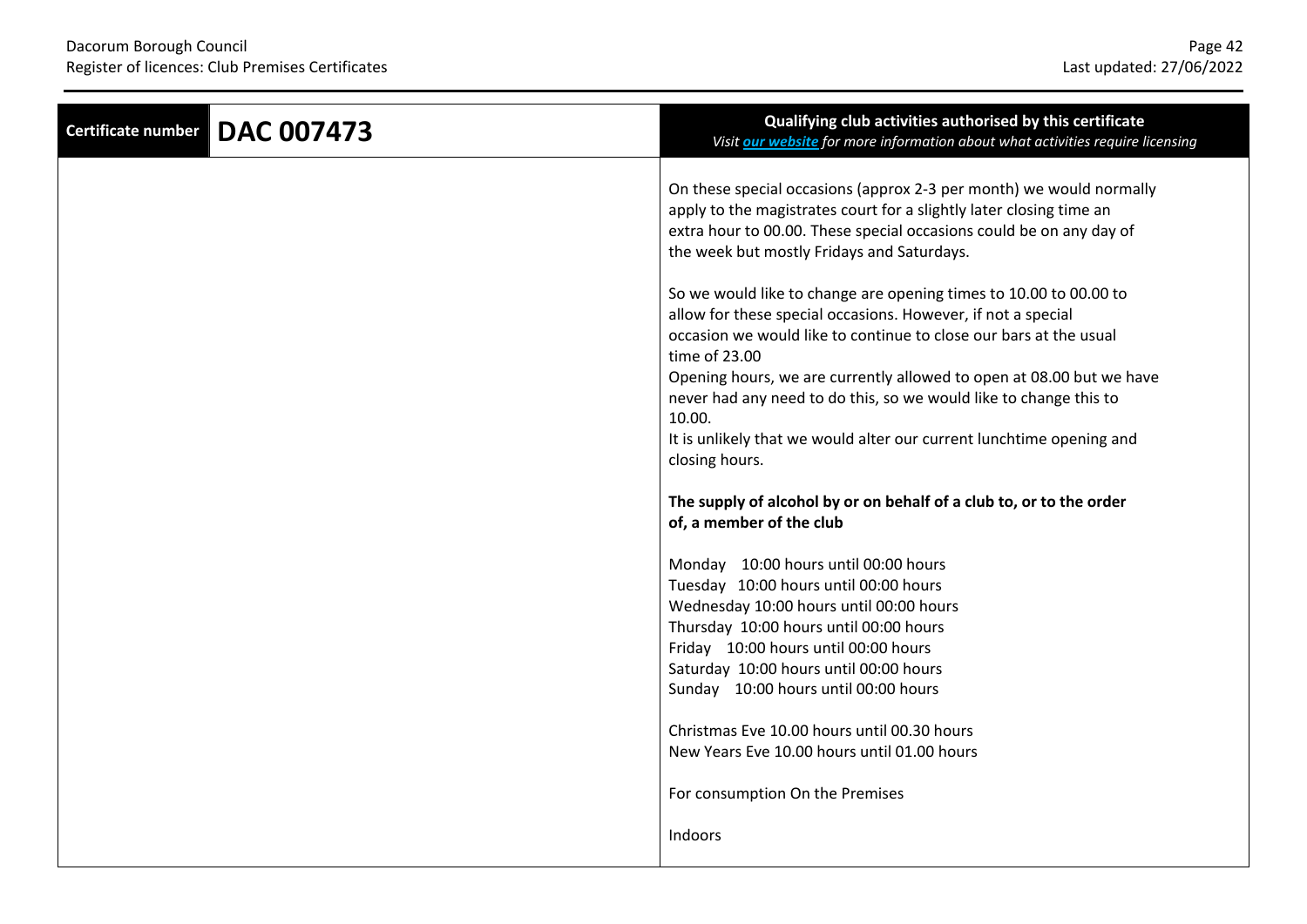| <b>DAC 007473</b><br><b>Certificate number</b> | Qualifying club activities authorised by this certificate<br>Visit our website for more information about what activities require licensing                                                                                                                                                                                                                                                                                                                                                                                                                                                                           |
|------------------------------------------------|-----------------------------------------------------------------------------------------------------------------------------------------------------------------------------------------------------------------------------------------------------------------------------------------------------------------------------------------------------------------------------------------------------------------------------------------------------------------------------------------------------------------------------------------------------------------------------------------------------------------------|
|                                                | Kings Langley Services Club is a members club with approx 800<br>members. We consider ourselves to be a family club supplying a wide<br>range of entertainment and recreational facilities to our members.<br>As part of this we frequently host special evenings to celebrate<br>members Wedding Anniversaries, Special Birthdays, Wedding Receptions,<br>retirement parties etc etc.<br>We also host Inter County Snooker tournaments, Quiz matches, Darts<br>competitions, trophy presentations, charity fund raising nights, we<br>also have our own sports teams, Snooker, Pool, Darts, Football and<br>Cricket. |
|                                                | On these special occasions (approx 2-3 per month) we would normally<br>apply to the magistrates court for a slightly later closing time an<br>extra hour to 00.00. These special occasions could be on any day of<br>the week but mostly Fridays and Saturdays.                                                                                                                                                                                                                                                                                                                                                       |
|                                                | So we would like to change are opening times to 10.00 to 00.00 to<br>allow for these special occasions. However, if not a special<br>occasion we would like to continue to close our bars at the usual<br>time of 23.00                                                                                                                                                                                                                                                                                                                                                                                               |
|                                                | Opening hours, we are currently allowed to open at 08.00 but we have<br>never had any need to do this, so we would like to change this to<br>10.00.<br>It is unlikely that we would alter our current lunchtime opening and<br>closing hours.                                                                                                                                                                                                                                                                                                                                                                         |
| - END OF REGISTER ENTRY -                      |                                                                                                                                                                                                                                                                                                                                                                                                                                                                                                                                                                                                                       |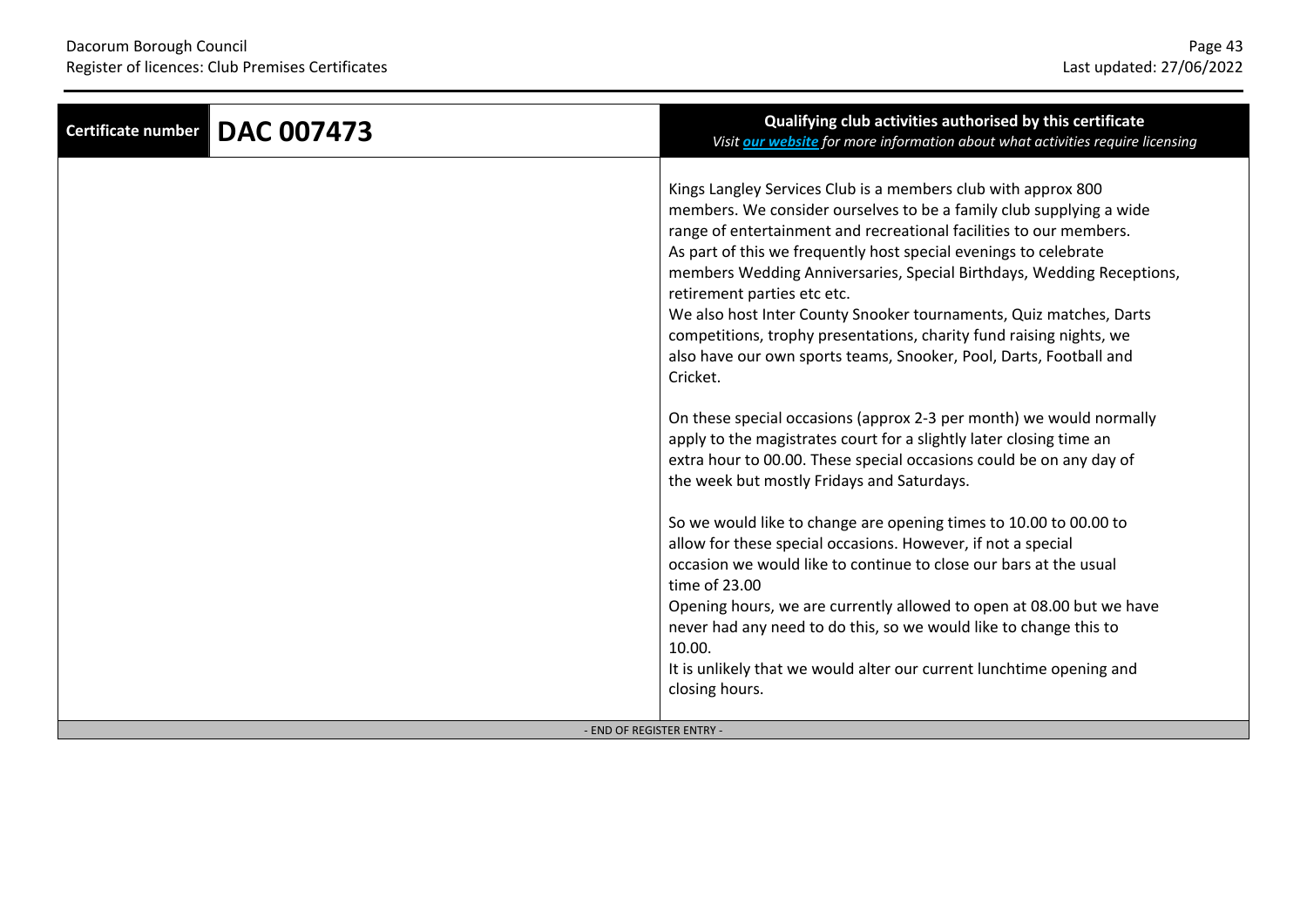| Certificate number                                                                                                                                                                                                                                                                                                                                                               | <b>DAC 022881</b>                                                                                                   | Qualifying club activities authorised by this certificate<br>Visit our website for more information about what activities require licensing                                                                                                                |
|----------------------------------------------------------------------------------------------------------------------------------------------------------------------------------------------------------------------------------------------------------------------------------------------------------------------------------------------------------------------------------|---------------------------------------------------------------------------------------------------------------------|------------------------------------------------------------------------------------------------------------------------------------------------------------------------------------------------------------------------------------------------------------|
| Name of club<br>holding certificate                                                                                                                                                                                                                                                                                                                                              | <b>Kitcheners Bowls Club</b>                                                                                        | The supply of alcohol by or on behalf of a club to, or to the order<br>of, a member of the club                                                                                                                                                            |
| <b>Address of club</b><br>premises                                                                                                                                                                                                                                                                                                                                               | <b>Kitcheners Field</b><br><b>Castle Hill</b><br><b>Berkhamsted</b><br><b>HP4 1HE</b>                               | Mondays 12.00 hours until 22.30 hours<br>Tuesdays 12.00 hours until 22.30 hours<br>Wednesdays 12.00 hours until 22.30 hours<br>Thursdays 12.00 hours until 22.30 hours<br>Fridays 12.00 hours until 22.30 hours<br>Saturdays 10.00 hours until 22.30 hours |
| Ward                                                                                                                                                                                                                                                                                                                                                                             | <b>Berkhamsted Castle</b>                                                                                           | Sundays 10.00 hours until 22.30 hours                                                                                                                                                                                                                      |
| <b>Validity dates</b>                                                                                                                                                                                                                                                                                                                                                            | From: 8 September 2010<br>To (only if restricted):                                                                  | For consumption on the premises                                                                                                                                                                                                                            |
| <b>Most recent application</b>                                                                                                                                                                                                                                                                                                                                                   |                                                                                                                     |                                                                                                                                                                                                                                                            |
| Reference no: M022881                                                                                                                                                                                                                                                                                                                                                            | Application date: 10 August 2010<br>Application type: LA2003 s.71: Club Premises Cert - New certificate application |                                                                                                                                                                                                                                                            |
| Hours the club premises may open to members and guests (where restricted)<br>Mondays 12.00 hours until 22.30 hours<br>Tuesdays 12.00 hours until 22.30 hours<br>Wednesdays 12.00 hours until 22.30 hours<br>Thursdays 12.00 hours until 22.30 hours<br>Fridays 12.00 hours until 22.30 hours<br>Saturdays 10.00 hours until 22.30 hours<br>Sundays 10.00 hours until 22.30 hours |                                                                                                                     | - END OF REGISTER ENTRY -                                                                                                                                                                                                                                  |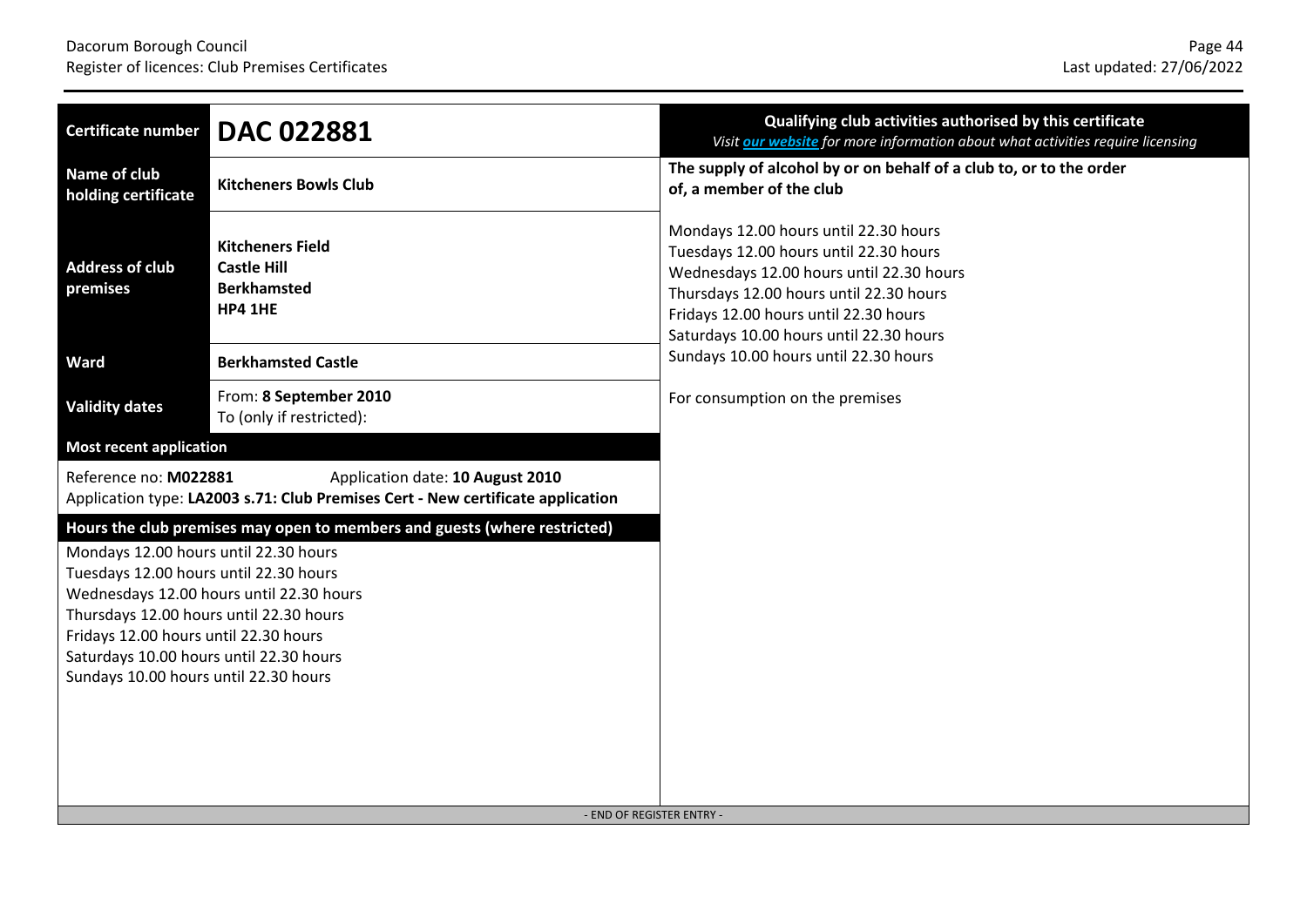| <b>Certificate number</b>                                                                                                                                                                                                                               | <b>DAC 007997</b>                                                                                                                                                          | Qualifying club activities authorised by this certificate<br>Visit our website for more information about what activities require licensing                                                                                                                                                                                                                                                                                                                                                |
|---------------------------------------------------------------------------------------------------------------------------------------------------------------------------------------------------------------------------------------------------------|----------------------------------------------------------------------------------------------------------------------------------------------------------------------------|--------------------------------------------------------------------------------------------------------------------------------------------------------------------------------------------------------------------------------------------------------------------------------------------------------------------------------------------------------------------------------------------------------------------------------------------------------------------------------------------|
| Name of club<br>holding certificate                                                                                                                                                                                                                     | <b>Leverstock Green Cricket Club</b>                                                                                                                                       | Indoor sporting events<br>Monday 11:00 hours until 24:00 hours<br>Tuesday 11:00 hours until 24:00 hours                                                                                                                                                                                                                                                                                                                                                                                    |
| <b>Address of club</b><br>premises                                                                                                                                                                                                                      | <b>Bedmond Road</b><br><b>Hemel Hempstead</b><br>Hertfordshire<br><b>HP3 8LJ</b>                                                                                           | Wednesday 11:00 hours until 24:00 hours<br>Thursday 11:00 hours until 24:00 hours<br>Friday 11:00 hours until 24:00 hours<br>Saturday 11:00 hours until 24:00 hours<br>Sunday 12:00 hours until 23.00 hours                                                                                                                                                                                                                                                                                |
| Ward                                                                                                                                                                                                                                                    | <b>Leverstock Green</b>                                                                                                                                                    | Christmas Day and Good Friday 12.00 hours until 15.00 hours and<br>19.00 hours until 22.30 hours.                                                                                                                                                                                                                                                                                                                                                                                          |
| <b>Validity dates</b>                                                                                                                                                                                                                                   | From: 24 November 2005<br>To (only if restricted):                                                                                                                         | New Year's Eve 20:00 hours until 01:00 hours.                                                                                                                                                                                                                                                                                                                                                                                                                                              |
| <b>Most recent application</b><br>Reference no: M035973                                                                                                                                                                                                 | Application date: 2 October 2014<br>Application type: LA2003 s.84: Club Premises Cert - Full Variation application                                                         | <b>Performance of live music</b><br>Indoors                                                                                                                                                                                                                                                                                                                                                                                                                                                |
| Mondays 11:00 hours until 24:00 hours<br>Tuesdays 11:00 hours until 24:00 hours<br>Thursdays 11:00 hours until 24:00 hours<br>Fridays 11:00 hours until 24:00 hours<br>Saturdays 11:00 hours until 24:00 hours<br>Sundays 12:00 hours until 23:00 hours | Hours the club premises may open to members and guests (where restricted)<br>Wednesdays 11:00 hours until 24:00 hours<br>New Year's Eve: until 01:00 hours New Year's Day. | Monday 11:00 hours until 24:00 hours<br>Tuesday 11:00 hours until 24:00 hours<br>Wednesday 11:00 hours until 24:00 hours<br>Thursday 11:00 hours until 24:00 hours<br>Friday 11:00 hours until 24:00 hours<br>Saturday 11:00 hours until 24:00 hours<br>Sunday 12:00 hours until 23.00 hours<br>Christmas Day and Good Friday 12.00 hours until 15.00 hours and<br>19.00 hours until 22.30 hours.<br>New Year's Eve 20:00 hours until 01:00 hours.<br>Playing of recorded music<br>Indoors |
|                                                                                                                                                                                                                                                         |                                                                                                                                                                            | Monday 11:00 hours until 24:00 hours                                                                                                                                                                                                                                                                                                                                                                                                                                                       |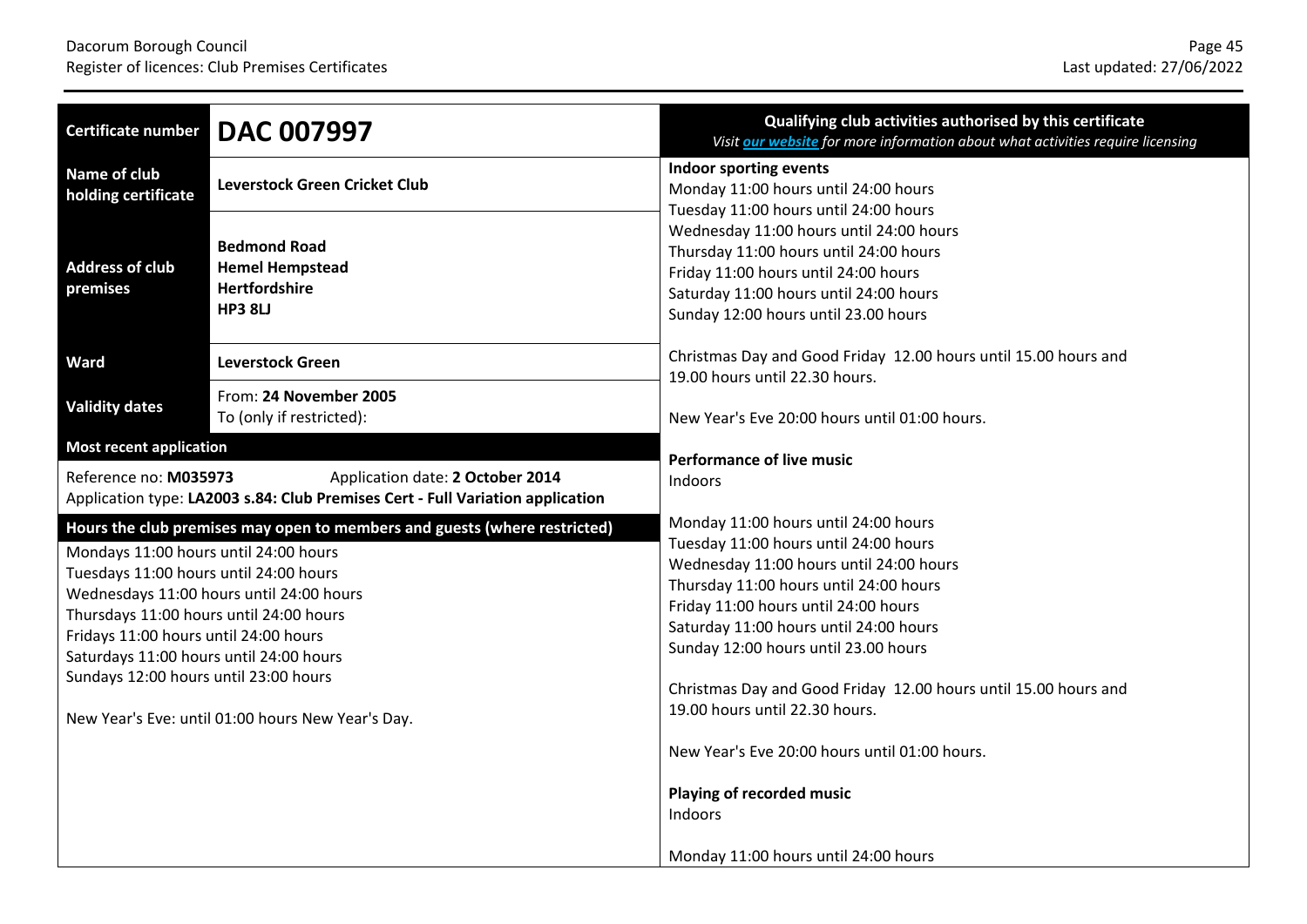| <b>Certificate number</b> | <b>DAC 007997</b> | Qualifying club activities authorised by this certificate<br>Visit our website for more information about what activities require licensing                   |
|---------------------------|-------------------|---------------------------------------------------------------------------------------------------------------------------------------------------------------|
|                           |                   | Tuesday 11:00 hours until 24:00 hours                                                                                                                         |
|                           |                   | Wednesday 11:00 hours until 24:00 hours                                                                                                                       |
|                           |                   | Thursday 11:00 hours until 24:00 hours                                                                                                                        |
|                           |                   | Friday 11:00 hours until 24:00 hours                                                                                                                          |
|                           |                   | Saturday 11:00 hours until 24:00 hours                                                                                                                        |
|                           |                   | Sunday 12:00 hours until 23.00 hours                                                                                                                          |
|                           |                   | Christmas Day and Good Friday 12.00 hours until 15.00 hours and                                                                                               |
|                           |                   | 19.00 hours until 22.30 hours.                                                                                                                                |
|                           |                   | New Year's Eve 20:00 hours until 01:00 hours.                                                                                                                 |
|                           |                   | Entertainment of a similar description to that falling within the<br>performance of live music, the playing of recorded music and the<br>performance of dance |
|                           |                   | Indoors                                                                                                                                                       |
|                           |                   | Sundays 20:30 hours until 22:30 hours                                                                                                                         |
|                           |                   | The supply of alcohol by or on behalf of a club to, or to the order<br>of, a member of the club                                                               |
|                           |                   | Club Supply of Alcohol                                                                                                                                        |
|                           |                   | For consumption on the premises                                                                                                                               |
|                           |                   | Monday 11:00 hours until 24:00 hours                                                                                                                          |
|                           |                   | Tuesday 11:00 hours until 24:00 hours                                                                                                                         |
|                           |                   | Wednesday 11:00 hours until 24:00 hours                                                                                                                       |
|                           |                   | Thursday 11:00 hours until 24:00 hours                                                                                                                        |
|                           |                   | Friday 11:00 hours until 24:00 hours                                                                                                                          |
|                           |                   | Saturday 11:00 hours until 24:00 hours                                                                                                                        |
|                           |                   | Sunday 12:00 hours until 23.00 hours                                                                                                                          |
|                           |                   |                                                                                                                                                               |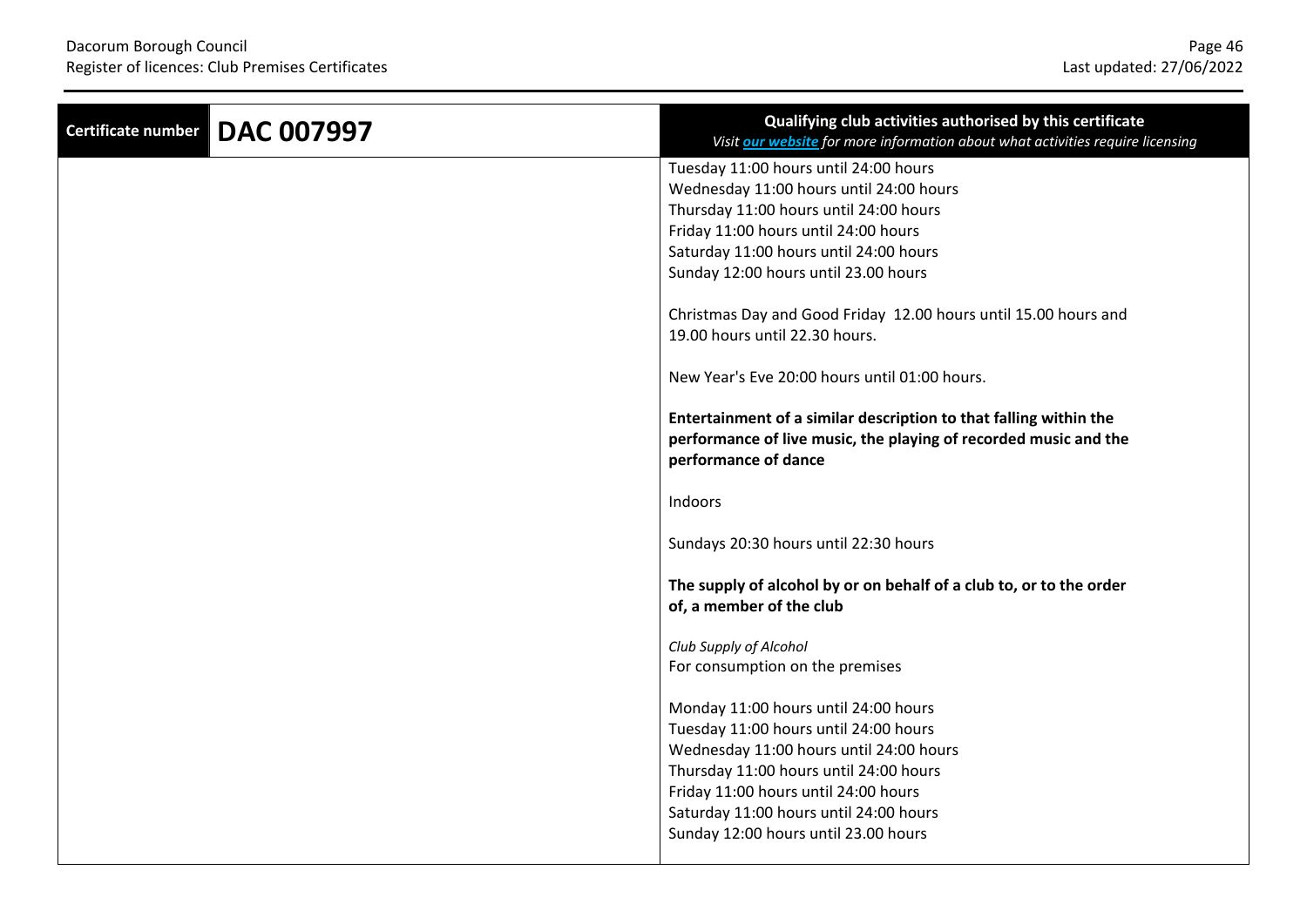| Certificate number DAC 007997 | Qualifying club activities authorised by this certificate<br>Visit our website for more information about what activities require licensing |
|-------------------------------|---------------------------------------------------------------------------------------------------------------------------------------------|
|                               | Christmas Day and Good Friday 12.00 hours until 15.00 hours and<br>19.00 hours until 22.30 hours.                                           |
|                               | New Year's Eve 20:00 hours until 01:00 hours.                                                                                               |
|                               | On the 5 days of the Club's Annual Cricket Week late July each year:<br>opening time 12:30 hours.                                           |
|                               | On the occasions of early evening cricket matches during the summer:<br>opening time: 18:00 hours.                                          |
|                               |                                                                                                                                             |
| - END OF REGISTER ENTRY -     |                                                                                                                                             |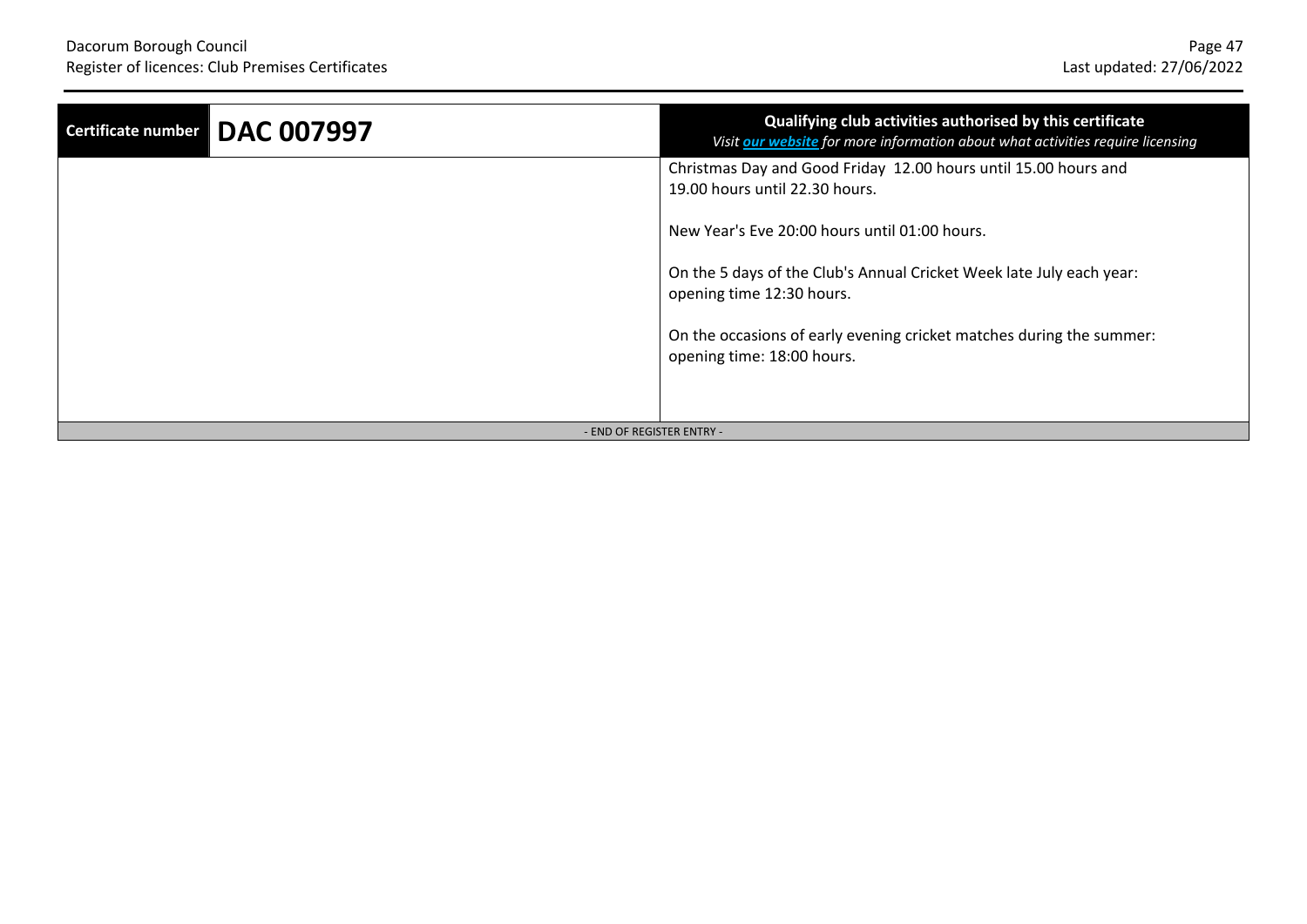| Certificate number                  | <b>DAC 007636</b>                                                                                                    | Qualifying club activities authorised by this certificate<br>Visit our website for more information about what activities require licensing                                                                                                                |
|-------------------------------------|----------------------------------------------------------------------------------------------------------------------|------------------------------------------------------------------------------------------------------------------------------------------------------------------------------------------------------------------------------------------------------------|
| Name of club<br>holding certificate | <b>Leverstock Green Football Club</b>                                                                                | The supply of alcohol by or on behalf of a club to, or to the order<br>of, a member of the club                                                                                                                                                            |
| <b>Address of club</b><br>premises  | <b>Pancake Lane</b><br><b>Leverstock Green</b><br><b>Hemel Hempstead</b><br>HP2 4NQ                                  | Mondays 11:00 hours until 23:00 hours<br>Tuesdays 11:00 hours until 23:00 hours<br>Wednesdays 11:00 hours until 23:00 hours<br>Thursdays 11:00 hours until 23:00 hours<br>Fridays 11:00 hours until 23:00 hours<br>Saturdays 11:00 hours until 23:00 hours |
| <b>Ward</b>                         | <b>Leverstock Green</b>                                                                                              | Sundays 12:00 hours until 22:30 hours                                                                                                                                                                                                                      |
| <b>Validity dates</b>               | From: 24 November 2005<br>To (only if restricted):                                                                   |                                                                                                                                                                                                                                                            |
| <b>Most recent application</b>      |                                                                                                                      |                                                                                                                                                                                                                                                            |
| Reference no: M007636               | Application date: 1 August 2005<br>Application type: (R) LA2003 sch 8: Club Premises Cert - Transitional application |                                                                                                                                                                                                                                                            |
|                                     | Hours the club premises may open to members and guests (where restricted)<br>- END OF REGISTER ENTRY -               |                                                                                                                                                                                                                                                            |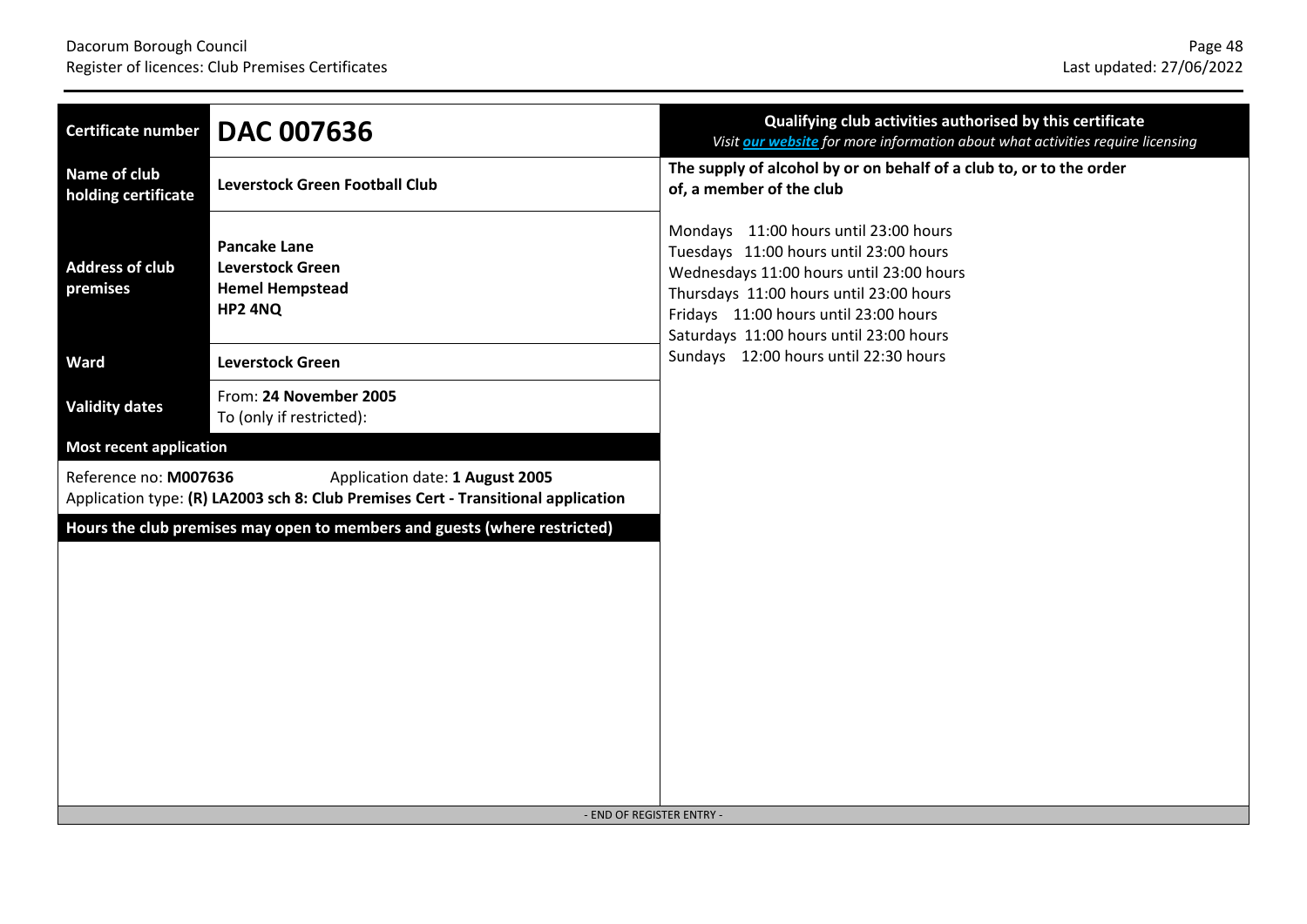| <b>Certificate number</b>                                                                                                                     | <b>DAC 007882</b>                                                                                                              | Qualifying club activities authorised by this certificate<br>Visit our website for more information about what activities require licensing                                                                                                                |
|-----------------------------------------------------------------------------------------------------------------------------------------------|--------------------------------------------------------------------------------------------------------------------------------|------------------------------------------------------------------------------------------------------------------------------------------------------------------------------------------------------------------------------------------------------------|
| Name of club<br>holding certificate                                                                                                           | <b>Leverstock Green Tennis Club</b>                                                                                            | The supply of alcohol by or on behalf of a club to, or to the order<br>of, a member of the club                                                                                                                                                            |
| <b>Address of club</b><br>premises                                                                                                            | <b>Leverstock Green Lawn Tennis Club</b><br><b>Grasmere Close</b><br><b>Hemel Hempstead</b><br>Hertfordshire<br><b>HP3 8QZ</b> | Mondays 11.00 hours until 23.00 hours<br>Tuesdays 11.00 hours until 23.00 hours<br>Wednesdays 11.00 hours until 23.00 hours<br>Thursdays 11.00 hours until 23.00 hours<br>Fridays 11.00 hours until 23.00 hours<br>Saturdays 11.00 hours until 23.00 hours |
| <b>Ward</b>                                                                                                                                   | <b>Leverstock Green</b>                                                                                                        | Sundays 11.00 hours until 23.00 hours                                                                                                                                                                                                                      |
| <b>Validity dates</b>                                                                                                                         | From: 24 November 2005<br>To (only if restricted):                                                                             |                                                                                                                                                                                                                                                            |
| <b>Most recent application</b>                                                                                                                |                                                                                                                                |                                                                                                                                                                                                                                                            |
| Reference no: M007882<br>Application date: 5 August 2005<br>Application type: (R) LA2003 sch 8: Club Premises Cert - Transitional application |                                                                                                                                |                                                                                                                                                                                                                                                            |
| Hours the club premises may open to members and guests (where restricted)<br>- END OF REGISTER ENTRY -                                        |                                                                                                                                |                                                                                                                                                                                                                                                            |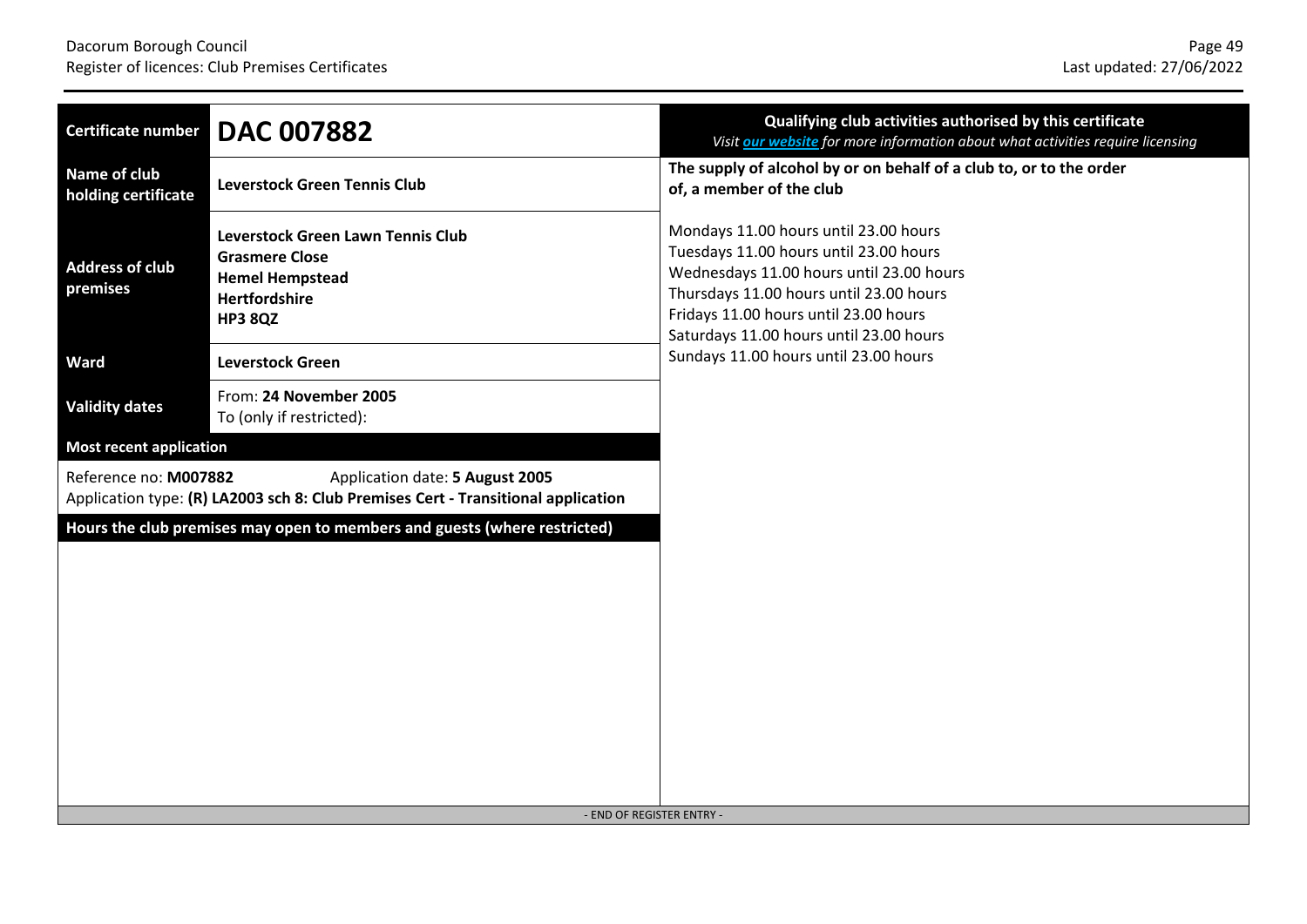| <b>Certificate number</b>                                                                                                                                                                                                                                  | <b>DAC 033043</b>                                                                                      | Qualifying club activities authorised by this certificate<br>Visit our website for more information about what activities require licensing                                                                                                                                                         |
|------------------------------------------------------------------------------------------------------------------------------------------------------------------------------------------------------------------------------------------------------------|--------------------------------------------------------------------------------------------------------|-----------------------------------------------------------------------------------------------------------------------------------------------------------------------------------------------------------------------------------------------------------------------------------------------------|
| Name of club<br>holding certificate                                                                                                                                                                                                                        | <b>Little Gaddesden Bowls Club</b>                                                                     | <b>Exhibition of films</b><br>Indoors only                                                                                                                                                                                                                                                          |
| <b>Address of club</b><br>premises                                                                                                                                                                                                                         | <b>Bowling Green</b><br><b>Church Road</b><br>Little Gaddesden<br><b>Berkhamsted</b><br><b>HP4 1NX</b> | Mondays 12:00 hours until 20:00 hours<br>Tuesdays 12:00 hours until 20:00 hours<br>Wednesdays 12:00 hours until 22:00 hours<br>Thursdays 12:00 hours until 20:00 hours<br>Fridays12:00 hours until 22:00 hours<br>Saturdays 12:00 hours until 22:00 hours                                           |
| <b>Ward</b>                                                                                                                                                                                                                                                | Ashridge                                                                                               | Sundays 12:00 hours until 20:00 hours                                                                                                                                                                                                                                                               |
| <b>Validity dates</b>                                                                                                                                                                                                                                      | From: 12 September 2013<br>To (only if restricted):                                                    | Entertainment of a similar description to that falling within the<br>performance of live music, the playing of recorded music and the                                                                                                                                                               |
| <b>Most recent application</b>                                                                                                                                                                                                                             |                                                                                                        | performance of dance                                                                                                                                                                                                                                                                                |
| Reference no: M033043<br>Application date: 1 August 2013<br>Application type: LA2003 s.71: Club Premises Cert - New certificate application                                                                                                                |                                                                                                        | Coffee mornings, Quiz nights, Lunches, Games, Dinners, Fundraising<br>events, Open Days, Fund Days BBQs etc                                                                                                                                                                                         |
| Hours the club premises may open to members and guests (where restricted)<br>Mondays 09:00 hours until 00:00 hours                                                                                                                                         |                                                                                                        | Both indoors and outdoors                                                                                                                                                                                                                                                                           |
| Tuesdays 09:00 hours until 00:00 hours<br>Wednesdays 09:00 hours until 00:00 hours<br>Thursdays 09:00 hours until 00:00 hours<br>Fridays 09:00 hours until 00:00 hours<br>Saturdays 09:00 hours until 00:00 hours<br>Sundays 09:00 hours until 00:00 hours |                                                                                                        | Mondays 10:00 hours until 23:00 hours<br>Tuesdays 10:00 hours until 23:00 hours<br>Wednesdays 10:00 hours until 23:00 hours<br>Thursdays 10:00 hours until 23:00 hours<br>Fridays 10:00 hours until 23:00 hours<br>Saturdays 10:00 hours until 23:00 hours<br>Sundays 10:00 hours until 23:00 hours |
|                                                                                                                                                                                                                                                            |                                                                                                        | The supply of alcohol by or on behalf of a club to, or to the order<br>of, a member of the club                                                                                                                                                                                                     |
|                                                                                                                                                                                                                                                            |                                                                                                        | Supply for consumption on the premises only                                                                                                                                                                                                                                                         |
|                                                                                                                                                                                                                                                            |                                                                                                        | Mondays 11:30 hours until 23:00 hours                                                                                                                                                                                                                                                               |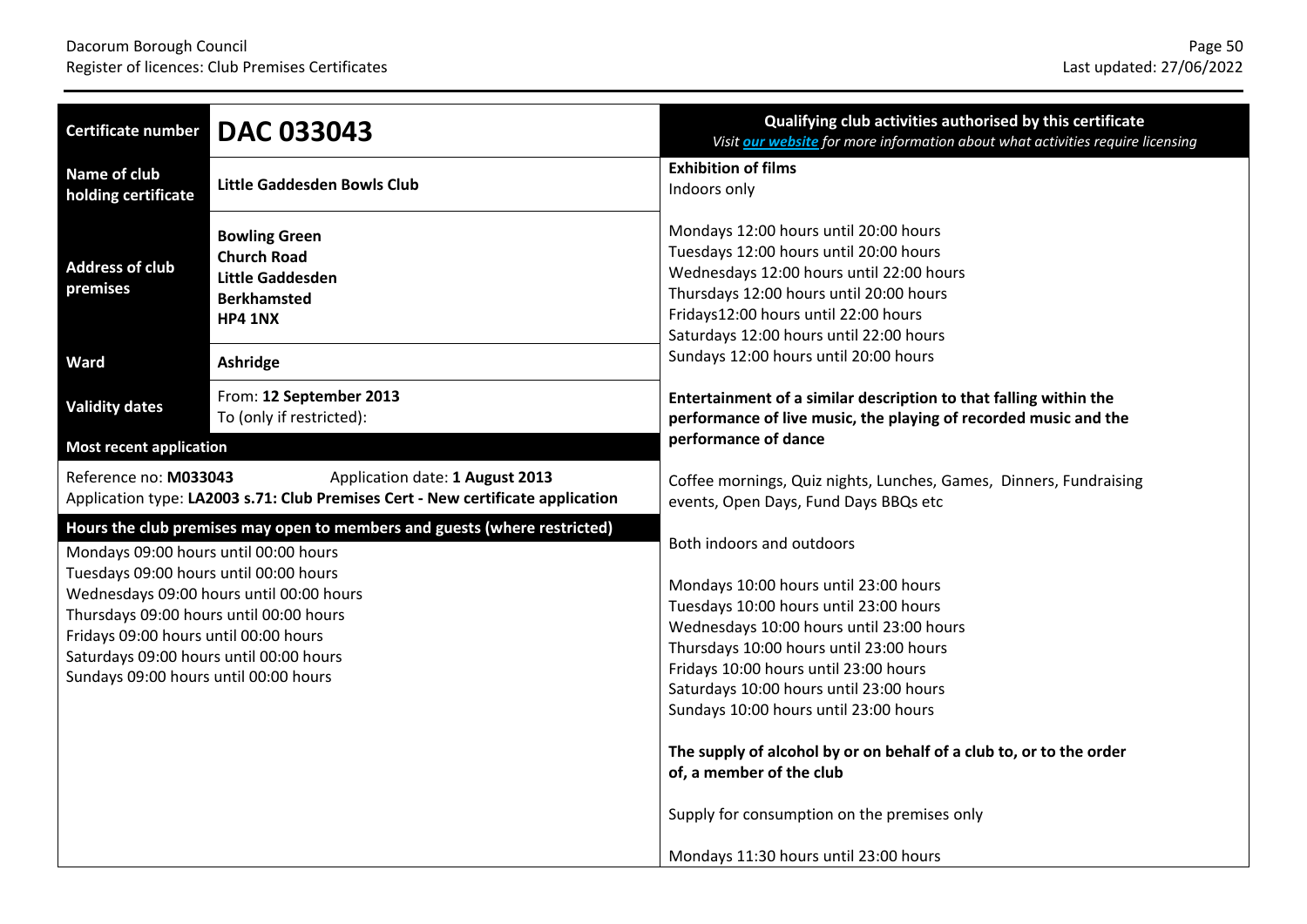| <b>DAC 033043</b><br>Certificate number | Qualifying club activities authorised by this certificate<br>Visit our website for more information about what activities require licensing                                                                                                                |
|-----------------------------------------|------------------------------------------------------------------------------------------------------------------------------------------------------------------------------------------------------------------------------------------------------------|
|                                         | Tuesdays 11:30 hours until 23:00 hours<br>Wednesdays 11:30 hours until 23:00 hours<br>Thursdays 11:30 hours until 23:00 hours<br>Fridays 11:30 hours until 23:30 hours<br>Saturdays 11:30 hours until 23:30 hours<br>Sundays 11:30 hours until 23:00 hours |
| - END OF REGISTER ENTRY -               |                                                                                                                                                                                                                                                            |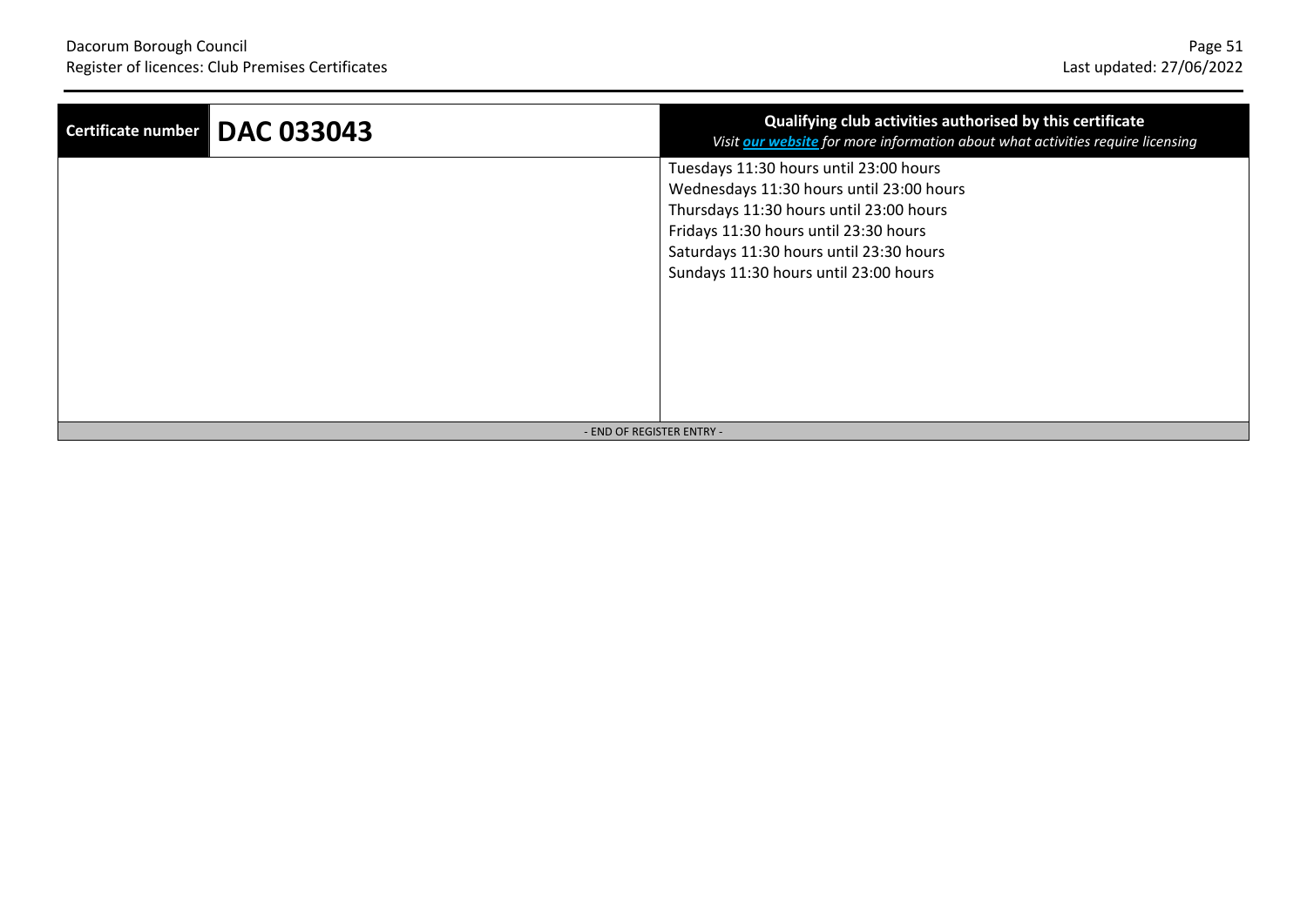| <b>Certificate number</b>                                                                                                                                                                                                                                                                                                                                                             | <b>DAC 008321</b>                                               | Qualifying club activities authorised by this certificate<br>Visit our website for more information about what activities require licensing                                                           |
|---------------------------------------------------------------------------------------------------------------------------------------------------------------------------------------------------------------------------------------------------------------------------------------------------------------------------------------------------------------------------------------|-----------------------------------------------------------------|-------------------------------------------------------------------------------------------------------------------------------------------------------------------------------------------------------|
| Name of club<br>holding certificate                                                                                                                                                                                                                                                                                                                                                   | Little Gaddesden Sports Club                                    | The supply of alcohol by or on behalf of a club to, or to the order<br>of, a member of the club                                                                                                       |
| <b>Address of club</b><br>premises                                                                                                                                                                                                                                                                                                                                                    | <b>Church Road</b><br><b>Little Gaddesden</b><br><b>HP4 1PL</b> | For consumption on the premises<br>Monday 11:00 hours until 22:30 hours<br>Tuesday 11:00 hours until 22:30 hours<br>Wednesday 11:00 hours until 22:30 hours<br>Thursday 11:00 hours until 22:30 hours |
| Ward                                                                                                                                                                                                                                                                                                                                                                                  | Ashridge                                                        | Friday 11:00 hours until 22:30 hours<br>Saturday 11:00 hours until 22:30 hours                                                                                                                        |
| <b>Validity dates</b>                                                                                                                                                                                                                                                                                                                                                                 | From: 24 November 2005<br>To (only if restricted):              | Sunday 11:00 hours until 22:30 hours                                                                                                                                                                  |
| <b>Most recent application</b>                                                                                                                                                                                                                                                                                                                                                        |                                                                 | The tennis club occasionally has a supper on Thursday evenings.                                                                                                                                       |
| Reference no: M008321<br>Application date: 6 October 2005<br>Application type: LA2003 s.71: Club Premises Cert - New certificate application                                                                                                                                                                                                                                          |                                                                 | Cricket fixtures can be Friday Saturday and Sunday.                                                                                                                                                   |
| Hours the club premises may open to members and guests (where restricted)<br>Thursdays 17:00 hours until 22:00 hours<br>Fridays 17:00 hours until 22:00 hours<br>Saturdays 09:00 hours until 12:00 hours, 12:00 hours until 22:00<br>hours<br>Sundays 09:00 hours until 12:00 hours, 12:00 hours until 22:00 hours<br>Ad hoc Committee meetings midweek 20:00 hours until 22:00 hours |                                                                 | - END OF REGISTER ENTRY -                                                                                                                                                                             |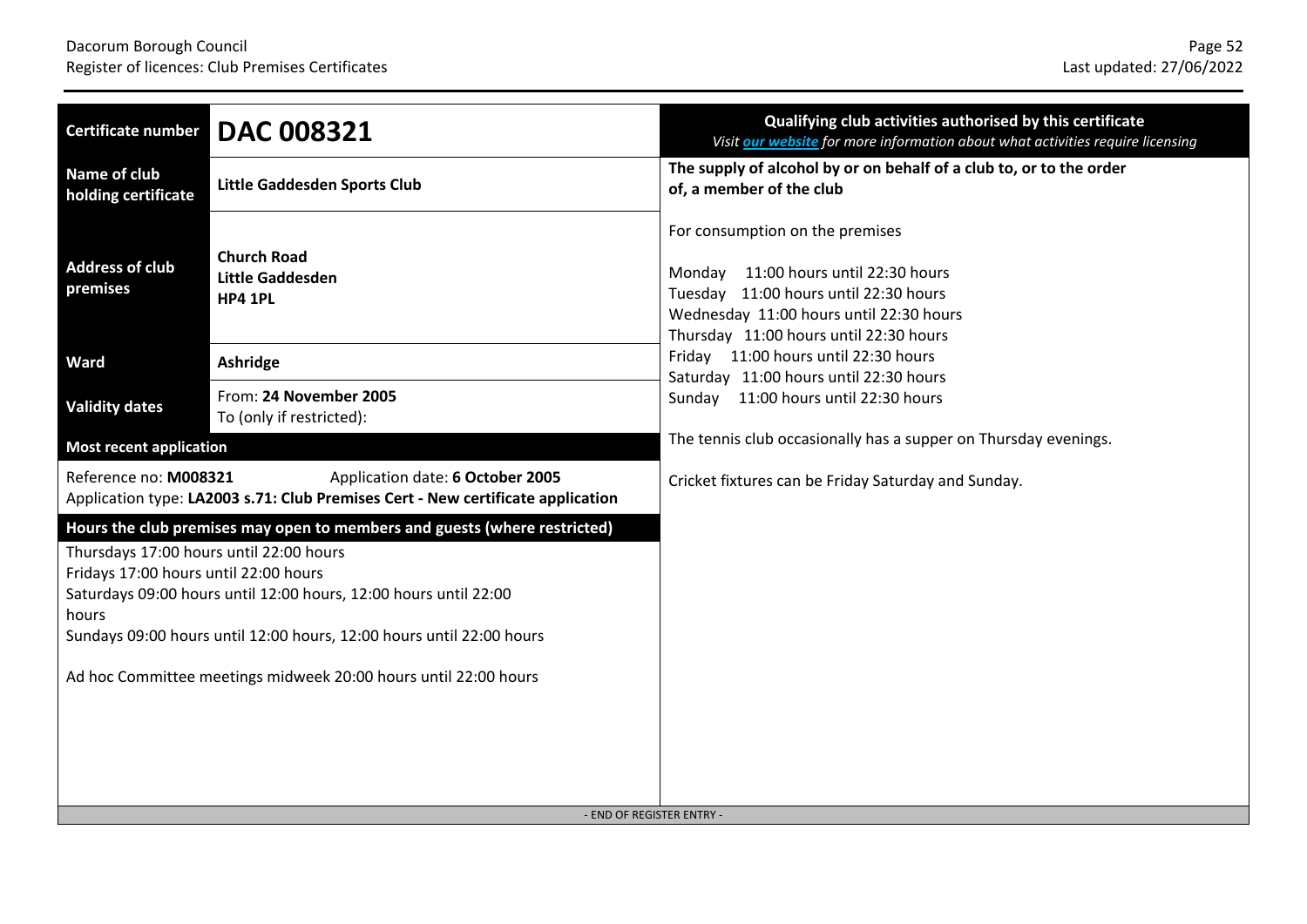| <b>Certificate number</b>                                                                                                                                                                                                                                                                                                                                                                                                                                                                                                                                                                       | <b>DAC 008187</b>                                                                                                                             | Qualifying club activities authorised by this certificate<br>Visit our website for more information about what activities require licensing                                                                                                                                                                                                                                                                                                                                                       |
|-------------------------------------------------------------------------------------------------------------------------------------------------------------------------------------------------------------------------------------------------------------------------------------------------------------------------------------------------------------------------------------------------------------------------------------------------------------------------------------------------------------------------------------------------------------------------------------------------|-----------------------------------------------------------------------------------------------------------------------------------------------|---------------------------------------------------------------------------------------------------------------------------------------------------------------------------------------------------------------------------------------------------------------------------------------------------------------------------------------------------------------------------------------------------------------------------------------------------------------------------------------------------|
| Name of club<br>holding certificate                                                                                                                                                                                                                                                                                                                                                                                                                                                                                                                                                             | <b>Long Marston Cricket Club</b>                                                                                                              | Indoor sporting events<br>Mondays 19.00 hours until 23.30 hours<br>Tuesdays 19.00 hours until 23.30 hours                                                                                                                                                                                                                                                                                                                                                                                         |
| <b>Address of club</b><br>premises                                                                                                                                                                                                                                                                                                                                                                                                                                                                                                                                                              | <b>Long Marston Cricket Club</b><br><b>Cheddington Lane</b><br><b>Long Marston</b><br><b>Tring</b><br><b>Hertfordshire</b><br><b>HP23 4QP</b> | Wednesdays 19.00 hours until 23.30 hours<br>Thursdays 19.00 hours until 23.30 hours<br>Fridays 19.00 hours until 23.30 hours<br>Saturdays 19.00 hours until 23.30 hours<br>Sundays 19.00 hours until 23.30 hours                                                                                                                                                                                                                                                                                  |
| Ward                                                                                                                                                                                                                                                                                                                                                                                                                                                                                                                                                                                            | <b>Tring West &amp; Rural</b>                                                                                                                 | Club has a team entered in local darts league                                                                                                                                                                                                                                                                                                                                                                                                                                                     |
| <b>Validity dates</b>                                                                                                                                                                                                                                                                                                                                                                                                                                                                                                                                                                           | From: 24 November 2005<br>To (only if restricted):                                                                                            | season usually Winter 1st sept - 31st March                                                                                                                                                                                                                                                                                                                                                                                                                                                       |
| <b>Most recent application</b><br>Reference no: M008187<br>Application date: 13 September 2005<br>Application type: LA2003 s.71: Club Premises Cert - New certificate application                                                                                                                                                                                                                                                                                                                                                                                                               |                                                                                                                                               | Only one day usually Monday but fixtures can change only home every<br>other week, approx 12 evenings<br>on the premises                                                                                                                                                                                                                                                                                                                                                                          |
| Hours the club premises may open to members and guests (where restricted)<br>Mondays 11.00 hours until 23.00 hours<br>Tuesdays 11.00 hours until 23.00 hours<br>Wednesdays 11.00 hours until 23.00 hours<br>Thursdays 11.00 hours until 23.00 hours<br>Fridays 11.00 hours until 23.00 hours<br>Saturdays 11.00 hours until 23.00 hours<br>Sundays 11.00 hours until 23.00 hours<br>Club only open during match days in season (April - Sept) Usually<br>only lunchtimes in Winter<br>Occasional (2-4) times a year social event or fund raising activity,<br>supply of alcohol to 24.00 hours. |                                                                                                                                               | <b>Performance of live music</b><br>Fridays 19.30 hours until 23.30 hours<br>Saturdays 19.30 hours until 23.30 hours<br>Indoors Only<br>Maximum of 2 per year<br>Playing of recorded music<br>Mondays 19.30 hours until 23.30 hours<br>Tuesdays 19.30 hours until 23.30 hours<br>Wednesdays 19.30 hours until 23.30 hours<br>Thursdays 19.30 hours until 23.30 hours<br>Fridays 19.30 hours until 23.30 hours<br>Saturdays 19.30 hours until 23.30 hours<br>Sundays 19.30 hours until 23.30 hours |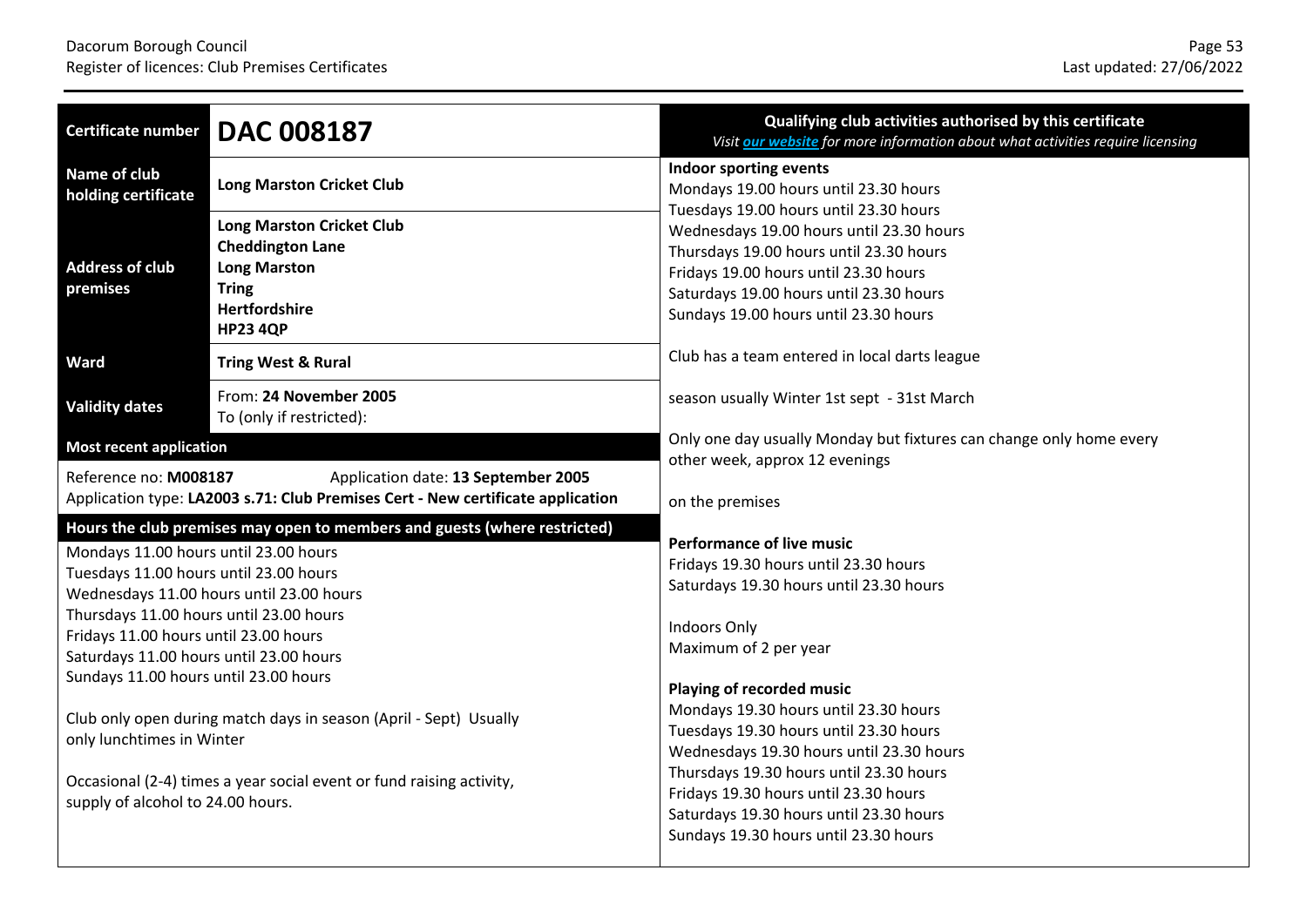| <b>DAC 008187</b><br>Certificate number | Qualifying club activities authorised by this certificate<br>Visit our website for more information about what activities require licensing |
|-----------------------------------------|---------------------------------------------------------------------------------------------------------------------------------------------|
|                                         | Very occasional fund raising disco, can be on any day of the week                                                                           |
|                                         | On average 2 times a year Day decided by committee                                                                                          |
|                                         | on the premises                                                                                                                             |
|                                         | The supply of alcohol by or on behalf of a club to, or to the order<br>of, a member of the club                                             |
|                                         | Mondays 11.00 hours until 23.00 hours                                                                                                       |
|                                         | Tuesdays 11.00 hours until 23.00 hours                                                                                                      |
|                                         | Wednesdays 11.00 hours until 23.00 hours                                                                                                    |
|                                         | Thursdays 11.00 hours until 23.00 hours                                                                                                     |
|                                         | Fridays 11.00 hours until 23.00 hours                                                                                                       |
|                                         | Saturdays 11.00 hours until 23.00 hours                                                                                                     |
|                                         | Sundays 11.00 hours until 23.00 hours                                                                                                       |
|                                         | Club only open during match days in season (April - Sept) Usually<br>only lunchtimes in Winter                                              |
|                                         | Occasional (2-4) times a year social event or fund raising activity,                                                                        |
|                                         | supply of alcohol to 24.00 hours.                                                                                                           |
|                                         | on the premises                                                                                                                             |
| - END OF REGISTER ENTRY -               |                                                                                                                                             |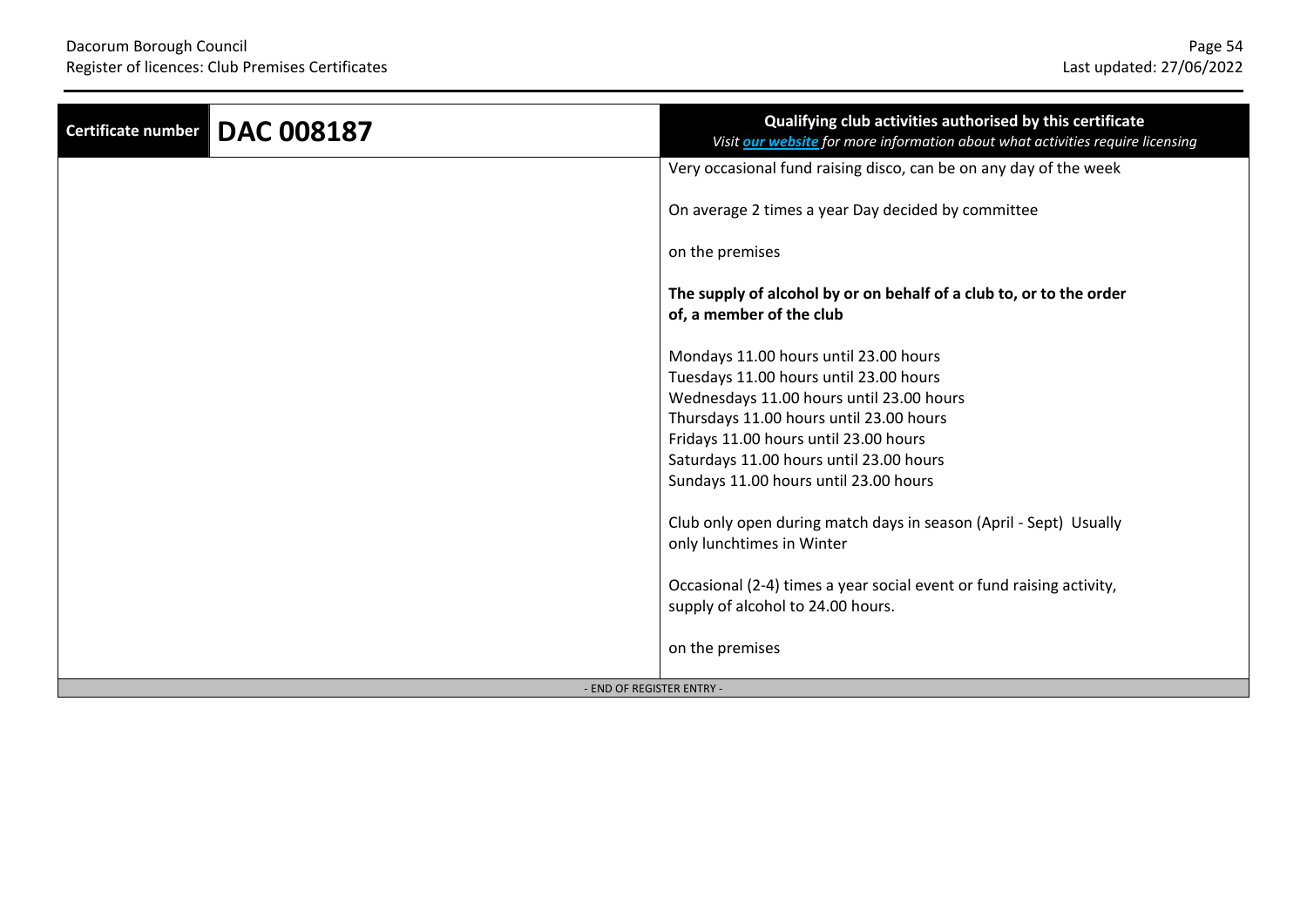| <b>Certificate number</b>                                                                                                                                                                                                                                                                                                                                                                                                                                | <b>DAC 007978</b>                                                       | Qualifying club activities authorised by this certificate<br>Visit our website for more information about what activities require licensing                                                                                                                                                                                                                                                                                                                                          |
|----------------------------------------------------------------------------------------------------------------------------------------------------------------------------------------------------------------------------------------------------------------------------------------------------------------------------------------------------------------------------------------------------------------------------------------------------------|-------------------------------------------------------------------------|--------------------------------------------------------------------------------------------------------------------------------------------------------------------------------------------------------------------------------------------------------------------------------------------------------------------------------------------------------------------------------------------------------------------------------------------------------------------------------------|
| Name of club<br>holding certificate                                                                                                                                                                                                                                                                                                                                                                                                                      | <b>Markyate Cricket &amp; FC</b>                                        | <b>Performance of live music</b><br>Indoors only                                                                                                                                                                                                                                                                                                                                                                                                                                     |
| <b>Address of club</b><br>premises                                                                                                                                                                                                                                                                                                                                                                                                                       | <b>Cavendish Road</b><br><b>Markyate</b><br><b>St Albans</b><br>AL3 8PT | Mondays 12:00 hours until 23:00 hours<br>Tuesdays 12:00 hours until 23:00 hours<br>Wednesdays 12:00 hours until 23:00 hours<br>Thursdays 12:00 hours until 23:00 hours<br>Fridays 12:00 hours until 01:00 hours<br>Saturdays 12:00 hours until 01:00 hours                                                                                                                                                                                                                           |
| Ward                                                                                                                                                                                                                                                                                                                                                                                                                                                     | <b>Watling</b>                                                          | Sundays 12:00 hours until 22:30 hours                                                                                                                                                                                                                                                                                                                                                                                                                                                |
| <b>Validity dates</b>                                                                                                                                                                                                                                                                                                                                                                                                                                    | From: 24 November 2005<br>To (only if restricted):                      | Friday and Saturday of Bank Holidays 12:00 hours until 01:30 hours<br>Christmas Eve 12:00 hours until 01:30 hours                                                                                                                                                                                                                                                                                                                                                                    |
| <b>Most recent application</b>                                                                                                                                                                                                                                                                                                                                                                                                                           |                                                                         | New Year's Eve 12:00 hours until 01:30 hours                                                                                                                                                                                                                                                                                                                                                                                                                                         |
| Reference no: M011299<br>Application date: 30 October 2006<br>Application type: LA2003 s.84: Club Premises Cert - Full Variation application                                                                                                                                                                                                                                                                                                             |                                                                         | Playing of recorded music<br>Indoors only                                                                                                                                                                                                                                                                                                                                                                                                                                            |
| Hours the club premises may open to members and guests (where restricted)<br>11:00 hours until 00:30 hours<br>Mondays                                                                                                                                                                                                                                                                                                                                    |                                                                         | Indoors only                                                                                                                                                                                                                                                                                                                                                                                                                                                                         |
| 11:00 hours until 00:30 hours<br>Tuesdays<br>Wednesdays 11:00 hours until 00:30 hours<br>Thursdays 11:00 hours until 00:30 hours<br>11:00 hours until 02:00 hours<br>Fridays<br>Saturdays 11:00 hours until 02:00 hours<br>Sundays<br>11:00 hours until 23:30 hours<br>The Friday and Saturday of a Bank Holiday weekend 11:00 hours until<br>02:00 hours<br>Christmas Eve 11:00 hours until 02:00 hours<br>New Year's Eve 11:00 hours until 02:00 hours |                                                                         | 12:00 hours until 23:00 hours<br>Mondays<br>Tuesdays<br>12:00 hours until 23:00 hours<br>Wednesdays 12:00 hours until 23:00 hours<br>Thursdays 12:00 hours until 23:00 hours<br>12:00 hours until 01:00 hours<br>Fridays<br>Saturdays 12:00 hours until 01:00 hours<br>12:00 hours until 22:30 hours<br>Sundays<br>Friday and Saturday of Bank Holidays 12:00 hours until 01:30 hours<br>Christmas Eve 12:00 hours until 01:30 hours<br>New Year's Eve 12:00 hours until 01:30 hours |
|                                                                                                                                                                                                                                                                                                                                                                                                                                                          |                                                                         | Entertainment of a similar description to that falling within the<br>performance of live music, the playing of recorded music and the                                                                                                                                                                                                                                                                                                                                                |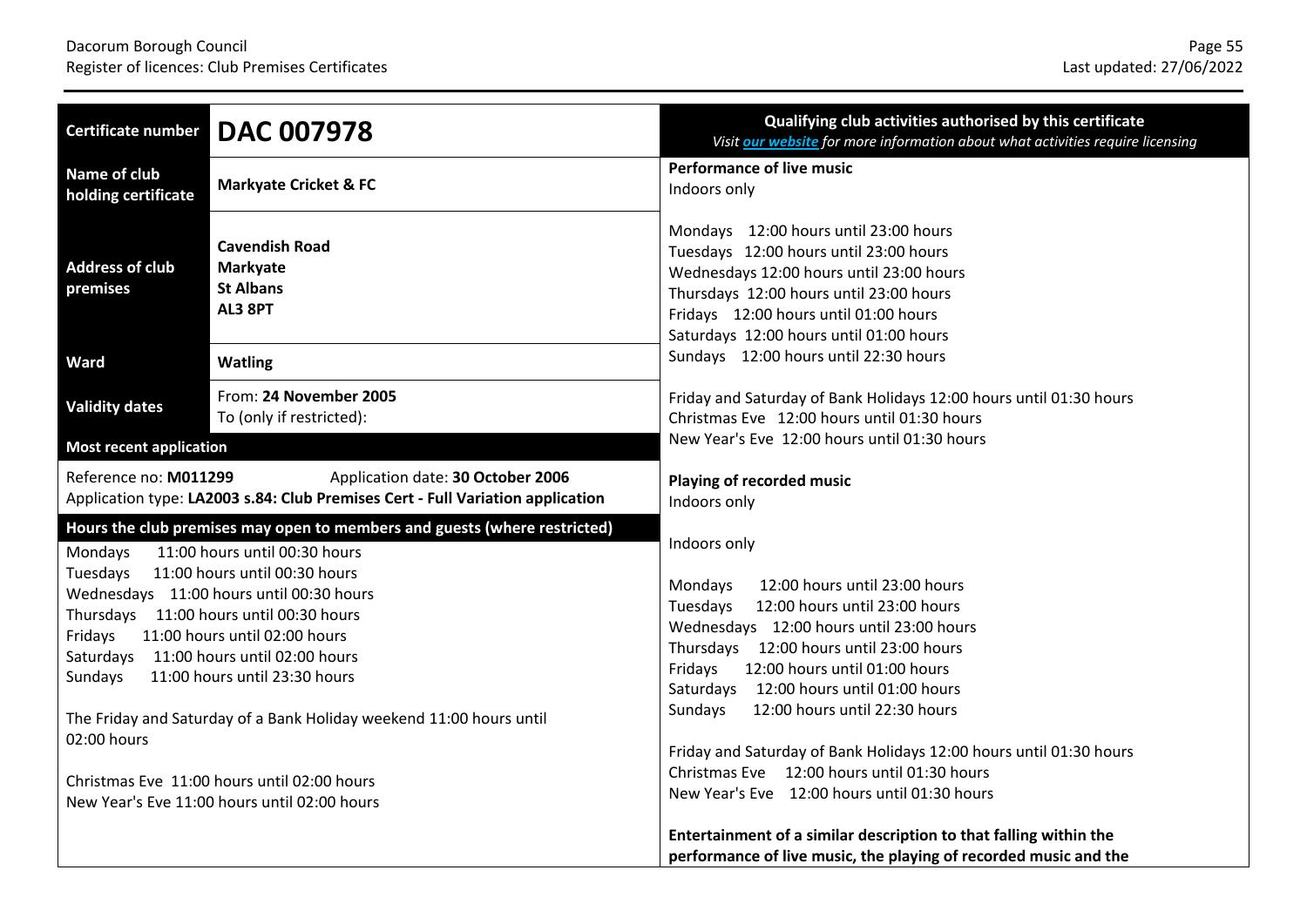| <b>DAC 007978</b><br><b>Certificate number</b> | Qualifying club activities authorised by this certificate<br>Visit our website for more information about what activities require licensing                                                                                                                                                         |
|------------------------------------------------|-----------------------------------------------------------------------------------------------------------------------------------------------------------------------------------------------------------------------------------------------------------------------------------------------------|
|                                                | performance of dance                                                                                                                                                                                                                                                                                |
|                                                | Indoors only                                                                                                                                                                                                                                                                                        |
|                                                | Mondays 12:00 hours until 23:00 hours<br>Tuesdays 12:00 hours until 23:00 hours<br>Wednesdays 12:00 hours until 23:00 hours<br>Thursdays 12:00 hours until 23:00 hours<br>Fridays 12:00 hours until 01:00 hours<br>Saturdays 12:00 hours until 01:00 hours                                          |
|                                                | Sundays 12:00 hours until 22:30 hours<br>Friday and Saturday of Bank Holidays 12:00 hours until 01:30 hours<br>Christmas Eve 12:00 hours until 01:30 hours<br>New Year's Eve 12:00 hours until 01:30 hours                                                                                          |
|                                                | The supply of alcohol by or on behalf of a club to, or to the order<br>of, a member of the club                                                                                                                                                                                                     |
|                                                | For consumption both on and off the premises                                                                                                                                                                                                                                                        |
|                                                | Mondays 11:00 hours until 00:00 hours<br>Tuesdays 11:00 hours until 00:00 hours<br>Wednesdays 11:00 hours until 00:00 hours<br>Thursdays 11:00 hours until 00:00 hours<br>Fridays 11:00 hours until 01:30 hours<br>Saturdays 11:00 hours until 01:30 hours<br>Sundays 11:00 hours until 23:00 hours |
|                                                | Friday and Saturday of Bank Holiday weekends 11:00 hours until 01:30<br>hours                                                                                                                                                                                                                       |
|                                                | Christmas Eve 11:00 hours until 01:30 hours<br>New Year's Eve 11:00 hours until 01:30 hours                                                                                                                                                                                                         |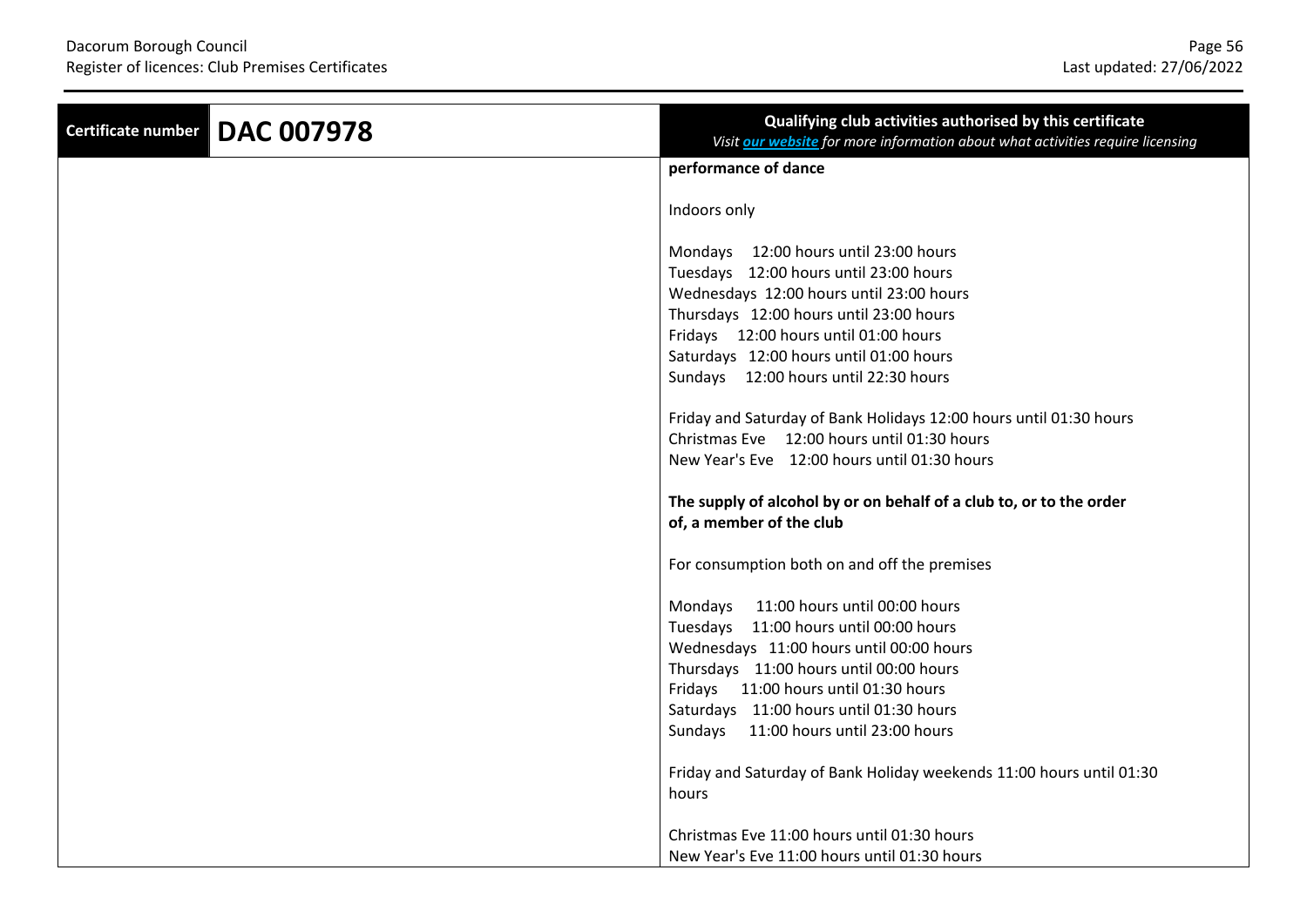| Certificate number DAC 007978 | Qualifying club activities authorised by this certificate<br>Visit <b>our website</b> for more information about what activities require licensing |
|-------------------------------|----------------------------------------------------------------------------------------------------------------------------------------------------|
|                               |                                                                                                                                                    |
|                               |                                                                                                                                                    |
|                               |                                                                                                                                                    |
|                               |                                                                                                                                                    |
|                               |                                                                                                                                                    |
| - END OF REGISTER ENTRY -     |                                                                                                                                                    |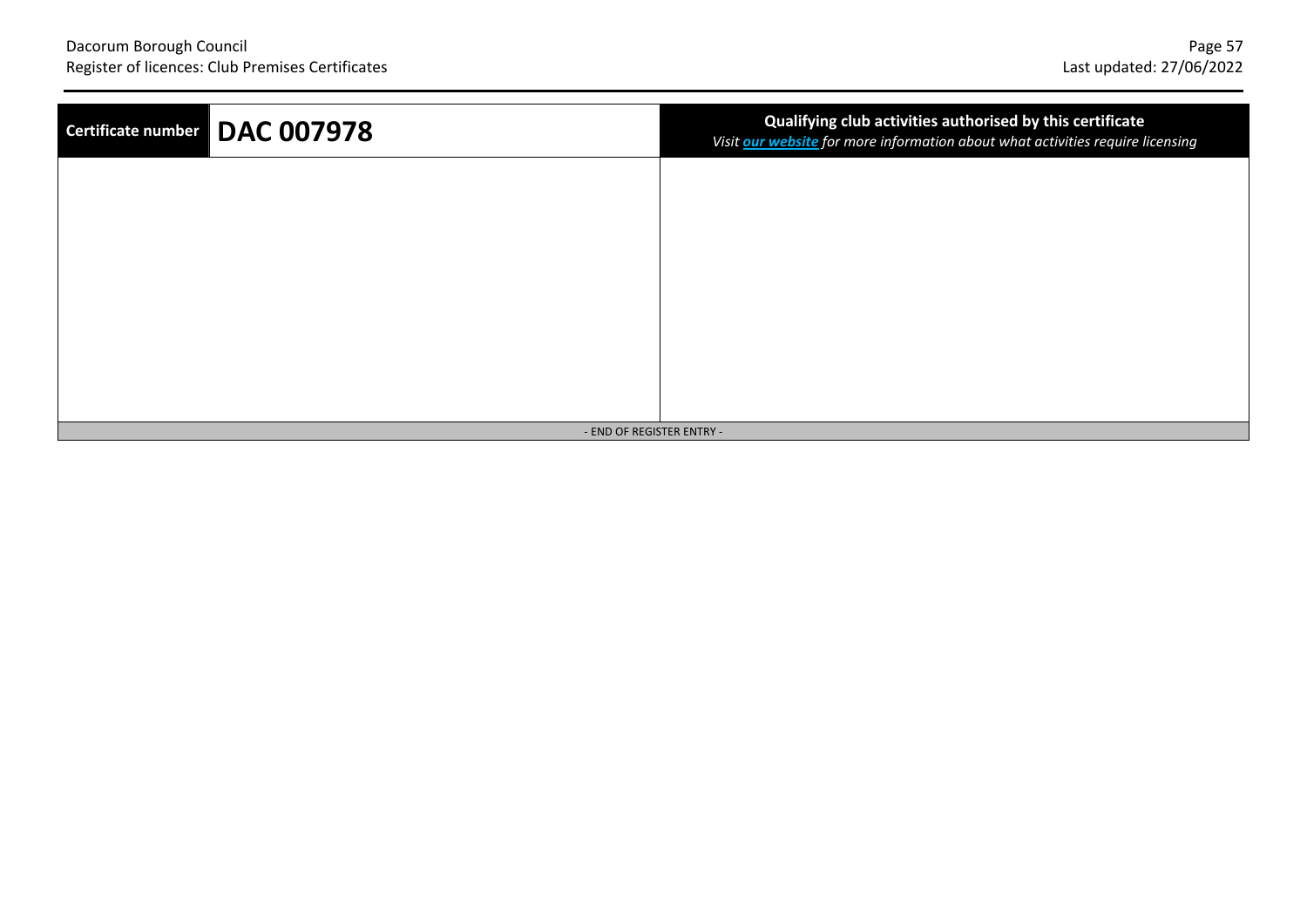| <b>DAC 007225</b><br>Certificate number                                                                                                      |  | Qualifying club activities authorised by this certificate<br>Visit our website for more information about what activities require licensing                                                                                                          |
|----------------------------------------------------------------------------------------------------------------------------------------------|--|------------------------------------------------------------------------------------------------------------------------------------------------------------------------------------------------------------------------------------------------------|
| <b>Name of club</b><br><b>Potten End Bowls Club</b><br>holding certificate                                                                   |  | The supply of alcohol by or on behalf of a club to, or to the order<br>of, a member of the club                                                                                                                                                      |
| <b>Hempstead Lane</b><br><b>Address of club</b><br><b>Potten End</b><br>premises<br><b>Berkhamsted</b><br><b>HP4 2GB</b>                     |  | Monday 10:30 hours until 22:30 hours<br>Tuesday 10:30 hours until 22:30 hours<br>Wednesday 10:30 hours until 22:30 hours<br>Thursday 10:30 hours until 22:30 hours<br>Friday 10:30 hours until 22:30 hours<br>Saturday 10:30 hours until 22:30 hours |
| Ward<br>Ashridge                                                                                                                             |  | Sunday 12:00 hours until 22:30 hours                                                                                                                                                                                                                 |
| From: 24 November 2005<br><b>Validity dates</b><br>To (only if restricted):                                                                  |  |                                                                                                                                                                                                                                                      |
| <b>Most recent application</b>                                                                                                               |  |                                                                                                                                                                                                                                                      |
| Reference no: M007225<br>Application date: 29 June 2005<br>Application type: (R) LA2003 sch 8: Club Premises Cert - Transitional application |  |                                                                                                                                                                                                                                                      |
| Hours the club premises may open to members and guests (where restricted)<br>- END OF REGISTER ENTRY -                                       |  |                                                                                                                                                                                                                                                      |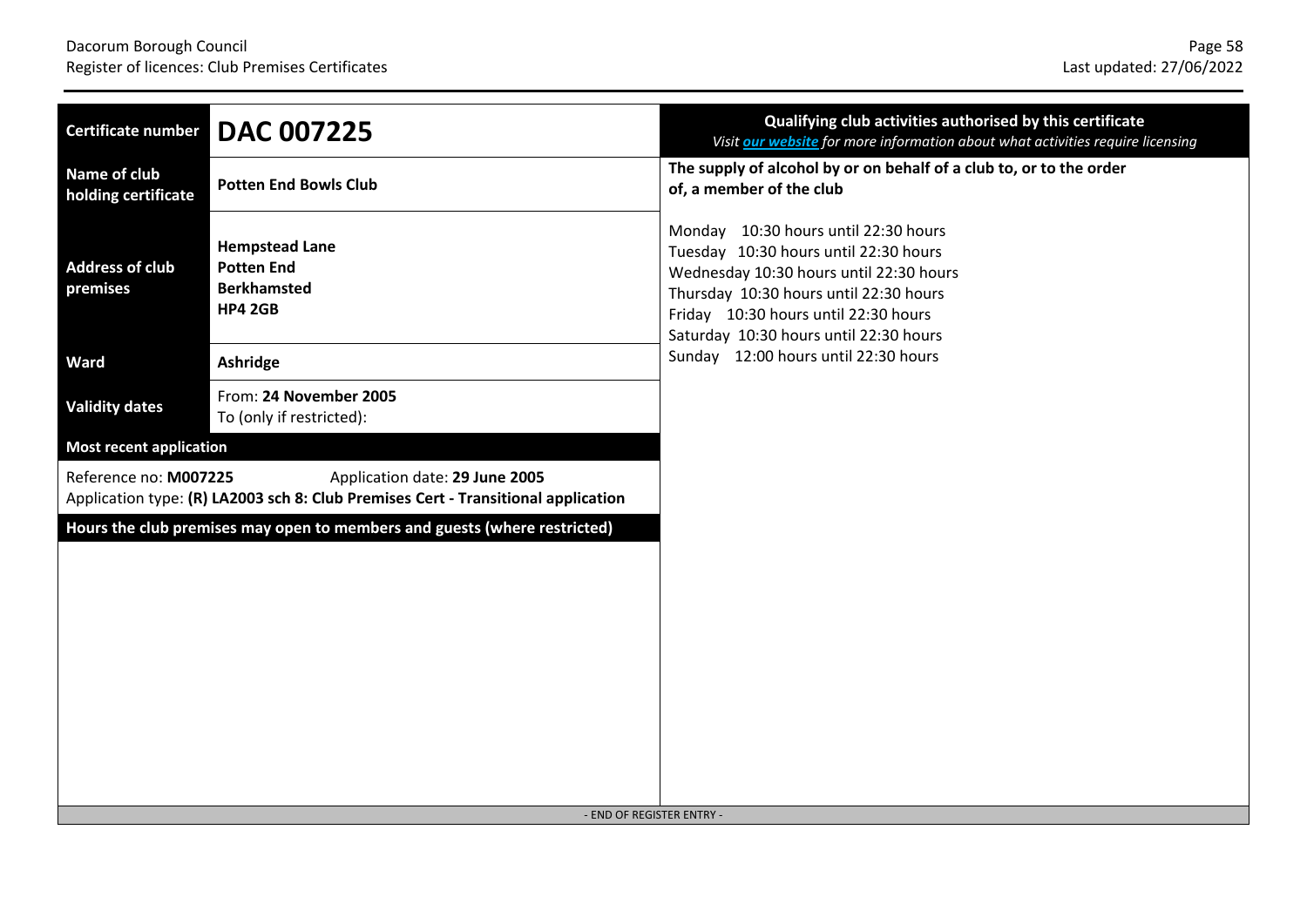| Certificate number                                                        | <b>DAC 007299</b>                                                                                                  | Qualifying club activities authorised by this certificate<br>Visit our website for more information about what activities require licensing    |
|---------------------------------------------------------------------------|--------------------------------------------------------------------------------------------------------------------|------------------------------------------------------------------------------------------------------------------------------------------------|
| Name of club<br>holding certificate                                       | <b>Robin Hood Sports &amp; Social Club</b>                                                                         | <b>Exhibition of films</b><br>Horse racing film shows - Indoors only                                                                           |
| <b>Address of club</b><br>premises                                        | <b>Robin Hood Meadow</b><br>Grovehill<br><b>Hemel Hempstead</b><br>HP2 6NH                                         | Saturdays only 20:00 hours until 23:30 hours<br>Indoor sporting events<br>Darts and Pool competitions<br>Mondays 20:00 hours until 23:30 hours |
| <b>Ward</b>                                                               | Grovehill                                                                                                          | Tuesdays 20:00 hours until 23:30 hours                                                                                                         |
| <b>Validity dates</b>                                                     | From: 24 November 2005<br>To (only if restricted):                                                                 | Wednesdays 20:00 hours until 23:30 hours<br>Thursdays 20:00 hours until 23:30 hours<br>Fridays 20:00 hours until 23:30 hours                   |
| <b>Most recent application</b>                                            |                                                                                                                    | Saturdays 20:00 hours until 23:30 hours<br>Sundays 20:00 hours until 23:00 hours                                                               |
| Reference no: M007299                                                     | Application date: 8 July 2005<br>Application type: (R) LA2003 sch 8: Club Premises Cert - Transitional application | <b>Performance of live music</b>                                                                                                               |
| Hours the club premises may open to members and guests (where restricted) |                                                                                                                    | Live Bands - Amplified - Indoors only                                                                                                          |
|                                                                           |                                                                                                                    | Saturdays only 20:00 hours until 00:00 hours                                                                                                   |
|                                                                           |                                                                                                                    | Christmas Eve, New Years Eve and all Bank Holiday Mondays 20:00 hours<br>until 01:00 hours.                                                    |
|                                                                           |                                                                                                                    | Playing of recorded music<br>Disco - Indoors only                                                                                              |
|                                                                           |                                                                                                                    | Saturdays only 20:00 hours until 00:00 hours                                                                                                   |
|                                                                           |                                                                                                                    | Christmas Eve, New Year's Eve and Bank Holiday Mondays 20:00 hours<br>until 01:00 hours.                                                       |
|                                                                           |                                                                                                                    | The supply of alcohol by or on behalf of a club to, or to the order<br>of, a member of the club                                                |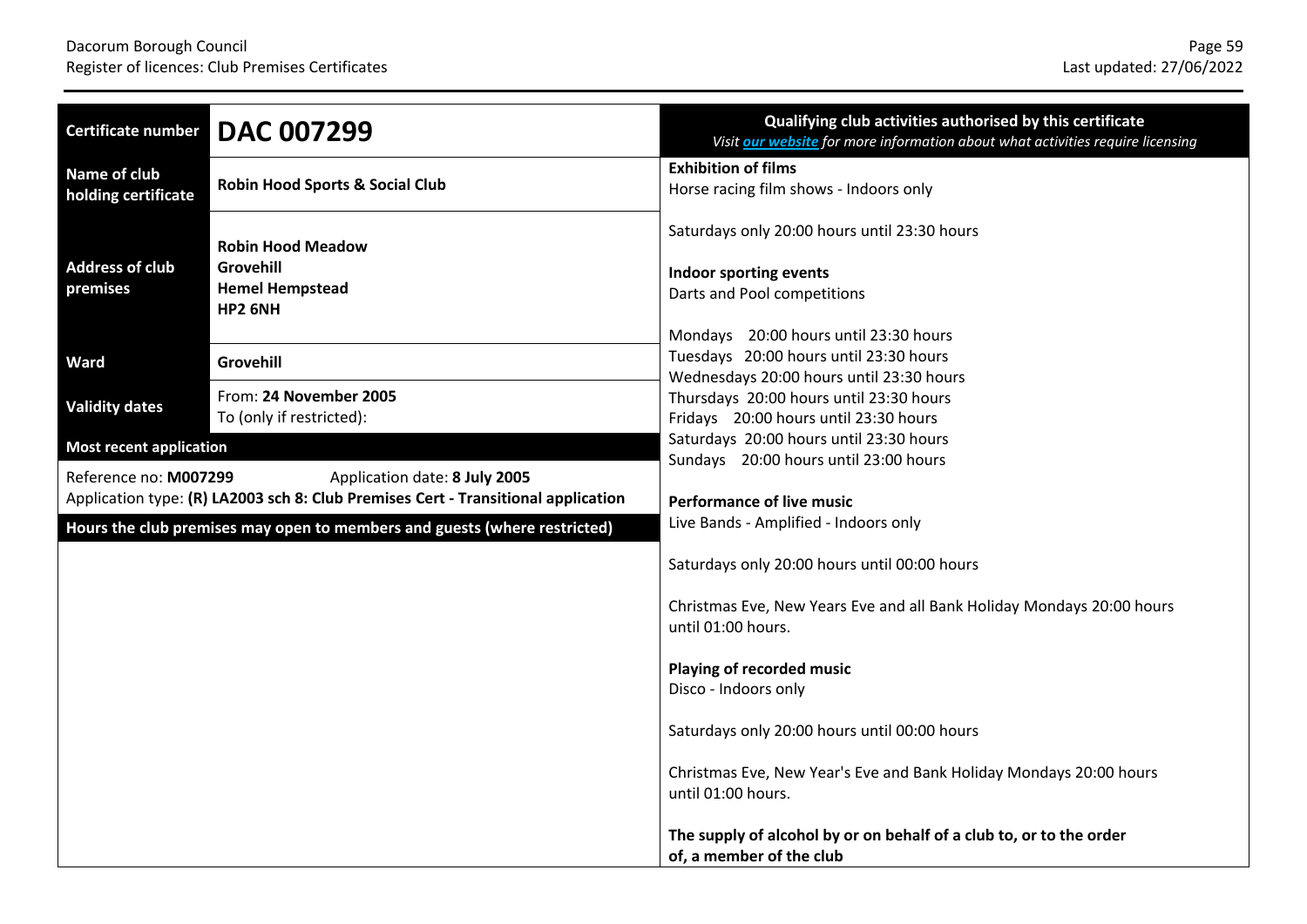| Certificate number DAC 007299 | Qualifying club activities authorised by this certificate<br>Visit our website for more information about what activities require licensing |
|-------------------------------|---------------------------------------------------------------------------------------------------------------------------------------------|
|                               | Both on and off the premises                                                                                                                |
|                               | Mondays 11:00 hours until 23:30 hours                                                                                                       |
|                               | Tuesdays 11:00 hours until 23:30 hours                                                                                                      |
|                               | Wednesdays 11:00 hours until 23:30 hours                                                                                                    |
|                               | Thursdays 11:00 hours until 23:30 hours                                                                                                     |
|                               | Fridays 11:00 hours until 00:00 hours                                                                                                       |
|                               | Saturdays 11:00 hours until 00:00 hours                                                                                                     |
|                               | Sundays 11:00 hours until 23:00 hours                                                                                                       |
|                               | Christmas Eve, New Year's Eve and Bank Holiday Mondays 11:00 hours<br>until 01:00 hours                                                     |
| - END OF REGISTER ENTRY -     |                                                                                                                                             |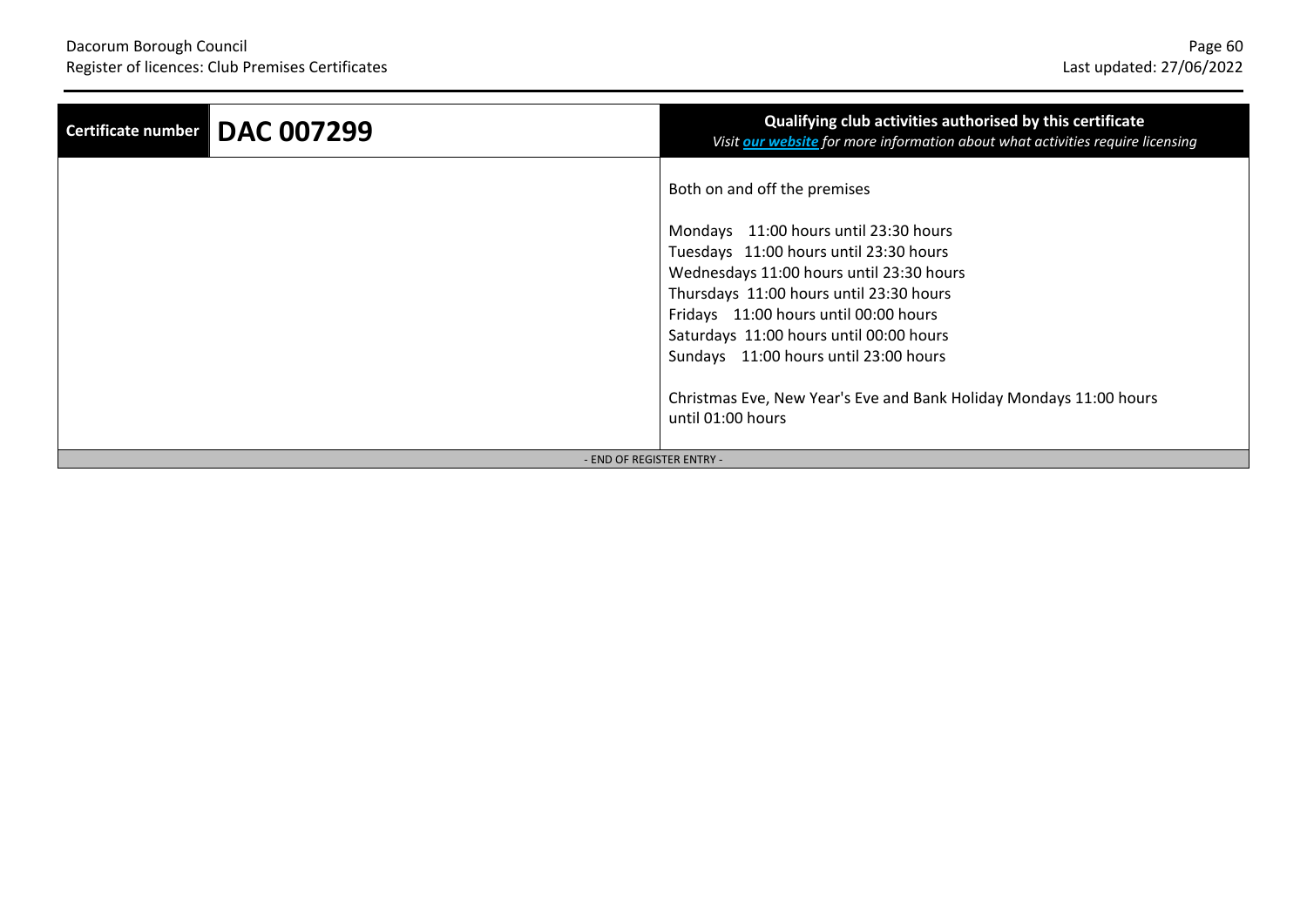| <b>Certificate number</b>                                                                                                                                                                                                                                                                                                                                                                                                                                   | <b>DAC 007998</b>                                                                                           | Qualifying club activities authorised by this certificate<br>Visit our website for more information about what activities require licensing                                                                                                                                                                                                                                                                                                                          |
|-------------------------------------------------------------------------------------------------------------------------------------------------------------------------------------------------------------------------------------------------------------------------------------------------------------------------------------------------------------------------------------------------------------------------------------------------------------|-------------------------------------------------------------------------------------------------------------|----------------------------------------------------------------------------------------------------------------------------------------------------------------------------------------------------------------------------------------------------------------------------------------------------------------------------------------------------------------------------------------------------------------------------------------------------------------------|
| Name of club<br>holding certificate                                                                                                                                                                                                                                                                                                                                                                                                                         | <b>Royal British Legion</b>                                                                                 | <b>Performance of live music</b><br>Indoors only                                                                                                                                                                                                                                                                                                                                                                                                                     |
| <b>Address of club</b><br>premises                                                                                                                                                                                                                                                                                                                                                                                                                          | <b>Royal British Legion Club</b><br>182 High Street<br><b>Berkhamsted</b><br><b>Herts</b><br><b>HP4 3AP</b> | Keyboard or single instrument provided by performer. Singles or Duos<br>11:00 hours until 00:00 hours<br>Mondays<br>Tuesdays<br>11:00 hours until 00:00 hours<br>Wednesdays 11:00 hours until 00:00 hours<br>Thursdays<br>11:00 hours until 00:00 hours                                                                                                                                                                                                              |
| <b>Ward</b>                                                                                                                                                                                                                                                                                                                                                                                                                                                 | <b>Berkhamsted Castle</b>                                                                                   | Fridays<br>11:00 hours until 00:00 hours<br>Saturdays<br>11:00 hours until 00:00 hours                                                                                                                                                                                                                                                                                                                                                                               |
| <b>Validity dates</b>                                                                                                                                                                                                                                                                                                                                                                                                                                       | From: 24 November 2005<br>To (only if restricted):                                                          | Sundays<br>11:00 hours until 00:00 hours                                                                                                                                                                                                                                                                                                                                                                                                                             |
| <b>Most recent application</b>                                                                                                                                                                                                                                                                                                                                                                                                                              |                                                                                                             | Christmas Eve 11:00 hours until 00:30 hours<br>New Year's Eve 11:00 hours until 00:30 hours                                                                                                                                                                                                                                                                                                                                                                          |
| Reference no: M012240<br>Application date: 20 February 2007<br>Application type: LA2003 s.84: Club Premises Cert - Full Variation application                                                                                                                                                                                                                                                                                                               |                                                                                                             | Playing of recorded music                                                                                                                                                                                                                                                                                                                                                                                                                                            |
| Hours the club premises may open to members and guests (where restricted)<br>11:00 hours until 00:30 hours<br>Mondays<br>11:00 hours until 00:30 hours<br>Tuesdays<br>Wednesdays 11:00 hours until 00:30 hours<br>Thursdays<br>11:00 hours until 00:30 hours<br>11:00 hours until 00:30 hours<br>Fridays<br>11:00 hours until 00:30 hours<br>Saturdays<br>Sundays<br>11:00 hours until 00:30 hours<br>Last Sunday in November - open at 10:00 hours for AGM |                                                                                                             | Indoors only<br><b>Recorded Music or Discos</b><br>Mondays<br>11:00 hours until 00:00 hours<br>11:00 hours until 00:00 hours<br>Tuesdays<br>Wednesdays 11:00 hours until 00:00 hours<br>Thursdays 11:00 hours until 00:00 hours<br>Fridays<br>11:00 hours until 00:00 hours<br>11:00 hours until 00:00 hours<br>Saturdays<br>Sundays<br>11:00 hours until 00:00 hours<br>Christmas Eve 11:00 hours until 00:30 hours<br>New Year's Eve 11:00 hours until 00:30 hours |
|                                                                                                                                                                                                                                                                                                                                                                                                                                                             |                                                                                                             | The supply of alcohol by or on behalf of a club to, or to the order<br>of, a member of the club                                                                                                                                                                                                                                                                                                                                                                      |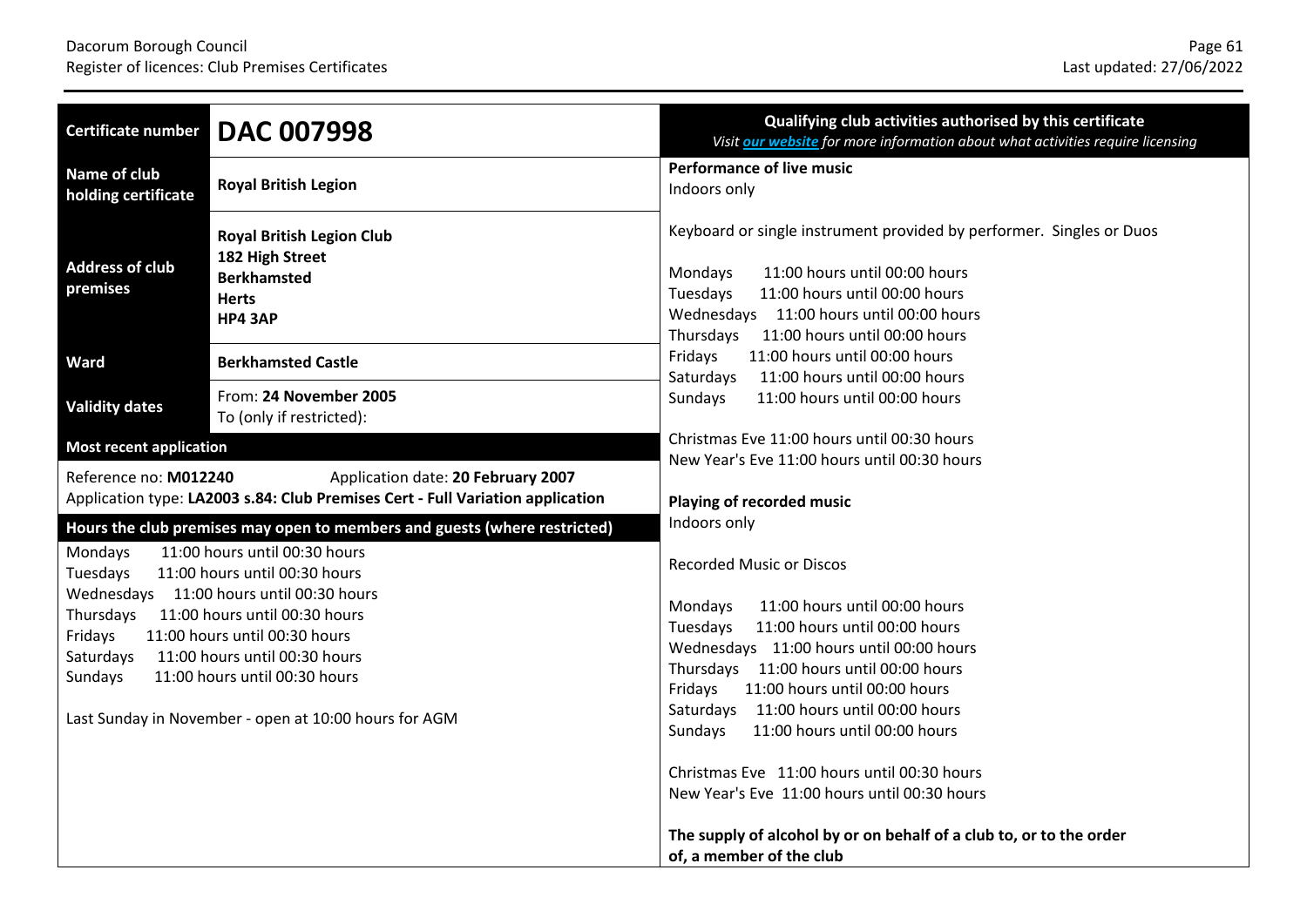| <b>DAC 007998</b><br>Certificate number | Qualifying club activities authorised by this certificate<br>Visit our website for more information about what activities require licensing |
|-----------------------------------------|---------------------------------------------------------------------------------------------------------------------------------------------|
|                                         | For consumption on the Premises                                                                                                             |
|                                         | 11:00 hours until 00:00 hours<br>Mondays                                                                                                    |
|                                         | Tuesdays<br>11:00 hours until 00:00 hours                                                                                                   |
|                                         | Wednesdays 11:00 hours until 00:00 hours                                                                                                    |
|                                         | Thursdays 11:00 hours until 00:00 hours                                                                                                     |
|                                         | Fridays<br>11:00 hours until 00:00 hours                                                                                                    |
|                                         | 11:00 hours until 00:00 hours<br>Saturdays                                                                                                  |
|                                         | Sundays<br>11:00 hours until 00:00 hours                                                                                                    |
|                                         | Christmas Eve 11:00 hours until 00:30 hours<br>New Year's Eve 11:00 hours until 00:30 hours                                                 |
| - END OF REGISTER ENTRY -               |                                                                                                                                             |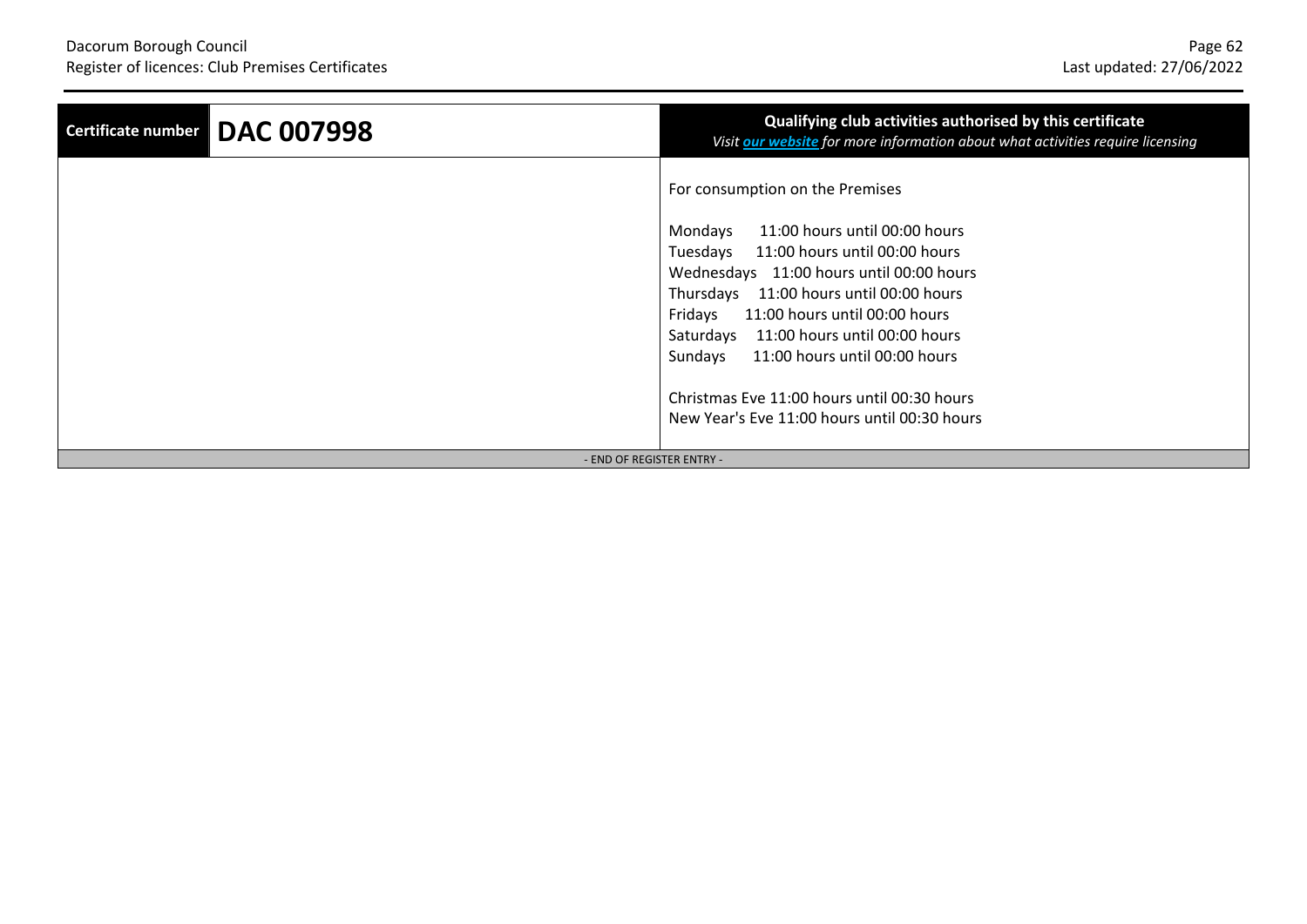| Certificate number                                                                                                                          | <b>DAC 006897</b>                                                                                            | Qualifying club activities authorised by this certificate<br>Visit our website for more information about what activities require licensing                     |
|---------------------------------------------------------------------------------------------------------------------------------------------|--------------------------------------------------------------------------------------------------------------|-----------------------------------------------------------------------------------------------------------------------------------------------------------------|
| <b>Name of club</b><br>holding certificate                                                                                                  | <b>Royal British Legion Club Ltd</b>                                                                         | <b>Performance of live music</b><br>Indoors only                                                                                                                |
| <b>Address of club</b><br>premises                                                                                                          | <b>Royal British Legion</b><br>Queensway<br><b>Hemel Hempstead</b><br><b>Hertfordshire</b><br><b>HP2 5DF</b> | Saturdays only 20:00 until 00:00<br>Christmas Eve 20:00 until 00:00<br>New Year's Eve 20:00 until 01:00<br>Playing of recorded music                            |
| Ward                                                                                                                                        | <b>Hemel Hempstead Town</b>                                                                                  | Indoors - Concert Room                                                                                                                                          |
| <b>Validity dates</b>                                                                                                                       | From: 24 November 2005<br>To (only if restricted):                                                           | Monday to Wednesday 11:00 until 23:00<br>Thursday to Saturday 11:00 until 00:00                                                                                 |
| <b>Most recent application</b>                                                                                                              |                                                                                                              | Sunday 12:00 until 22:30                                                                                                                                        |
| Reference no: M050826<br>Application date: 7 April 2020<br>Application type: LA2003 s.86A: Club Premises Cert - Minor Variation application |                                                                                                              | Entertainment of a similar description to that falling within the<br>performance of live music, the playing of recorded music and the                           |
|                                                                                                                                             | Hours the club premises may open to members and guests (where restricted)                                    | performance of dance                                                                                                                                            |
|                                                                                                                                             |                                                                                                              | Indoors                                                                                                                                                         |
|                                                                                                                                             |                                                                                                              | Thursdays 20:00 until 00:00                                                                                                                                     |
|                                                                                                                                             |                                                                                                              | Alcohol may be supplied for consumption ON the premises only<br>The supply of alcohol by or on behalf of a club to, or to the order<br>of, a member of the club |
|                                                                                                                                             |                                                                                                              | For supply on the premises                                                                                                                                      |
|                                                                                                                                             |                                                                                                              | Monday to Wednesday 11:00 until 23:00<br>Thursday to Saturday 11:00 until 00:00<br>Sunday 12:00 until 22:30                                                     |
|                                                                                                                                             |                                                                                                              | Christmas Eve 11:00 until 00:00                                                                                                                                 |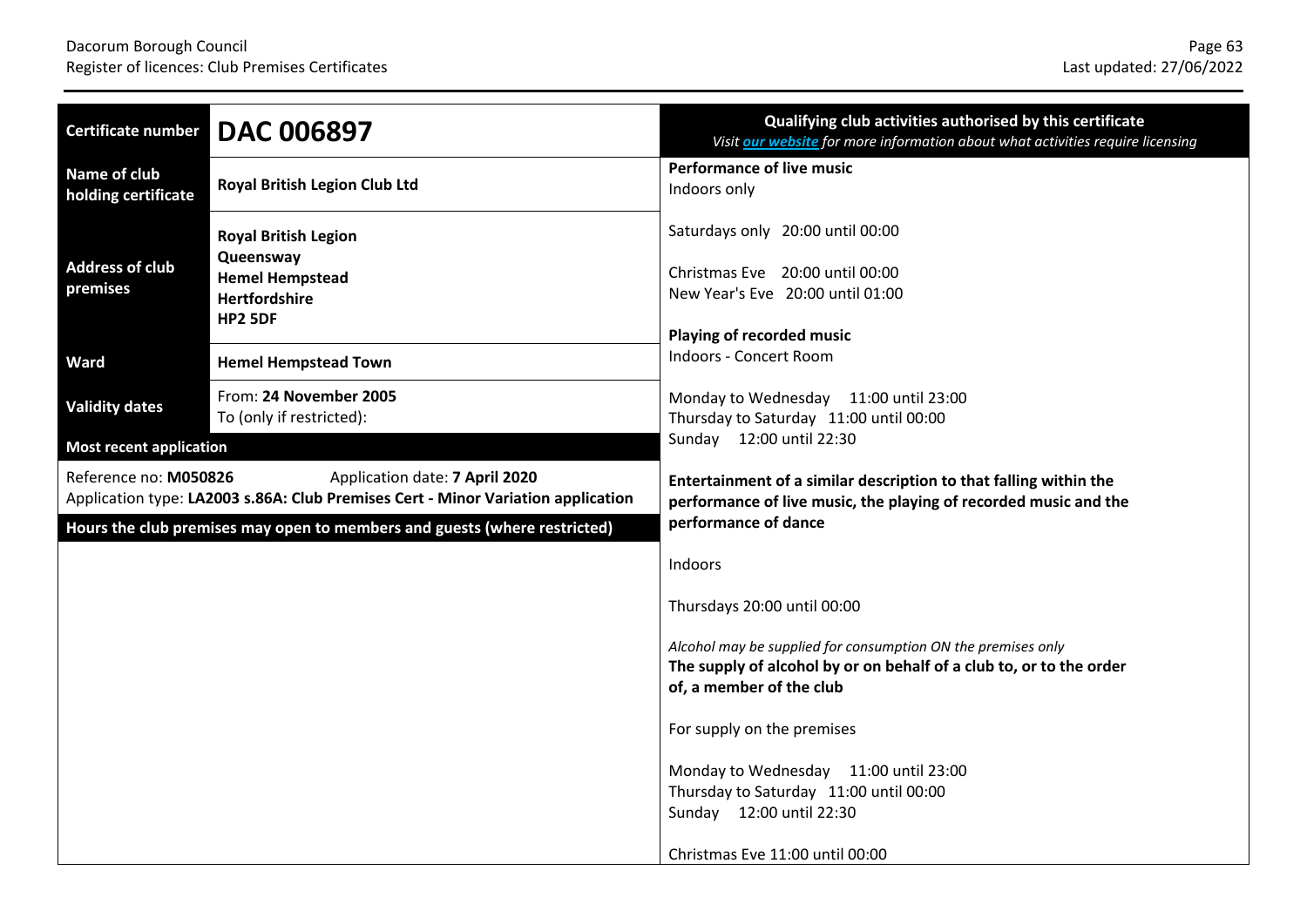| Certificate number DAC 006897 | Qualifying club activities authorised by this certificate<br>Visit our website for more information about what activities require licensing |
|-------------------------------|---------------------------------------------------------------------------------------------------------------------------------------------|
|                               | New Year's Eve 11:00 until 01:00                                                                                                            |
|                               |                                                                                                                                             |
|                               |                                                                                                                                             |
| - END OF REGISTER ENTRY -     |                                                                                                                                             |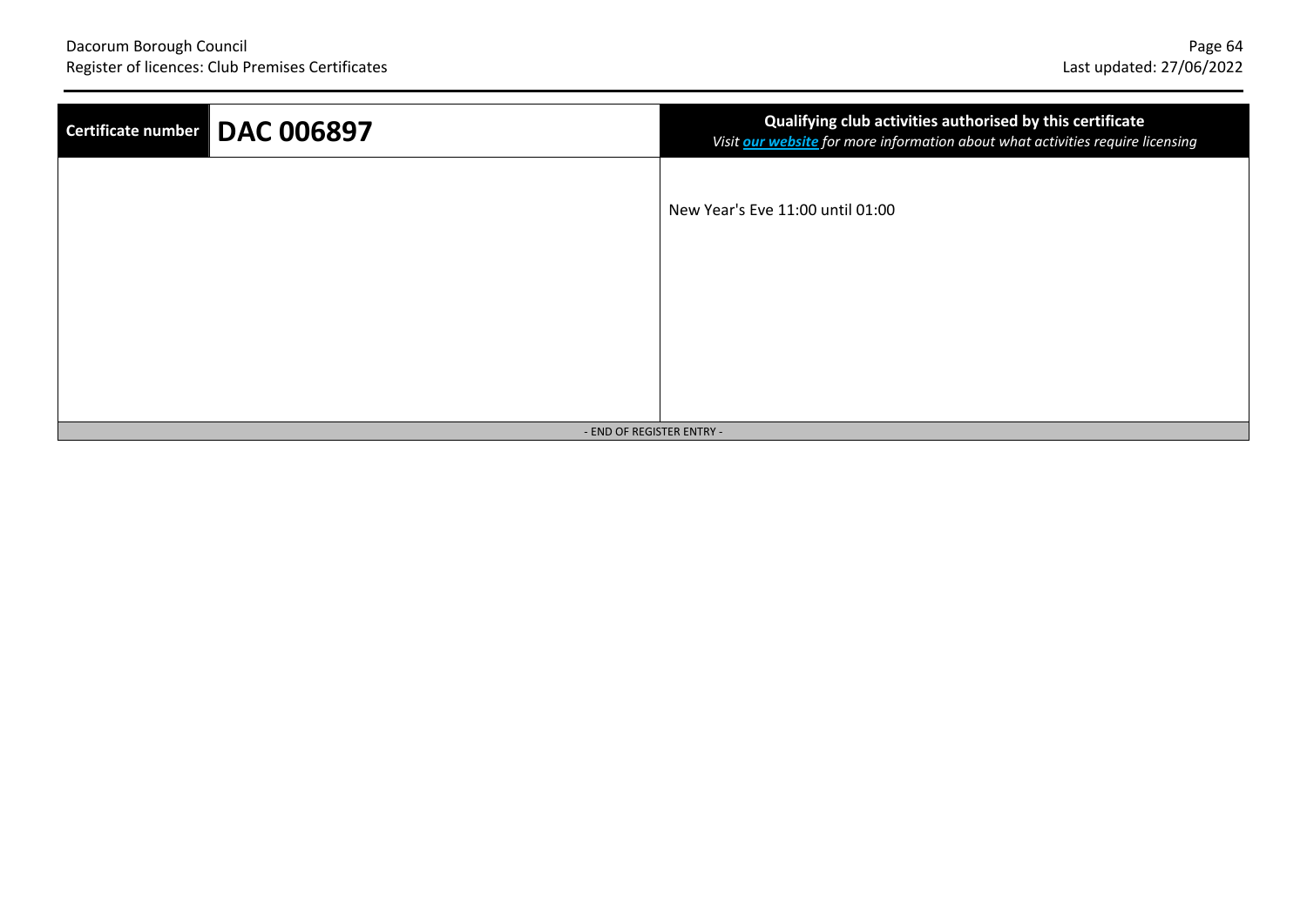| <b>Certificate number</b>                                                                                                                     | <b>DAC 007987</b>                                  | Qualifying club activities authorised by this certificate<br>Visit our website for more information about what activities require licensing                                                                                                                                                                                                                                                                                                                                                                                                                                                                              |
|-----------------------------------------------------------------------------------------------------------------------------------------------|----------------------------------------------------|--------------------------------------------------------------------------------------------------------------------------------------------------------------------------------------------------------------------------------------------------------------------------------------------------------------------------------------------------------------------------------------------------------------------------------------------------------------------------------------------------------------------------------------------------------------------------------------------------------------------------|
| Name of club<br>holding certificate                                                                                                           | <b>Tring &amp; District Conservative Club</b>      | <b>Performance of live music</b><br>Monday 17.00 hours until 23.00 hours<br>Tuesday 17.00 hours until 23.00 hours<br>Wednesday 17.00 hours until 23.00 hours                                                                                                                                                                                                                                                                                                                                                                                                                                                             |
| <b>Address of club</b><br>premises                                                                                                            | 70 High Street<br><b>Tring</b><br><b>HP23 4AF</b>  | Thursday 17.00 hours until 23.00 hours<br>Friday 17.00 hours until 23.00 hours<br>Saturday 17.00 hours until 23.00 hours<br>Sunday 17.00 hours until 23.00 hours                                                                                                                                                                                                                                                                                                                                                                                                                                                         |
| Ward                                                                                                                                          | <b>Tring Central</b>                               | Playing of recorded music                                                                                                                                                                                                                                                                                                                                                                                                                                                                                                                                                                                                |
| <b>Validity dates</b>                                                                                                                         | From: 24 November 2005<br>To (only if restricted): | Monday 10.30 hours until 00.00 hours<br>Tuesday 10.30 hours until 00.00 hours<br>Wednesday 10.30 hours until 00.00 hours                                                                                                                                                                                                                                                                                                                                                                                                                                                                                                 |
| <b>Most recent application</b>                                                                                                                |                                                    | Thursday 10.30 hours until 00.00 hours<br>Friday 10.30 hours until 00.00 hours                                                                                                                                                                                                                                                                                                                                                                                                                                                                                                                                           |
| Reference no: M007987<br>Application date: 2 August 2005<br>Application type: (R) LA2003 sch 8: Club Premises Cert - Transitional application |                                                    | Saturday 10.30 hours until 00.00 hours<br>Sunday 10.30 hours until 23.00 hours                                                                                                                                                                                                                                                                                                                                                                                                                                                                                                                                           |
| Hours the club premises may open to members and guests (where restricted)                                                                     |                                                    | <b>Performance of dance</b><br>Monday 10.30 hours until 00.00 hours<br>Tuesday 10.30 hours until 00.00 hours<br>Wednesday 10.30 hours until 00.00 hours<br>Thursday 10.30 hours until 00.00 hours<br>Friday 10.30 hours until 00.00 hours<br>Saturday 10.30 hours until 00.00 hours<br>Sunday 10.30 hours until 00.00 hours<br>Entertainment of a similar description to that falling within the<br>performance of live music, the playing of recorded music and the<br>performance of dance<br>Monday 10.30 hours until 00.00 hours<br>Tuesday 10.30 hours until 00.00 hours<br>Wednesday 10.30 hours until 00.00 hours |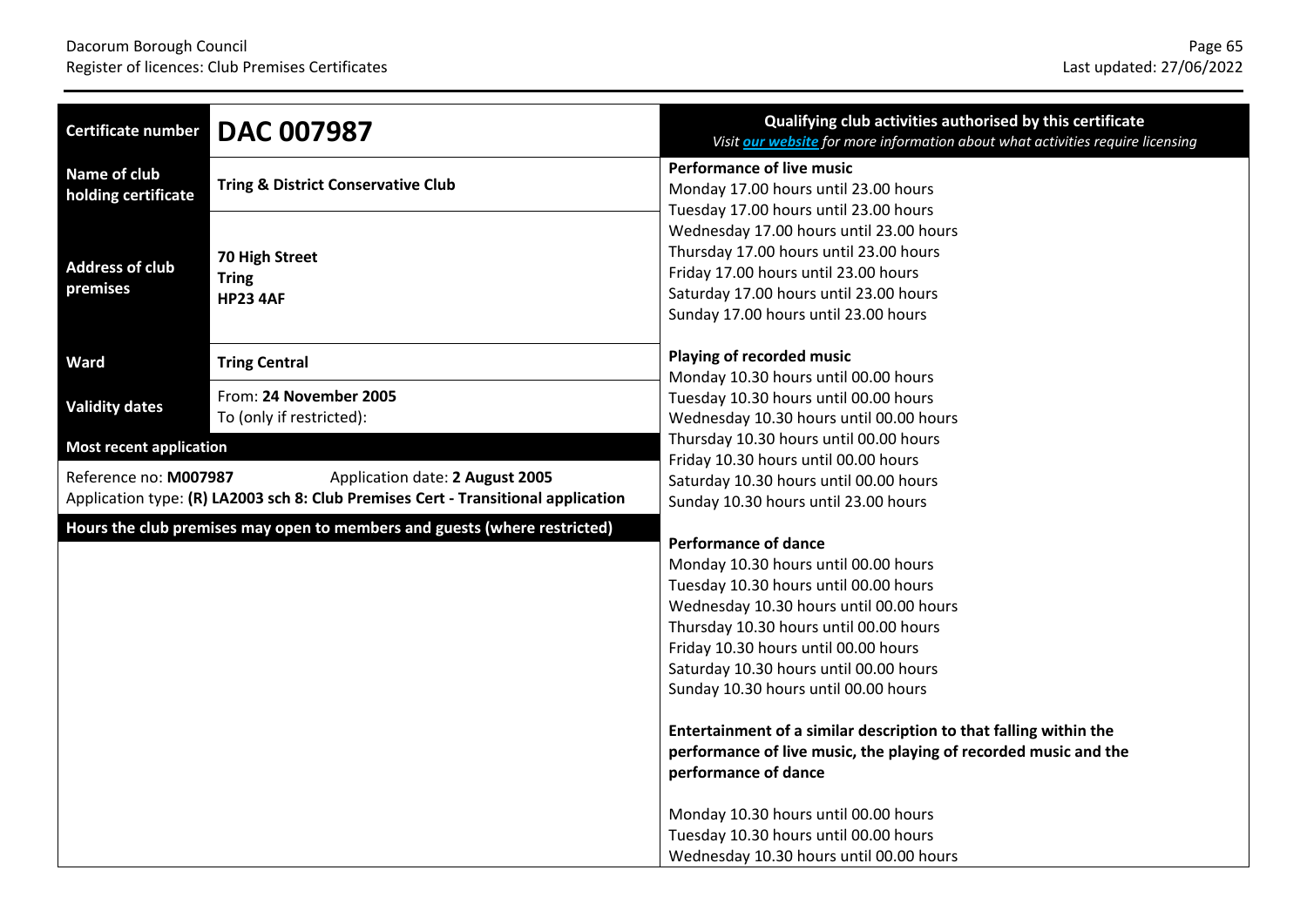| <b>DAC 007987</b><br><b>Certificate number</b> | Qualifying club activities authorised by this certificate<br>Visit our website for more information about what activities require licensing |
|------------------------------------------------|---------------------------------------------------------------------------------------------------------------------------------------------|
|                                                | Thursday 10.30 hours until 00.00 hours                                                                                                      |
|                                                | Friday 10.30 hours until 00.00 hours                                                                                                        |
|                                                | Saturday 10.30 hours until 00.00 hours                                                                                                      |
|                                                | Sunday 10.30 hours until 00.00 hours                                                                                                        |
|                                                | The supply of alcohol by or on behalf of a club to, or to the order<br>of, a member of the club;                                            |
|                                                | The sale by retail of alcohol by or on behalf of a club to a guest of                                                                       |
|                                                | a member of a club for consumption on the premises where the sale<br>takes place                                                            |
|                                                | Monday 10.30 hours until 00.00 hours                                                                                                        |
|                                                | Tuesday 10.30 hours until 00.00 hours                                                                                                       |
|                                                | Wednesday 10.30 hours until 00.00 hours                                                                                                     |
|                                                | Thursday 10.30 hours until 00.00 hours                                                                                                      |
|                                                | Friday 10.30 hours until 00.00 hours                                                                                                        |
|                                                | Saturday 10.30 hours until 00.00 hours                                                                                                      |
|                                                | Sunday 10.30 hours until 00.00 hours                                                                                                        |
|                                                | New Years Eve 11.00 hours until 02.30 hours                                                                                                 |
|                                                | Both on and off the premises                                                                                                                |
|                                                | The premises will close 30 minutes after last orders are supplied,<br>within the authorised hours.                                          |
|                                                |                                                                                                                                             |
|                                                | New Years Eve 10.30 hours until 02.30 hours                                                                                                 |
|                                                | On an occasional Saturday evening, normally once a month on an                                                                              |
|                                                | entertainment night, we will require to sell alcohol to 01.00am.                                                                            |
|                                                | This will be notified to the police no less than 21 days before the                                                                         |
|                                                | event and will be with their acknowledgement and on up to 12 other                                                                          |
|                                                | occasions per calendar year will require to sell alcohol to 01.00am                                                                         |
|                                                | for special/charity events which will be notified to the police no                                                                          |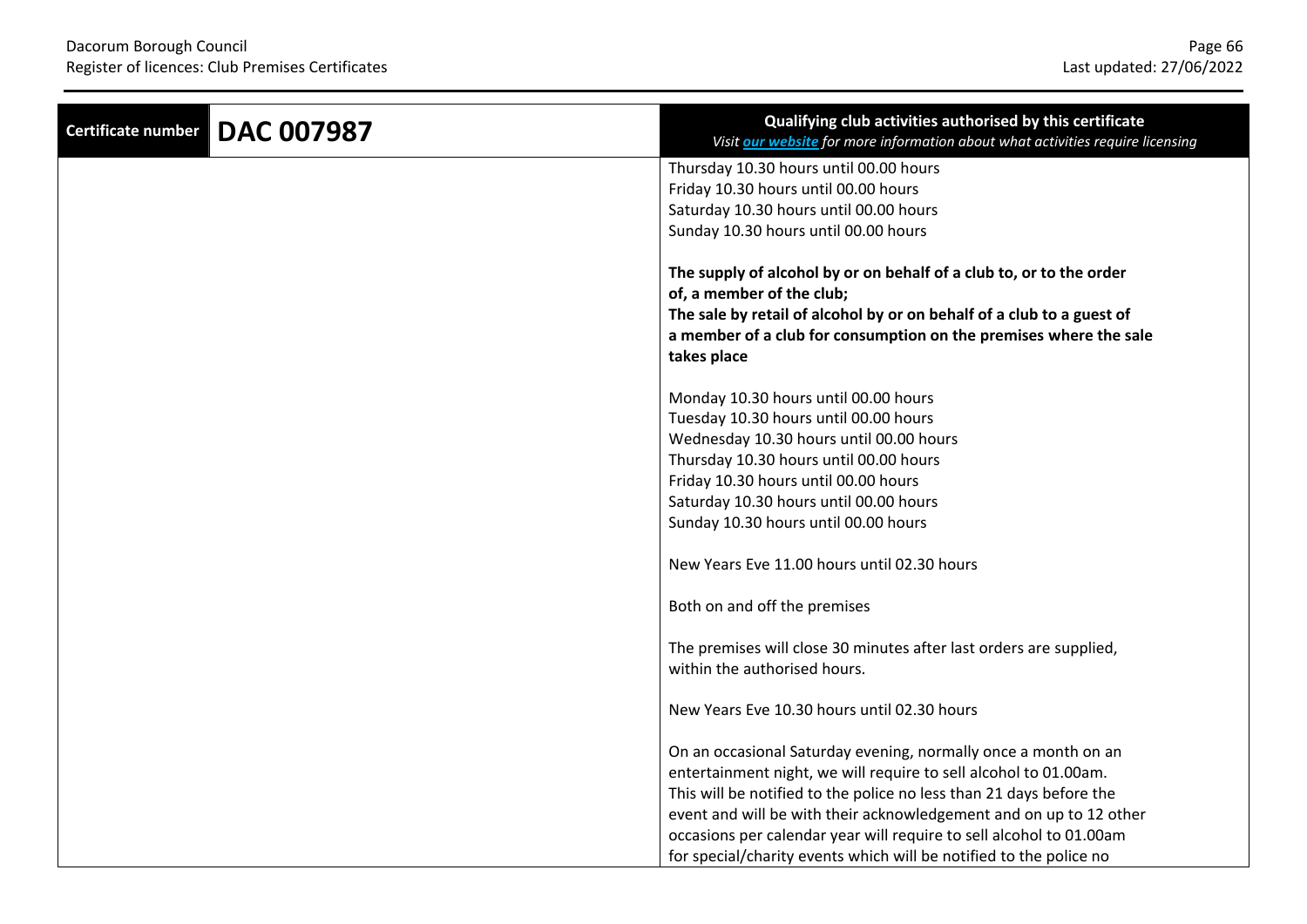| Certificate number DAC 007987 | Qualifying club activities authorised by this certificate<br>Visit our website for more information about what activities require licensing |
|-------------------------------|---------------------------------------------------------------------------------------------------------------------------------------------|
|                               | less than 21 days in advance with their acknowledgement.                                                                                    |
|                               |                                                                                                                                             |
|                               |                                                                                                                                             |
|                               |                                                                                                                                             |
|                               |                                                                                                                                             |
|                               |                                                                                                                                             |
|                               |                                                                                                                                             |
|                               |                                                                                                                                             |
| - END OF REGISTER ENTRY -     |                                                                                                                                             |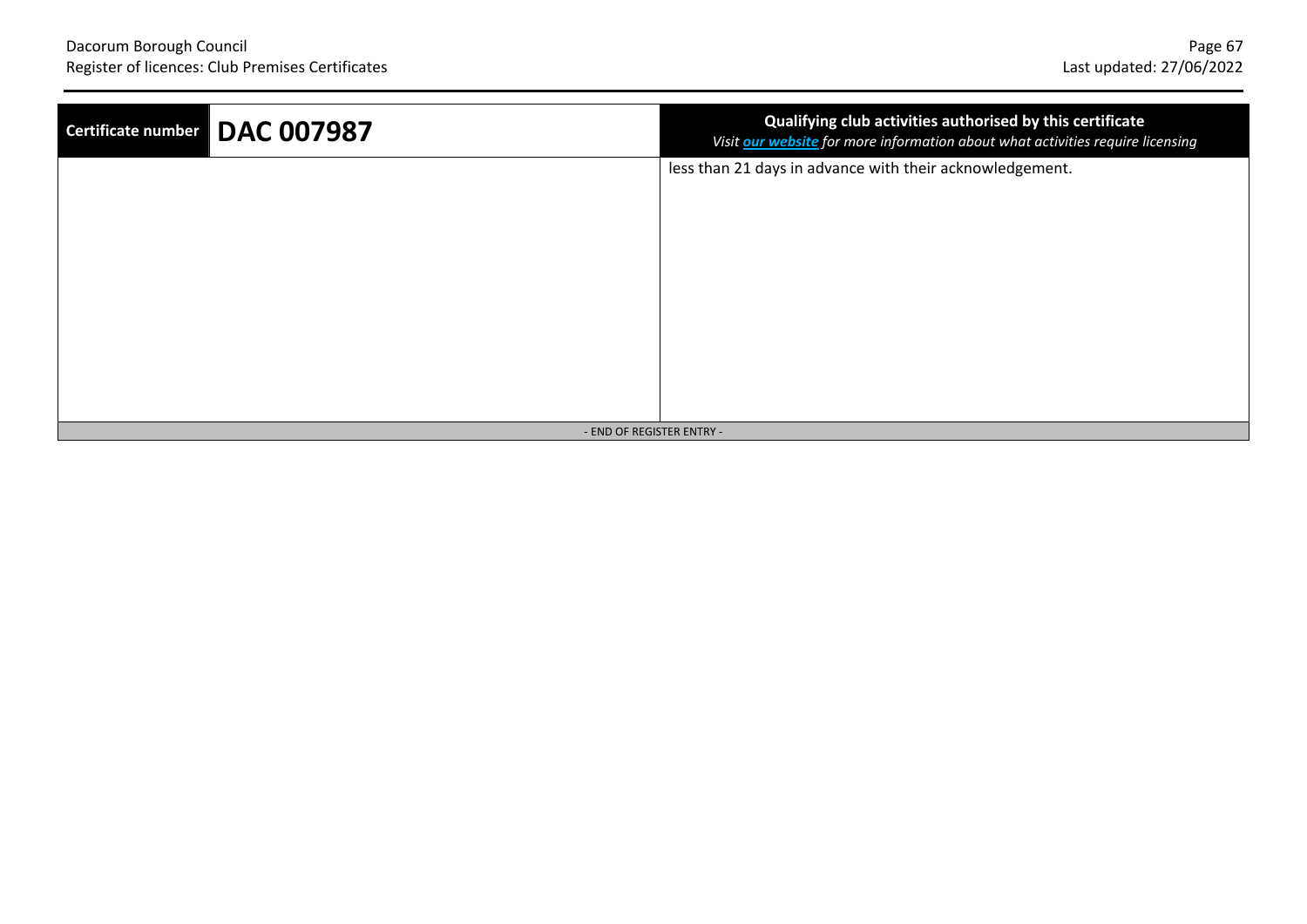| <b>Certificate number</b>                                                                                                                                                                                                                                                                                                                                                        | <b>DAC 007947</b>                                                                                                    | Qualifying club activities authorised by this certificate<br>Visit our website for more information about what activities require licensing                                                                                                                |
|----------------------------------------------------------------------------------------------------------------------------------------------------------------------------------------------------------------------------------------------------------------------------------------------------------------------------------------------------------------------------------|----------------------------------------------------------------------------------------------------------------------|------------------------------------------------------------------------------------------------------------------------------------------------------------------------------------------------------------------------------------------------------------|
| Name of club<br>holding certificate                                                                                                                                                                                                                                                                                                                                              | <b>Tring Athletic Football Club</b>                                                                                  | Indoor sporting events<br>Mondays 11.30 hours until 23.30 hours                                                                                                                                                                                            |
| <b>Address of club</b><br>premises                                                                                                                                                                                                                                                                                                                                               | <b>Tring Athletic Football Club</b><br><b>Cow Lane</b><br><b>Tring</b><br>Hertfordshire<br><b>HP23 5NS</b>           | Tuesdays 11.30 hours until 23.30 hours<br>Wednesdays 11.30 hours until 23.30 hours<br>Thursdays 11.30 hours until 23.30 hours<br>Fridays 11.30 hours until 00.30 hours<br>Saturdays 11.30 hours until 00.30 hours<br>Sundays 12.00 hours until 23.00 hours |
| Ward                                                                                                                                                                                                                                                                                                                                                                             | <b>Tring East</b>                                                                                                    | Christmas Eve until 00.30                                                                                                                                                                                                                                  |
| <b>Validity dates</b>                                                                                                                                                                                                                                                                                                                                                            | From: 24 November 2005<br>To (only if restricted):                                                                   | For indoor events such as pool, darts, table football, indoor bowls<br>etc.                                                                                                                                                                                |
| <b>Most recent application</b>                                                                                                                                                                                                                                                                                                                                                   |                                                                                                                      | <b>Performance of live music</b>                                                                                                                                                                                                                           |
| Reference no: M007947                                                                                                                                                                                                                                                                                                                                                            | Application date: 1 August 2005<br>Application type: (R) LA2003 sch 8: Club Premises Cert - Transitional application | Mondays 11.30 hours until 23.30 hours<br>Tuesdays 11.30 hours until 23.30 hours<br>Wednesdays 11.30 hours until 23.30 hours                                                                                                                                |
| Hours the club premises may open to members and guests (where restricted)<br>Mondays 11.30 hours until 00.00 hours<br>Tuesdays 11.30 hours until 00.00 hours<br>Wednesdays 11.30 hours until 00.00 hours<br>Thursdays 11.30 hours until 00.00 hours<br>Fridays 11.30 hours until 01.00 hours<br>Saturdays 11.30 hours until 01.00 hours<br>Sundays 12.00 hours until 23.30 hours |                                                                                                                      | Thursdays 11.30 hours until 23.30 hours<br>Fridays 11.30 hours until 00.30 hours<br>Saturdays 11.30 hours until 00.30 hours<br>Sundays 12.00 hours until 23.00 hours<br>On the Premises<br>Christmas Eve until 00.30                                       |
| On the Premises                                                                                                                                                                                                                                                                                                                                                                  |                                                                                                                      | To Book Live Bands/ Groups for members. Outdoor entertainment during<br>the summer.                                                                                                                                                                        |
| Christmas Eve until 01.00                                                                                                                                                                                                                                                                                                                                                        |                                                                                                                      | Playing of recorded music                                                                                                                                                                                                                                  |
| For major national and international sporting events, written notice<br>to police at least 21 days before the event providing full details of<br>the event. Police will provide DPS agreement no less than 7 days<br>prior to the event. This will allow licensable activities to                                                                                                |                                                                                                                      | Mondays 11.30 hours until 23.30 hours<br>Tuesdays 11.30 hours until 23.30 hours<br>Wednesdays 11.30 hours until 23.30 hours<br>Thursdays 11.30 hours until 23.30 hours                                                                                     |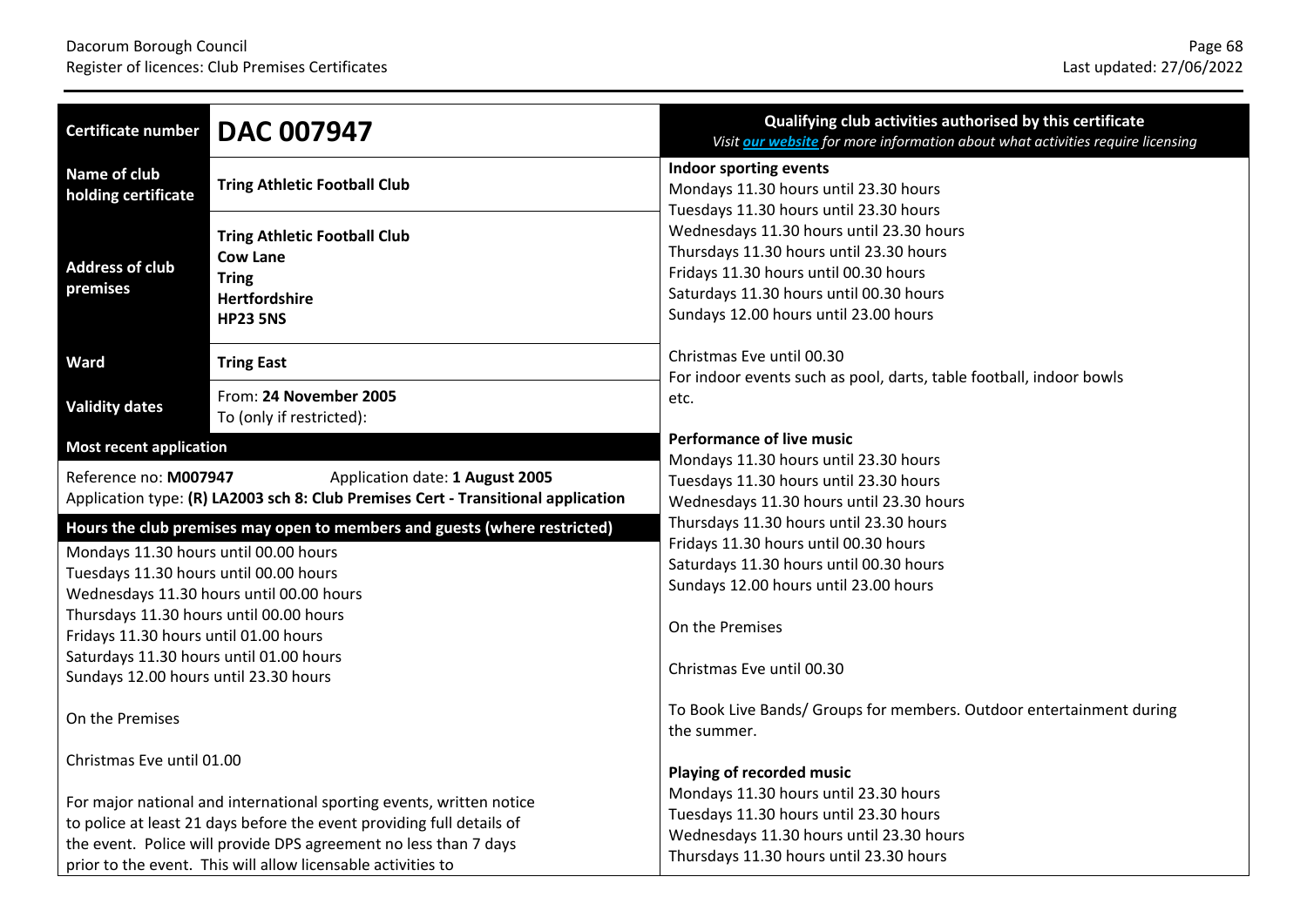| <b>DAC 007947</b><br><b>Certificate number</b>                       | Qualifying club activities authorised by this certificate<br>Visit our website for more information about what activities require licensing                   |
|----------------------------------------------------------------------|---------------------------------------------------------------------------------------------------------------------------------------------------------------|
| commence 30 minutes before kick off, to cease 30 minutes after final | Fridays 11.30 hours until 00.30 hours                                                                                                                         |
| whistle.                                                             | Saturdays 11.30 hours until 00.30 hours                                                                                                                       |
|                                                                      | Sundays 12.00 hours until 23.00 hours                                                                                                                         |
|                                                                      | Christmas Eve until 00.30                                                                                                                                     |
|                                                                      | On the Premises and Off the Premises.                                                                                                                         |
|                                                                      | To Book disco's for members. Outdoor disco's during the summer.                                                                                               |
|                                                                      | <b>Performance of dance</b>                                                                                                                                   |
|                                                                      | Mondays 11.30 hours until 23.30 hours                                                                                                                         |
|                                                                      | Tuesdays 11.30 hours until 23.30 hours                                                                                                                        |
|                                                                      | Wednesdays 11.30 hours until 23.30 hours                                                                                                                      |
|                                                                      | Thursdays 11.30 hours until 23.30 hours                                                                                                                       |
|                                                                      | Fridays 11.30 hours until 00.30 hours                                                                                                                         |
|                                                                      | Saturdays 11.30 hours until 00.30 hours                                                                                                                       |
|                                                                      | Sundays 12.00 hours until 23.00 hours                                                                                                                         |
|                                                                      | Christmas Eve until 00.30                                                                                                                                     |
|                                                                      | On the Premises and Off the Premises.                                                                                                                         |
|                                                                      | Occasionally provide dance entertainment for members. Outdoor<br>entertainment during the summer.                                                             |
|                                                                      | Entertainment of a similar description to that falling within the<br>performance of live music, the playing of recorded music and the<br>performance of dance |
|                                                                      |                                                                                                                                                               |
|                                                                      | Mondays 11.30 hours until 23.30 hours                                                                                                                         |
|                                                                      | Tuesdays 11.30 hours until 23.30 hours                                                                                                                        |
|                                                                      | Wednesdays 11.30 hours until 23.30 hours                                                                                                                      |
|                                                                      | Thursdays 11.30 hours until 23.30 hours                                                                                                                       |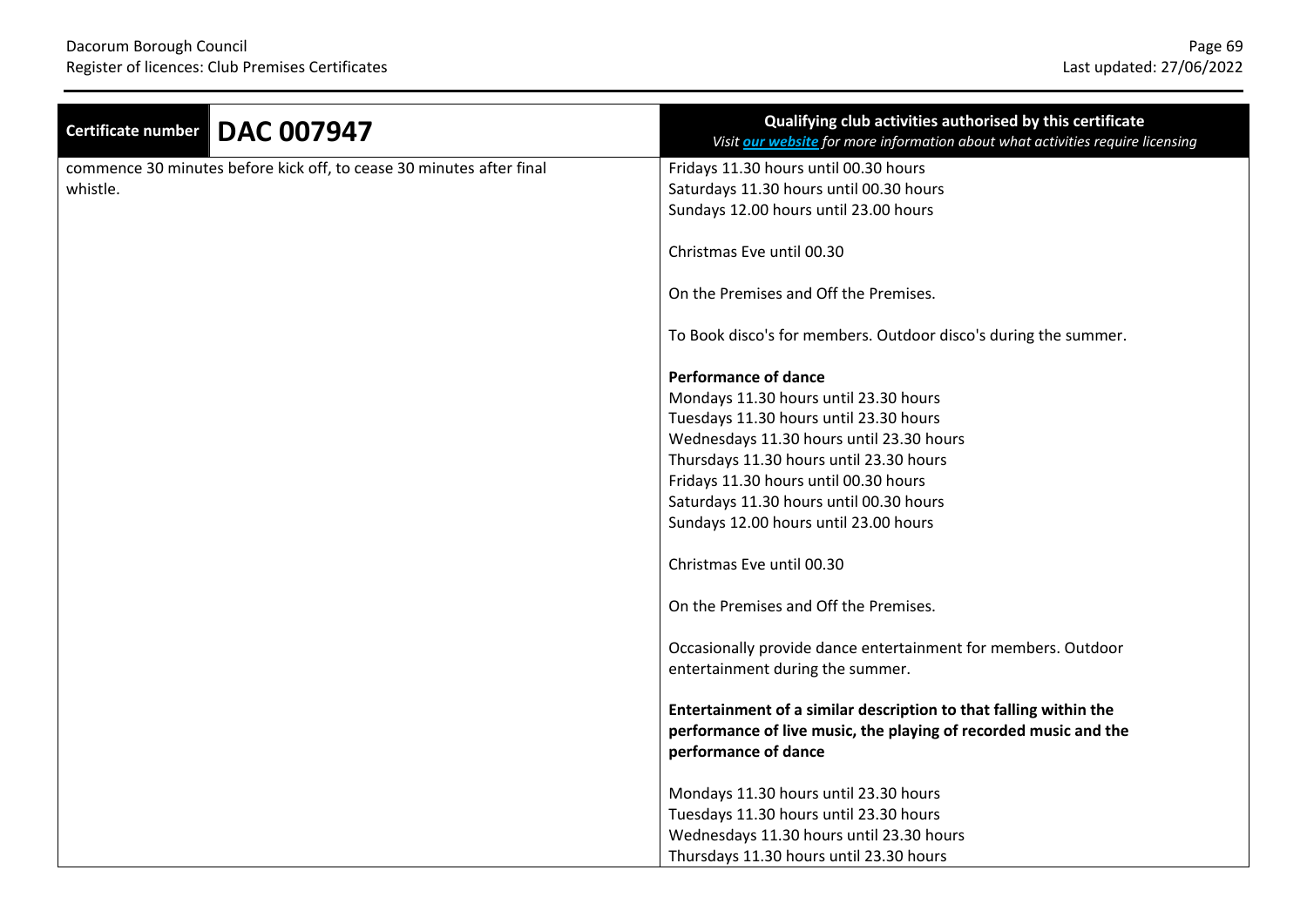| <b>DAC 007947</b><br><b>Certificate number</b> | Qualifying club activities authorised by this certificate<br>Visit our website for more information about what activities require licensing |
|------------------------------------------------|---------------------------------------------------------------------------------------------------------------------------------------------|
|                                                | Fridays 11.30 hours until 00.30 hours                                                                                                       |
|                                                | Saturdays 11.30 hours until 00.30 hours                                                                                                     |
|                                                | Sundays 12.00 hours until 23.00 hours                                                                                                       |
|                                                | On the premises                                                                                                                             |
|                                                | Christmas Eve until 00.30                                                                                                                   |
|                                                | To provide other forms of entertainment for members such as magic                                                                           |
|                                                | shows, quiz nights, race nights etc.                                                                                                        |
|                                                |                                                                                                                                             |
|                                                | The supply of alcohol by or on behalf of a club to, or to the order                                                                         |
|                                                | of, a member of the club                                                                                                                    |
|                                                | Mondays 11.30 hours until 23.30 hours                                                                                                       |
|                                                | Tuesdays 11.30 hours until 23.30 hours                                                                                                      |
|                                                | Wednesdays 11.30 hours until 23.30 hours                                                                                                    |
|                                                | Thursdays 11.30 hours until 23.30 hours                                                                                                     |
|                                                | Fridays 11.30 hours until 00.30 hours                                                                                                       |
|                                                | Saturdays 11.30 hours until 00.30 hours                                                                                                     |
|                                                | Sundays 12.00 hours until 23.00 hours                                                                                                       |
|                                                | On the Premises                                                                                                                             |
|                                                | Christmas Eve until 00.30                                                                                                                   |
|                                                | For major national and international sporting events, written notice                                                                        |
|                                                | to police at least 21 days before the event providing full details of                                                                       |
|                                                | the event. Police will provide DPS agreement no less than 7 days                                                                            |
|                                                | prior to the event. This will allow licensable activities to                                                                                |
|                                                | commence 30 minutes before kick off, to cease 30 minutes after final<br>whistle.                                                            |
|                                                |                                                                                                                                             |
| - END OF REGISTER ENTRY -                      |                                                                                                                                             |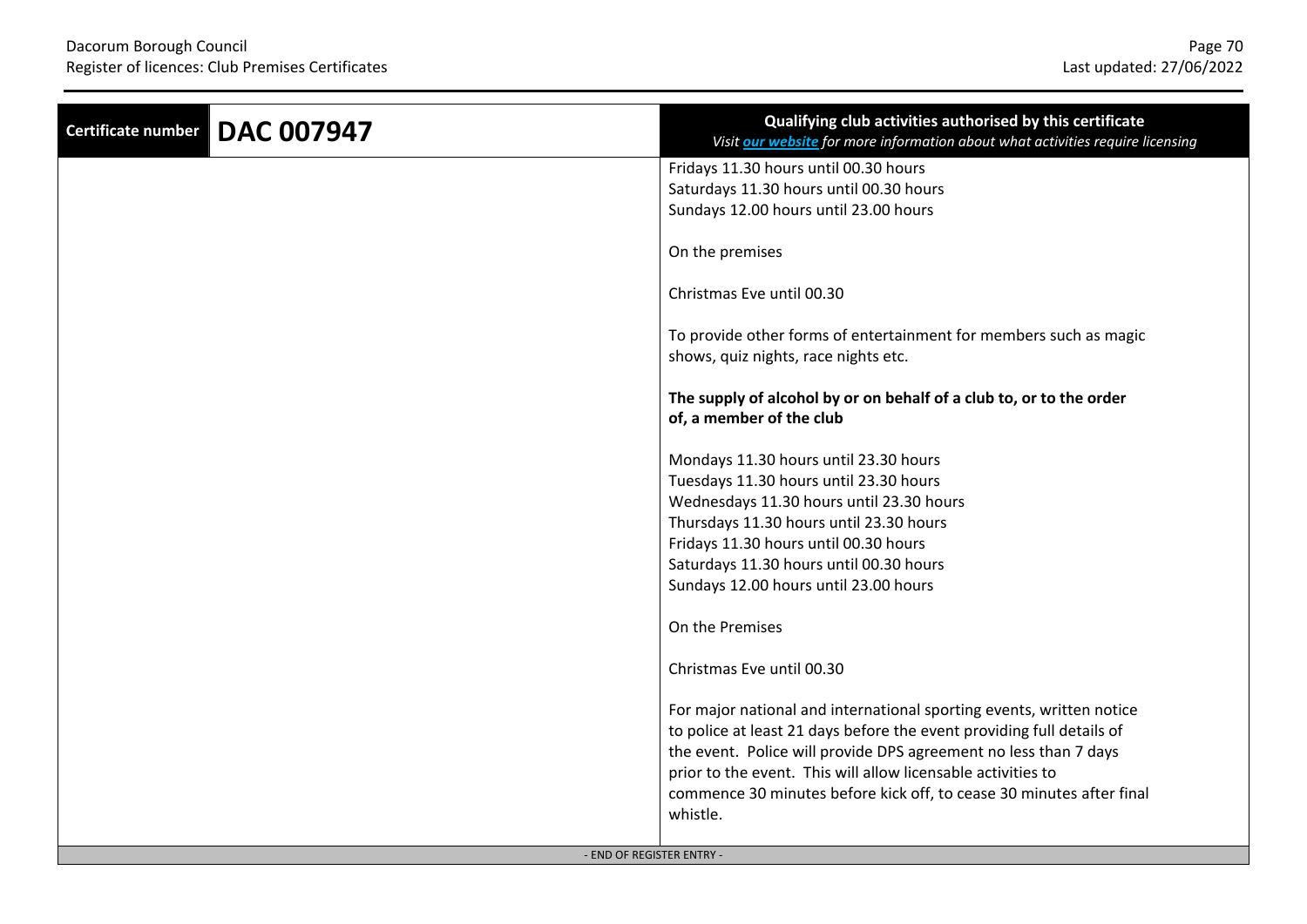| <b>Certificate number</b>                                                                                                                    | <b>DAC 007117</b>                                                                  | Qualifying club activities authorised by this certificate<br>Visit our website for more information about what activities require licensing                                                             |
|----------------------------------------------------------------------------------------------------------------------------------------------|------------------------------------------------------------------------------------|---------------------------------------------------------------------------------------------------------------------------------------------------------------------------------------------------------|
| Name of club<br>holding certificate                                                                                                          | <b>Tring Bowls Club</b>                                                            | The supply of alcohol by or on behalf of a club to, or to the order<br>of, a member of the club                                                                                                         |
| <b>Address of club</b><br>premises                                                                                                           | <b>Pendley Sports Centre</b><br><b>Cow Lane</b><br><b>Tring</b><br><b>HP23 5NS</b> | For sale on the club premises<br>Mondays 10:00 hours until 23:45 hours<br>Tuesdays 10:00 hours until 23:45 hours<br>Wednesdays 10:00 hours until 23:45 hours<br>Thursdays 10:00 hours until 23:45 hours |
| <b>Ward</b>                                                                                                                                  | <b>Tring East</b>                                                                  | Fridays 10:00 hours until 23:45 hours<br>Saturdays 10:00 hours until 23:45 hours                                                                                                                        |
| <b>Validity dates</b>                                                                                                                        | From: 24 November 2005<br>To (only if restricted):                                 | Sundays 10:00 hours until 23:45 hours                                                                                                                                                                   |
| <b>Most recent application</b>                                                                                                               |                                                                                    | These hours only required very occasionally.                                                                                                                                                            |
| Reference no: M007117<br>Application date: 16 June 2005<br>Application type: (R) LA2003 sch 8: Club Premises Cert - Transitional application |                                                                                    | Premises closed on Christmas Day                                                                                                                                                                        |
| Hours the club premises may open to members and guests (where restricted)                                                                    |                                                                                    | - END OF REGISTER ENTRY -                                                                                                                                                                               |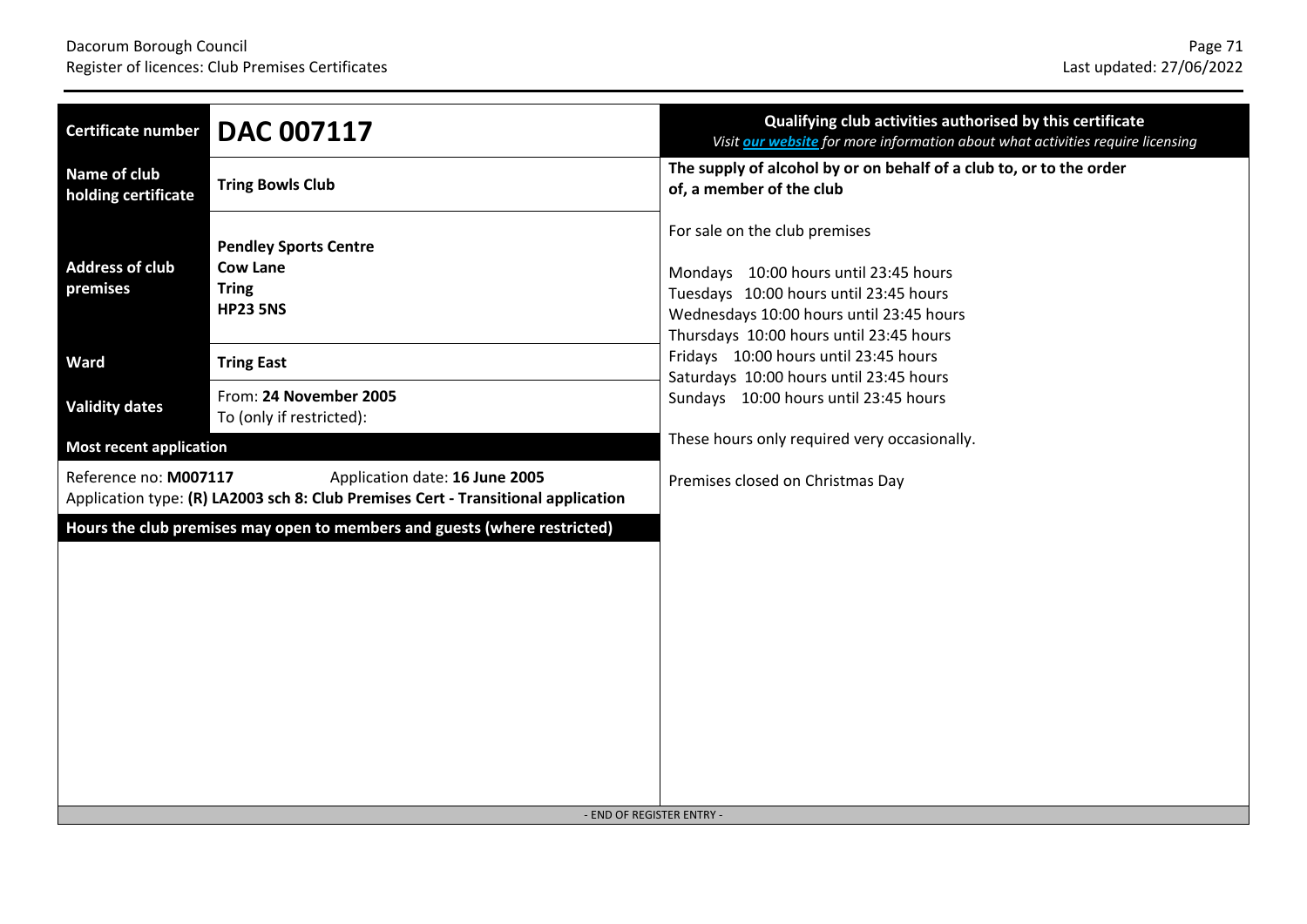| Certificate number                                                                                                                                                                                                                                                                                                                                                                                                                                                                                                                                                                                                                                                  | <b>DAC 008165</b>                                                              | Qualifying club activities authorised by this certificate<br>Visit our website for more information about what activities require licensing                                                                                                |
|---------------------------------------------------------------------------------------------------------------------------------------------------------------------------------------------------------------------------------------------------------------------------------------------------------------------------------------------------------------------------------------------------------------------------------------------------------------------------------------------------------------------------------------------------------------------------------------------------------------------------------------------------------------------|--------------------------------------------------------------------------------|--------------------------------------------------------------------------------------------------------------------------------------------------------------------------------------------------------------------------------------------|
| Name of club<br>holding certificate                                                                                                                                                                                                                                                                                                                                                                                                                                                                                                                                                                                                                                 | <b>Tring Corinthians Football Club</b>                                         | The supply of alcohol by or on behalf of a club to, or to the order<br>of, a member of the club                                                                                                                                            |
| <b>Address of club</b><br>premises                                                                                                                                                                                                                                                                                                                                                                                                                                                                                                                                                                                                                                  | <b>The Clubhouse</b><br><b>Icknield Way</b><br><b>Tring</b><br><b>HP23 5HJ</b> | For consumption on the premises by club members and their guests<br>Mondays 11:00 hours until 23:00 hours<br>Tuesdays 11:00 hours until 23:00 hours<br>Wednesdays 11:00 hours until 23:00 hours<br>Thursdays 11:00 hours until 23:00 hours |
| <b>Ward</b>                                                                                                                                                                                                                                                                                                                                                                                                                                                                                                                                                                                                                                                         | <b>Tring Central</b>                                                           | Fridays 11:00 hours until 23:00 hours<br>Saturdays 11:00 hours until 23:00 hours                                                                                                                                                           |
| <b>Validity dates</b>                                                                                                                                                                                                                                                                                                                                                                                                                                                                                                                                                                                                                                               | From: 24 November 2005<br>To (only if restricted):                             | Sundays 12:00 hours until 23:00 hours                                                                                                                                                                                                      |
| <b>Most recent application</b>                                                                                                                                                                                                                                                                                                                                                                                                                                                                                                                                                                                                                                      |                                                                                | The premises will be open until 00:00 hours for a maximum of four<br>Saturday evenings over one calender year with an undertaking to                                                                                                       |
| Application date: 9 September 2005<br>Reference no: M008165<br>Application type: LA2003 s.71: Club Premises Cert - New certificate application                                                                                                                                                                                                                                                                                                                                                                                                                                                                                                                      |                                                                                | notify the Police, Borough Council and local residents, twenty one<br>days before these events take place.                                                                                                                                 |
| Hours the club premises may open to members and guests (where restricted)<br>Mondays 09:00 hours until 23:00 hours<br>Tuesdays 09:00 hours until 23:00 hours<br>Wednesdays 09:00 hours until 23:00 hours<br>Thursdays 09:00 hours until 23:00 hours<br>Fridays 09:00 hours until 23:00 hours<br>Saturdays 09:00 hours until 23:00 hours<br>Sundays 09:00 hours until 23:00 hours<br>The premises will be open until 00:00 hours for a maximum of four<br>Saturday evenings over one calender year with an undertaking to<br>notify the Police, Borough Council and local residents, twenty one<br>days before these events take place.<br>- END OF REGISTER ENTRY - |                                                                                |                                                                                                                                                                                                                                            |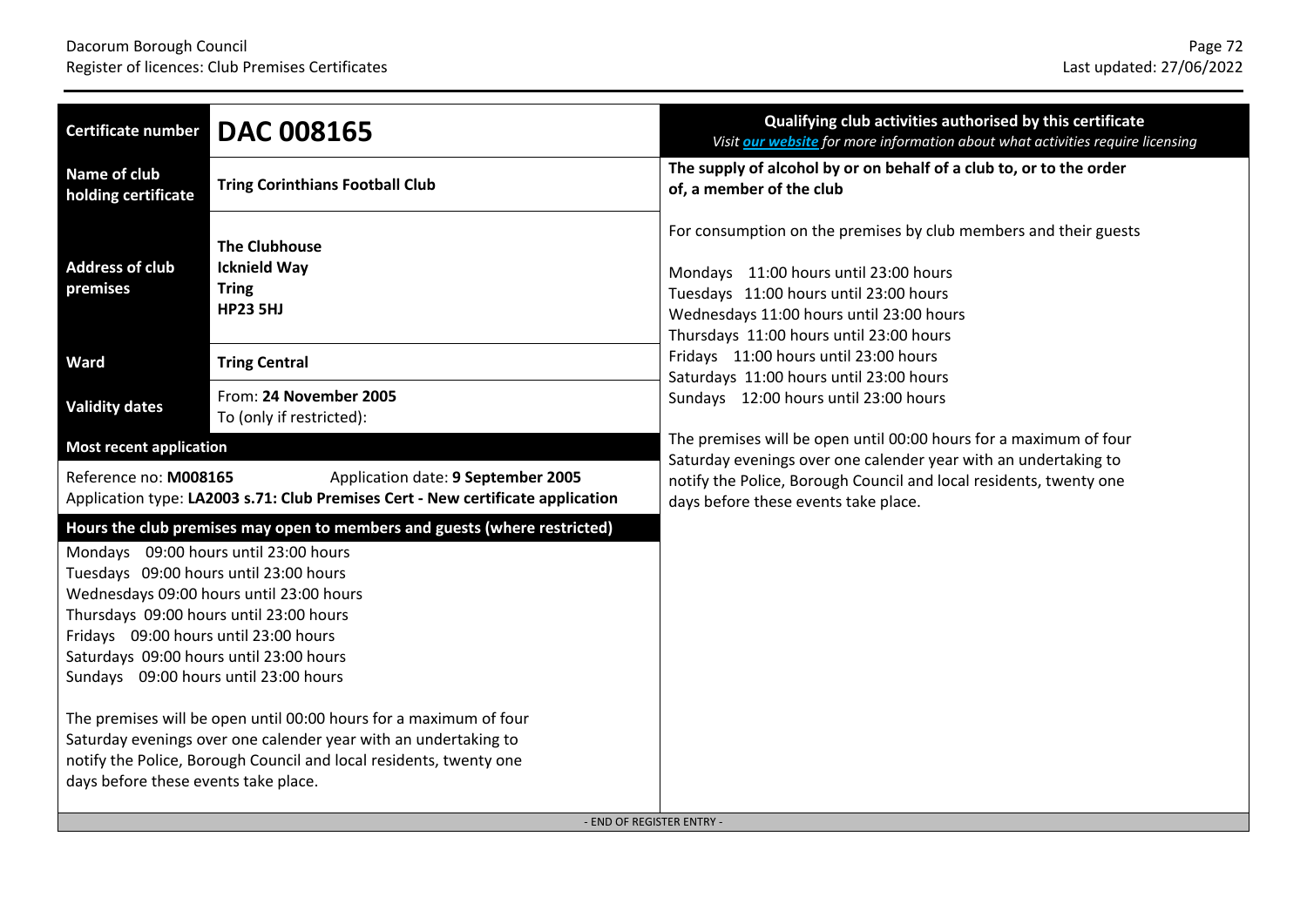| Qualifying club activities authorised by this certificate<br>Visit our website for more information about what activities require licensing                                                                                                                                                                                                                                                                                                                                                                                                                                      |
|----------------------------------------------------------------------------------------------------------------------------------------------------------------------------------------------------------------------------------------------------------------------------------------------------------------------------------------------------------------------------------------------------------------------------------------------------------------------------------------------------------------------------------------------------------------------------------|
| <b>Performance of live music</b><br>Monday 12.00 hours until 00.00 hours                                                                                                                                                                                                                                                                                                                                                                                                                                                                                                         |
| Tuesday 12.00 hours until 00.00 hours<br>Wednesday 12.00 hours until 00.00 hours<br>Thursday 12.00 hours until 00.00 hours<br>Friday 12.00 hours until 00.00 hours<br>Saturday 12.00 hours until 00.00 hours<br>Sunday 12.00 hours until 00.00 hours                                                                                                                                                                                                                                                                                                                             |
| <b>Outdoors and Indoors</b>                                                                                                                                                                                                                                                                                                                                                                                                                                                                                                                                                      |
| Occassional performances by a live band                                                                                                                                                                                                                                                                                                                                                                                                                                                                                                                                          |
| New Years Eve - extend timing to 2am on New Years Day                                                                                                                                                                                                                                                                                                                                                                                                                                                                                                                            |
| On no more than 12 occasions in any 12 month period there may be live<br>indoor music until 01.00 hours. The Licensing Authority will be<br>notified at least 28 days in advance.                                                                                                                                                                                                                                                                                                                                                                                                |
| Playing of recorded music<br>Monday 07.30 hours until 00.00 hours<br>Tuesday 07.30 hours until 00.00 hours<br>Wednesday 07.30 hours until 00.00 hours<br>Thursday 07.30 hours until 00.00 hours<br>Friday 07.30 hours until 00.00 hours<br>Saturday 07.30 hours until 00.00 hours<br>Sunday 07.30 hours until 00.00 hours<br><b>Outdoors and Indoors</b><br>Background music in function area on most days. Occasional dances to<br>recorded music.<br>New Years Eve - extend timing to 2am on New Years Day<br>On no more than 12 occasions in any 12 month period there may be |
|                                                                                                                                                                                                                                                                                                                                                                                                                                                                                                                                                                                  |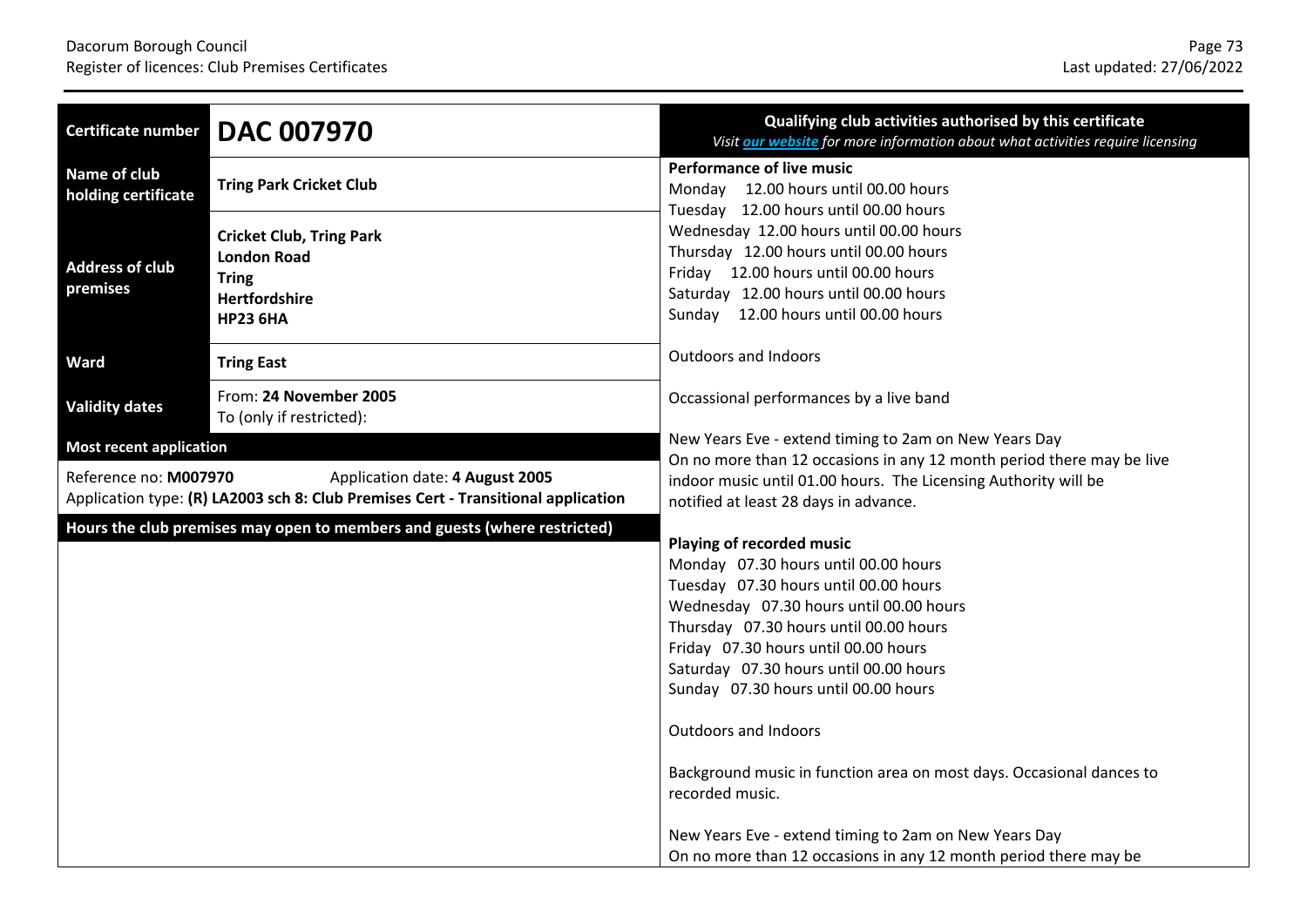| <b>DAC 007970</b><br>Certificate number | Qualifying club activities authorised by this certificate<br>Visit <b>our website</b> for more information about what activities require licensing                                                                                                                                                  |  |
|-----------------------------------------|-----------------------------------------------------------------------------------------------------------------------------------------------------------------------------------------------------------------------------------------------------------------------------------------------------|--|
|                                         | recorded music indoors until 01.00 hours. The Licensing Authority<br>will be notified at least 28 days in advance.                                                                                                                                                                                  |  |
|                                         | The supply of alcohol by or on behalf of a club to, or to the order<br>of, a member of the club                                                                                                                                                                                                     |  |
|                                         | Mondays 07.30 hours until 23.00 hours<br>Tuesdays 07.30 hours until 23.00 hours<br>Wednesdays 07.30 hours until 23.00 hours<br>Thursdays 07.30 hours until 23.00 hours<br>Fridays 07.30 hours until 24.00 hours<br>Saturdays 07.30 hours until 24.00 hours<br>Sundays 07.30 hours until 23.00 hours |  |
|                                         | On the premises                                                                                                                                                                                                                                                                                     |  |
|                                         | New Years Eve - extend timing to 2am on New Years Day                                                                                                                                                                                                                                               |  |
|                                         | 12 occasions until 1am in any 12 month period                                                                                                                                                                                                                                                       |  |
| - END OF REGISTER ENTRY -               |                                                                                                                                                                                                                                                                                                     |  |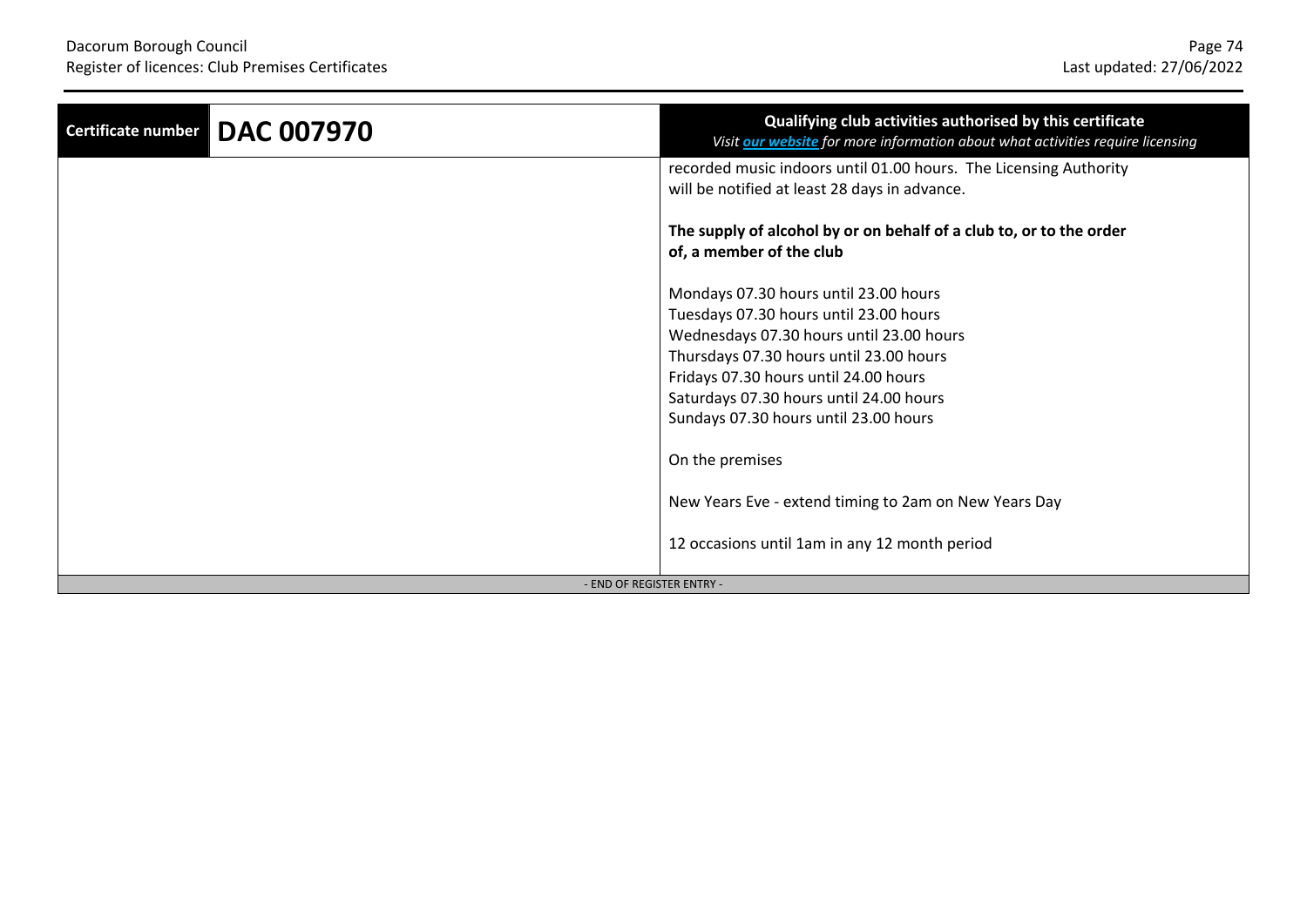| <b>Certificate number</b>             | <b>DAC 007620</b>                                                                                                                                                                                                                                             | Qualifying club activities authorised by this certificate<br>Visit our website for more information about what activities require licensing                                                                                                                                                                                                                                                              |
|---------------------------------------|---------------------------------------------------------------------------------------------------------------------------------------------------------------------------------------------------------------------------------------------------------------|----------------------------------------------------------------------------------------------------------------------------------------------------------------------------------------------------------------------------------------------------------------------------------------------------------------------------------------------------------------------------------------------------------|
| Name of club<br>holding certificate   | <b>Tring Squash Rackets Club</b>                                                                                                                                                                                                                              | <b>Performance of live music</b><br>Occasional performances (maximum 8 per year) by small groups of<br>musicians playing at club social functions or when the club is hired                                                                                                                                                                                                                              |
| <b>Address of club</b><br>premises    | <b>Squash Club</b><br><b>Cow Lane</b><br><b>Tring</b><br><b>Herts</b><br><b>HP23 5NS</b>                                                                                                                                                                      | privately by a member e.g. for a birthday party or wedding<br>anniversary. The music is usually amplified.<br>Indoors only<br>Fridays 19:30 hours until 00:00 hours                                                                                                                                                                                                                                      |
| <b>Ward</b>                           | <b>Tring East</b>                                                                                                                                                                                                                                             | Saturdays 19:30 hours until 01:00 hours                                                                                                                                                                                                                                                                                                                                                                  |
| <b>Validity dates</b>                 | From: 24 November 2005<br>To (only if restricted):                                                                                                                                                                                                            | New Years Eve 19:30 hours to 02:00 hours Live music may be performed                                                                                                                                                                                                                                                                                                                                     |
| <b>Most recent application</b>        |                                                                                                                                                                                                                                                               | on New Year's Eve.                                                                                                                                                                                                                                                                                                                                                                                       |
| Reference no: M007620                 | Application date: 29 July 2005<br>Application type: (R) LA2003 sch 8: Club Premises Cert - Transitional application<br>Hours the club premises may open to members and guests (where restricted)<br>Mondays 12:00 hours until 23:00 hours                     | Playing of recorded music<br>Occasional performances (about 10 per year) by a disco for social<br>club functions or when the club is hired privately by a member.<br>Music is amplified.                                                                                                                                                                                                                 |
| Fridays 12:00 hours until 00:00 hours | Tuesdays 12:00 hours until 23:00 hours<br>Wednesdays 12:00 hours until 23:00 hours<br>Thursdays 12:00 hours until 23:00 hours<br>Saturdays 12:00 hours until 01:00 hours<br>Sundays 12:00 hours until 22:30 hours<br>New Years Eve 12:00 hours to 02:00 hours | Indoors only<br>Fridays 19:30 hours until 00:00 hours<br>Saturdays 19:30 hours until 01:00 hours<br>Rcorded disco music may be performed on New Year's Eve. The relevant<br>hours are 19:30 hours until 02:00 hours.<br>The supply of alcohol by or on behalf of a club to, or to the order<br>of, a member of the club<br>For consumption on the premises only<br>Mondays 12:00 hours until 23:00 hours |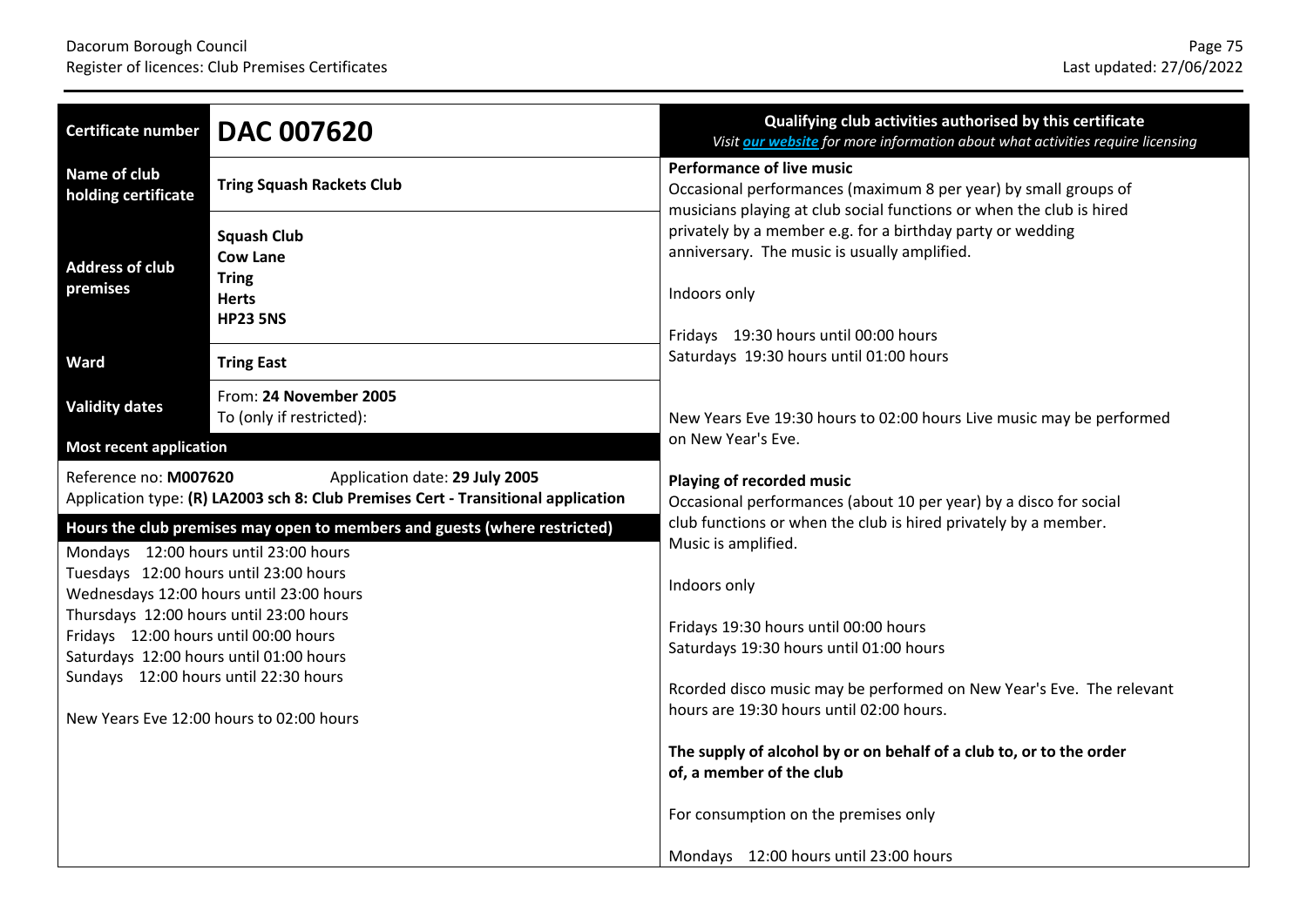| <b>DAC 007620</b><br>Certificate number | Qualifying club activities authorised by this certificate<br>Visit our website for more information about what activities require licensing                                                                                                                                                            |  |
|-----------------------------------------|--------------------------------------------------------------------------------------------------------------------------------------------------------------------------------------------------------------------------------------------------------------------------------------------------------|--|
|                                         | Tuesdays 12:00 hours until 23:00 hours<br>Wednesdays 12:00 hours until 23:00 hours<br>Thursdays 12:00 hours until 23:00 hours<br>Fridays 12:00 hours until 00:00 hours<br>Saturdays 12:00 hours until 01:00 hours<br>Sundays 12:00 hours until 22:30 hours<br>New Years Eve 12:00 hours to 02:00 hours |  |
| - END OF REGISTER ENTRY -               |                                                                                                                                                                                                                                                                                                        |  |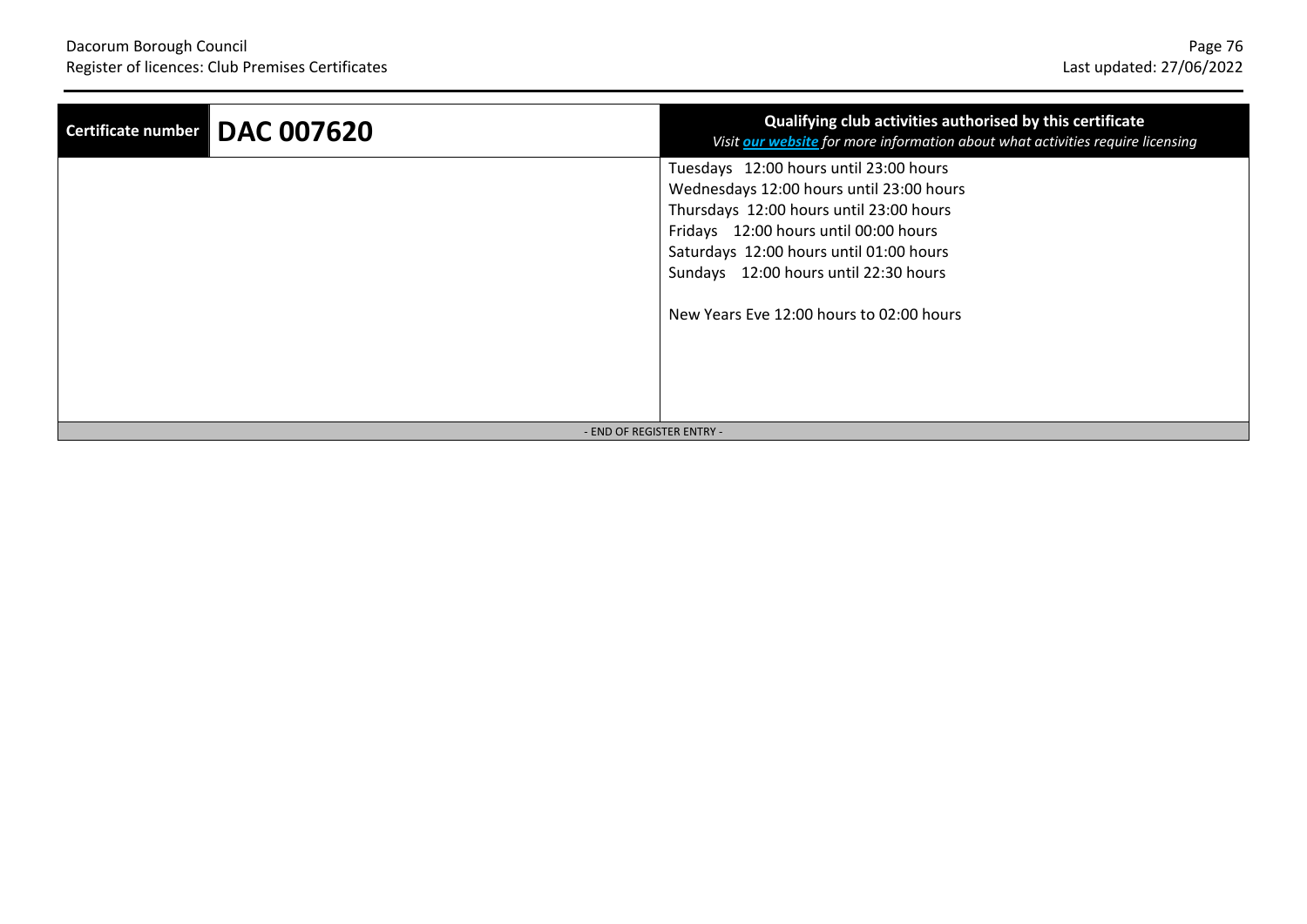| Certificate number                                                                         | <b>DAC 039002</b>                                                                                                                                                                                                                                                                                                                | Qualifying club activities authorised by this certificate<br>Visit our website for more information about what activities require licensing                                                                                                                                                                                                                              |  |
|--------------------------------------------------------------------------------------------|----------------------------------------------------------------------------------------------------------------------------------------------------------------------------------------------------------------------------------------------------------------------------------------------------------------------------------|--------------------------------------------------------------------------------------------------------------------------------------------------------------------------------------------------------------------------------------------------------------------------------------------------------------------------------------------------------------------------|--|
| Name of club<br>holding certificate                                                        | <b>Tring Town Amateur Football Club</b>                                                                                                                                                                                                                                                                                          | The supply of alcohol by or on behalf of a club to, or to the order<br>of, a member of the club                                                                                                                                                                                                                                                                          |  |
| <b>Address of club</b><br>premises                                                         | <b>Miswell Lane Recreation Ground</b><br><b>Miswell Lane</b><br><b>Tring</b><br><b>Herts</b><br><b>HP23 4EX</b>                                                                                                                                                                                                                  | Club Supply of Alcohol<br>Wednesdays 17:00 hours until 21:45 hours<br>Fridays 17 hours until 21:45 hours<br>Saturdays 13:00 hours until 22:30 hours<br>From 30 minutes prior to kickoff in televised competitive England<br>international football matches (FIFA World Cup, UEFA European<br>Championships, or similar), until 30 minutes after the end of the<br>match. |  |
| Ward                                                                                       | <b>Tring West &amp; Rural</b>                                                                                                                                                                                                                                                                                                    |                                                                                                                                                                                                                                                                                                                                                                          |  |
| <b>Validity dates</b>                                                                      | From: 17 November 2015<br>To (only if restricted):                                                                                                                                                                                                                                                                               |                                                                                                                                                                                                                                                                                                                                                                          |  |
| <b>Most recent application</b>                                                             |                                                                                                                                                                                                                                                                                                                                  |                                                                                                                                                                                                                                                                                                                                                                          |  |
| Reference no: M039002                                                                      | Application date: 2 October 2015<br>Application type: LA2003 s.71: Club Premises Cert - New certificate application                                                                                                                                                                                                              |                                                                                                                                                                                                                                                                                                                                                                          |  |
| Fridays 17:00 hours until 22:00 hours<br>Saturdays 13:00 hours until 23:00 hours<br>match. | Hours the club premises may open to members and guests (where restricted)<br>Wednesdays 17:00 hours until 22:00 hours<br>From 30 minutes prior to kickoff in televised competitive England<br>international football matches (FIFA World Cup, UEFA European<br>Championships, or similar), until 30 minutes after the end of the |                                                                                                                                                                                                                                                                                                                                                                          |  |
| - END OF REGISTER ENTRY -                                                                  |                                                                                                                                                                                                                                                                                                                                  |                                                                                                                                                                                                                                                                                                                                                                          |  |